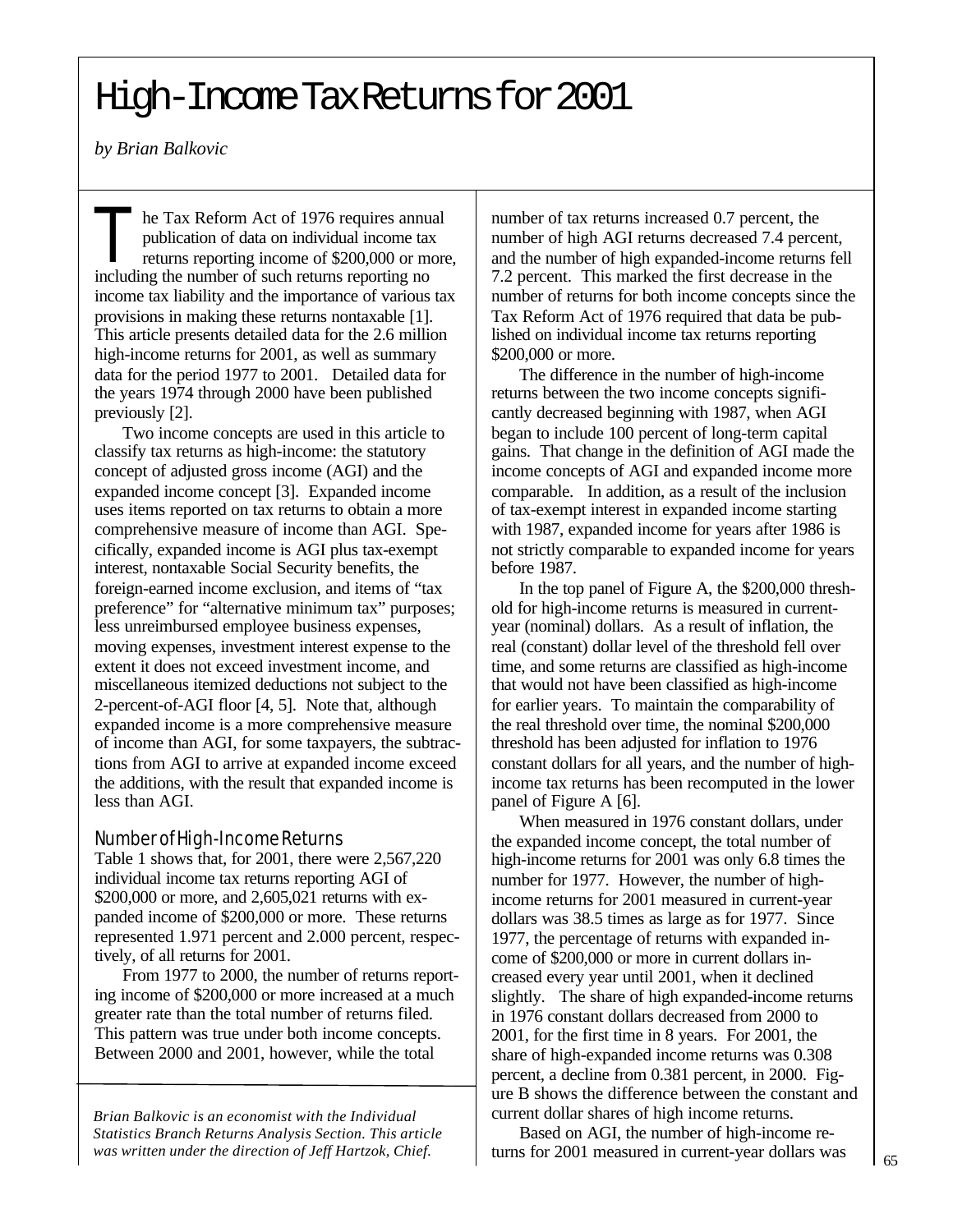# Figure A

## All Returns and Returns with Income of \$200,000 or More Measured in Current Dollars and in 1976 Constant Dollars, by Income Concept, Tax Years 1977-2001

|          |                            | \$200,000 income threshold measured in current dollars |                      |                                                                           |                           |  |  |
|----------|----------------------------|--------------------------------------------------------|----------------------|---------------------------------------------------------------------------|---------------------------|--|--|
|          |                            | Number of returns                                      |                      |                                                                           | Percentage of all         |  |  |
| Tax year | All returns                |                                                        | by income concept    |                                                                           | returns by income concept |  |  |
|          |                            | Adjusted                                               | Expanded             | Adjusted                                                                  | Expanded                  |  |  |
|          |                            | gross income                                           | income               | gross income                                                              | income                    |  |  |
|          | (1)                        | (2)                                                    | (3)                  | (4)                                                                       | (5)                       |  |  |
|          | 86,634,640                 | 53,403                                                 | 67,580               | 0.060                                                                     | 0.076                     |  |  |
|          | 89,771,551                 | 68,506                                                 | 85,137               | 0.076                                                                     | 0.095                     |  |  |
|          | 92,694,302                 | 93,731                                                 | 122,231              | 0.101                                                                     | 0.132                     |  |  |
|          | 93,902,459                 | 117,250                                                | 149,826              | 0.125                                                                     | 0.160                     |  |  |
|          | 95,396,123                 | 138,136                                                | 175,092              | 0.143                                                                     | 0.182                     |  |  |
|          | 95,337,432                 | 169,367                                                | 207,291              | 0.178                                                                     | 0.217                     |  |  |
|          | 96.321.310<br>99,438,708   | 198,608<br>243,760                                     | 249,319<br>310,042   | 0.206<br>0.245                                                            | 0.259<br>0.312            |  |  |
|          | 101,660,287                | 296,507                                                | 370,340              | 0.292                                                                     | 0.364                     |  |  |
|          | 103,045,170                | 374,363                                                | 529,460              | 0.363                                                                     | 0.514                     |  |  |
|          | 106,996,270                | 539,967                                                | 557,848              | 0.505                                                                     | 0.521                     |  |  |
|          | 109,708,280                | 725,345                                                | 737,659              | 0.661                                                                     | 0.672                     |  |  |
|          | 112,135,673                | 786,063                                                | 814,152              | 0.701                                                                     | 0.726                     |  |  |
|          | 113,717,138                | 834,957                                                | 860,940              | 0.734                                                                     | 0.757                     |  |  |
|          | 114,730,123                | 846,707                                                | 892,178              | 0.738                                                                     | 0.778                     |  |  |
|          | 113.604.503<br>114,601,819 | 954,747<br>993,326                                     | 989,522<br>1,043,213 | 0.840<br>0.867                                                            | 0.871<br>0.910            |  |  |
|          | 115,943,131                | 1,109,498                                              | 1,153,829            | 0.957                                                                     | 0.995                     |  |  |
|          | 118,218,327                | 1,272,508                                              | 1,319,382            | 1.076                                                                     | 1.116                     |  |  |
|          | 120,351,208                | 1,523,407                                              | 1,572,114            | 1.266                                                                     | 1.306                     |  |  |
|          | 122,421,991                | 1,807,900                                              | 1,854,031            | 1.477                                                                     | 1.514                     |  |  |
|          | 124,770,662                | 2,085,211                                              | 2,132,301            | 1.671                                                                     | 1.709                     |  |  |
|          | 127,075,145                | 2,429,942                                              | 2,479,556            | 1.912                                                                     | 1.951                     |  |  |
|          | 129,373,500                | 2,771,577                                              | 2,807,804            | 2.142                                                                     | 2.170                     |  |  |
|          | 130,255,237                | 2,567,220                                              | 2,605,021            | 1.971                                                                     | 2.000                     |  |  |
|          |                            |                                                        |                      |                                                                           |                           |  |  |
|          | Current dollar             |                                                        |                      | \$200,000 income threshold measured in 1976 constant dollars <sup>1</sup> |                           |  |  |
|          | income threshold           | Number of returns                                      |                      |                                                                           | Percentage of all         |  |  |
| Tax year | equal to \$200,000 in      |                                                        | by income concept    |                                                                           | returns by income concept |  |  |
|          | 1976 constant dollars      | Adjusted                                               | Expanded             | Adjusted                                                                  | Expanded                  |  |  |
|          | (whole dollars)            | gross income                                           | income               | gross income                                                              | income                    |  |  |
|          | (6)                        | (7)                                                    | (8)                  | (9)                                                                       | (10)                      |  |  |
|          | 213,005                    | 45,931                                                 | 58,991               | 0.053                                                                     | 0.068                     |  |  |
|          | 229,174<br>255,184         | 49,388<br>55,542                                       | 62,556<br>76,479     | 0.055<br>0.060                                                            | 0.070<br>0.083            |  |  |
|          | 289,631                    | 52,512                                                 | 71,704               | 0.056                                                                     | 0.076                     |  |  |
|          | 319,508                    | 50,880                                                 | 71,146               | 0.053                                                                     | 0.075                     |  |  |
|          | 339,192                    | 59,411                                                 | 81,297               | 0.062                                                                     | 0.085                     |  |  |
|          | 350,088                    | 67,310                                                 | 93,977               | 0.070                                                                     | 0.098                     |  |  |
|          | 365,202                    | 80,800                                                 | 116,389              | 0.081                                                                     | 0.117                     |  |  |
|          | 378,207                    | 95,740                                                 | 134,715              | 0.094                                                                     | 0.133                     |  |  |
|          | 385,237                    | 119,550                                                | 191,596              | 0.116                                                                     | 0.186                     |  |  |
| 1988.    | 399,297                    | 161,408                                                | 169,942              | 0.151                                                                     | 0.159                     |  |  |
|          | 415,817                    | 235,051                                                | 241,201              | 0.214                                                                     | 0.220                     |  |  |
|          | 435,852<br>459,400         | 217,685<br>216,716                                     | 228,530<br>228,659   | 0.194<br>0.191                                                            | 0.204<br>0.201            |  |  |
|          | 478,735                    | 183,442                                                | 195,743              | 0.160                                                                     | 0.171                     |  |  |
|          | 493,146                    | 213,783                                                | 227,354              | 0.188                                                                     | 0.200                     |  |  |
|          | 507,909                    | 201,236                                                | 212,853              | 0.176                                                                     | 0.186                     |  |  |
|          | 520,914                    | 204,532                                                | 214,673              | 0.176                                                                     | 0.185                     |  |  |
|          | 535,677                    | 237,770                                                | 248,077              | 0.201                                                                     | 0.210                     |  |  |
|          | 551,494                    | 278,342                                                | 288,194              | 0.231                                                                     | 0.239                     |  |  |
|          | 564,148                    | 335,040                                                | 345,869              | 0.274                                                                     | 0.283                     |  |  |
|          | 572,934                    | 385,183                                                | 396,207              | 0.309                                                                     | 0.318                     |  |  |
|          | 585,589                    | 436,118                                                | 446,583              | 0.343                                                                     | 0.351                     |  |  |
| 2001     | 605,272<br>622,495         | 482,396<br>391,901                                     | 492,589<br>400,906   | 0.373<br>0.301                                                            | 0.381<br>0.308            |  |  |

1 1976 constant dollars were calculated using the U.S. Bureau of Labor Statistics' consumer price index for urban consumers. See footnote 6 of this article for further details.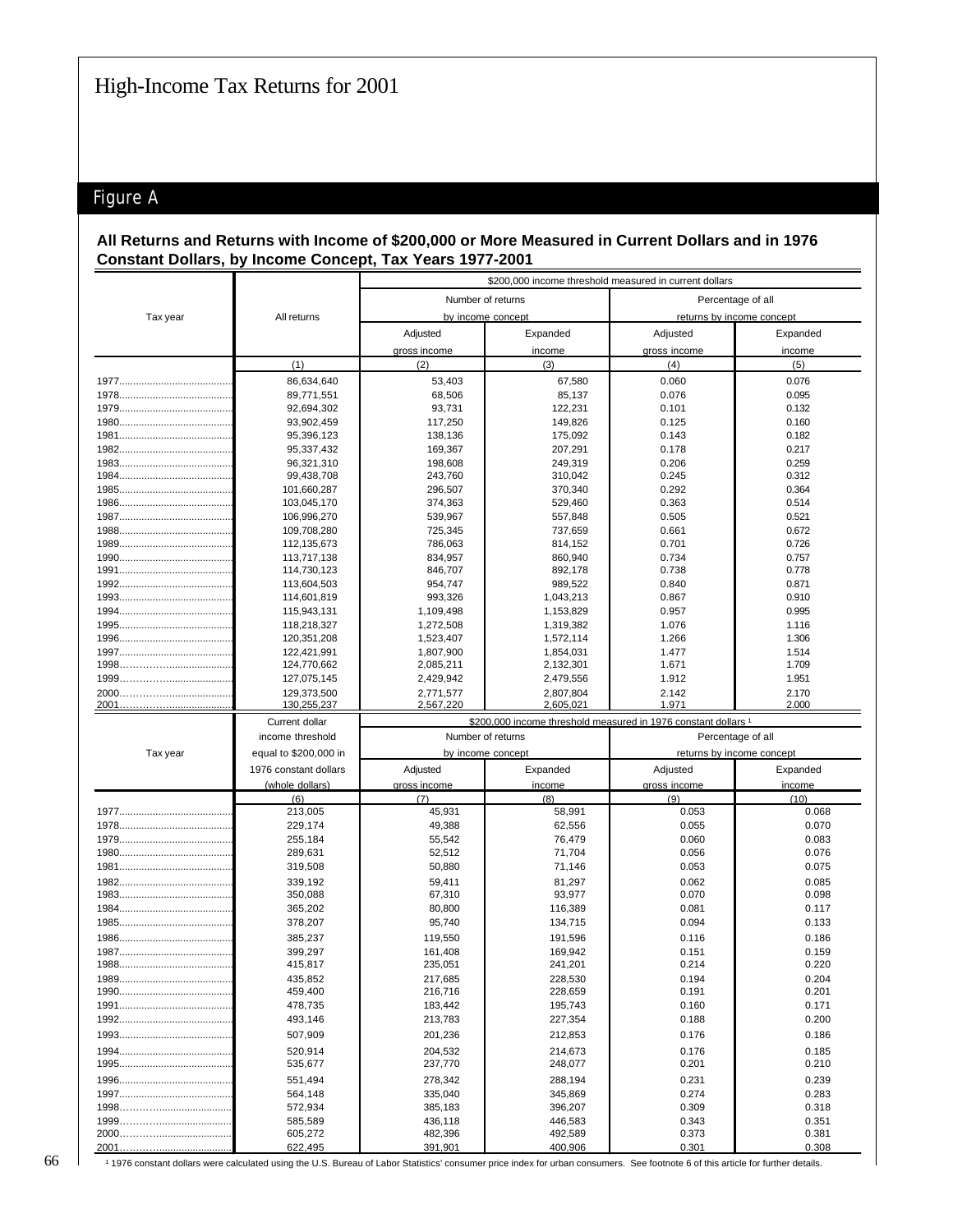# Figure B

#### **Returns with Expanded Income of \$200,000 or More: Percentage of All Returns Measured in Current and 1976 Constant Dollars, Tax Years 1977-2001**



1 1976 constant dollars were calculated using the U.S. Bureau of Labor Statistics' consumer price index for urban consumers. See footnote 6 of this article for further details.

48.1 times as large as for 1977. Measured in 1976 constant dollars, the number of returns for 2001 was only 8.5 times the number for 1977. For Tax Year 2001, the share of high AGI income returns in constant dollars fell to 0.301 percent from the previous high of 0.373 percent reached in 2000. This marked the first percentage decrease since the share of such returns fell from 0.188 percent to 0.176 percent between 1992 and 1993.

Nontaxable High-Income Returns Two tax concepts are used in this article to classify tax returns as taxable or nontaxable. The first

concept, "U.S. income tax," is total Federal income tax liability (including the "alternative minimum tax" (AMT)), less all credits against income tax. Since the U.S. income tax applies to worldwide income and since a credit (subject to certain limits) is allowed against U.S. income tax for income taxes paid to foreign governments, a return could be classified as nontaxable under this first concept even though income taxes had been paid to a foreign government. The second tax concept, "worldwide income tax," addresses this circumstance by adding to U.S. income tax the allowed foreign tax credit and foreign taxes paid on excluded foreign-earned income [7, 8].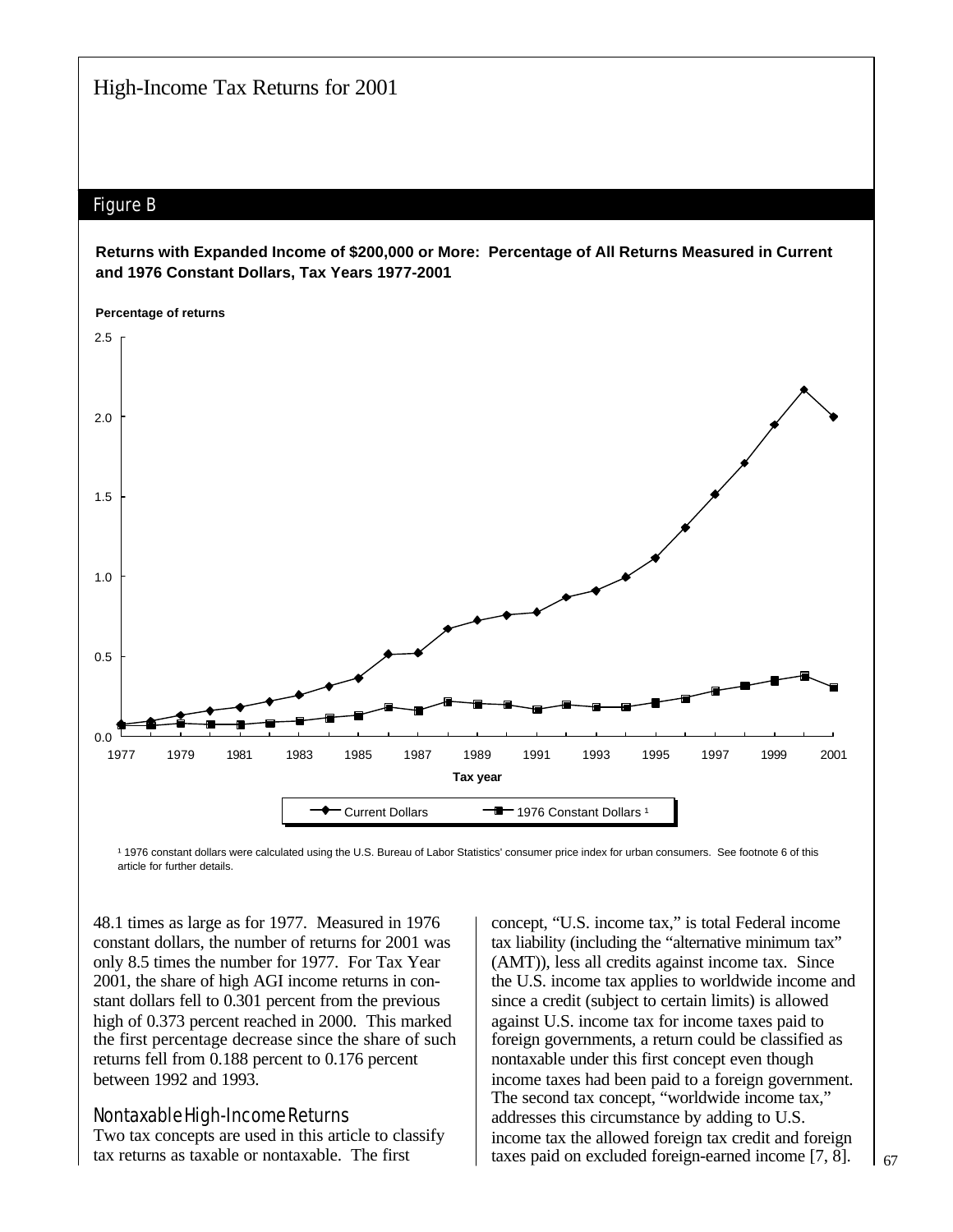For 2001, of the 2,567,220 income tax returns with AGI of \$200,000 or more, 3,385 (0.132 percent) showed no U.S. income tax liability; and 2,875 (0.112 percent) showed no worldwide income tax liability (the top panel of Figure C). For 2000, there were 2,328 returns (0.084 percent) with AGI of \$200,000 or more with no U.S. income tax liability; and 2,022 returns (0.073 percent) with no worldwide income tax liability.

For 2001, of the 2,605,021income tax returns with expanded income of \$200,000 or more, 4,910 (0.188 percent) showed no U.S. income tax liability; and 4,119 (0.158 percent) showed no worldwide income tax liability [9]. For 2000, of the 2,807,804 returns with expanded income of \$200,000 or more, there were 2,766 (0.099 percent) with no U.S. income tax liability and 2,320 (0.083 percent) with no worldwide income tax liability.

Thus, whether measured by absence of U.S. income tax or absence of worldwide income tax, the proportion of nontaxable high-AGI returns and highexpanded returns increased between 2000 and 2001.

Although the number of nontaxable, high expanded-income returns, as measured by absence of U.S. income tax, increased in all but a few years since 1977, that increase was largely attributable to the growth from 1977 through 2000 in the overall number of all returns--taxable and nontaxable--with income of \$200,000 or more. As mentioned previously, because of the inclusion of tax-exempt interest in expanded income starting with 1987, the concept of expanded income is no longer strictly comparable to expanded income calculated for years before 1987 [10].

Regardless of the income measure (AGI or expanded income) or the tax concept (U.S. income tax or worldwide income tax) used, the numbers of 2001 nontaxable, high-income returns in 1976 constant dollars were much lower than the numbers in current dollars. The percentages of nontaxable returns are not substantially different, regardless of whether measured in constant or current dollars. Of returns with AGI of \$200,000 or more in current dollars, 0.132 percent reported no U.S. income tax for 2001; and 0.112 percent had no worldwide income tax. For returns in 1976 constant dollars, the percentage without U.S. income tax liability was 0.177; the percentage without worldwide income tax liability was 0.145 (see the lower panel of Figure C).

Of returns with expanded income of \$200,000 or more in current dollars, 0.188 percent reported no U.S. income tax for 2001, and 0.158 percent had no worldwide income tax. When looking at these returns using 1976 constant dollars, the percentage without U.S. income tax liability was 0.162; the percentage without worldwide income tax liability was 0.129.

Figure D shows the number of returns with no worldwide income tax and with expanded income of \$200,000 or more and their proportion of all highexpanded income returns for 1977 through 2001. These data are shown in both current-year and 1976 constant dollars. In this figure, the spread between the two percentage lines was small for the late 1970's, showed an increase for the early 1980's, and then narrowed before widening again after 1988. The spread also narrowed from 1994 through 1997 and then increased from 1998 to 2001.

Note that, because the number of nontaxable returns with expanded income of \$200,000 or more is based on samples, year-to-year differences in the numbers and percentages of nontaxable returns with expanded income of \$200,000 or more may represent sampling variability, in addition to actual changes in the numbers of such returns. Beginning with Tax Year 1991, nontaxable returns with expanded income of \$200,000 or more were sampled at higher rates for Statistics of Income, which reduced the sampling variability of these returns and, therefore, provided improved estimates. Thus, the data for returns prior to 1991 are not entirely comparable with data for more recent years.

#### Detailed Data for 2001

Tables 1 through 12 present data based on income tax returns for 2001, mainly those with income of \$200,000 or more (measured in current-year dollars) of AGI or expanded income. Most of the data are shown for taxable and nontaxable returns, both separately and combined. In summary, the tables show:

- $\Box$  The numbers of returns under the two tax concepts, cross-classified by broad AGI and expanded income-size classes (Tables 1 and 2);
- $\Box$  The distributions of taxable income as a percentage of AGI and expanded income (Tables 3 and 4);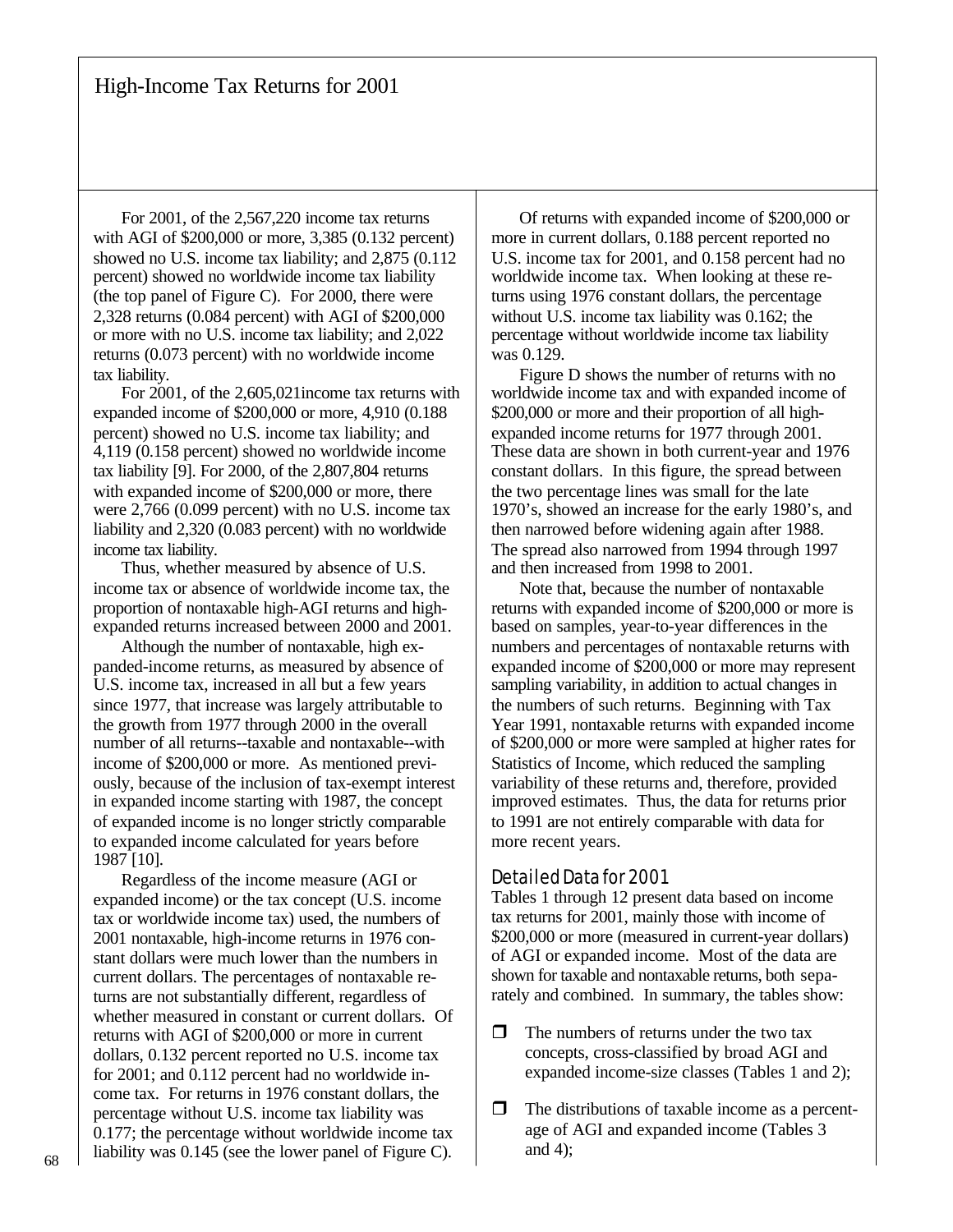# Figure C

### **Nontaxable Returns with Income of \$200,000 or More Measured in Current Dollars and in 1976 Constant Dollars, by Tax and Income Concept, Tax Years 1977-2001**

|              |              |                                                               |              |                                                                |                      | \$200,000 income threshold measured in current dollars     |                           |                               |  |
|--------------|--------------|---------------------------------------------------------------|--------------|----------------------------------------------------------------|----------------------|------------------------------------------------------------|---------------------------|-------------------------------|--|
|              |              | Number of nontaxable returns with income of \$200,000 or more |              |                                                                |                      | Percentage of all returns with income of \$200,000 or more |                           |                               |  |
|              |              | Returns with no U.S.                                          |              | Returns with no worldwide                                      | Returns with no U.S. |                                                            | Returns with no worldwide |                               |  |
| Tax year     |              | income tax, by income concept                                 |              | income tax, by income concept                                  |                      | income tax, by income concept                              |                           | income tax, by income concept |  |
|              | Adjusted     | Expanded                                                      | Adjusted     | Expanded                                                       | Adjusted             | Expanded                                                   | Adjusted                  | Expanded                      |  |
|              | gross income | income                                                        | gross income | income                                                         | gross income         | income                                                     | gross income              | income                        |  |
|              | (1)          | (2)                                                           | (3)          | (4)                                                            | (5)                  | (6)                                                        | (7)                       | (8)                           |  |
| 1977         | 60           | 85                                                            | 37           | 64                                                             | 0.112                | 0.126                                                      | 0.069                     | 0.095                         |  |
| 1978         | 98           | 105                                                           | 60           | 67                                                             | 0.143                | 0.123                                                      | 0.088                     | 0.079                         |  |
| 1979         | 70           | 114                                                           | 28           | 64                                                             | 0.075                | 0.093                                                      | 0.030                     | 0.052                         |  |
| 1980         | 143          | 198                                                           | 56           | 114                                                            | 0.122                | 0.132                                                      | 0.048                     | 0.076                         |  |
| 1981         | 226          | 304                                                           | 79           | 114                                                            | 0.164                | 0.174                                                      | 0.057                     | 0.065                         |  |
| 1982         | 262          | 299                                                           | 109          | 153                                                            | 0.155                | 0.144                                                      | 0.064                     | 0.074                         |  |
| 1983         | 447          | 579                                                           | 321          | 437                                                            | 0.225                | 0.232                                                      | 0.162                     | 0.175                         |  |
| 1984         | 532          | 325                                                           | 471          | 271                                                            | 0.218                | 0.105                                                      | 0.193                     | 0.087                         |  |
| 1985         | 612          | 613                                                           | 442          | 454                                                            | 0.206                | 0.166                                                      | 0.149                     | 0.123                         |  |
| 1986         | 659          | 595                                                           | 437          | 379                                                            | 0.176                | 0.112                                                      | 0.117                     | 0.072                         |  |
| 1987         | 857          | 472                                                           | 740          | 364                                                            | 0.159                | 0.085                                                      | 0.137                     | 0.065                         |  |
| 1988         | 822          | 397                                                           | 731          | 309                                                            | 0.113                | 0.054                                                      | 0.101                     | 0.042                         |  |
| 1989         | 1.081        | 779                                                           | 987          | 691                                                            | 0.138                | 0.096                                                      | 0.126                     | 0.085                         |  |
| 1990         | 1.219        | 1.183                                                         | 1.114        | 1.087                                                          | 0.146                | 0.137                                                      | 0.133                     | 0.126                         |  |
| 1991         | 1,253        | 1,933                                                         | 1,131        | 1,740                                                          | 0.148                | 0.217                                                      | 0.134                     | 0.195                         |  |
| 1992         | 909          | 1,896                                                         | 823          | 1,799                                                          | 0.095                | 0.192                                                      | 0.086                     | 0.182                         |  |
| 1993         | 1.022        | 2,392                                                         | 932          | 1.950                                                          | 0.103                | 0.229                                                      | 0.094                     | 0.187                         |  |
| 1994         | 1,137        | 2,574                                                         | 1,061        | 2,161                                                          | 0.102                | 0.223                                                      | 0.096                     | 0.187                         |  |
| 1995         | 998          | 2,676                                                         | 896          | 1.746                                                          | 0.078                | 0.203                                                      | 0.070                     | 0.132                         |  |
| 1996         | 1.044        | 1,820                                                         | 950          | 1.660                                                          | 0.069                | 0.116                                                      | 0.062                     | 0.106                         |  |
| 1997         | 1,189        | 1,814                                                         | 1,048        | 1,562                                                          | 0.066                | 0.098                                                      | 0.058                     | 0.084                         |  |
| $1998$       | 1,467        | 2,224                                                         | 1,283        | 1,914                                                          | 0.070                | 0.104                                                      | 0.062                     | 0.090                         |  |
| 1999         | 1,605        | 2,525                                                         | 1,398        | 2.174                                                          | 0.067                | 0.102                                                      | 0.058                     | 0.088                         |  |
| 2000         | 2,328        | 2.766                                                         | 2,022        | 2,320                                                          | 0.084                | 0.099                                                      | 0.073                     | 0.083                         |  |
| 2001 <u></u> | 3,385        | 4,910                                                         | 2,875        | 4,119                                                          | 0.132                | 0.188                                                      | 0.112                     | 0.158                         |  |
|              |              |                                                               |              | \$200,000 income threshold measured in 1976 constant dollars 1 |                      |                                                            |                           |                               |  |

|          |              | Number of nontaxable returns with income of \$200,000 or more |              |                               |                      | Percentage of all returns with income of \$200,000 or more |                               |          |  |
|----------|--------------|---------------------------------------------------------------|--------------|-------------------------------|----------------------|------------------------------------------------------------|-------------------------------|----------|--|
|          |              | Returns with no U.S.                                          |              | Returns with no worldwide     | Returns with no U.S. |                                                            | Returns with no worldwide     |          |  |
| Tax year |              | income tax, by income concept                                 |              | income tax, by income concept |                      | income tax, by income concept                              | income tax, by income concept |          |  |
|          | Adjusted     | Expanded                                                      | Adjusted     | Expanded                      | Adjusted             | Expanded                                                   | Adjusted                      | Expanded |  |
|          | gross income | income                                                        | gross income | income                        | gross income         | income                                                     | gross income                  | income   |  |
|          | (9)          | (10)                                                          | (11)         | (12)                          | (13)                 | (14)                                                       | (15)                          | (16)     |  |
| 1977     | 54           | 75                                                            | 32           | 56                            | 0.118                | 0.127                                                      | 0.070                         | 0.095    |  |
| 1978     | 62           | 70                                                            | 31           | 39                            | 0.126                | 0.112                                                      | 0.063                         | 0.062    |  |
| 1979     | 38           | 71                                                            | 15           | 39                            | 0.068                | 0.093                                                      | 0.027                         | 0.051    |  |
| 1980     | 56           | 71                                                            | 22           | 39                            | 0.107                | 0.099                                                      | 0.042                         | 0.054    |  |
| 1981     | 53           | 87                                                            | 21           | 55                            | 0.104                | 0.122                                                      | 0.041                         | 0.077    |  |
| 1982     | 58           | 68                                                            | 27           | 36                            | 0.098                | 0.084                                                      | 0.045                         | 0.044    |  |
| 1983     | 138          | 135                                                           | 113          | 108                           | 0.205                | 0.144                                                      | 0.168                         | 0.115    |  |
| 1984     | 170          | 78                                                            | 160          | 66                            | 0.210                | 0.067                                                      | 0.198                         | 0.057    |  |
| 1985     | 190          | 155                                                           | 137          | 99                            | 0.198                | 0.115                                                      | 0.143                         | 0.073    |  |
| 1986     | 201          | 189                                                           | 138          | 120                           | 0.168                | 0.099                                                      | 0.115                         | 0.063    |  |
| 1987     | 312          | 126                                                           | 271          | 85                            | 0.193                | 0.074                                                      | 0.168                         | 0.050    |  |
| 1988     | 277          | 141                                                           | 251          | 116                           | 0.118                | 0.058                                                      | 0.107                         | 0.048    |  |
| 1989     | 293          | 128                                                           | 269          | 106                           | 0.135                | 0.056                                                      | 0.124                         | 0.046    |  |
| 1990     | 339          | 169                                                           | 307          | 137                           | 0.156                | 0.074                                                      | 0.142                         | 0.060    |  |
| 1991     | 301          | 305                                                           | 273          | 277                           | 0.164                | 0.156                                                      | 0.149                         | 0.142    |  |
| 1992     | 171          | 288                                                           | 148          | 264                           | 0.080                | 0.127                                                      | 0.069                         | 0.116    |  |
| 1993     | 180          | 323                                                           | 160          | 300                           | 0.089                | 0.152                                                      | 0.080                         | 0.141    |  |
| 1994     | 227          | 345                                                           | 209          | 329                           | 0.113                | 0.161                                                      | 0.104                         | 0.153    |  |
| 1995     | 202          | 281                                                           | 174          | 252                           | 0.085                | 0.113                                                      | 0.073                         | 0.102    |  |
| 1996     | 236          | 275                                                           | 213          | 254                           | 0.085                | 0.095                                                      | 0.077                         | 0.088    |  |
| 1997     | 256          | 247                                                           | 222          | 214                           | 0.076                | 0.071                                                      | 0.066                         | 0.062    |  |
| 1998     | 290          | 289                                                           | 251          | 253                           | 0.075                | 0.073                                                      | 0.065                         | 0.064    |  |
| 1999     | 351          | 343                                                           | 296          | 293                           | 0.082                | 0.077                                                      | 0.069                         | 0.066    |  |
| 2000     | 464          | 365                                                           | 390          | 290                           | 0.096                | 0.074                                                      | 0.081                         | 0.059    |  |
| 2001     | 694          | 648                                                           | 567          | 519                           | 0.177                | 0.162                                                      | 0.145                         | 0.129    |  |

1976 constant dollars were calculated using the U.S. Bureau of Labor Statistics' consumer price index for urban consumers. See footnote 6 of this article for further details. NOTE: See Figure H for the derivation of U.S. income tax and worldwide income tax.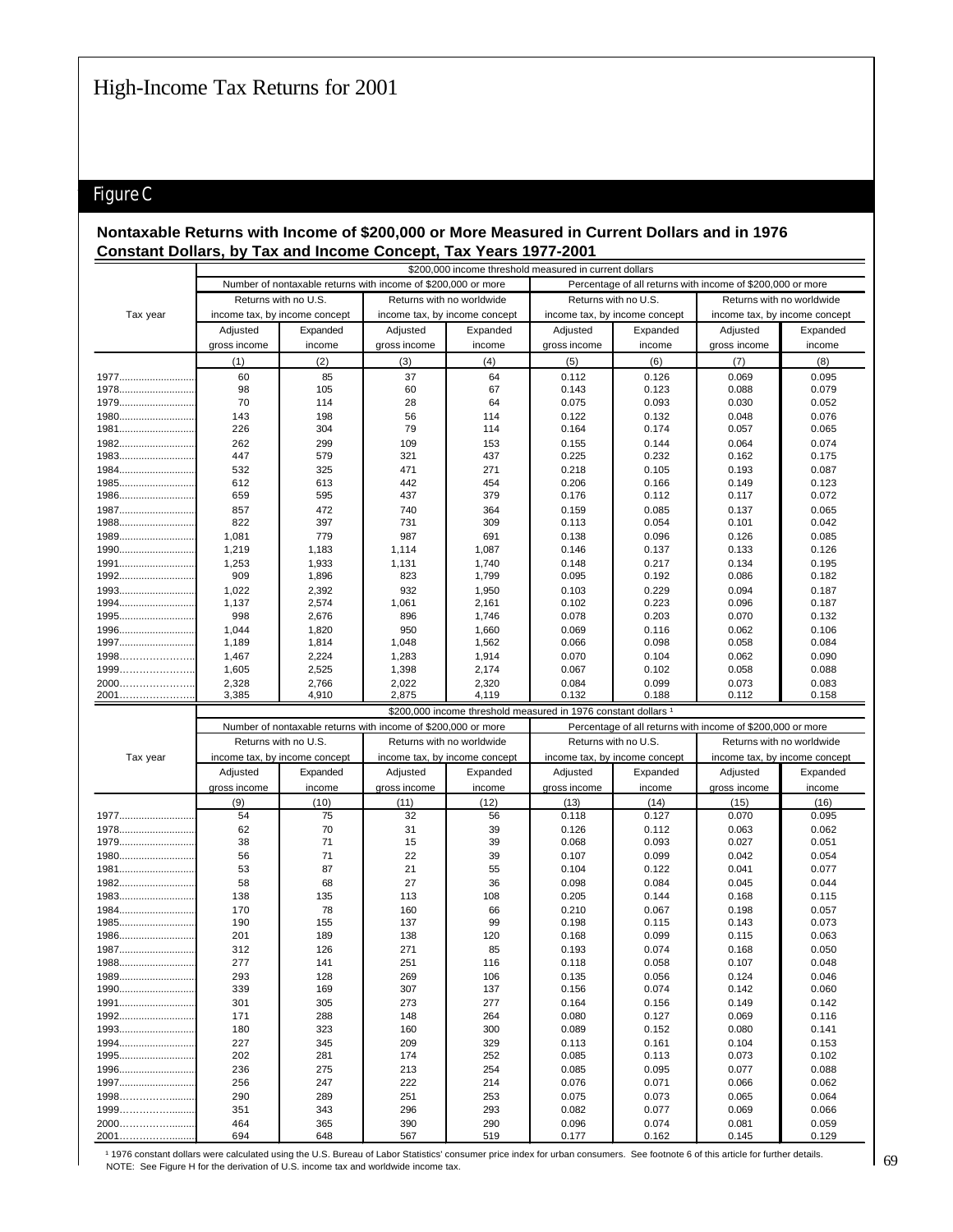## Figure D

### **Number and Percentage of Returns with No Worldwide Income Tax and with Expanded Income of \$200,000 or More, Tax Years 1977-2001**



<sup>1</sup> Number and percentage of returns with no worldwide income tax, and with expanded income of \$200,000 or more, using current dollars. ² 1976 constant dollars were calculated using the U.S. Bureau of Labor Statistics' consumer price index for urban consumers. See footnote 6 of this article for further details.

 $NOTF: See Figure H for the derivation of worldwide income tax.$ 

- $\Box$  The frequencies and amounts of various sources of income, exclusions, deductions, taxes, and tax credits, as well as the relationship between the two income concepts (Tables 5 and 6);
- $\Box$  The frequencies with which various deductions and tax credits are the most important and second most important items in reducing (or eliminating) income tax (Tables 7 and 8);
- $\Box$  The frequencies with which various itemized deductions, tax credits, and tax preference items

occur as certain percentages of income (Tables 9 and 10); and

 $\Box$  The distributions of effective tax rates, i.e., income tax under each definition as a percentage of income, by broad income-size classes (Tables 11 and 12).

Tables 1,3,5,7,9, and 11 use the U.S. income tax concept to classify returns as taxable or nontaxable, whereas Tables 2, 4, 6, 8, 10, and 12 use the worldwide income tax concept.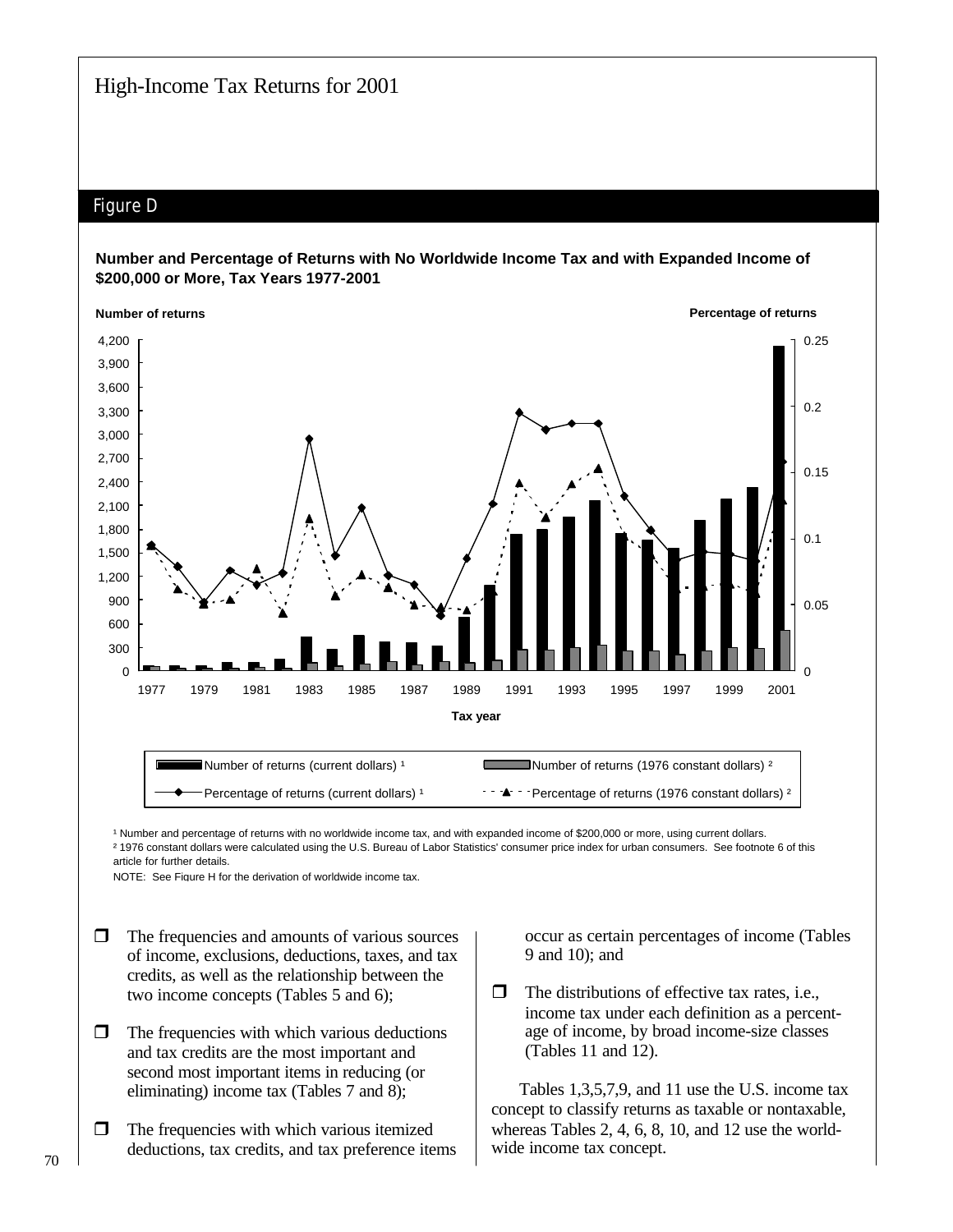## Size of Income

Tables 1 and 2 show the number of all returns, taxable returns, and nontaxable returns, crossclassified by broad AGI and expanded income-size classes. The tables show that most returns fall in the same broad income-size class under both income concepts, but that the number of nontaxable returns is greater in each income class over \$50,000 when income is measured by economic income rather than by AGI. Table 1 shows that 3,385 returns with no U.S. income tax had an AGI of \$200,000 or more; and 4,910 returns with no U.S. income tax had an expanded income of \$200,000 or more.

## Distribution of Tax Levels

Tables 3 and 4 show the distributions of high-income returns by the ratios of "adjusted" taxable income to AGI or expanded income. Taxable income has been "adjusted" for these tables by subtracting from taxable income the deduction equivalents of tax credits and other items [11]. Thus, the tables show the extent to which AGI or expanded income, respectively, is reduced before taxes are imposed on the remaining income. The tables also illustrate three important facts about high-income tax returns. (The examples in the paragraphs below are drawn from the "expanded income" columns in Table 4.)

- $\Box$  As already described, only a small portion of high-income taxpayers were able to escape all income taxes (0.16 percent, which is rounded to 0.2 percent in Table 4).
- $\Box$  Another group of high-income taxpayers--small, but larger than the nontaxable group--was able to offset a very substantial fraction of its income before being subject to tax. This type of highincome taxpayer pays income tax equal to only a small share of his or her income. Such taxpayers may be called "nearly nontaxables." (Around 0.9 percent of high expanded-income taxpayers reported some tax liability, but were able to reduce their taxable incomes to less than 25 percent of their expanded incomes.)
- $\Box$  Overall, a large portion of high-income taxpayers were subject to tax on a large share of their incomes and, consequently, reported very substantial amounts of tax. (63.6 percent had

taxable income equal to 80 percent or more of expanded income; and 96.6 percent had taxable income equal to 50 percent or more of expanded income.)

Tables 11 and 12 show the distributions of tax returns in another way: by tax burden. These two tables classify all tax returns by both size of income and effective tax rate, i.e., income tax as a percentage of either adjusted gross income or expanded income. These tables show that, on average, highincome taxpayers did have higher effective tax rates. The tables also illustrate the wide dispersion of effective tax rates for high-income returns. For example, Table 12 shows while 1.9 percent of returns with expanded income of \$200,000 or more had either no worldwide income tax or worldwide income tax of less than 10 percent of expanded income, 41.2 percent had effective tax rates of 25 percent or more. In addition, 77.1 percent of high-income taxpayers had average tax rates ranging from 20 percent to 35 percent, while 38.3 percent had effective tax rates between 20 percent and 25 percent.

## Characteristics of Tax Returns

Tables 5 and 6 show, in the aggregate, the frequencies and amounts of the types of income, the items of tax preference, and the various deductions, credits, and income taxes shown on high-income returns. By comparing the columns for nontaxable returns with those for taxable returns, some of the different characteristics of nontaxable returns can be deduced. For example, nontaxable returns under the expandedincome concept were much more likely to have tax-exempt interest than were taxable returns, and, when they did have it, the average amount was much higher. Similarly, nontaxable returns were much less likely to have any income from salaries and wages.

## Reasons for Nontaxability

It is possible for certain itemized deductions and certain exclusions from income to cause nontaxability by themselves, but high-income returns are more often nontaxable as a result of a combination of reasons, none of which, by itself, would result in nontaxability. Moreover, some items, which singly or in combination may eliminate "regular tax" liability, i.e., income tax excluding the alternative minimum tax (AMT), cannot eliminate an AMT liability, since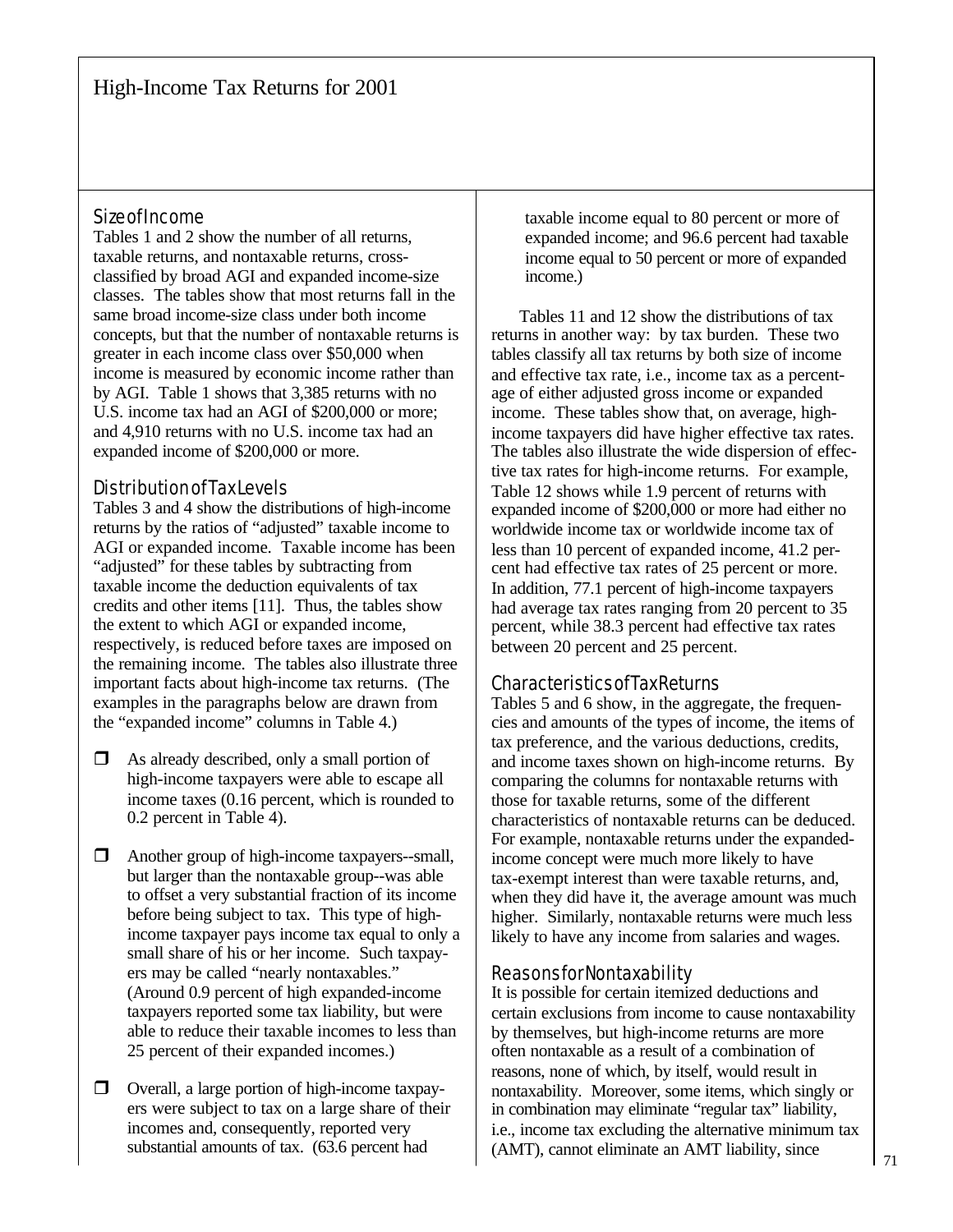these items give rise to adjustments or preferences for AMT purposes.

Because they do not generate AMT adjustments or preferences, tax-exempt bond interest, itemized deductions for interest expense, miscellaneous itemized deductions not subject to the 2-percent-of-AGI floor, casualty or theft losses, and medical expenses (exceeding 10 percent of AGI) could, by themselves, produce nontaxability [12].

Due to the AMT exemption of \$49,000 on joint returns (\$35,750 on single and head-of-household returns and \$24,500 on returns of married taxpayers filing separately), a return could have been nontaxable, even though it included some items that produced AMT adjustments or preferences [13]. Further, since the starting point for "alternative minimum taxable income" was taxable income for regular tax purposes, a taxpayer could have adjustments and preferences exceeding the AMT exclusion without incurring AMT liability. This situation could occur if taxable income for regular tax purposes was sufficiently negative, due to itemized deductions and personal exemptions exceeding AGI, so that the taxpayer's AMT adjustments and preferences are less than the sum of the AMT exclusion and the amount by which regular taxable income is below zero. Note that, because of the AMT, taxpayers may have found it beneficial to report additional deduction items on their tax returns, even if the items did not produce a benefit for regular tax purposes.

Tables 7 and 8 classify tax returns by the items that had the largest and second largest effects in reducing or eliminating income tax. For returns on which each of the largest effects was identified, the tables show each of the second largest effects [14]. For example, Table 7 shows that, on taxable returns with some U.S. income tax and expanded income of \$200,000 or more, the taxes paid deduction was the most important item 50.0 percent of the time. Where this was the primary item, the interest paid deduction was the second most important item 59.4 percent of the time, and the charitable contributions deduction was the second most important item 27.2 percent of the time.

 Table 8 shows that, on returns without any worldwide tax and expanded income of \$200,000 or more, the most important item in eliminating tax, on 53.5 percent of returns, was the exclusion for State

and local government interest ("tax-exempt interest"). For these returns, the itemized deduction for taxes paid was the second most important item 23.7 percent of the time, and the deduction for medical and dental expenses was the second most important reason 21.5 percent of the time.

The four categories with the largest effect in reducing taxes on high adjusted-gross-income returns with no worldwide income tax were the investment interest expense deduction (665 returns, or 23.1 percent of the 2,875 tabulated returns with AGI of \$200,000 or more and with no worldwide tax liability); total miscellaneous deductions (615 returns, or 21.4 percent); "all other" tax credits [15] (605 returns, or 21.0 percent); and partnership and S corporation net losses (289 returns, or 10.1 percent). These effects are also shown graphically in Figure E.

The four categories that most frequently had the largest effect in reducing taxes for high expandedincome returns with no worldwide income tax were tax-exempt interest (2,205 returns, or 53.5 percent of the 4,119 tabulated returns with expanded income of \$200,000 or more and with no worldwide tax liability); "all other" tax credits (597 returns, or 14.5 percent); medical and dental expense deductions (478 returns, or 11.6 percent); and taxes paid deduction (170 returns, or 4.1 percent). These effects are also shown graphically in Figure F. Table 8 also shows the two items that most frequently had the second largest effect in reducing regular tax liability for high expanded-income returns with no worldwide tax. These were the deduction for taxes paid (1,026 returns, or 24.9 percent) and the deduction for interest paid (581 returns, or 14.1 percent).

Tables 9 and 10 present another way of illustrating the importance of various tax provisions in reducing or eliminating income tax. Unlike Tables 7 and 8, these tables cover only nontaxable returns, i.e., returns showing no income tax liability, including AMT. Tables 9 and 10 show the number of times that various items reduced income by different percentages of income. The items shown are the various categories of itemized deductions, the deduction equivalents of two different types of tax credits, and total tax preferences excluded from income. For example, for high expanded-income returns with no worldwide income tax (Table 10), the itemized deduction for casualty or theft losses exceeded 100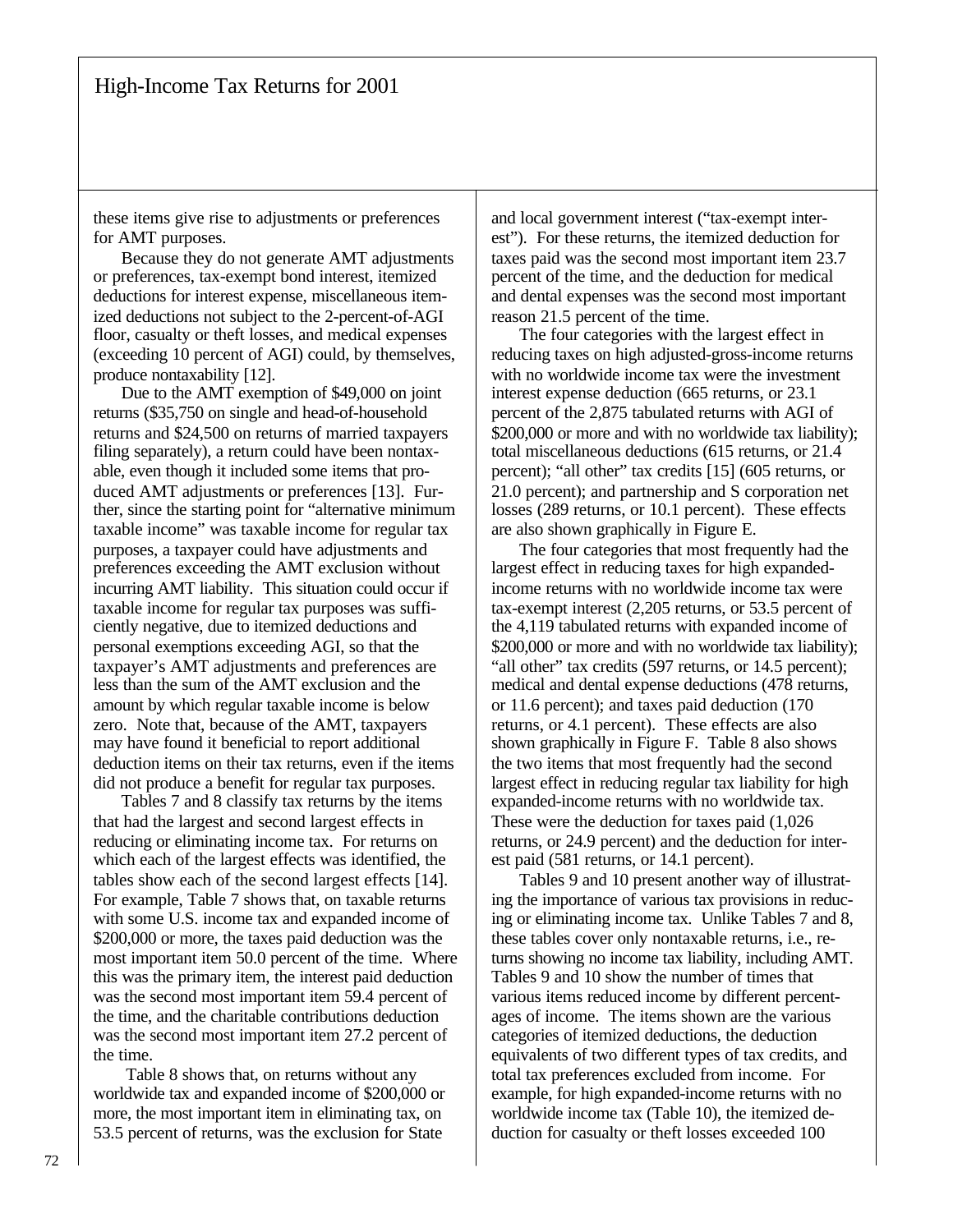# Figure E





# Figure F

**Returns with No Worldwide Income Tax and with Expanded Income of \$200,000 or More: Primary Reasons for Reduced Income Tax Liabilities, Tax Year 2001**

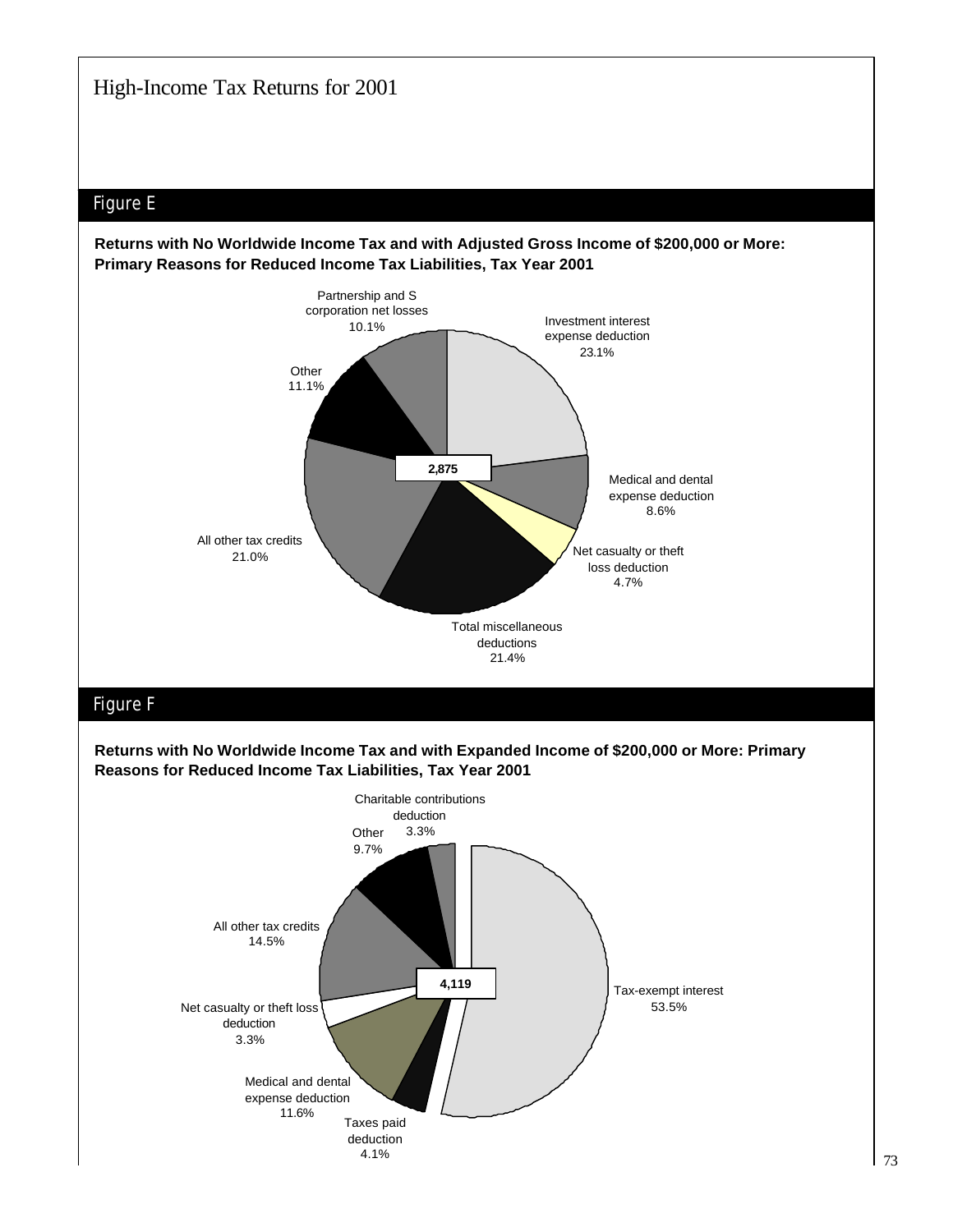percent of expanded income on 94 of the 4,119 returns, but there was no casualty or theft loss deduction on 3,964 returns.

## Notes and References

- [1] The statutory requirement is contained in section 2123 of the Tax Reform Act of 1976 (90 Stat. at 1915).
- [2] Lerman, Allen H., "High-Income Tax Returns: 1974 and 1975, A Report on High-Income Taxpayers Emphasizing Tax Returns with Little or No Tax Liability," U.S. Department of the Treasury, Office of Tax Analysis, March 1977, and "High-Income Tax Returns: 1975 and 1976, A Report Emphasizing Nontaxable and Nearly Nontaxable Income Tax Returns," U.S. Department of the Treasury, Office of Tax Analysis, August 1978.

U.S. Department of the Treasury, Internal Revenue Service, *Statistics of Income-- Individual Income Tax Returns* for 1977 through 1982 and 1985 through 1988. (For 1977 and 1978, only the number of nontaxable, high-AGI returns was published.)

Lerman, Allen H., "High-Income Tax Returns, 1983," *Statistics of Income Bulletin*, Spring 1986, Volume 5, Number 4, pp. 31-61; "High-Income Tax Returns, 1984," *Statistics of Income Bulletin*, Spring 1987, Volume 6, Number 4, pp. 1-29; "High-Income Tax Returns for 1989," *Statistics of Income Bulletin*, Spring 1993, Volume 12, Number 4, pp. 23-50; "High-Income Tax Returns for 1990," *Statistics of Income Bulletin,* Winter 1993-1994, Volume 13, Number 3, pp. 104-132; "High-Income Tax Returns for 1991," *Statistics of Income Bulletin,* Winter 1994-1995, Volume 14, Number 3, pp. 96-130; and "High-Income Tax Returns for 1992," *Statistics of Income Bulletin,* Winter 1995-1996, Volume 15, Number 3, pp. 46-82;

Latzy, John, "High-Income Tax Returns for 1993," *Statistics of Income Bulletin*, Winter 1996-1997, Volume 16, Number 3, pp. 64-101; and "High-Income Tax Returns, 1994," *Statis-* *tics of Income Bulletin*, Winter 1997-1998, Volume 17, Number 3, pp. 31-69;

Cruciano, Therese, "High-Income Tax Returns for 1995," *Statistics of Income Bulletin*, Summer 1998, Volume 18, Number 1, pp. 69- 108; and "High-Income Tax Returns for 1996," *Statistics of Income Bulletin,* Winter 1998- 1999, Volume 18, Number 3, pp. 7-59.

Parisi, Michael, "High-Income Tax Returns for 1997," *Statistics of Income Bulletin*, Winter 1999-2000, Volume 19, Number 3, pp. 6-58.

Balkovic, Brian, "High-Income Tax Returns for 1998," *Statistics of Income Bulletin,* Winter 2000-2001, Volume 20, Number 3, pp. 5-57; "High-Income Tax Returns for 1999," *Statistics of Income Bulletin,* Spring 2002, Volume 21, Number 4, pp. 7-58; "High-Income Tax Returns for 2000," *Statistics of Income Bulletin,* Spring 2003, Volume 22, Number 4, pp. 10-62.

- [3] The 1976 Act specified four income concepts for classifying tax returns: adjusted gross income (AGI), expanded income, AGI plus excluded tax preference items, and AGI less investment interest expense not in excess of investment income. Section 441 of the Deficit Reduction Act of 1984 (90 Stat. at 815) eliminated the requirement to use the last two income concepts.
- [4] The definition of adjustments to AGI to obtain the expanded income given in the text is for 2001. See Appendix A for a discussion of AGI and expanded income and a list of adjustments covering all years since 1977.
- [5] See Notes to Appendix A, Note A4.
- [6] Inflation-adjusted constant dollars are based on the Consumer Price Index (CPI-U) computed and reported by the U.S. Department of Labor, Bureau of Labor Statistics, *Monthly Labor Review*. The consumer price index represents annual averages of monthly indices and approximates buying patterns of typical urban consumers.
- [7] See Appendix B for a discussion of the tax concepts. In data published for years prior to 1989, either in articles presented in the *Statistics*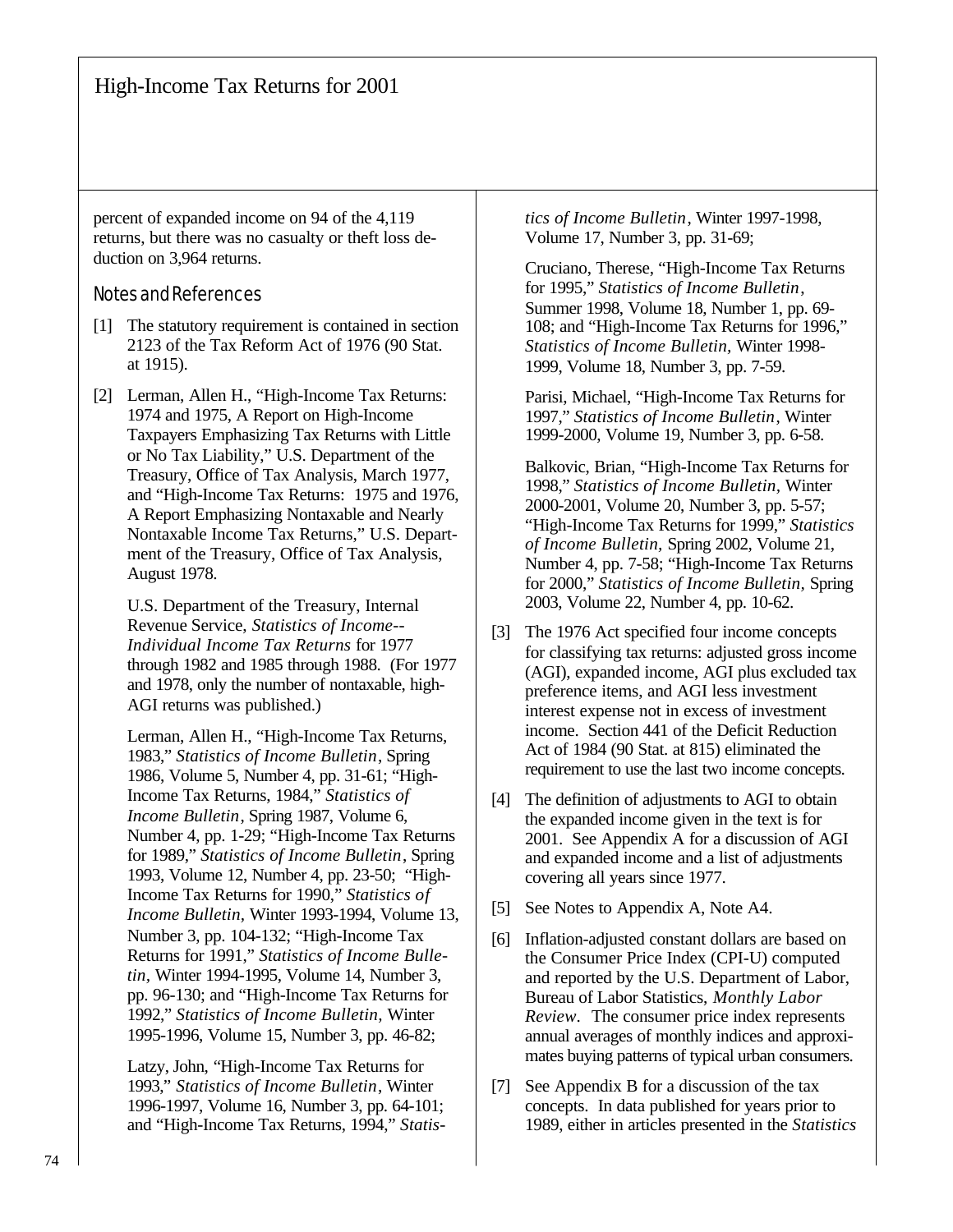*of Income Bulletin* or in chapters in *Statistics of Income--Individual Income Tax Returns* (see footnote 2), the "U.S. income tax" concept was described as "total income tax," and the "worldwide income tax" concept was described as "modified total income tax."

- [8] The inclusion of foreign taxes paid on excluded foreign-earned income, beginning with Tax Year 1990, represents an improvement in the worldwide income tax concept. It does, however, represent a slight break in the yearto-year comparability of data for worldwide income tax. However, the number of returns with foreign taxes paid on excluded foreignearned income is extremely small compared to the number of returns with the foreign tax credit.
- [9] Includes returns on which income tax was entirely offset by the earned income credit.
- [10] Tax-exempt interest had to be reported on the individual income tax return starting with Tax Year 1987 and is included in expanded income starting with that year. Beginning with Tax Year 1991, tax-exempt interest was incorporated into the criteria used for sampling returns for Statistics of Income, thus increasing the reliability of the estimates of expanded income.
- [11] See Appendix B for a description of how the deduction equivalent of credits was computed.
- [12] The deduction for charitable contributions could also fall into this class if it were not limited to 50 percent of AGI.
- [13] The AMT exclusion phases out above certain levels of "alternative minimum taxable income," based on filing status, but, since taxpayers will have some AMT liability in the phaseout range, the phaseout income is not relevant for nontaxable, high-income returns.
- [14] Tax-exempt interest and the foreign-earned income exclusion were not included in Tables 7 and 8 as possible tax effects before Tax Year 1994. Thus, caution should be exercised in making comparisons between data prior to 1994 and after 1993.

[15] "All other" tax credits include: child and dependent care credit, credit for the elderly and disabled, child tax credit, education credits, rate reduction credit, adoption credit, minimum tax credit, mortgage interest credit, empowerment zone employment credit, nonconventional source fuel credit, qualified electrical vehicle credit, and DC first time home buyer credit.

## Appendix A: Income Concepts

Congress wanted data on high-income taxpayers classified by an income concept that was more comprehensive than adjusted gross income (AGI), but that was based entirely on items already reported on income tax returns. In order to derive such an income concept, it was necessary to begin with a broad, inclusive concept of income. AGI must then be compared to this broad income concept, and the differences (both additions and subtractions) that can be determined from items reported on tax returns identified.

This appendix begins by defining "Haig-Simons income," a very broad concept of income used by economists and others as a standard. AGI is then compared to Haig-Simons income, and the major differences between the two income concepts are listed. The final section defines "expanded income," a more comprehensive income measure than AGI, based entirely on tax return data.

## Haig-Simons Income

The broadest measure of annual income generally used by economists and others is defined as the value of a household's consumption plus the change, if any, in its net worth. This income concept is referred to as Haig-Simons income, or H-S income, after the two economists who wrote extensively about it [A1]. The H-S income of a household that consumed \$25,000 and saved \$2,000 in a year would be \$27,000. Alternatively, the H-S income of a household that consumed \$25,000 and had no additions to savings, but had assets that declined in value by \$1,000 in a year, would be \$24,000.

H-S income consists of three broad components: labor income, capital income (income from assets), and income from transfer payments. The major elements of each of these three components are as follows: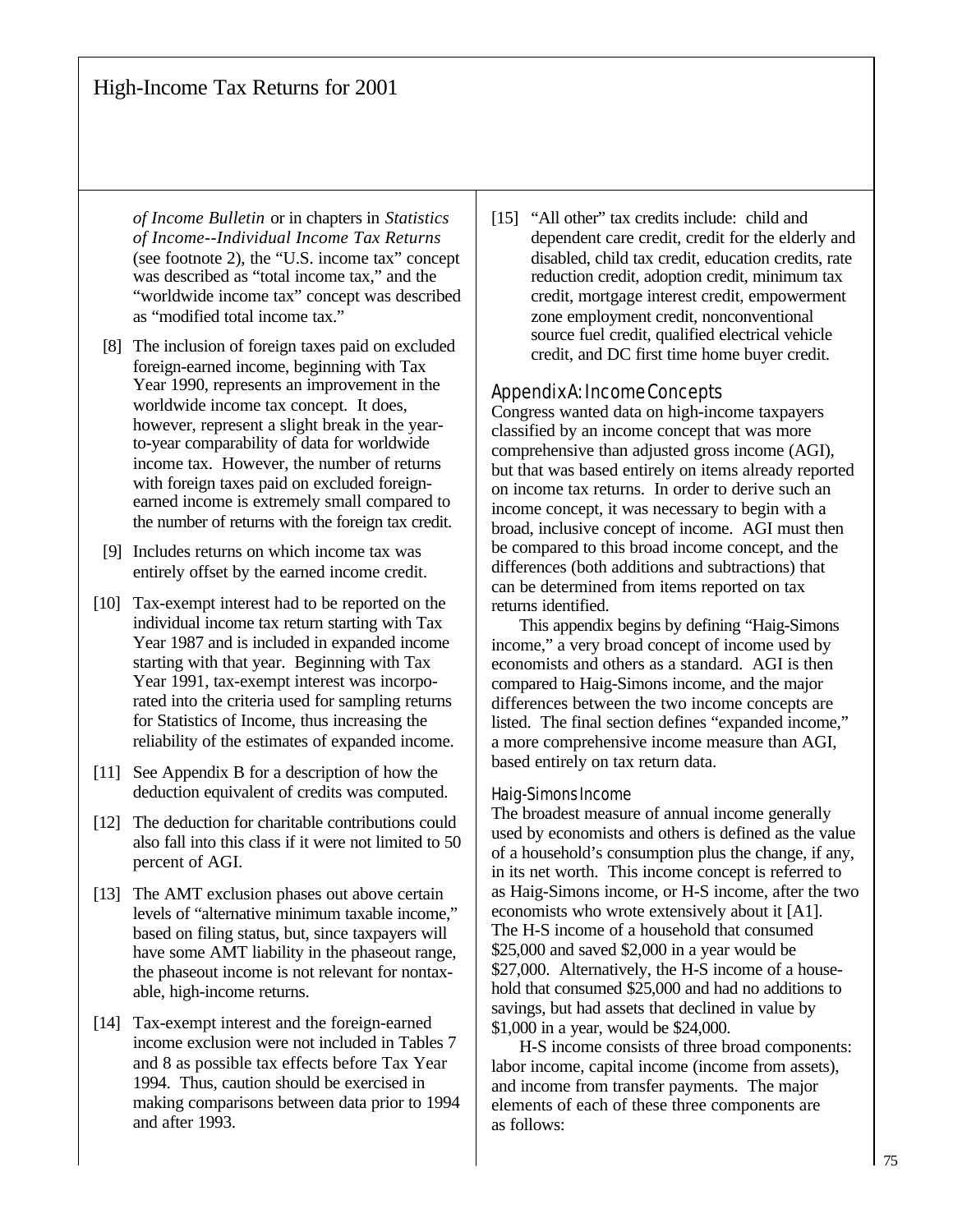- □ *Labor income.*--This includes all forms of employee compensation (including wages and salaries), employee fringe benefits (such as employer-provided health insurance and accrued pension benefits or contributions), and the employer share of payroll taxes (such as Social Security taxes). Labor income also includes the labor share of self-employment income. Expenses of earning labor income would be deducted in arriving at H-S income. Deferred labor income (such as pension benefits) would be counted in the year it was earned, rather than in the year it was received.
- $\Box$  *Capital income*.--This includes all income from assets, including interest, dividends, rents, royalties, accrued capital gains (whether or not realized), the capital income share of selfemployment income, and the rental value of consumer durables (most importantly, the rental value of owner-occupied housing). Capital income is measured in real (inflation-adjusted) terms and is net of real, economic depreciation and all other expenses (which could exceed capital income).
- **T** *Transfer payments.*--These include payments in cash (such as Social Security benefits, workers' compensation, unemployment benefits, Aid to Families with Dependent Children (AFDC), and noncash benefits (such as Medicare, Medicaid, and food stamps).

For purposes of tax analysis, H-S income should be measured on a pretax basis, the amount that would be earned if there were no Federal income tax in place. Most items of income are unaffected, or little affected, by the income tax and so are reported on a pretax basis. However, certain income items from tax-preferred sources may be reduced because of their preferential treatment. An example is interest from tax-exempt State and local government bonds. The interest rate on tax-exempt bonds is generally lower than the interest rate on taxable bonds of the same maturity and risk, with the difference approximately equal to the tax rate of the typical investor in tax-exempt bonds. Thus, investors in tax-exempt bonds are effectively paying a tax, referred to as an "implicit tax," and tax-exempt interest

as reported is measured on an after-tax, rather than a pre-tax, basis. Income from all tax-preferred sources should be "grossed up" by implicit taxes to properly measure H-S income.

### Adjusted Gross Income

AGI is the statutory definition of income for Federal income tax purposes. AGI differs from H-S income by excluding some components of H-S income and by allowing accelerated business deductions and deductions unrelated to income, but also by disallowing or limiting certain expenses of earning income and certain losses. In addition, AGI is not "grossed up" for implicit taxes.

The components of H-S income excluded from AGI include most employee fringe benefits, the employer share of payroll taxes, accrued but deferred employee compensation, accrued but unrealized real capital gains, the rental value of consumer durables, most Social Security benefits, most other cash transfers, all noncash transfers, and the real incomes of borrowers due to inflation [A2].

Depreciation and certain other expenses allowed in determining AGI may be accelerated (relative to economic depreciation and other costs) in the early years of an investment, thus understating investment income. In later years, however, investment income in AGI will be overstated because depreciation and other accelerated expenses will then be understated. AGI also excludes some expenses not related to earning income, such as contributions to self employed retirement (Keogh) plans, deductible contributions to Individual Retirement Arrangements (IRA's), the portion of Social Security contributions for selfemployed workers that is analogous to the employer share of such contributions for employees, and contributions to medical savings accounts. AGI generally exceeds H-S income to the extent that expenses of earning income and losses are limited or disallowed. Most of the expenses of earning income are deductible from AGI in calculating taxable income, but only if the taxpayer "itemizes" deductions and then, in some cases, only to the extent that the sum of all such items exceeds 2 percent of AGI. Expenses incurred in the production of income that are itemized deductions include certain expenses of employees (such as union dues; expenditures for items used on the job but not reimbursed by the employer; and the employees' travel, meal, and entertainment ex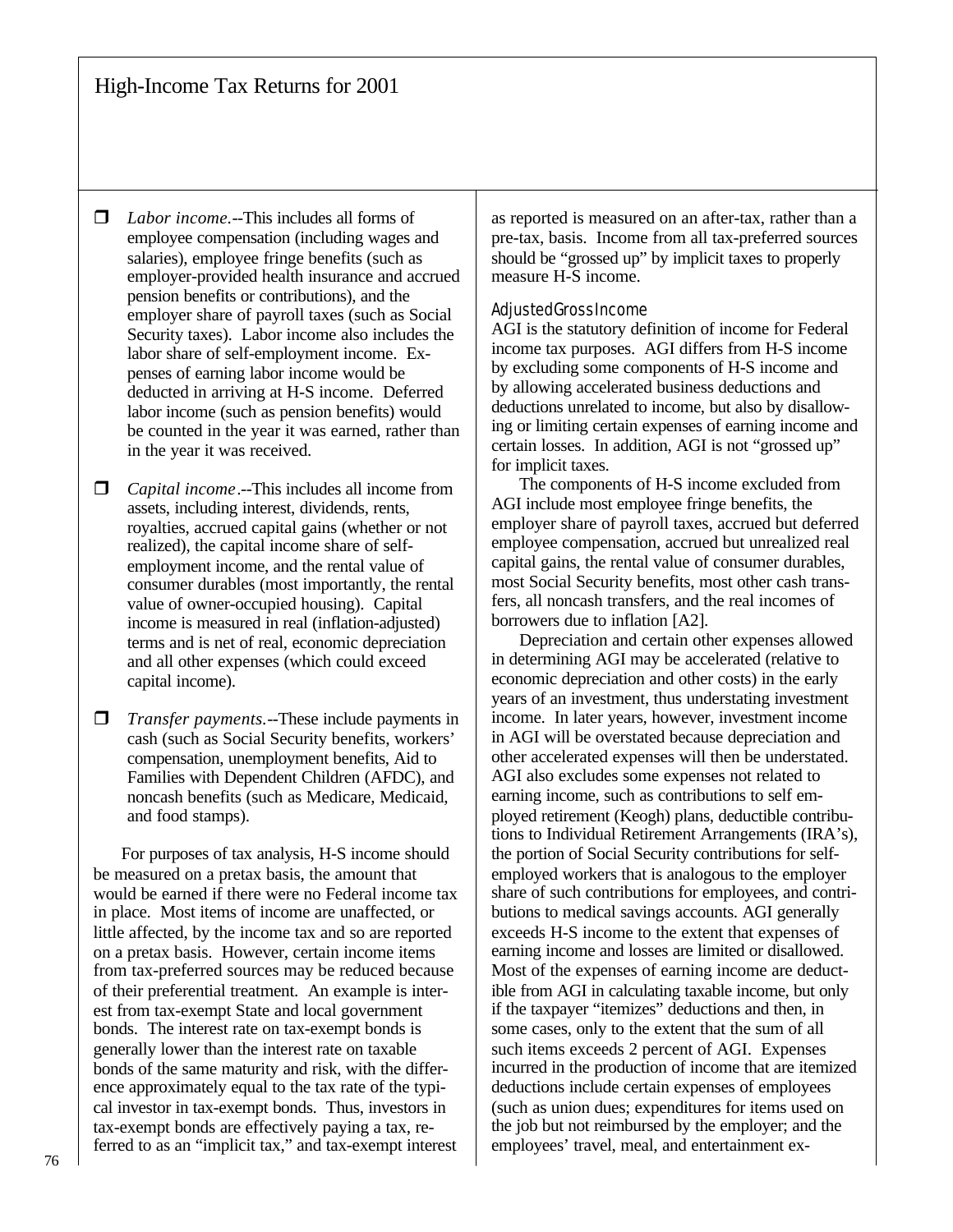penses); and expenses attributable to a taxpayer's (passive) investments (as opposed to active participation in a trade or business, for example), including, but not limited to, interest expense incurred in connection with investments in securities [A3]. Note that there are limits on certain types of deductible expenses. In particular, deductible meal and entertainment expenses are limited to 50 percent of total meal and entertainment expenses.

Although net capital losses reduce economic income, only the first \$3,000 of net realized capital losses may be deducted in computing AGI. Any additional realized losses must be carried forward to future years. In a somewhat similar manner, "passive" losses (from investments in a trade or business in which the taxpayer does not materially participate) can also reduce economic income, but, in computing AGI, they can only be deducted from "passive" income from other, similar investments (although a larger amount may be deducted when the losses are from rental real estate activities).

AGI can also exceed H-S income because of differences in the timing of income between the two concepts. For example, a taxpayer may realize more capital gains in a year than he or she accrues in capital gains. Since AGI includes only realizations of capital gains, whereas H-S income includes only accruals, AGI in this circumstance would exceed H-S income.

Finally, just as AGI understates the incomes of borrowers due to inflation, it overstates the incomes of lenders, who include bond owners and owners of bank deposits.

#### Expanded Income

Expanded income is meant to be a measure of income that is conceptually closer to H-S income than AGI, but which is derived entirely from items already reported on income tax returns. Figure G shows the adjustments made to AGI to arrive at expanded income. Since the definition of AGI was changed by legislation several times since 1977, and certain reporting requirements also changed, the adjustments differ over the years, as indicated for each item [A4]. Most of these adjustments are relatively straightforward, but the adjustment for investment requires some explanation.

# Figure G

#### **Derivation of Expanded Income from Adjusted Gross Income, Tax Years 1977-2001**

Adjusted gross income (AGI)

| PLUS:  | $\Omega$<br>O<br>O | Excluded capital gains (tax years prior to 1987)<br>Tax-exempt interest (1987 and later tax years)<br>Nontaxable Social Security benefits (1987 and<br>later tax vears)<br>o Tax preferences for alternative minimum tax<br>purposes [A5]<br>o Foreign-earned income exclusion (1990 and later |
|--------|--------------------|------------------------------------------------------------------------------------------------------------------------------------------------------------------------------------------------------------------------------------------------------------------------------------------------|
|        |                    | tax vears)                                                                                                                                                                                                                                                                                     |
| MINUS: |                    | o Unreimbursed employee business expenses [A6]                                                                                                                                                                                                                                                 |
|        | O                  | Nondeductible rental losses (Tax Year 1987)                                                                                                                                                                                                                                                    |
|        | o                  | Moving expense deduction (Tax Years 1987 through<br>1993) [A7]                                                                                                                                                                                                                                 |
|        |                    | o Investment interest expense deduction to the extent<br>it does not exceed investment income                                                                                                                                                                                                  |
|        |                    | o Miscellaneous itemized deductions not subiect to the<br>2-percent-of-AGI floor (1989 and later tax vears)                                                                                                                                                                                    |
|        |                    | EQUALS: o Expanded income                                                                                                                                                                                                                                                                      |

NOTE: Footnotes to Figure G are included with the footnotes to Appendix A.

#### Investment Interest

In measuring H-S income, it would generally be appropriate to deduct all expenses incurred in the production of income, including those related to any income-producing investments, without limit. Investment expenses in excess of investment income would then represent net economic losses. However, such a liberal deduction for investment-related expenses is not necessarily correct when not all income items have been included currently. (Investment income includes interest, dividends, and capital gains.)

If all income has not been included currently, full deduction of investment expenses might represent a mismatching of receipts and expenses and might result in understating income. For example, if a taxpayer borrowed funds to purchase securities, net income would be understated if the taxpayer deducted all interest payments on the loan, but did not include as income any accrued gains on the securities. A similar mismatching of income and expenses would occur if investment expenses that should properly be capitalized were deducted when paid. In these instances, a more accurate measure of income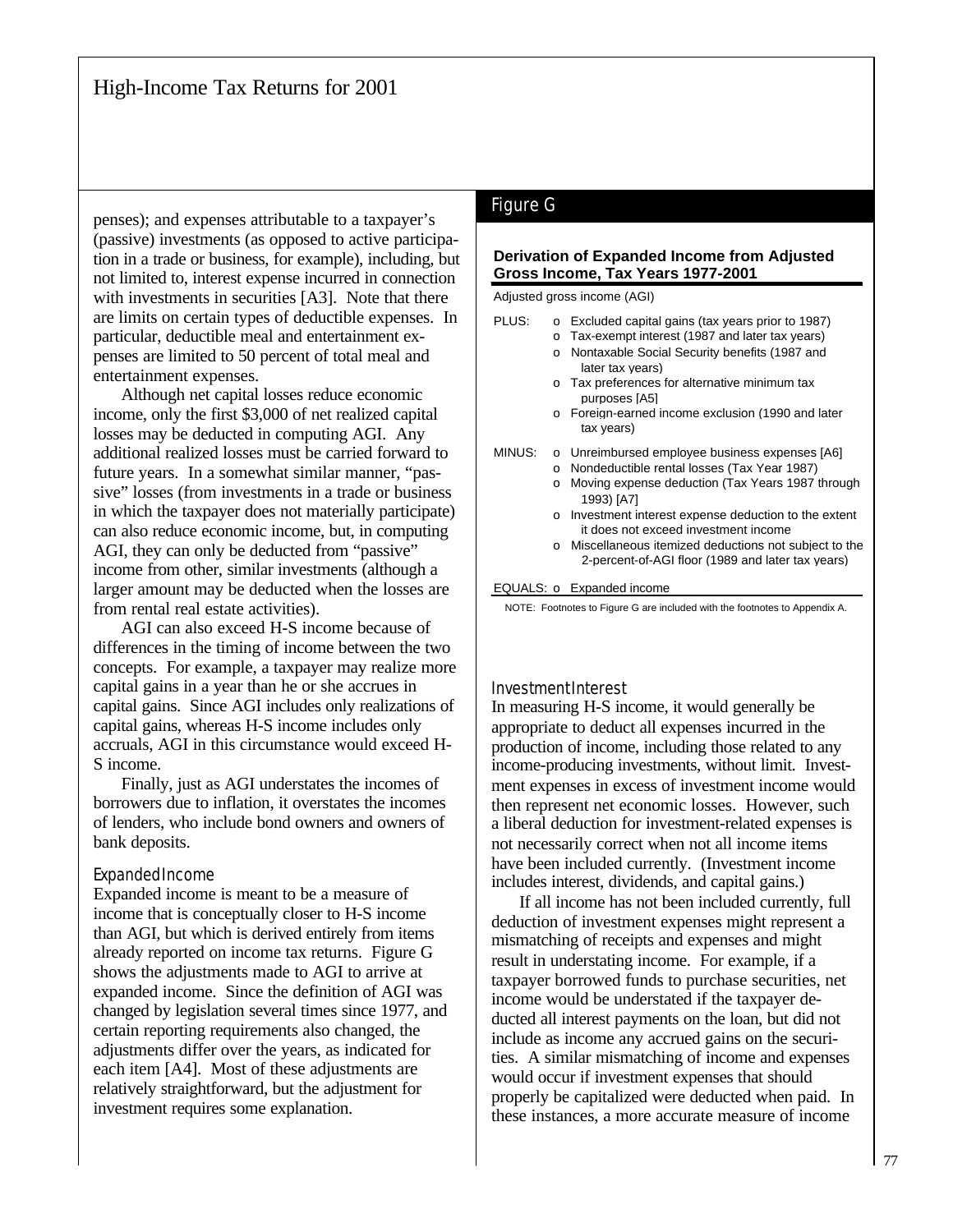might be obtained by postponing the deduction of the expense until such time as the income were recognized for tax purposes.

Additional problems are created when a person with a loan has both income-producing assets, such as securities, and nonincome-producing assets, such as a vacation home or yacht. It is not possible to determine what portion of the interest expense should be attributed to taxable income-producing assets and, therefore, ought to be deductible against the gross receipts from such taxable assets. As a result of these problems, it has been necessary to set arbitrary limits on the amount of investment expenses that are deductible in calculating expanded income.

Investment expenses that have not been deducted in determining AGI can generally appear on a Federal individual income tax return in two places. Investment interest expense is taken into account in the calculation of the itemized deduction for interest paid. Deductible investment interest expense is a separate part of the total interest deduction. Other investment expenses, such as management fees, are included in the miscellaneous category of itemized deductions [A8]. Beginning with 1987, most types of income-producing expenses included as miscellaneous itemized deductions are only deductible to the extent that their total exceeds 2 percent of AGI. To determine expenses that should be deductible in calculating an approximation of H-S income, investment expenses have been defined as deductible investment interest expense. Other investment expenses could not be separated from the remainder of miscellaneous deductions. Hence, they have not been used in the adjustment for investment expenses.

To the extent that interest expenses do not exceed investment income, they are generally allowed as a deduction in the computation of deductible investment interest expense and thus expanded income. Investment interest expenses that do exceed investment income are not deductible in calculating expanded income. One consequence of this definition is that investment expenses can never turn positive investment income into investment losses. Generally, allowing investment expenses to offset all investment income is generous and tends to understate broadly-measured income. However, in some instances, limiting investment expenses to investment income may overstate income by disallowing genuine investment losses.

## Notes to Appendix A

- [A1] Haig, Robert M. (ed.) (1921), *The Federal Income Tax*, Columbia University Press, and Simons, Henry C. (1938), *Personal Income Taxation*, University of Chicago Press.
- [A2] Borrowers receive income due to inflation because the real value of debt is reduced by inflation. Even though inflation may be anticipated and reflected in interest rates, tax deductions for nominal interest payments overstate interest costs because part of these payments represent a return of principal to the lender, rather than interest.
- [A3] See Notes and References, footnote 4.
- [A4] For 1977, some 50 percent of net long-term capital gains were included in AGI. During 1978, the inclusion ratio was changed to 40 percent. This inclusion ratio remained unchanged through 1986. Beginning with 1987, there was no exclusion allowed for capital gains in computing AGI, and, thus, this adjustment was not made in computing expanded income for returns for years after 1986.

Beginning in 1987, taxpayers were required to report on their Federal income tax returns the amounts of their tax-exempt interest incomes from State and local government bonds. Since 1987, tax-exempt interest has been included in expanded income.

Taxpayers are also required to report Social Security benefits. Since 1988, nontaxable Social Security benefits have been included in expanded income. However, if none of a particular taxpayer's Social Security benefits are taxable, then gross Social Security benefits are not required to be shown on the income tax return. In such instances, which generally affect only lower- and middle-income taxpayers, Social Security benefits are not included in expanded income.

The subtraction of unreimbursed employee business expense and the moving expense deduction is to make the concept of expanded income comparable to years prior to 1987. All current-year moving expenses beginning with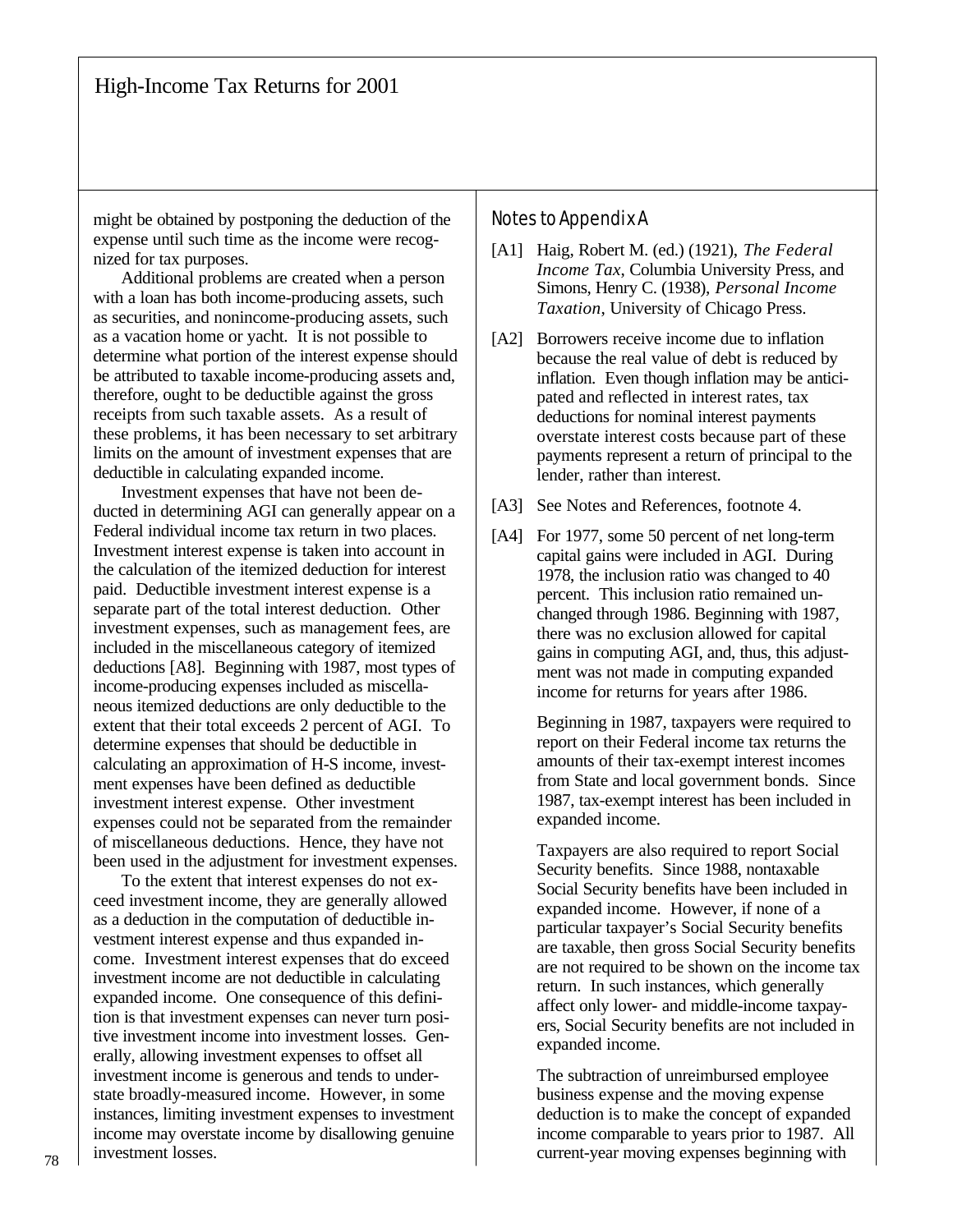Tax Year 1994 were deducted in the calculation of AGI as a statutory adjustment.

Due to subtracting nonlimited miscellaneous deductions and not subtracting the nondeductible rental loss for 1989, the expanded income concept for 1989 is not strictly comparable to expanded income for 1988. Nor is the expanded income concept for 1990 strictly comparable to expanded income for 1989 because of the addition of the foreign-earned income exclusion. Specific details on the definition of expanded income for any given year are available in the reports and publications enumerated in footnote 2, under Notes and References.

[A5] The "tax preferences" (obtained from Form 6251, *Alternative Minimum Tax Computation*) excluded from adjusted gross income and tabulated in Tables 5 and 6 include the following items: the excess of accelerated depreciation over straight-line depreciation on certain real property and property subject to a lease (for property placed in service before 1987); the appreciated portion of the value of certain property contributed to charitable organizations; the excess of percentage depletion over the "adjusted basis" of the property; certain intangible drilling costs to the extent that they exceed otherwise allowable amortization deductions; and related adjustments, refigured for AMT purposes, such as section 179 expense deductions, expenses for business or rental use of the home, taxable IRA distributions, etc.

> Preferences obtained through itemized deductions do not represent omitted income. Hence, they have not been counted as preference items in calculating a broader measure of income. The preference from tax-exempt interest on certain private activity bonds was not included, since the interest for all taxexempt State and local government bonds is considered to be omitted income. Specific details on the tax preference items obtained from Form 6251 for earlier years are available in the reports and publications enumerated in footnote 2, under Notes and References.

- [A6] Includes deductible meal and entertainment expenses. Deductible expenses are limited to 50 percent of total meal and entertainment expenses, beginning with Tax Year 1994.
- [A7] Certain moving expenses, such as expenses for temporary quarters and expenses for selling a former residence, are limited.
- [A8] Some income deferrals and accelerated expense deductions may also be involved in income or losses from rental property, from royalties, from partnerships, and from S corporations, only the net amounts of which are included in adjusted gross income.

### Appendix B: Tax Concepts

This appendix provides a brief summary of the U.S. taxation of worldwide income and the foreign tax credit. The two tax concepts used in this article are then defined. The following section explains the computation of the deduction equivalent of credits and other items. A final section discusses the possible implications of the use of unaudited tax return data for this article.

### U.S. Taxation of Worldwide Income and the Foreign Tax Credit

Citizens and residents of the United States, regardless of where they physically reside, must generally include in income for Federal income tax purposes income from all geographic sources. Thus, for example, dividends and interest received from a foreign corporation or income earned working abroad is subject to Federal income tax in the same manner as income received from sources inside the United States [B1]. Income from sources outside the United States may also be subject to tax by foreign governments.

To reduce, if not eliminate, the possibility of double taxation of the foreign-source incomes of U.S. citizens and residents, the Federal income tax allows a credit for income taxes paid to foreign governments. This foreign tax credit is generally limited to the amount of (precredit) U.S. tax liability attributable to foreign-source income. This limit prevents the foreign tax credit from offsetting the U.S. tax on U.S.-source income.

As a result of taxing citizens and residents on a worldwide basis but allowing a foreign tax credit,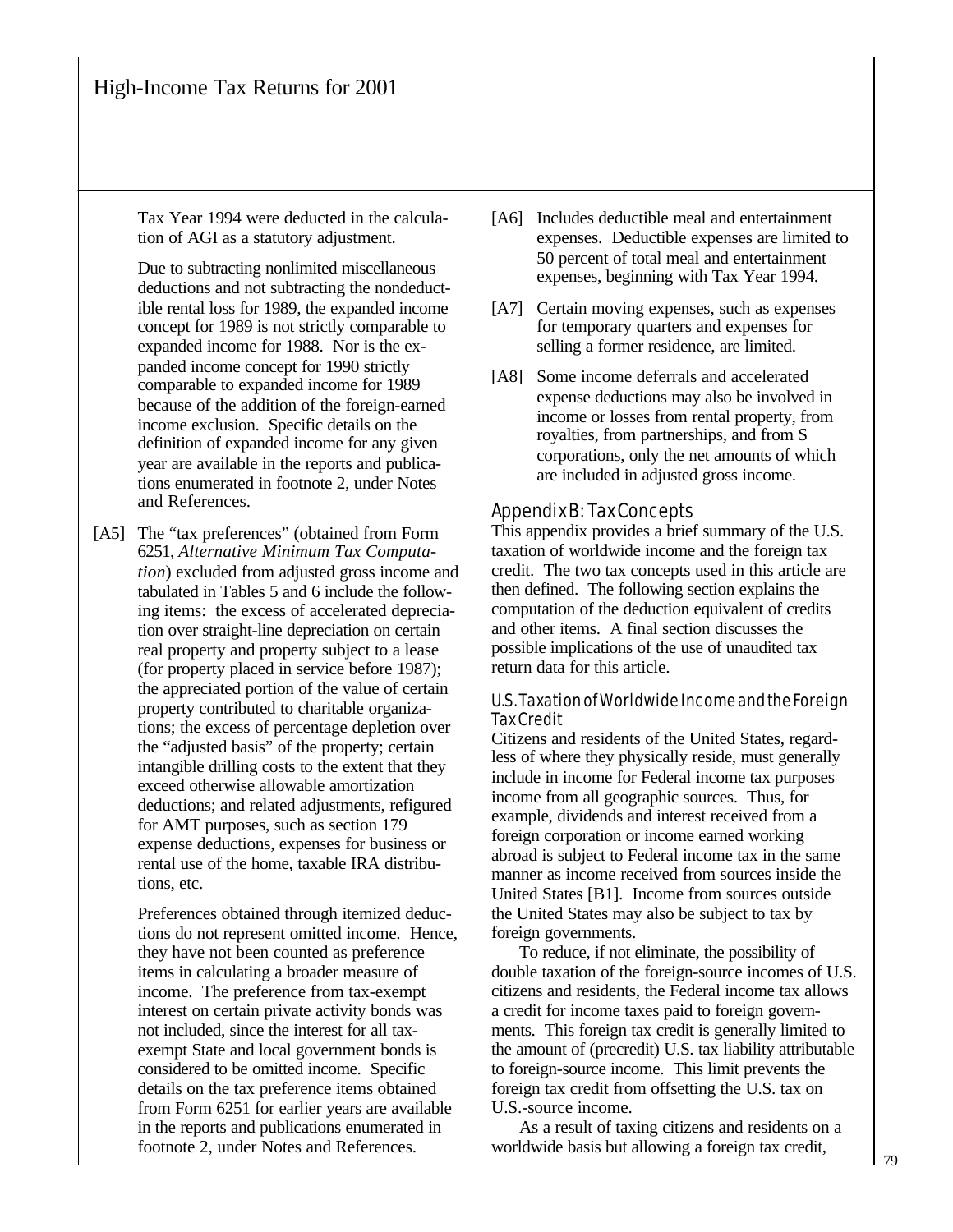some Federal income tax returns may report substantial income but little or no U.S. tax liability after credits. This may occur, for example, if a taxpayer has income only from foreign sources (the taxpayer may live abroad the entire year and have no incomeproducing assets in the United States), or if a taxpayer has foreign-source income that exceeds a net loss from U.S. sources and pays income taxes to a foreign government that are comparable to the U.S. tax [B2].

For taxpayers with income from foreign sources, these procedures understate the taxpayers' true worldwide income tax liabilities and effective income tax rates. For such taxpayers, it does not seem appropriate to classify U.S. income tax credits for foreign tax payments as reducing tax liabilities. This is particularly true for tax filers who appear to be nontaxable because they do not have any U.S. tax liability, but who have paid foreign income taxes. A more accurate measure of overall income tax burden, as well as the numbers of nontaxable returns, can be obtained by considering all income taxes—U.S. as well as foreign. Thus, a second tax concept, worldwide income tax, has been used in addition to the traditional U.S. income tax.

## Two Tax Concepts

Two tax concepts are used in this article to classify tax returns as taxable (i.e., returns showing an income tax liability) or nontaxable (i.e., returns showing no income tax liability) and to measure the tax burdens on taxable returns: U.S. income tax and worldwide income tax. Worldwide income tax is defined for purposes of this article as U.S. income tax plus the foreign tax credits reported on the U.S. income tax return and foreign taxes paid on excluded foreign-earned income (obtained from Form 1116, *Foreign Tax Credit*). The amount of the foreign tax credits and foreign taxes paid on excluded foreignearned income is used as a proxy for foreign tax liabilities [B3]. The relationship of U.S. income tax to tax items reported on individual income tax returns, and to worldwide income tax, is shown in Figure H.

### Comparing Exclusions, Deductions, Tax Credits, and Special Tax Computations

In order to compare the importance of various exclusions, deductions, tax credits, and special tax computations (such as the alternative minimum tax on

# Figure H

#### **Derivation of "U.S. Income Tax" and "Worldwide Income Tax," Tax Year 2001**

Tax at regular rates (tax generated)

| PLUS:   | Additional taxes (such as tax on accumulation<br>distributions from qualified retirement plans,<br>Form 4972) |
|---------|---------------------------------------------------------------------------------------------------------------|
| PLUS:   | Alternative minimum tax (Form 6251)                                                                           |
| EQUALS: | Income tax before credits                                                                                     |
| MINUS:  | Tax credits                                                                                                   |
| EQUALS: | U.S. income tax                                                                                               |
| PLUS:   | Foreign tax credit                                                                                            |
| PLUS:   | Foreign taxes paid on excluded foreign-earned<br>income (Form 1116)                                           |
| EQUALS: | Worldwide income tax                                                                                          |

tax preferences), the different types of items must be placed on the same basis. One way of doing so is to calculate the size of the deduction that would reduce (or increase) income tax by the same amount as a tax credit or special computation. This amount is called the "deduction equivalent" of the tax credit or special computation.

The deduction equivalent of a tax credit or a special tax computation is the difference between the taxable income that, using the ordinary tax rate schedules, would yield the actual tax before the provision in question is considered and the actual tax after the provision. For example, the "deduction equivalent of all tax credits" is equal to the difference between "taxable income that would yield income tax before credits" and "taxable income that would yield income tax after credits."

Using this method of equating the value of deductions, exclusions, credits, and special tax computations, the order in which the various credits and special tax computations are calculated may affect the values of their deduction equivalents. Because the tax rate schedules are progressive, with successive increments to income taxed at successively higher tax rates, the deduction equivalent of the credit converted last to a deduction equivalent will be larger (for the same amount of a credit) than the item converted first, unless all relevant taxable income amounts are within a single tax-rate bracket.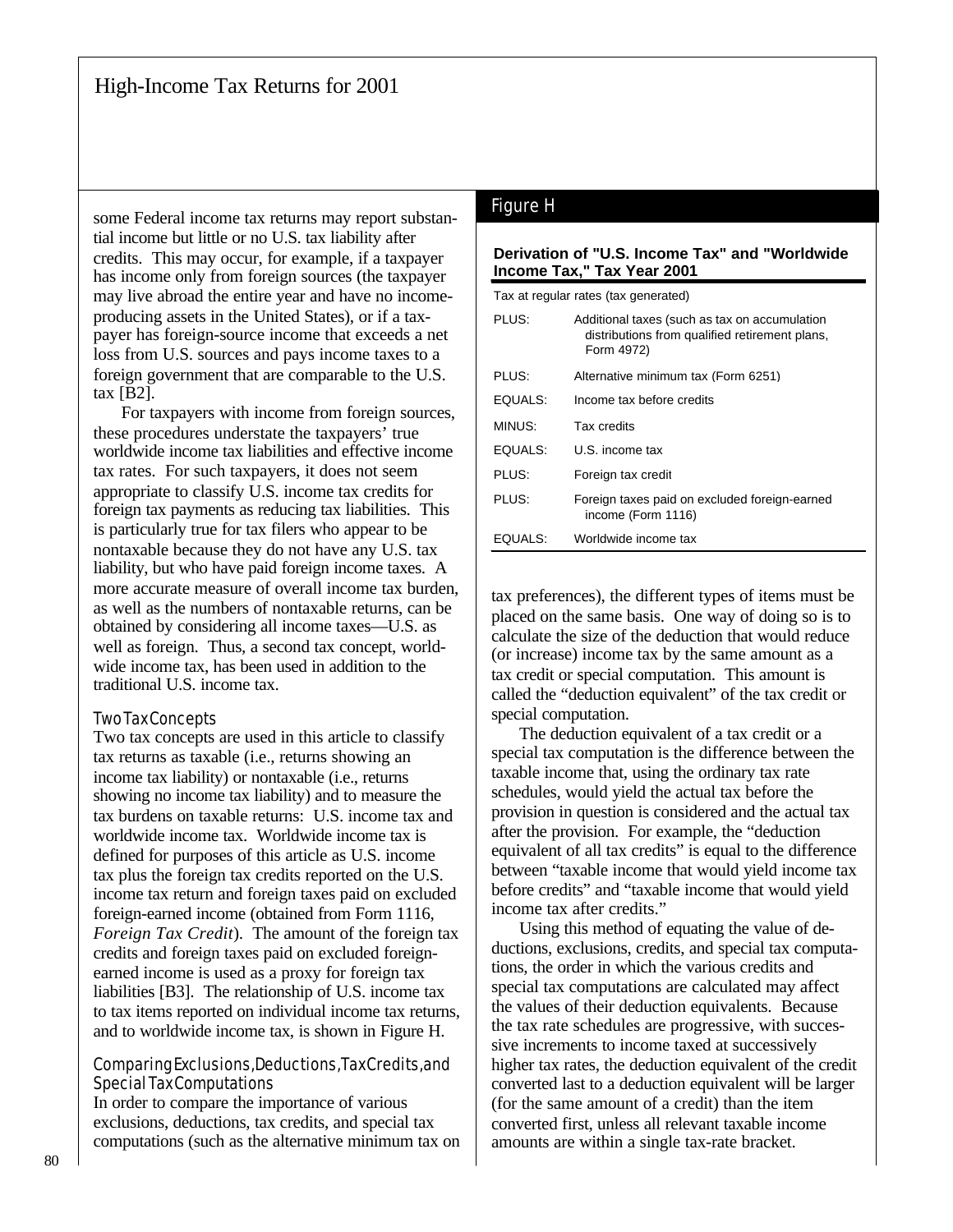The deduction equivalents of tax credits shown in Tables 9 and 10 were computed by assuming that deductions and exclusions reduce taxes before credits. As a result, the deduction equivalent of tax credits may be overstated.

## Unaudited Data

Tax return data used for Statistics of Income have been tabulated as they were reported on tax returns filed with the Internal Revenue Service (IRS). Certain obvious arithmetic errors have been corrected, and certain adjustments have been made to achieve consistent statistical definitions. Otherwise, the data have not been altered. In particular, the data do not reflect any changes that may have been or could be made as a result of IRS audits. While this is true of data throughout the entire Statistics of Income program, it is particularly relevant for high-income tax returns. Because of the greater complexity of these returns, there is a higher probability of error and more scope for disagreement about the proper interpretation of tax laws.

The fact that the data have been drawn from unaudited returns is of even greater importance for those high-income returns that are nontaxable. Almost any audit changes would make such returns taxable. Even where the tax consequences are minor, such returns could be reclassified from nontaxable to taxable, thereby changing the counts of nontaxable returns.

## Notes to Appendix B

- [B1] An exception is that certain income earned abroad may be excluded from AGI. Any foreign taxes paid on such income are not creditable against U.S. income tax. The tables in this article include such excluded income in expanded income. Foreign taxes paid on such income are reflected in worldwide income tax, as discussed later.
- [B2] Although the foreign tax credit is an item of tax preference for AMT purposes, taxpayers below the AMT exclusion thresholds, or with preferences or deductions not subject to AMT, could completely offset precredit U.S. income tax liability with foreign tax credits.
- [B3] Where foreign tax rates exceed U.S. rates, foreign tax credits will be less than foreign tax liabilities. In such cases, using foreign tax credits as a proxy for foreign tax liabilities understates worldwide income tax liability. In other cases, when foreign tax credits are for taxes paid on income from previous years, use of foreign tax credits as a proxy may overstate or understate worldwide taxes on current-year income.

Source: IRS Statistics of Income Bulletin, Summer 2004, Publication 1136 (Rev. 09-2004.)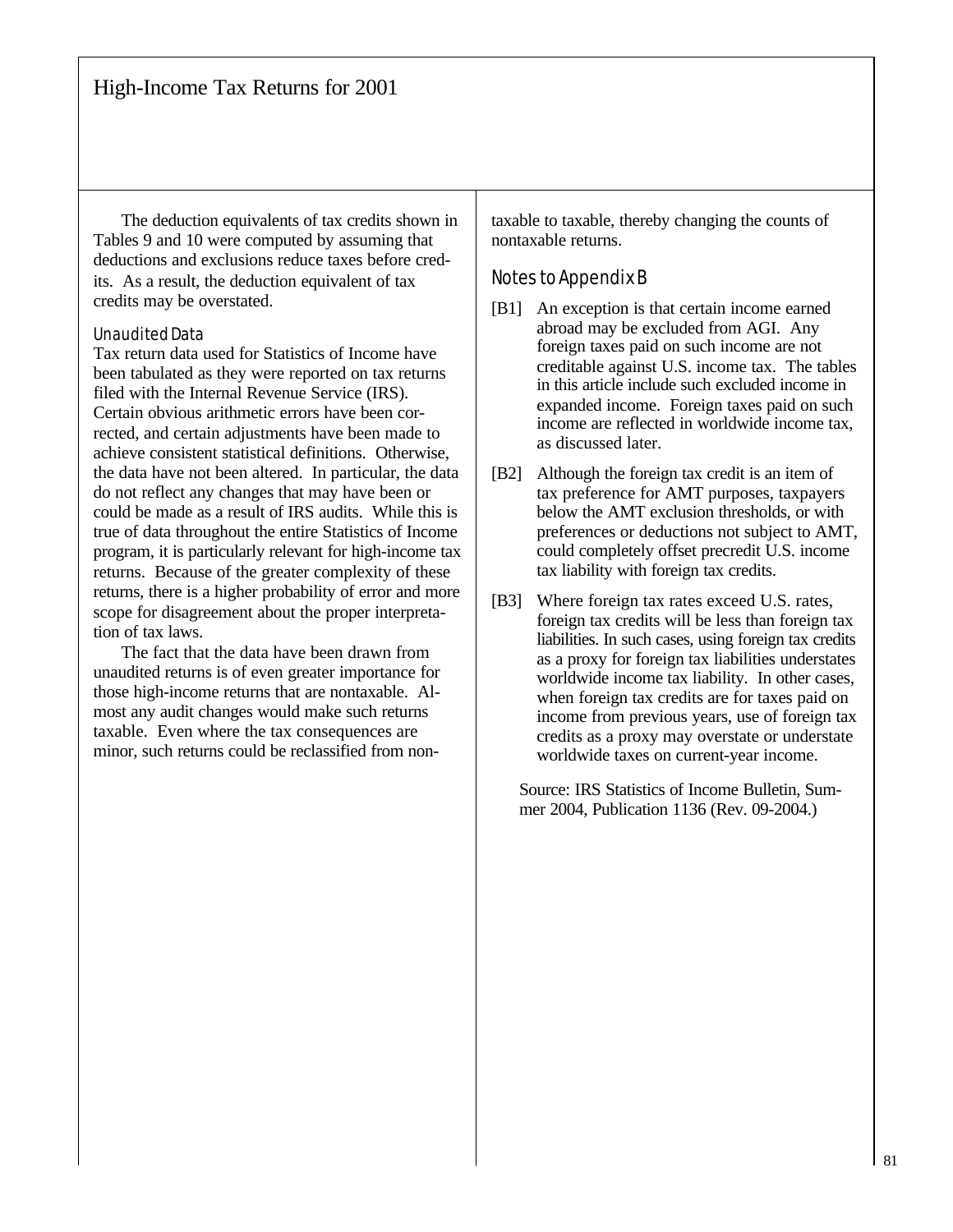## **Table 1.--Returns With and Without U.S. Income Tax: Number of Returns, by Size of Income Under Alternative Concepts, Tax Year 2001**

[All figures are estimates based on samples]

|                                 |             | Returns by size of adjusted gross income |            |           |           |  |  |  |
|---------------------------------|-------------|------------------------------------------|------------|-----------|-----------|--|--|--|
| Returns by tax status,          | All         |                                          | \$50,000   | \$100,000 |           |  |  |  |
| size of expanded income         | returns     | Under                                    | under      | under     | \$200,000 |  |  |  |
|                                 |             | \$50,0001                                | \$100,000  | \$200.000 | or more   |  |  |  |
|                                 | (1)         | (2)                                      | (3)        | (4)       | (5)       |  |  |  |
| All returns                     |             |                                          |            |           |           |  |  |  |
|                                 | 130,255,237 | 92,755,147                               | 26,463,672 | 8,469,199 | 2,567,220 |  |  |  |
|                                 | 92,037,669  | 91,370,030                               | 658,300    | 6,905     | 2,434     |  |  |  |
|                                 | 27,212,352  | 1,351,558                                | 25,589,203 | 268.507   | 3,084     |  |  |  |
|                                 | 8.400.195   | 30.985                                   | 207.310    | 8.114.843 | 47.057    |  |  |  |
|                                 | 2,605,021   | 2.574                                    | 8,859      | 78.944    | 2,514,644 |  |  |  |
| Returns with U.S. income tax    |             |                                          |            |           |           |  |  |  |
|                                 | 97.390.354  | 60.096.061                               | 26,269,379 | 8.461.079 | 2,563,835 |  |  |  |
|                                 | 59.444.676  | 58,823,220                               | 613.810    | 6.138     | 1,508     |  |  |  |
|                                 | 26,965,407  | 1.251.514                                | 25,443,699 | 267.291   | 2.903     |  |  |  |
|                                 | 8,380,160   | 19.973                                   | 203.826    | 8,109,625 | 46,736    |  |  |  |
|                                 | 2.600.111   | 1.354                                    | 8.044      | 78.026    | 2,512,687 |  |  |  |
| Returns without U.S. income tax |             |                                          |            |           |           |  |  |  |
|                                 | 32,864,884  | 32,659,087                               | 194.293    | 8.119     | 3,385     |  |  |  |
|                                 | 32.592.993  | 32,546,810                               | 44.490     | 767       | 926       |  |  |  |
|                                 | 246.945     | 100.044                                  | 145,504    | 1,216     | 181       |  |  |  |
|                                 | 20,036      | 11.013                                   | 3.484      | 5,219     | 321       |  |  |  |
|                                 | 4,910       | 1,220                                    | 815        | 918       | 1,957     |  |  |  |

<sup>1</sup> Includes returns with adjusted gross deficit or with negative expanded income.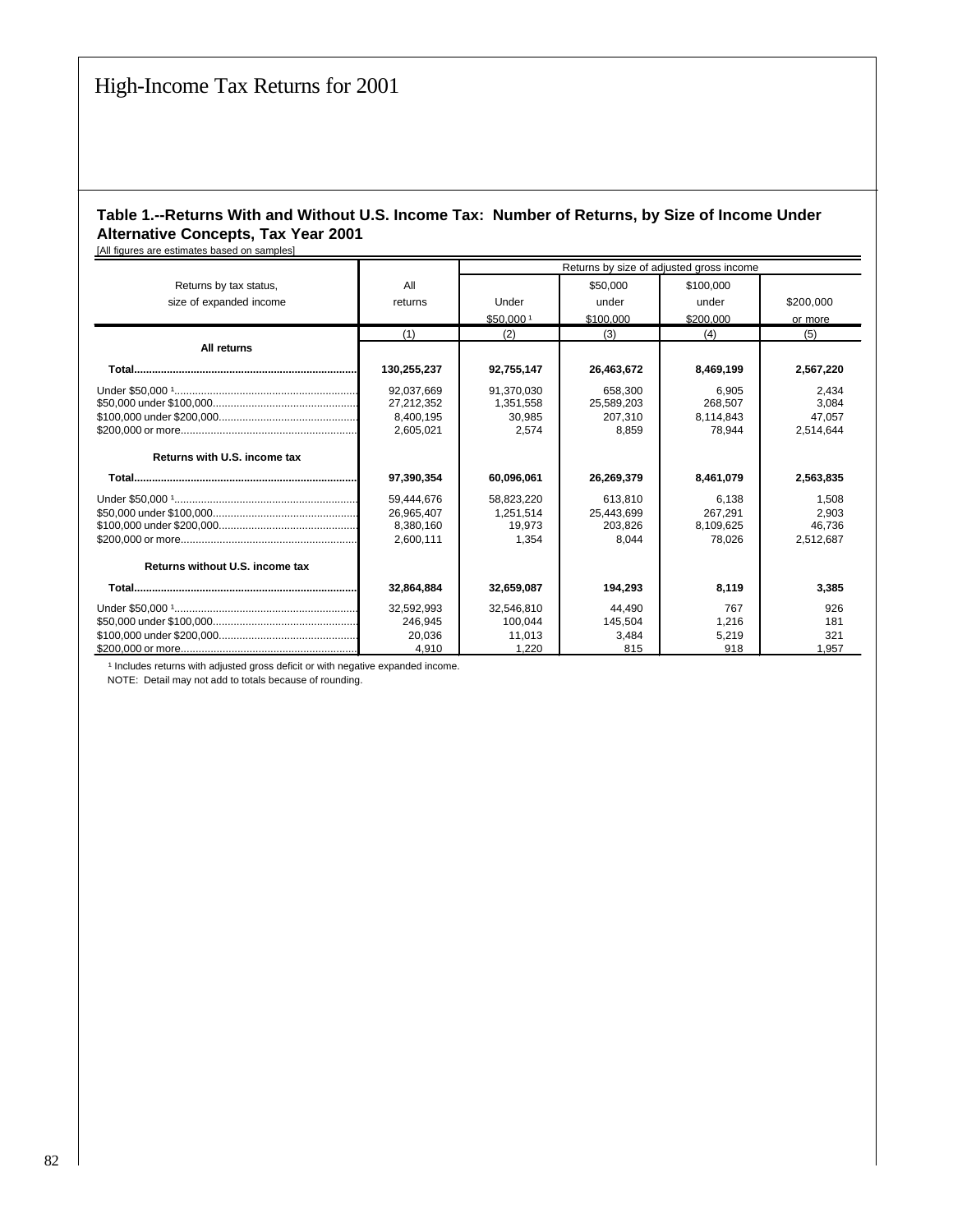## **Table 2.--Returns With and Without Worldwide Income Tax: Number of Returns, by Size of Income Under Alternative Concepts, Tax Year 2001**

[All figures are estimates based on samples]

|                                      |             | Returns by size of adjusted gross income |            |           |           |  |  |  |
|--------------------------------------|-------------|------------------------------------------|------------|-----------|-----------|--|--|--|
| Returns by tax status,               | All         |                                          | \$50,000   | \$100,000 |           |  |  |  |
| size of expanded income              | returns     | Under                                    | under      | under     | \$200,000 |  |  |  |
|                                      |             | \$50,0001                                | \$100,000  | \$200,000 | or more   |  |  |  |
|                                      | (1)         | (2)                                      | (3)        | (4)       | (5)       |  |  |  |
| All returns                          |             |                                          |            |           |           |  |  |  |
|                                      | 130,255,237 | 92,755,147                               | 26,463,672 | 8,469,199 | 2,567,220 |  |  |  |
|                                      | 92,037,669  | 91,370,030                               | 658,300    | 6,905     | 2,434     |  |  |  |
|                                      | 27,212,352  | 1,351,558                                | 25,589,203 | 268.507   | 3,084     |  |  |  |
|                                      | 8,400,195   | 30.985                                   | 207.310    | 8.114.843 | 47.057    |  |  |  |
|                                      | 2.605.021   | 2.574                                    | 8.859      | 78.944    | 2.514.644 |  |  |  |
| Returns with worldwide income tax    |             |                                          |            |           |           |  |  |  |
|                                      | 97.483.668  | 60.171.094                               | 26,286,516 | 8.461.714 | 2,564,345 |  |  |  |
|                                      | 59,508,224  | 58,885,822                               | 614.744    | 6,138     | 1,519     |  |  |  |
|                                      | 26,987,331  | 1,258,818                                | 25,458,156 | 267.447   | 2,910     |  |  |  |
|                                      | 8,387,212   | 25.070                                   | 205.444    | 8,109,940 | 46.758    |  |  |  |
|                                      | 2.600.902   | 1.383                                    | 8.172      | 78.190    | 2,513,157 |  |  |  |
| Returns without worldwide income tax |             |                                          |            |           |           |  |  |  |
|                                      | 32,771,569  | 32,584,054                               | 177,156    | 7.485     | 2,875     |  |  |  |
|                                      | 32,529,445  | 32,484,208                               | 43,556     | 767       | 915       |  |  |  |
|                                      | 225,022     | 92.740                                   | 131.047    | 1,061     | 174       |  |  |  |
|                                      | 12.983      | 5.915                                    | 1.866      | 4.903     | 299       |  |  |  |
|                                      | 4,119       | 1,191                                    | 687        | 754       | 1,487     |  |  |  |

<sup>1</sup> Includes returns with adjusted gross deficit or with negative expanded income.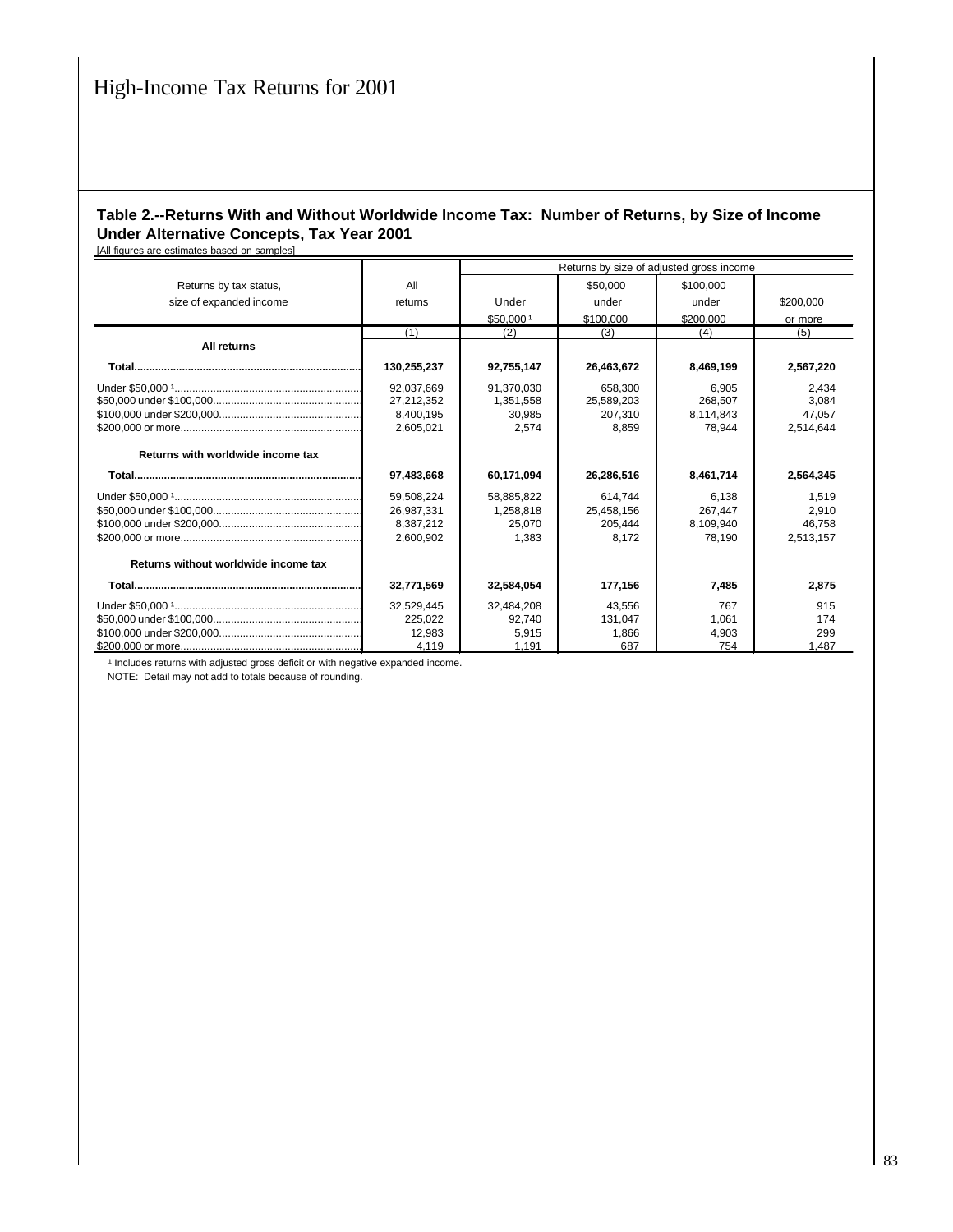## **Table 3.--Returns With and Without U.S. Income Tax and With Income of \$200,000 or More Under Alternative Concepts: Distribution of Returns by Ratio of Adjusted Taxable Income to Income Per Concept, Tax Year 2001**

[All figures are estimates based on samples] Adjusted gross income concept **Expanded** income concept Tax status, ratio of adjusted taxable **Cumulative** Cumulative Cumulative Cumulative Cumulative Cumulative Cumulative income to income per concept Number of Percentage percentage Number of Percentage percentage returns of total of total returns of total of total  $(1)$   $(2)$   $(3)$   $(4)$   $(5)$   $(6)$  **Total.............................................................................................................. 2,567,220 100.0 -- 2,605,021 100.0 -- Returns without U.S. income tax.............................................................................................................. 3,385 0.1 -- 4,910 0.2 -- Returns with U.S. income tax: Total................................................................................. 2,563,835 99.9 100.0 2,600,111 99.8 100.0 Ratio of adjusted taxable income to income per concept:** Under 5 percent.............................................................................................................. 1,624 ( ¹ ) ( ¹ ) 4,763 0.2 0.2 5 under 10 percent.............................................................................................................. 2,290 0.1 0.2 7,451 0.3 0.5 10 under 15 percent.............................................................................................................. 7,404 0.3 0.4 14,109 0.5 1.0 15 under 20 percent.............................................................................................................. 6,422 0.3 0.7 7,433 0.3 1.3 20 under 25 percent.............................................................................................................. 4,137 0.2 0.9 8,592 0.3 1.6 25 under 30 percent.............................................................................................................. 5,405 0.2 1.1 6,875 0.3 1.9 30 under 35 percent.............................................................................................................. 6,283 0.2 1.3 11,869 0.5 2.3 35 under 40 percent.............................................................................................................. 9,315 0.4 1.7 12,557 0.5 2.8 40 under 45 percent.............................................................................................................. 14,857 0.6 2.3 23,675 0.9 3.7 45 under 50 percent.............................................................................................................. 18,693 0.7 3.0 26,259 1.0 4.8 50 under 60 percent.............................................................................................................. 81,048 3.2 6.1 96,752 3.7 8.5 60 under 70 percent.............................................................................................................. 212,185 8.3 14.4 228,112 8.8 17.2 70 under 80 percent.............................................................................................................. 567,667 22.1 36.6 539,914 20.8 38.0 80 percent or more.............................................................................................................. 1,626,494 63.4 100.0 1,611,733 62.0 100.0

<sup>1</sup> Less than 0.05 percent.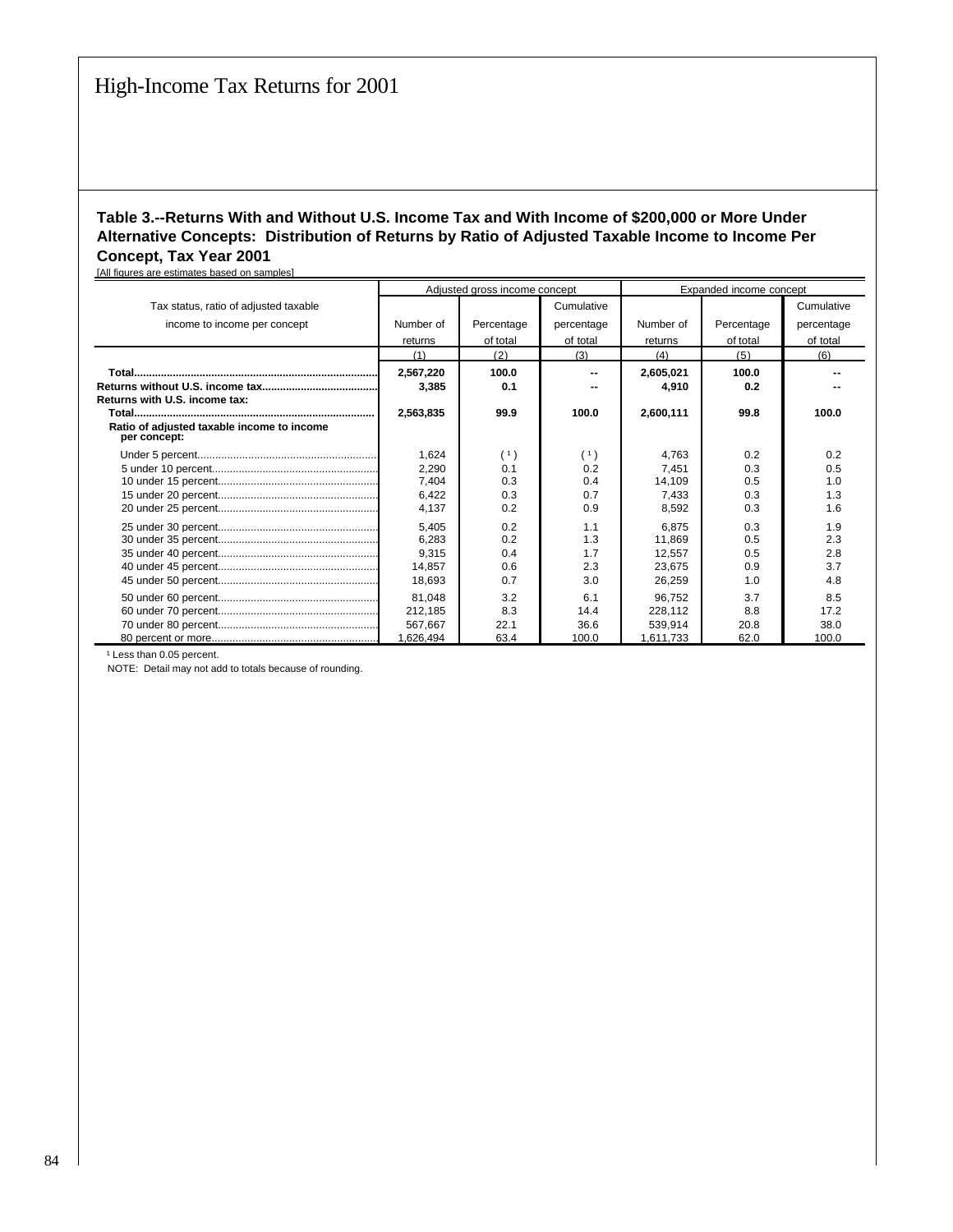## **Table 4.--Returns With and Without Worldwide Income Tax and With Income of \$200,000 or More Under Alternative Concepts: Distribution of Returns by Ratio of Adjusted Taxable Income to Income Per Concept, Tax Year 2001**

| [All figures are estimates based on samples]                          |                                 |                        |                                      |                                 |                        |                                      |
|-----------------------------------------------------------------------|---------------------------------|------------------------|--------------------------------------|---------------------------------|------------------------|--------------------------------------|
|                                                                       | Adjusted aross income concept   |                        |                                      | Expanded income concept         |                        |                                      |
| Tax status, ratio of adjusted taxable<br>income to income per concept | Number of<br>returns            | Percentage<br>of total | Cumulative<br>percentage<br>of total | Number of<br>returns            | Percentage<br>of total | Cumulative<br>percentage<br>of total |
|                                                                       | (1)                             | (2)                    | (3)                                  | (4)                             | (5)                    | (6)                                  |
| Returns with worldwide income tax:                                    | 2,567,220<br>2,875<br>2,564,345 | 100.0<br>0.1<br>99.9   | 100.0                                | 2,605,021<br>4,119<br>2,600,902 | 100.0<br>0.2<br>99.8   | 100.0                                |
| Ratio of adjusted taxable income to income<br>per concept:            |                                 |                        |                                      |                                 |                        |                                      |
|                                                                       | 1.714                           | (1)                    | (1)                                  | 4.126                           | 0.2                    | 0.2                                  |
|                                                                       | 1,704                           | (1)                    | (1)                                  | 2,804                           | 0.1                    | 0.3                                  |
|                                                                       | 2,210                           | 0.1                    | 0.2                                  | 5,256                           | 0.2                    | 0.5                                  |
|                                                                       | 2,747                           | 0.1                    | 0.3                                  | 4,415                           | 0.2                    | 0.6                                  |
|                                                                       | 2,524                           | 0.1                    | 0.4                                  | 5,512                           | 0.2                    | 0.9                                  |
|                                                                       | 3.634                           | 0.1                    | 0.6                                  | 4.553                           | 0.2                    | 1.0                                  |
|                                                                       | 4.284                           | 0.2                    | 0.7                                  | 8,294                           | 0.3                    | 1.3                                  |
|                                                                       | 7.289                           | 0.3                    | 1.0                                  | 9.816                           | 0.4                    | 1.7                                  |
|                                                                       | 13,291                          | 0.5                    | 1.5                                  | 19,311                          | 0.7                    | 2.5                                  |
|                                                                       | 16.428                          | 0.6                    | 2.2                                  | 25,380                          | 1.0                    | 3.4                                  |
|                                                                       | 77.004                          | 3.0                    | 5.2                                  | 94,378                          | 3.6                    | 7.1                                  |
|                                                                       | 208,852                         | 8.1                    | 13.3                                 | 226,169                         | 8.7                    | 15.8                                 |
|                                                                       | 562.352                         | 21.9                   | 35.3                                 | 537.774                         | 20.7                   | 36.4                                 |
|                                                                       | 1,660,167                       | 64.7                   | 100.0                                | 1,652,951                       | 63.6                   | 100.0                                |

<sup>1</sup> Less than 0.05 percent.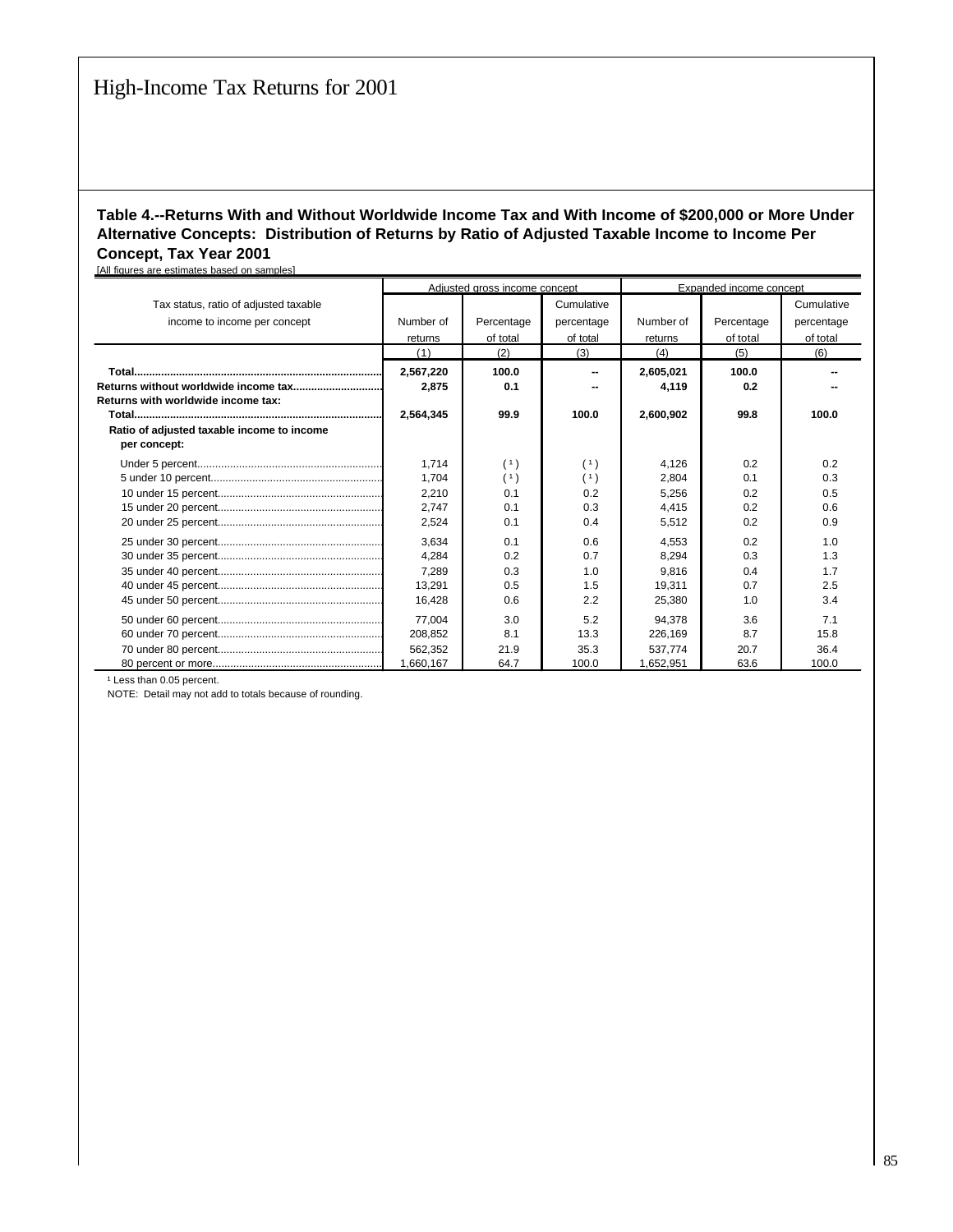#### **Table 5.--Returns With and Without U.S. Income Tax and With Income of \$200,000 or More Under Alternative Concepts: Income, Deductions, Credits, and Tax, by Tax Status, Tax Year 2001** [All figures are estimates based on samples--money amounts are in thousands of dollars]

|                                                    | Returns with income of \$200,000 or more |               |           |                 |                 |                |  |  |
|----------------------------------------------------|------------------------------------------|---------------|-----------|-----------------|-----------------|----------------|--|--|
|                                                    |                                          |               |           | Returns with    | Returns without |                |  |  |
|                                                    |                                          | Total         |           | U.S. income tax | U.S. income tax |                |  |  |
| Income concept, item                               | Number                                   |               | Number    |                 | Number          |                |  |  |
|                                                    | of                                       | Amount        | of        | Amount          | of              | Amount         |  |  |
|                                                    | returns                                  |               | returns   |                 | returns         |                |  |  |
|                                                    | (1)                                      | (2)           | (3)       | (4)             | (5)             | (6)            |  |  |
| <b>Adjusted Gross Income Concept</b>               |                                          |               |           |                 |                 |                |  |  |
|                                                    | 2,227,637                                | 702,057,409   | 2,225,577 | 701,526,801     | 2,060           | 530,608        |  |  |
| Business or profession:                            |                                          |               |           |                 |                 |                |  |  |
|                                                    | 504,184                                  | 58,418,477    | 503,706   | 58,364,991      | 478             | 53,486         |  |  |
|                                                    | 147,311                                  | 3,485,471     | 146,909   | 3,409,220       | 402             | 76,251         |  |  |
| Farm:                                              |                                          |               |           |                 |                 |                |  |  |
|                                                    | 20,313                                   | 804,975       | 20,291    | 804,659         | 22              | 316            |  |  |
|                                                    | 55,453                                   | 2,330,987     | 55,357    | 2,311,092       | 96              | 19,895         |  |  |
| Partnership and S corporation net income           |                                          |               |           |                 |                 |                |  |  |
|                                                    |                                          |               |           |                 |                 |                |  |  |
| after Section 179 property deduction: 1            |                                          |               | 894,627   |                 | 605             | 81,973         |  |  |
|                                                    | 895,232                                  | 227,991,574   |           | 227,909,601     |                 |                |  |  |
|                                                    | 260,259                                  | 25,583,894    | 259,196   | 24,552,803      | 1,063           | 1,031,091      |  |  |
| Sales of capital assets:                           |                                          |               |           |                 |                 |                |  |  |
|                                                    | 1,109,705                                | 262,396,048   | 1,107,937 | 261,396,718     | 1,768           | 999,331        |  |  |
|                                                    | 929,924                                  | 2,425,447     | 928,748   | 2,422,072       | 1,176           | 3,376          |  |  |
| Sales of property other than capital assets:       |                                          |               |           |                 |                 |                |  |  |
|                                                    | 111,238                                  | 2,306,336     | 110,990   | 2,271,513       | 248             | 34,823         |  |  |
|                                                    | 171,276                                  | 2.760.378     | 170,909   | 2,708,323       | 367             | 52,054         |  |  |
|                                                    | 2,483,405                                | 60,327,051    | 2,480,276 | 59,421,713      | 3,129           | 905,337        |  |  |
|                                                    | 788,249                                  | 27,159,389    | 787,020   | 27,025,886      | 1,229           | 133,503        |  |  |
|                                                    | 2,178,264                                | 49,732,702    | 2,175,419 | 49,378,195      | 2,845           | 354,507        |  |  |
| Pensions and annuities in adjusted gross income    | 486,484                                  | 18,123,463    | 485,904   | 18,097,507      | 580             | 25,956         |  |  |
| Rent:                                              |                                          |               |           |                 |                 |                |  |  |
|                                                    | 380,556                                  | 16,980,966    | 380,121   | 16,950,798      | 435             | 30,168         |  |  |
| Net loss, total (deductible and nondeductible)     | 279,128                                  | 3,648,626     | 278,658   | 3,626,761       | 470             | 21,865         |  |  |
|                                                    | 184,144                                  | 1,941,426     | 183,841   | 1,933,335       | 303             | 8,091          |  |  |
| Royalty:                                           |                                          |               |           |                 |                 |                |  |  |
|                                                    | 121,438                                  | 5,412,003     | 121,133   | 5,251,143       | 305             | 160,860        |  |  |
|                                                    | 5,340                                    | 28,876        | 5,335     | 28,875          | 5               | $\overline{1}$ |  |  |
| Estate or trust:                                   |                                          |               |           |                 |                 |                |  |  |
|                                                    | 85,129                                   | 8,997,981     | 84,963    | 8,983,647       | 166             | 14,335         |  |  |
|                                                    | 7,229                                    | 1,512,361     | 7,180     | 1,495,767       | 49              | 16,594         |  |  |
|                                                    | 1,187,365                                | 6,486,033     | 1,186,318 | 6,453,152       | 1,047           | 32,882         |  |  |
|                                                    | 3,753                                    | 563,251       | 3,745     | 561,821         | 8               | 1,431          |  |  |
| Social Security benefits in adjusted gross income  | 390,701                                  | 6,711,542     | 389,922   | 6,699,194       | 779             | 12,348         |  |  |
|                                                    | 390,701                                  | 1,184,489     | 389,922   | 1,182,310       | 779             | 2,179          |  |  |
|                                                    | 49,284                                   | 207,672       | 49,203    | 207,366         | 81              | 306            |  |  |
|                                                    | 362,613                                  | 11,360,820    | 361,982   | 11,305,559      | 631             | 55,260         |  |  |
|                                                    | 33,679                                   | 1,681,496     | 33,609    | 1,653,796       | 70              | 27,700         |  |  |
|                                                    | 26,249                                   | 1,836,206     | 26,106    | 1,824,706       | 143             | 11,501         |  |  |
|                                                    | 2,567,220                                | 1,412,889,789 | 2,563,835 | 1,410,644,191   | 3,385           | 2,245,598      |  |  |
|                                                    | 1,053,971                                | 14,130,272    | 1,052,976 | 14,118,830      | 995             | 11,442         |  |  |
| Payments to Individual Retirement Arrangements     | 106,190                                  | 353,851       | 106,122   | 353,660         | 68              | 191            |  |  |
| Payments to self-employed retirement (Keogh) plans | 299,879                                  | 6,197,764     | 299,787   | 6,196,179       | 92              | 1,585          |  |  |
|                                                    | 30,815                                   | 169,671       | 30,789    | 169,379         | 26              | 292            |  |  |
|                                                    | 2,567,220                                | 1,398,759,517 | 2,563,835 | 1,396,525,361   | 3,385           | 2,234,156      |  |  |
|                                                    | 561,568                                  | 13,255,266    | 559,616   | 12,259,428      | 1,952           | 995,838        |  |  |
| Total tax preferences excluded from                |                                          |               |           |                 |                 |                |  |  |
|                                                    | 798,792                                  | 27,822,828    | 797,523   | 27,666,302      | 1,269           | 156,526        |  |  |
| Total alternative minimum tax preference items     |                                          |               |           |                 |                 |                |  |  |
| (excluding tax-exempt interest from private        |                                          |               |           |                 |                 |                |  |  |
|                                                    | 19,782                                   | 674,397       | 19,672    | 651,172         | 110             | 23,225         |  |  |
| Passive activity loss (alternative minimum tax     |                                          |               |           |                 |                 |                |  |  |
|                                                    |                                          |               | 308,674   | 1,137,381       |                 | 108            |  |  |
|                                                    | 309,215                                  | 1,137,489     | 2,563,835 |                 | 541             | 902,201        |  |  |
|                                                    | 2,567,142                                | 1,406,833,215 |           | 1,405,931,014   | 3,307           |                |  |  |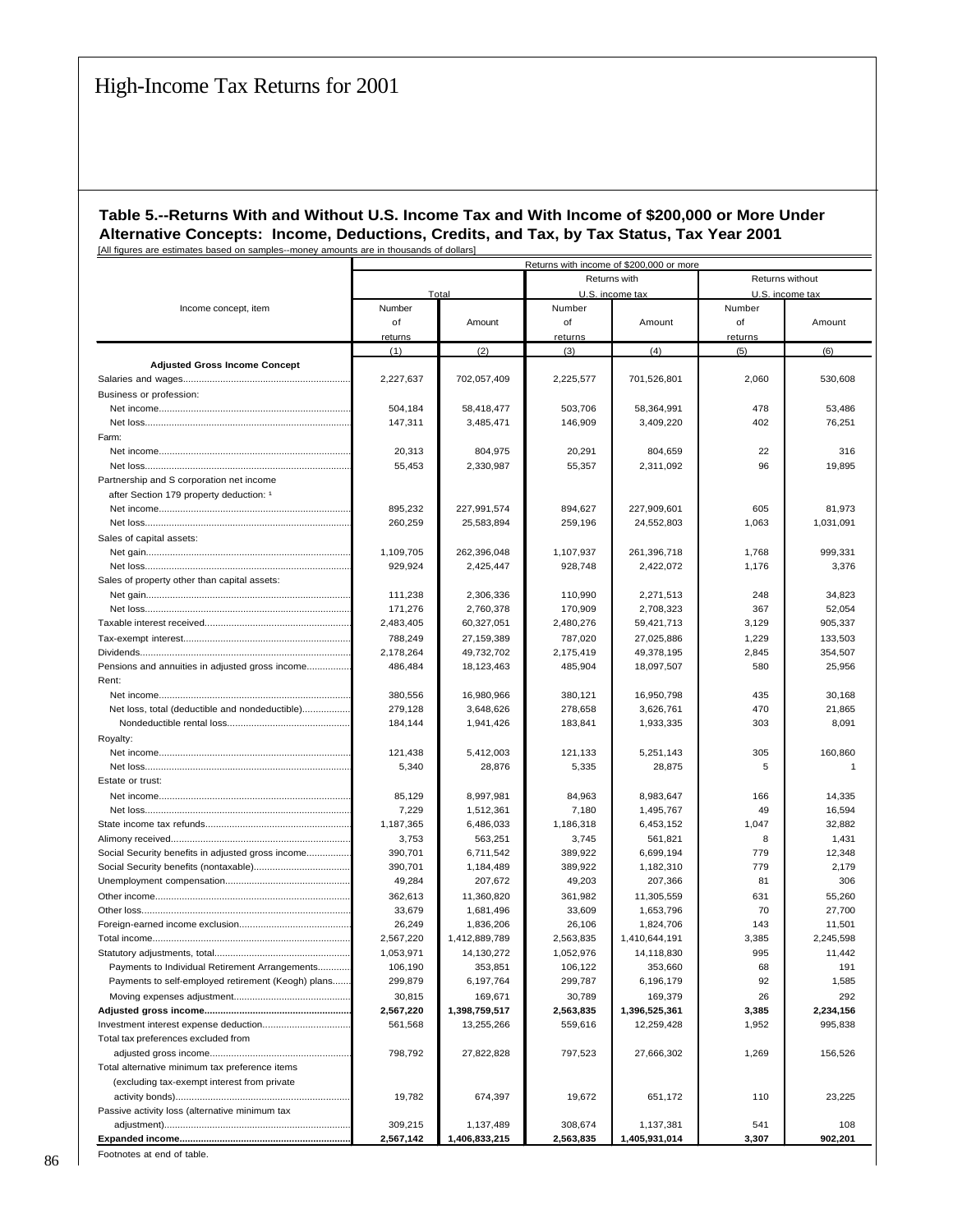#### **Table 5.--Returns With and Without U.S. Income Tax and With Income of \$200,000 or More Under Alternative Concepts: Income, Deductions, Credits, and Tax, by Tax Status, Tax Year 2001--Continued** [All figures are estimates based on samples--money amounts are in thousands of dollars]

|                                                 | Returns with income of \$200,000 or more |               |                 |               |                 |           |  |  |
|-------------------------------------------------|------------------------------------------|---------------|-----------------|---------------|-----------------|-----------|--|--|
|                                                 |                                          |               |                 | Returns with  | Returns without |           |  |  |
|                                                 |                                          | Total         | U.S. income tax |               | U.S. income tax |           |  |  |
| Income concept, item                            | Number                                   |               | Number          |               | Number          |           |  |  |
|                                                 | of                                       | Amount        | of              | Amount        | of              | Amount    |  |  |
|                                                 | returns                                  |               | returns         |               | returns         |           |  |  |
|                                                 | (1)                                      | (2)           | (3)             | (4)           | (5)             | (6)       |  |  |
| <b>Adjusted Gross Income Concept--Continued</b> |                                          |               |                 |               |                 |           |  |  |
|                                                 | 1,382,159                                | 7,273,979     | 1,380,658       | 7.266.923     | 1,501           | 7,056     |  |  |
| Itemized deductions:                            |                                          |               |                 |               |                 |           |  |  |
|                                                 | 2,415,495                                | 185, 141, 514 | 2,412,266       | 182,736,769   | 3,229           | 2,404,745 |  |  |
|                                                 | 2,329,742                                | 46,896,063    | 2,326,947       | 46,684,172    | 2,795           | 211,890   |  |  |
| Interest paid deduction:                        |                                          |               |                 |               |                 |           |  |  |
|                                                 | 2.056.793                                | 54,383,123    | 2.054.075       | 53,292,315    | 2.718           | 1,090,808 |  |  |
|                                                 | 1,938,132                                | 40,888,865    | 1,935,910       | 40,794,858    | 2,222           | 94,007    |  |  |
|                                                 | 35,215                                   | 1,229,510     | 34,840          | 1,156,786     | 375             | 72,724    |  |  |
|                                                 | 2,054                                    | 330,470       | 1,905           | 168,089       | 149             | 162,381   |  |  |
|                                                 | 2,404,384                                | 97,485,542    | 2,401,321       | 97,221,123    | 3,063           | 264,419   |  |  |
| Net limited miscellaneous deductions per        |                                          |               |                 |               |                 |           |  |  |
|                                                 | 400,713                                  | 8,326,055     | 399,543         | 8,181,686     | 1,170           | 144,369   |  |  |
|                                                 | 79,428                                   | 4,956,533     | 78,771          | 4,453,559     | 657             | 502,973   |  |  |
| Excess of exemptions and deductions             |                                          |               |                 |               |                 |           |  |  |
|                                                 | 6,291                                    | 2,488,316     | 4,210           | 1,724,669     | 2,080           | 763,647   |  |  |
|                                                 | 2,560,866                                | 1,207,727,950 | 2,559,624       | 1,207,142,985 | 1,242           | 584,966   |  |  |
|                                                 | 2,560,885                                | 368,400,136   | 2,559,643       | 368,254,278   | 1,242           | 145,857   |  |  |
|                                                 | 428,439                                  | 5,039,103     | 428,439         | 5,039,103     |                 |           |  |  |
|                                                 | 2,565,075                                | 373,439,625   | 2,563,833       | 373,293,767   | 1,242           | 145,858   |  |  |
| Tax credits:                                    |                                          |               |                 |               |                 |           |  |  |
| Total                                           | 1,014,996                                | 6,964,892     | 1,013,754       | 6,819,034     | 1,242           | 145,858   |  |  |
|                                                 | 146,707                                  | 72,799        | 146,652         | 72,772        | 55              | 26        |  |  |
|                                                 | 86,754                                   | 1,226,075     | 85,749          | 1,116,148     | 1,005           | 109,927   |  |  |
|                                                 | 736,201                                  | 5,079,985     | 735,692         | 5,046,154     | 509             | 33,832    |  |  |
|                                                 | 65,965                                   | 407,819       | 65,895          | 407,013       | 70              | 806       |  |  |
|                                                 | 2,563,835                                | 366,491,428   | 2,563,835       | 366,491,428   |                 |           |  |  |
| Taxable income which would yield:               |                                          |               |                 |               |                 |           |  |  |
|                                                 | 2,565,075                                | 1,118,456,414 | 2,563,833       | 1,118,014,075 | 1,242           | 442,339   |  |  |
|                                                 | 2,563,827                                | 1,099,892,548 | 2,563,827       | 1,099,892,548 | Ξ.              |           |  |  |
|                                                 | 2,563,835                                | 1,099,937,679 | 2,563,835       | 1,099,937,679 | ÷.              |           |  |  |
| Reconciliation of adjusted gross income         |                                          |               |                 |               |                 |           |  |  |
| and expanded income:                            |                                          |               |                 |               |                 |           |  |  |
|                                                 | 2,567,220                                | 1,398,759,517 | 2,563,835       | 1,396,525,361 | 3,385           | 2,234,156 |  |  |
| plus: Total tax preferences excluded from       |                                          |               |                 |               |                 |           |  |  |
|                                                 | 798,792                                  | 27,822,828    | 797,523         | 27,666,302    | 1,269           | 156,526   |  |  |
| Social Security benefits (nontaxable)           | 390,701                                  | 1,184,489     | 389,922         | 1,182,310     | 779             | 2,179     |  |  |
| Foreign-earned income exclusion                 | 26,249                                   | 1,836,206     | 26,106          | 1,824,706     | 143             | 11,501    |  |  |
| minus:<br>Investment interest expense deduction | 561,568                                  | 13,255,266    | 559,616         | 12,259,428    | 1,952           | 995,838   |  |  |
| Nonlimited miscellaneous deductions             | 79,428                                   | 4,956,533     | 78,771          | 4,453,559     | 657             | 502,973   |  |  |
| Unreimbursed emplovee business expenses         | 478,209                                  | 4,558,027     | 477,946         | 4,554,678     | 263             | 3,348     |  |  |
|                                                 | 2,567,142                                | 1.406.833.215 | 2.563.835       | 1.405.931.014 | 3.307           | 902.201   |  |  |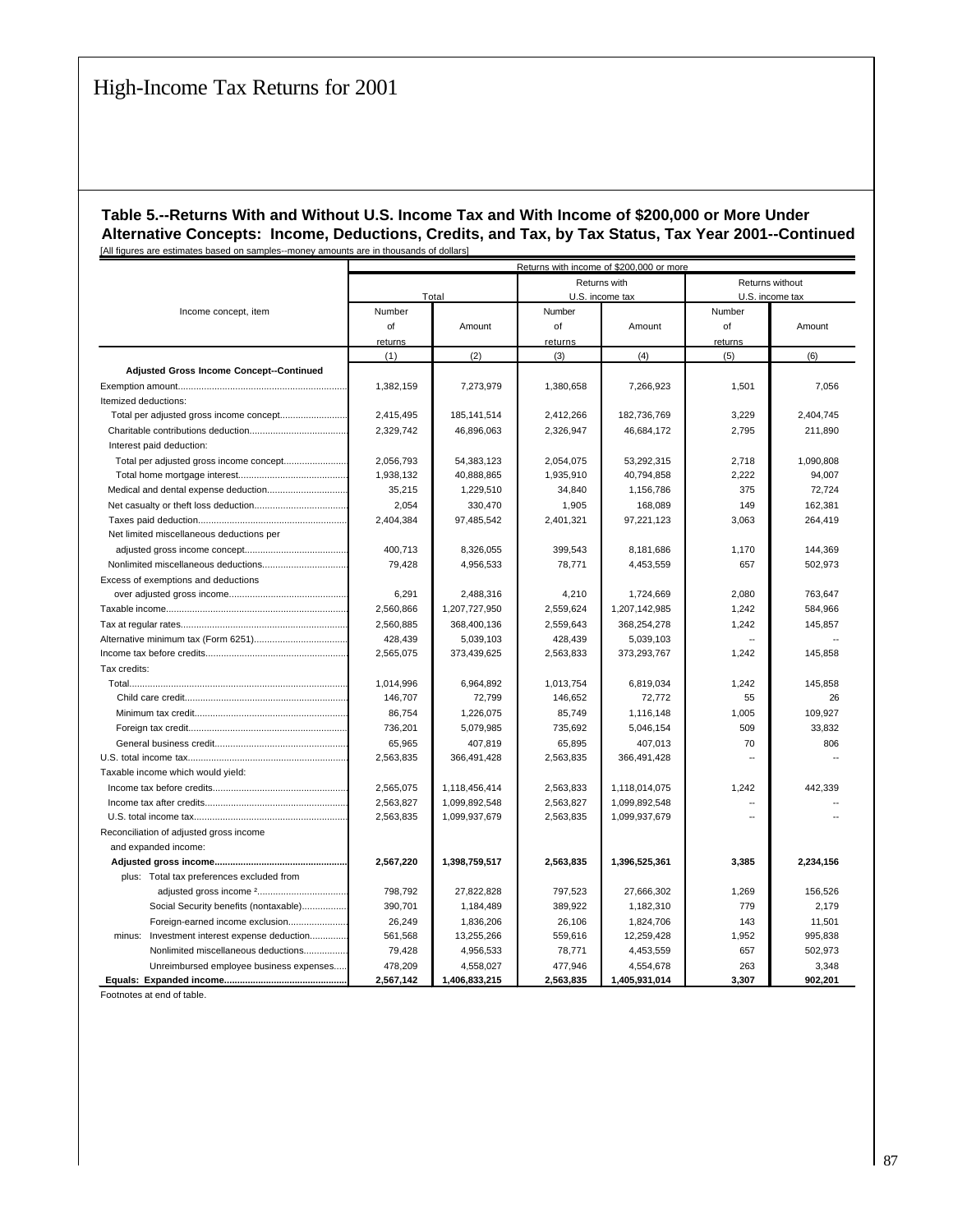#### **Table 5.--Returns With and Without U.S. Income Tax and With Income of \$200,000 or More Under Alternative Concepts: Income, Deductions, Credits, and Tax, by Tax Status, Tax Year 2001--Continued** [All figures are estimates based on samples--money amounts are in thousands of dollars]

|                                                    | Returns with income of \$200,000 or more |               |           |                                 |                                    |                  |  |
|----------------------------------------------------|------------------------------------------|---------------|-----------|---------------------------------|------------------------------------|------------------|--|
|                                                    |                                          | Total         |           | Returns with<br>U.S. income tax | Returns without<br>U.S. income tax |                  |  |
| Income concept, item                               | Number                                   |               | Number    |                                 | Number                             |                  |  |
|                                                    | of                                       | Amount        | of        | Amount                          | of                                 | Amount           |  |
|                                                    | returns                                  |               | returns   |                                 | returns                            |                  |  |
|                                                    | (1)                                      | (2)           | (3)       | (4)                             | (5)                                | (6)              |  |
| <b>Expanded Income Concept</b>                     |                                          |               |           |                                 |                                    |                  |  |
|                                                    | 2,222,138                                | 700,177,128   | 2,219,860 | 699,689,142                     | 2,278                              | 487,985          |  |
| Business or profession:                            |                                          |               |           |                                 |                                    |                  |  |
|                                                    | 505,405                                  | 58,507,829    | 504,927   | 58,464,076                      | 478                                | 43,753           |  |
|                                                    | 148,294                                  | 3,477,356     | 147,873   | 3,435,951                       | 421                                | 41,405           |  |
| Farm:                                              |                                          |               |           |                                 |                                    |                  |  |
|                                                    | 20,363                                   | 806,058       | 20,329    | 805,729                         | 34                                 | 328              |  |
|                                                    | 56,485                                   | 2,388,582     | 56,368    | 2.371.132                       | 117                                | 17,450           |  |
| Partnership and S corporation net income           |                                          |               |           |                                 |                                    |                  |  |
| after Section 179 property deduction: 1            |                                          |               |           |                                 |                                    |                  |  |
|                                                    | 899,958                                  | 227,703,890   | 899,175   | 227,637,455                     | 783                                | 66,435           |  |
|                                                    | 273,538                                  | 25,398,372    | 272,196   | 24,605,837                      | 1,342                              | 792,535          |  |
| Sales of capital assets:                           |                                          |               |           |                                 |                                    |                  |  |
|                                                    | 1,142,602                                | 262,872,943   | 1,140,410 | 262,219,978                     | 2,192                              | 652,965          |  |
|                                                    | 942,043                                  | 2,465,269     | 939,678   | 2,458,515                       | 2,365                              | 6,754            |  |
| Sales of property other than capital assets:       |                                          |               |           |                                 |                                    |                  |  |
|                                                    | 115,200                                  | 2,281,844     | 114,953   | 2,267,298                       | 247                                | 14,546           |  |
|                                                    | 173,205                                  | 2,725,389     | 172,770   | 2,696,592                       | 435                                | 28,797           |  |
|                                                    | 2,520,693                                | 61,108,014    | 2,515,954 | 60,599,352                      | 4,739                              | 508,661          |  |
|                                                    | 854,957                                  | 34,366,836    | 851,402   | 33,350,921                      | 3,555                              | 1,015,915        |  |
|                                                    | 2,224,029                                | 51,787,283    | 2,219,514 | 51,493,960                      | 4,515                              | 293,323          |  |
| Pensions and annuities in adjusted gross income    | 509,885                                  | 19,186,461    | 508,898   | 19,154,623                      | 987                                | 31,838           |  |
| Rent:                                              |                                          |               |           |                                 |                                    |                  |  |
|                                                    | 390,459                                  | 17,272,015    | 389,940   | 17,250,167                      | 519                                | 21,849           |  |
| Net loss, total (deductible and nondeductible)     | 278,768                                  | 3,616,336     | 278,257   | 3,603,920                       | 511                                | 12,417           |  |
|                                                    | 181,798                                  | 1,914,921     | 181,548   | 1,910,280                       | 250                                | 4,641            |  |
| Royalty:                                           | 126,893                                  | 5,451,100     | 126,462   | 5,295,177                       | 431                                | 155,923          |  |
|                                                    | 5,406                                    | 29,195        | 5,396     | 29,054                          | 10                                 | 141              |  |
| Estate or trust:                                   |                                          |               |           |                                 |                                    |                  |  |
|                                                    | 89,037                                   | 9,065,683     | 88,726    | 9,050,465                       | 311                                | 15,218           |  |
|                                                    | 7,262                                    | 1,516,556     | 7,183     | 1,496,732                       | 79                                 | 19,823           |  |
|                                                    | 1,189,142                                | 6,525,663     | 1,187,696 | 6,492,005                       | 1,446                              | 33,659           |  |
|                                                    | 4,101                                    | 570,631       | 4,091     | 569,134                         | 10                                 | 1,497            |  |
| Social Security benefits in adjusted gross income  | 438,133                                  | 7,491,869     | 436,327   | 7,463,214                       | 1,806                              | 28,655           |  |
|                                                    | 438,133                                  | 1,322,383     | 436,327   | 1,317,318                       | 1,806                              | 5,065            |  |
|                                                    | 48,254                                   | 202,706       | 48,178    | 202,409                         | 76                                 | 297              |  |
|                                                    | 361,810                                  | 11,343,360    | 361,097   | 11,299,911                      | 713                                | 43,450           |  |
|                                                    | 45,046                                   | 2,029,910     | 44,895    | 2,001,045                       | 151                                | 28,864           |  |
|                                                    | 41,012                                   | 3,019,503     | 40,658    | 2,984,225                       | 354                                | 35,279           |  |
|                                                    | 2,605,020                                | 1,413,853,331 | 2,600,111 | 1,412,415,864                   | 4,909                              | 1,437,467        |  |
|                                                    | 1,058,144                                | 14, 171, 507  | 1,057,066 | 14,158,398                      | 1,078                              | 13,109           |  |
| Payments to Individual Retirement Arrangements     | 109,945                                  | 364,158       | 109,859   | 363,896                         | 86                                 | 261              |  |
| Payments to self-employed retirement (Keogh) plans | 301,386                                  | 6,215,058     | 301,293   | 6,213,618                       | 93                                 | 1,439            |  |
|                                                    | 30,726                                   | 165,611       | 30,699    | 165,344                         | 27                                 | 267              |  |
|                                                    | 2,605,020                                | 1,399,681,824 | 2,600,111 | 1,398,257,466                   | 4,909                              | 1,424,358        |  |
| Total tax preferences excluded from                | 560,569                                  | 11,991,174    | 558,879   | 11,730,541                      | 1,690                              | 260,632          |  |
|                                                    |                                          |               |           |                                 |                                    |                  |  |
| Total alternative minimum tax preference items     | 866,084                                  | 35,222,681    | 862,484   | 34, 175, 242                    | 3,600                              | 1,047,439        |  |
| (excluding tax-exempt interest from private        |                                          |               |           |                                 |                                    |                  |  |
|                                                    | 21,227                                   | 866,953       | 21,085    | 835,236                         | 142                                | 31,717           |  |
| Passive activity loss (alternative minimum tax     |                                          |               |           |                                 |                                    |                  |  |
|                                                    | 320,558                                  | 1,139,918     | 319,817   | 1,144,045                       | 741                                | $-4,127$         |  |
|                                                    | 2,605,021                                | 1,421,087,315 | 2,600,111 | 1,418,854,201                   | 4,910                              | <u>2,233,114</u> |  |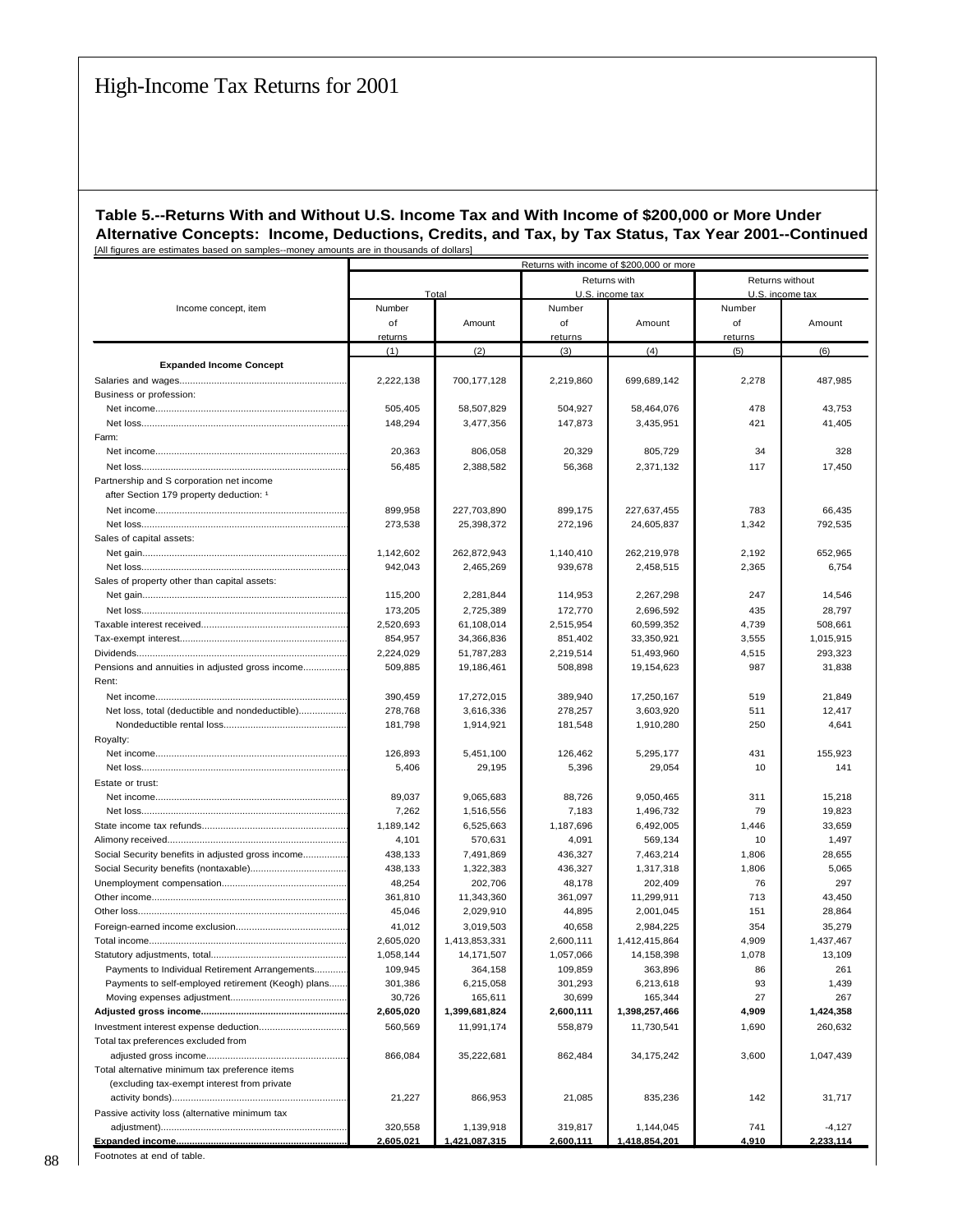#### **Table 5.--Returns With and Without U.S. Income Tax and With Income of \$200,000 or More Under Alternative Concepts: Income, Deductions, Credits, and Tax, by Tax Status, Tax Year 2001--Continued** [All figures are estimates based on samples--money amounts are in thousands of dollars]

|                                                 | Returns with income of \$200,000 or more |               |           |                 |                 |                 |  |  |
|-------------------------------------------------|------------------------------------------|---------------|-----------|-----------------|-----------------|-----------------|--|--|
|                                                 |                                          |               |           | Returns with    |                 | Returns without |  |  |
|                                                 |                                          | Total         |           | U.S. income tax | U.S. income tax |                 |  |  |
| Income concept, item                            | Number                                   |               | Number    |                 | Number          |                 |  |  |
|                                                 | of                                       | Amount        | of        | Amount          | of              | Amount          |  |  |
|                                                 | returns                                  |               | returns   |                 | returns         |                 |  |  |
|                                                 | (1)                                      | (2)           | (3)       | (4)             | (5)             | (6)             |  |  |
| <b>Expanded Income Concept--Continued</b>       |                                          |               |           |                 |                 |                 |  |  |
|                                                 | 1,424,528                                | 7.485.090     | 1.420.741 | 7.462.802       | 3.787           | 22.288          |  |  |
| Itemized deductions:                            |                                          |               |           |                 |                 |                 |  |  |
|                                                 | 2,437,763                                | 182,170,741   | 2,433,490 | 180,893,129     | 4,273           | 1,277,612       |  |  |
|                                                 | 2,437,332                                | 193,847,799   | 2,433,059 | 192,813,596     | 4,273           | 1,034,203       |  |  |
|                                                 | 2,350,596                                | 47,447,828    | 2,346,711 | 47,266,531      | 3,885           | 181,297         |  |  |
| Interest paid deduction:                        |                                          |               |           |                 |                 |                 |  |  |
|                                                 | 2,048,449                                | 52,673,124    | 2,045,615 | 52,318,283      | 2,834           | 354,841         |  |  |
| Total per expanded income concept               | 1,924,362                                | 40,681,950    | 1,921,997 | 40,587,742      | 2,365           | 94,209          |  |  |
|                                                 | 1,921,643                                | 40,444,972    | 1,919,287 | 40,351,363      | 2,356           | 93,609          |  |  |
|                                                 | 43,773                                   | 1,394,746     | 42,000    | 1,228,755       | 1,773           | 165,991         |  |  |
|                                                 | 2,228                                    | 331,036       | 2,069     | 170,708         | 159             | 160,328         |  |  |
|                                                 | 2,426,079                                | 98,402,356    | 2,421,925 | 98,116,420      | 4,154           | 285,936         |  |  |
| Net limited miscellaneous deductions per        |                                          |               |           |                 |                 |                 |  |  |
|                                                 | 391,840                                  | 7,979,638     | 389,335   | 7,831,808       | 2,505           | 147,830         |  |  |
|                                                 | 68,599                                   | 2,316,132     | 68,488    | 2,308,551       | 111             | 7,581           |  |  |
| Excess of exemptions and deductions             |                                          |               |           |                 |                 |                 |  |  |
|                                                 | 9,281                                    | 2,288,347     | 5,891     | 1,805,535       | 3,390           | 482,812         |  |  |
|                                                 | 2,595,731                                | 1,211,093,341 | 2,594,220 | 1,210,490,529   | 1,511           | 602,812         |  |  |
|                                                 | 2,595,768                                | 369,113,396   | 2,594,242 | 368,963,367     | 1,526           | 150,029         |  |  |
|                                                 | 442,398                                  | 5,133,704     | 442,330   | 5,133,672       | 68              | 31              |  |  |
|                                                 | 2.601.660                                | 374,247,365   | 2.600.110 | 374,097,305     | 1.550           | 150,061         |  |  |
| Tax credits:                                    |                                          |               |           |                 |                 |                 |  |  |
|                                                 | 1,054,609                                | 7,279,591     | 1,053,059 | 7,129,530       | 1,550           | 150,061         |  |  |
|                                                 | 144,803                                  | 71,929        | 144,731   | 71,896          | 72              | 33              |  |  |
|                                                 | 91,164                                   | 1,234,540     | 90,145    | 1,124,915       | 1,019           | 109,625         |  |  |
|                                                 | 780,416                                  | 5,382,905     | 779,635   | 5,344,614       | 781             | 38,292          |  |  |
|                                                 | 69,143                                   | 411,591       | 69,072    | 410,818         | 71              | 774             |  |  |
|                                                 | 2,600,111                                | 366,984,589   | 2,600,111 | 366,984,589     |                 |                 |  |  |
| Taxable income which would yield:               |                                          |               |           |                 |                 |                 |  |  |
|                                                 | 2,601,660                                | 1,121,836,000 | 2,600,110 | 1,121,375,466   | 1.550           | 460,534         |  |  |
|                                                 | 2,600,055                                | 1,102,131,877 | 2.600.055 | 1,102,131,877   | Ξ.              |                 |  |  |
|                                                 | 2,600,111                                | 1,102,177,912 | 2,600,111 | 1,102,177,912   | $\overline{a}$  |                 |  |  |
| Reconciliation of adjusted gross income         |                                          |               |           |                 |                 |                 |  |  |
| and expanded income:                            |                                          |               |           |                 |                 |                 |  |  |
|                                                 | 2,605,020                                | 1,399,681,824 | 2,600,111 | 1,398,257,466   | 4,909           | 1,424,358       |  |  |
| plus: Total tax preferences excluded from       |                                          |               |           |                 |                 |                 |  |  |
|                                                 | 866,084                                  | 35,222,681    | 862,484   | 34,175,242      | 3,600           | 1,047,439       |  |  |
| Social Security benefits (nontaxable)           | 438,133                                  | 1,322,383     | 436,327   | 1,317,318       | 1,806           | 5,065           |  |  |
| Foreign-earned income exclusion                 | 41,012                                   | 3,019,503     | 40,658    | 2,984,225       | 354             | 35,279          |  |  |
| Investment interest expense deduction<br>minus: | 560,569                                  | 11,991,174    | 558,879   | 11,730,541      | 1,690           | 260,632         |  |  |
| Nonlimited miscellaneous deductions             | 68,599                                   | 2,316,132     | 68,488    | 2,308,551       | 111             | 7,581           |  |  |
| Unreimbursed employee business expenses         | 451,025                                  | 3,842,020     | 450,732   | 3,840,335       | 293             | 1,684           |  |  |
|                                                 | 2,605,021                                | 1,421,087,315 | 2,600,111 | 1,418,854,201   | 4,910           | 2,233,114       |  |  |

<sup>1</sup> Section 179 of the Internal Revenue Code permits certain taxpayers to elect to deduct all or part of the cost of certain qualifying property in the year they place it in service, instead of taking depreciation deductions over a specified recovery period.

² Includes tax-exempt interest and tax preference items subject to alternative minimum tax.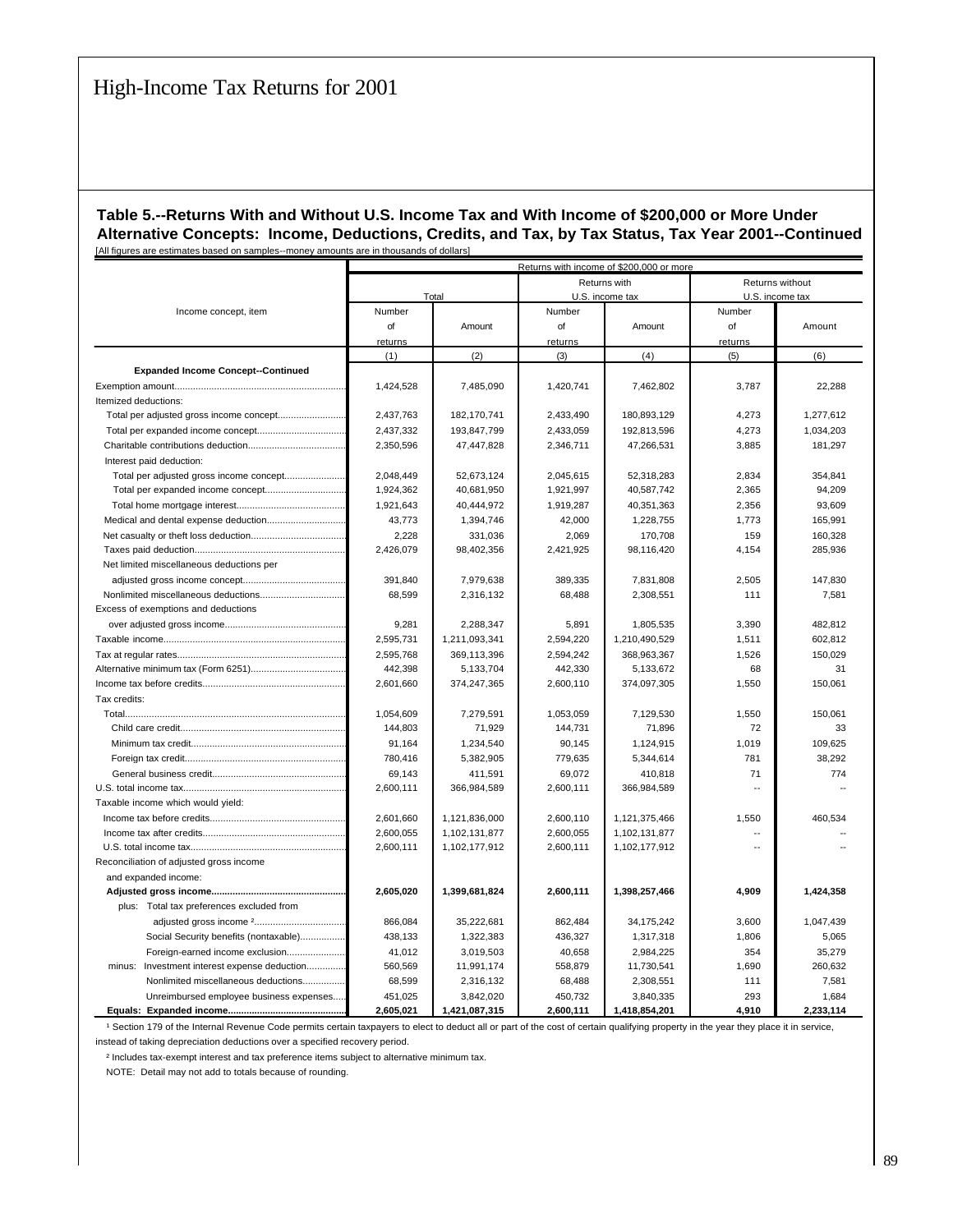#### **Table 6.--Returns With and Without Worldwide Income Tax and With Income of \$200,000 or More Under Alternative Concepts: Income, Deductions, Credits, and Tax, by Tax Status, Tax Year 2001** [All figures are estimates based on samples--money amounts are in thousands of dollars]

|                                                    | Returns with income of \$200,000 or more |                            |                      |                            |                      |                  |  |  |  |  |  |  |
|----------------------------------------------------|------------------------------------------|----------------------------|----------------------|----------------------------|----------------------|------------------|--|--|--|--|--|--|
|                                                    |                                          |                            |                      | Returns with               | Returns without      |                  |  |  |  |  |  |  |
|                                                    | Total                                    |                            |                      | worldwide income tax       | worldwide income tax |                  |  |  |  |  |  |  |
| Income concept, item                               | Number                                   |                            | Number               |                            | Number               |                  |  |  |  |  |  |  |
|                                                    | of                                       | Amount                     | of                   | Amount                     | of                   | Amount           |  |  |  |  |  |  |
|                                                    | returns                                  |                            | returns              |                            | returns              |                  |  |  |  |  |  |  |
|                                                    | (1)                                      | (2)                        | (3)                  | (4)                        | (5)                  | (6)              |  |  |  |  |  |  |
| <b>Adjusted Gross Income Concept</b>               |                                          |                            |                      |                            |                      |                  |  |  |  |  |  |  |
|                                                    | 2,227,637                                | 702,057,409                | 2,225,994            | 701,657,337                | 1,643                | 400,072          |  |  |  |  |  |  |
| Business or profession:                            |                                          |                            |                      |                            |                      |                  |  |  |  |  |  |  |
|                                                    | 504,184                                  | 58,418,477                 | 503,767              | 58,382,353                 | 417                  | 36,124           |  |  |  |  |  |  |
|                                                    | 147,311                                  | 3,485,471                  | 146,953              | 3,415,135                  | 358                  | 70,336           |  |  |  |  |  |  |
| Farm:                                              |                                          |                            |                      |                            |                      |                  |  |  |  |  |  |  |
|                                                    | 20,313                                   | 804,975                    | 20,293               | 804,668                    | 20                   | 307              |  |  |  |  |  |  |
|                                                    | 55,453                                   | 2,330,987                  | 55,369               | 2,311,472                  | 84                   | 19,516           |  |  |  |  |  |  |
|                                                    |                                          |                            |                      |                            |                      |                  |  |  |  |  |  |  |
| Partnership and S corporation net income           |                                          |                            |                      |                            |                      |                  |  |  |  |  |  |  |
| after section 179 property deduction: 1            |                                          |                            |                      |                            | 534                  | 61,484           |  |  |  |  |  |  |
|                                                    | 895,232                                  | 227,991,574                | 894,698              | 227,930,090                |                      |                  |  |  |  |  |  |  |
|                                                    | 260,259                                  | 25,583,894                 | 259,305              | 24,575,715                 | 954                  | 1,008,179        |  |  |  |  |  |  |
| Sales of capital assets:                           |                                          |                            |                      |                            |                      |                  |  |  |  |  |  |  |
|                                                    | 1,109,705                                | 262,396,048                | 1,108,244            | 261,601,358                | 1,461                | 794,690          |  |  |  |  |  |  |
|                                                    | 929,924                                  | 2,425,447                  | 928,869              | 2,422,407                  | 1,055                | 3,040            |  |  |  |  |  |  |
| Sales of property other than capital assets:       |                                          |                            |                      |                            |                      |                  |  |  |  |  |  |  |
|                                                    | 111,238                                  | 2,306,336                  | 111,012              | 2,273,347                  | 226                  | 32,989           |  |  |  |  |  |  |
|                                                    | 171,276                                  | 2,760,378                  | 170,945              | 2,718,030                  | 331                  | 42,348           |  |  |  |  |  |  |
|                                                    | 2,483,405                                | 60,327,051                 | 2,480,742            | 59,444,746                 | 2,663                | 882,305          |  |  |  |  |  |  |
|                                                    | 788,249                                  | 27,159,389                 | 787,196              | 27,032,440                 | 1,053                | 126,949          |  |  |  |  |  |  |
|                                                    | 2,178,264                                | 49,732,702                 | 2,175,877            | 49,397,522                 | 2,387                | 335,180          |  |  |  |  |  |  |
| Pensions and annuities in adjusted gross income    | 486,484                                  | 18,123,463                 | 485.964              | 18,099,343                 | 520                  | 24,120           |  |  |  |  |  |  |
| Rent:                                              |                                          |                            |                      |                            |                      |                  |  |  |  |  |  |  |
|                                                    | 380,556                                  | 16,980,966                 | 380,168              | 16,955,586                 | 388                  | 25,380           |  |  |  |  |  |  |
| Net loss, total (deductible and nondeductible)     | 279,128                                  | 3,648,626                  | 278,717              | 3,628,237                  | 411                  | 20,389           |  |  |  |  |  |  |
|                                                    | 184,144                                  | 1,941,426                  | 183,886              | 1,934,169                  | 258                  | 7,257            |  |  |  |  |  |  |
| Royalty:                                           |                                          |                            |                      |                            |                      |                  |  |  |  |  |  |  |
|                                                    | 121,438                                  | 5,412,003                  | 121,157              | 5,251,388                  | 281                  | 160,614          |  |  |  |  |  |  |
|                                                    | 5,340                                    | 28,876                     | 5,335                | 28,875                     | 5                    | $\mathbf{1}$     |  |  |  |  |  |  |
| Estate or trust:                                   |                                          |                            |                      |                            |                      |                  |  |  |  |  |  |  |
|                                                    | 85,129                                   | 8,997,981                  | 84,980               | 8,983,790                  | 149                  | 14,192           |  |  |  |  |  |  |
|                                                    | 7,229                                    | 1,512,361                  | 7,182                | 1,495,773                  | 47                   | 16,588           |  |  |  |  |  |  |
|                                                    | 1,187,365                                | 6,486,033                  | 1,186,424            | 6,455,514                  | 941                  | 30,520           |  |  |  |  |  |  |
|                                                    | 3,753                                    | 563,251                    | 3,746                | 561,824                    | $\overline{7}$       | 1,428            |  |  |  |  |  |  |
| Social Security benefits in adjusted gross income  | 390,701                                  | 6,711,542                  | 389,977              | 6,700,056                  | 724                  | 11,486           |  |  |  |  |  |  |
|                                                    | 390,701                                  | 1,184,489                  | 389,977              | 1,182,462                  | 724                  | 2,027            |  |  |  |  |  |  |
|                                                    | 49,284                                   | 207,672                    | 49,220               | 207,422                    | 64                   | 250              |  |  |  |  |  |  |
|                                                    | 362,613                                  | 11,360,820                 | 362,057              | 11,310,742                 | 556                  | 50,077           |  |  |  |  |  |  |
|                                                    | 33,679                                   | 1.681.496                  | 33,641               | 1,654,675                  | 38                   | 26,821           |  |  |  |  |  |  |
|                                                    | 26,249                                   | 1,836,206                  | 26,240               | 1,835,788                  | 9                    | 419              |  |  |  |  |  |  |
|                                                    | 2,567,220                                | 1,412,889,789              | 2,564,345            | 1,411,025,961              | 2,875                | 1,863,829        |  |  |  |  |  |  |
|                                                    | 1,053,971                                | 14,130,272                 | 1,053,104            | 14,120,035                 | 867                  | 10,237           |  |  |  |  |  |  |
| Payments to Individual Retirement Arrangements     | 106,190                                  | 353,851                    | 106,135              | 353,694                    | 55                   | 157              |  |  |  |  |  |  |
| Payments to self-employed retirement (Keogh) plans | 299,879                                  | 6,197,764                  | 299,806              | 6,196,400                  | 73                   | 1,363            |  |  |  |  |  |  |
|                                                    | 30,815                                   | 169,671                    | 30,799               | 169,524                    | 16                   | 147              |  |  |  |  |  |  |
|                                                    | 2,567,220                                | 1,398,759,517              | 2,564,345            | 1,396,905,925              | 2,875                | 1,853,592        |  |  |  |  |  |  |
|                                                    | 561,568                                  | 13,255,266                 | 559,849              | 12,289,027                 | 1,719                | 966,240          |  |  |  |  |  |  |
| Total tax preferences excluded from                |                                          |                            |                      |                            |                      |                  |  |  |  |  |  |  |
|                                                    | 798,792                                  | 27,822,828                 | 797,715              | 27,687,419                 | 1,077                | 135,410          |  |  |  |  |  |  |
| Total alternative minimum tax preference items     |                                          |                            |                      |                            |                      |                  |  |  |  |  |  |  |
| (excluding tax-exempt interest from private        |                                          |                            |                      |                            |                      |                  |  |  |  |  |  |  |
|                                                    | 19,782                                   | 674,397                    | 19,704               | 665,801                    | 78                   | 8,596            |  |  |  |  |  |  |
| Passive activity loss (alternative minimum tax     |                                          |                            |                      |                            |                      |                  |  |  |  |  |  |  |
|                                                    |                                          |                            |                      |                            |                      |                  |  |  |  |  |  |  |
|                                                    | 309,215<br>2,567,142                     | 1,137,489<br>1,406,833,215 | 308,747<br>2,564,345 | 1,134,878<br>1,406,311,113 | 468<br>2,797         | 2,611<br>522,102 |  |  |  |  |  |  |
|                                                    |                                          |                            |                      |                            |                      |                  |  |  |  |  |  |  |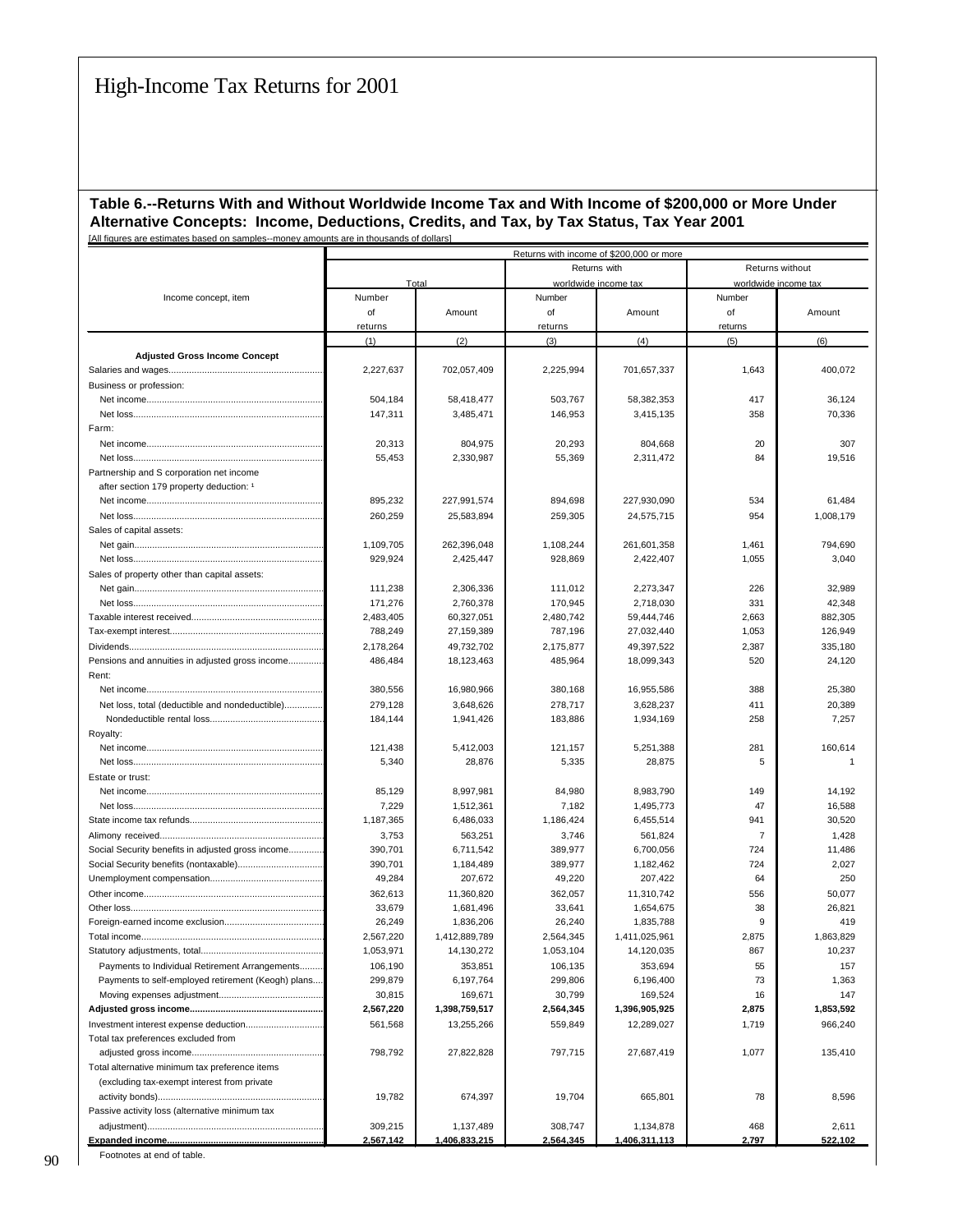#### **Table 6.--Returns With and Without Worldwide Income Tax and With Income of \$200,000 or More Under Alternative Concepts: Income, Deductions, Credits, and Tax, by Tax Status, Tax Year 2001--Continued** [All figures are estimates based on samples--money amounts are in thousands of dollars]

|                                                 | Returns with income of \$200,000 or more |               |           |                      |                          |                      |  |  |  |  |  |
|-------------------------------------------------|------------------------------------------|---------------|-----------|----------------------|--------------------------|----------------------|--|--|--|--|--|
|                                                 |                                          |               |           | Returns with         | Returns without          |                      |  |  |  |  |  |
|                                                 |                                          | Total         |           | worldwide income tax |                          | worldwide income tax |  |  |  |  |  |
| Income concept, item                            | Number                                   |               | Number    |                      | Number                   |                      |  |  |  |  |  |
|                                                 | of                                       | Amount        | of        | Amount               | of                       | Amount               |  |  |  |  |  |
|                                                 | returns                                  |               | returns   |                      | returns                  |                      |  |  |  |  |  |
|                                                 | (1)                                      | (2)           | (3)       | (4)                  | (5)                      | (6)                  |  |  |  |  |  |
| Adjusted Gross Income Concept--Continued        |                                          |               |           |                      |                          |                      |  |  |  |  |  |
|                                                 | 1,382,159                                | 7,273,979     | 1,380,860 | 7,267,813            | 1,299                    | 6,166                |  |  |  |  |  |
| Itemized deductions:                            |                                          |               |           |                      |                          |                      |  |  |  |  |  |
|                                                 | 2,415,495                                | 185, 141, 514 | 2,412,662 | 182,828,792          | 2,833                    | 2,312,722            |  |  |  |  |  |
|                                                 | 2,329,742                                | 46.896.063    | 2,327,315 | 46.698.605           | 2,427                    | 197,458              |  |  |  |  |  |
| Interest paid deduction:                        |                                          |               |           |                      |                          |                      |  |  |  |  |  |
| Total per adjusted gross income concept         | 2,056,793                                | 54,383,123    | 2,054,432 | 53,331,185           | 2,361                    | 1,051,938            |  |  |  |  |  |
|                                                 | 1,938,132                                | 40,888,865    | 1,936,211 | 40,804,073           | 1,921                    | 84,792               |  |  |  |  |  |
| Medical and dental expense deduction            | 35,215                                   | 1,229,510     | 34,850    | 1,157,883            | 365                      | 71,627               |  |  |  |  |  |
|                                                 | 2.054                                    | 330.470       | 1.907     | 170.590              | 147                      | 159.880              |  |  |  |  |  |
|                                                 | 2,404,384                                | 97,485,542    | 2,401,707 | 97,255,969           | 2,677                    | 229,572              |  |  |  |  |  |
| Net limited miscellaneous deductions per        |                                          |               |           |                      |                          |                      |  |  |  |  |  |
|                                                 | 400,713                                  | 8,326,055     | 399,651   | 8,185,139            | 1,062                    | 140,916              |  |  |  |  |  |
| Nonlimited miscellaneous deductions             | 79,428                                   | 4,956,533     | 78,786    | 4,456,438            | 642                      | 500,095              |  |  |  |  |  |
| Excess of exemptions and deductions             |                                          |               |           |                      |                          |                      |  |  |  |  |  |
|                                                 | 6,291                                    | 2,488,316     | 4,212     | 1,725,771            | 2,078                    | 762,545              |  |  |  |  |  |
|                                                 | 2,560,866                                | 1,207,727,950 | 2,560,132 | 1,207,430,992        | 734                      | 296,958              |  |  |  |  |  |
|                                                 | 2,560,885                                | 368,400,136   | 2,560,152 | 368,328,318          | 733                      | 71,818               |  |  |  |  |  |
|                                                 | 428.439                                  | 5,039,103     | 428,439   | 5,039,103            | $\ddot{\phantom{a}}$     |                      |  |  |  |  |  |
|                                                 | 2,565,075                                | 373,439,625   | 2,564,342 | 373,367,806          | 733                      | 71,818               |  |  |  |  |  |
| Tax credits:                                    |                                          |               |           |                      |                          |                      |  |  |  |  |  |
|                                                 | 401,896                                  | 1,884,906     | 401,163   | 1,813,088            | 733                      | 71,818               |  |  |  |  |  |
|                                                 | 146,707                                  | 72,799        | 146,667   | 72.780               | 40                       | 18                   |  |  |  |  |  |
|                                                 | 86,754                                   | 1,226,075     | 86,054    | 1,155,539            | 700                      | 70,536               |  |  |  |  |  |
|                                                 |                                          |               |           |                      | $\sim$                   |                      |  |  |  |  |  |
|                                                 | 65,965                                   | 407,819       | 65,924    | 407,571              | 41                       | 249                  |  |  |  |  |  |
|                                                 | 2,564,345                                | 372,262,685   | 2,564,345 | 372,262,685          | $\ddot{\phantom{a}}$     |                      |  |  |  |  |  |
|                                                 | 737.411                                  | 5.771.258     | 737,411   | 5.771.258            | $\ddot{\phantom{a}}$     |                      |  |  |  |  |  |
| Foreign taxes paid on excluded foreign-earned   |                                          |               |           |                      |                          |                      |  |  |  |  |  |
|                                                 | 22,935                                   | 691,272       | 22,935    | 691,272              | $\overline{\phantom{a}}$ |                      |  |  |  |  |  |
| Taxable income which would yield:               |                                          |               |           |                      |                          |                      |  |  |  |  |  |
|                                                 | 2,565,075                                | 1,118,456,414 | 2,564,342 | 1,118,230,728        | 733                      | 225,686              |  |  |  |  |  |
|                                                 | 2,564,343                                | 1,115,220,338 | 2,564,343 | 1.115.220.338        | $\ddot{\phantom{a}}$     |                      |  |  |  |  |  |
|                                                 | 2,564,345                                | 1,115,264,187 | 2,564,345 | 1,115,264,187        | $\sim$                   |                      |  |  |  |  |  |
| Reconciliation of adjusted gross income         |                                          |               |           |                      |                          |                      |  |  |  |  |  |
| and expanded income:                            |                                          |               |           |                      |                          |                      |  |  |  |  |  |
|                                                 | 2,567,220                                | 1,398,759,517 | 2,564,345 | 1,396,905,925        | 2,875                    | 1,853,592            |  |  |  |  |  |
| plus: Total tax preferences excluded from       |                                          |               |           |                      |                          |                      |  |  |  |  |  |
|                                                 | 798,792                                  | 27,822,828    | 797,715   | 27,687,419           | 1,077                    | 135,410              |  |  |  |  |  |
| Social Security benefits (nontaxable)           | 390,701                                  | 1,184,489     | 389,977   | 1,182,462            | 724                      | 2,027                |  |  |  |  |  |
| Foreign-earned income exclusion                 | 26,249                                   | 1,836,206     | 26,240    | 1,835,788            | 9                        | 419                  |  |  |  |  |  |
| minus:<br>Investment interest expense deduction | 561,568                                  | 13,255,266    | 559,849   | 12,289,027           | 1,719                    | 966,240              |  |  |  |  |  |
| Nonlimited miscellaneous deductions             | 79,428                                   | 4,956,533     | 78,786    | 4,456,438            | 642                      | 500,095              |  |  |  |  |  |
| Unreimbursed employee business expenses.        | 478,209                                  | 4,558,027     | 477,992   | 4,555,016            | 217                      | 3,011                |  |  |  |  |  |
|                                                 | 2,567,142                                | 1,406,833,215 | 2,564,345 | 1,406,311,113        | 2,797                    | 522,102              |  |  |  |  |  |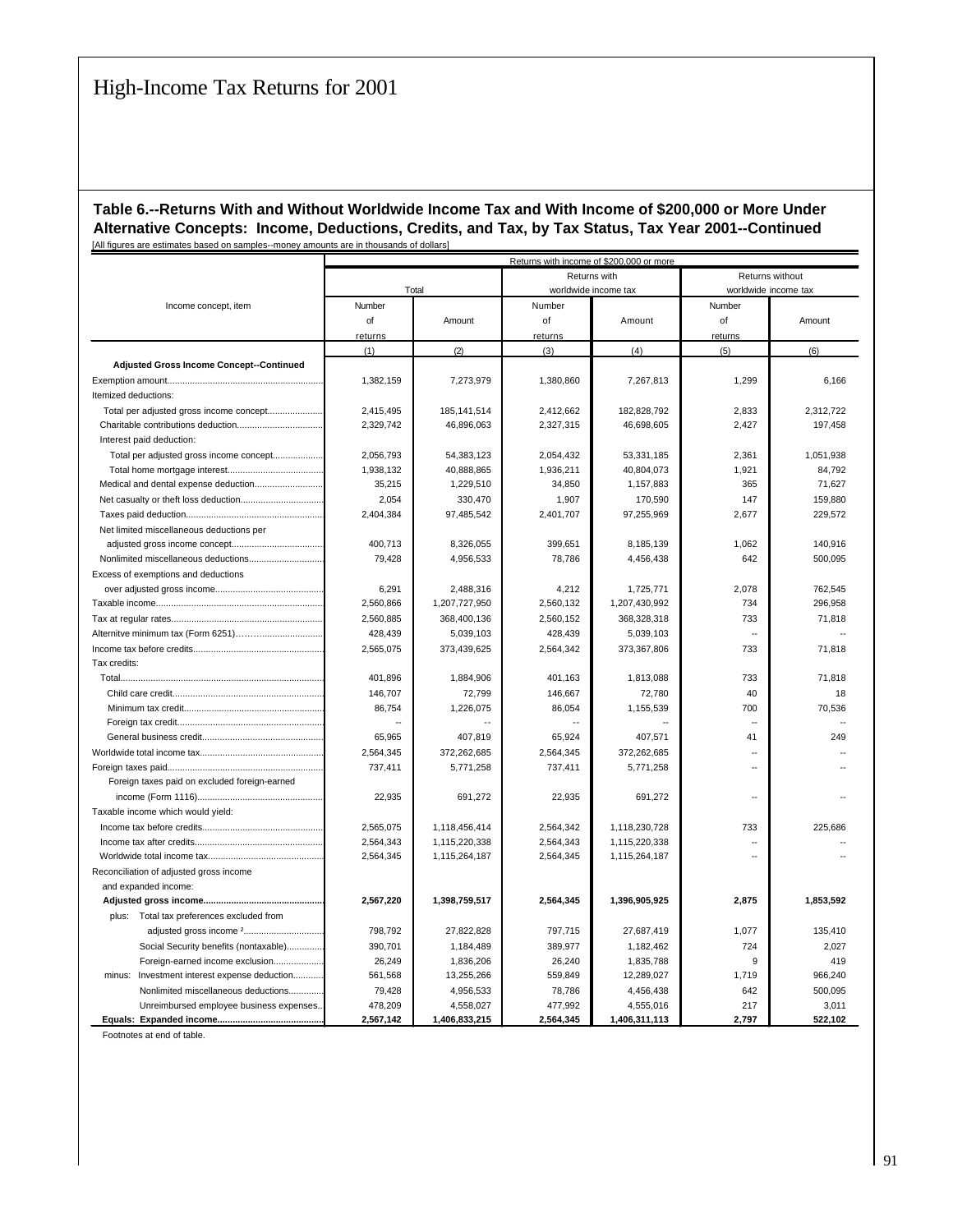#### **Table 6.--Returns With and Without Worldwide Income Tax and With Income of \$200,000 or More Under Alternative Concepts: Income, Deductions, Credits, and Tax, by Tax Status, Tax Year 2001--Continued** [All figures are estimates based on samples--money amounts are in thousands of dollars]

| Returns without<br>Returns with<br>Total<br>worldwide income tax<br>worldwide income tax<br>Income concept, item<br>Number<br>Number<br>Number<br>of<br>of<br>of<br>Amount<br>Amount<br>Amount<br>returns<br>returns<br>returns<br>(1)<br>(2)<br>(3)<br>(4)<br>(5)<br>(6)<br><b>Expanded Income Concept</b><br>1,640<br>2,222,138<br>700,177,128<br>2,220,498<br>699,864,707<br>312,421<br>Salaries and wages<br>Business or profession:<br>505,405<br>58,507,829<br>505,009<br>58,483,653<br>396<br>24,177<br>372<br>148,294<br>3,477,356<br>147,922<br>3,441,973<br>35,383<br>Farm:<br>29<br>303<br>20,363<br>806,058<br>20,334<br>805,755<br>56,485<br>2,388,582<br>56,379<br>2,371,569<br>106<br>17,013<br>Partnership and S corporation net income<br>after section 179 property deduction: 1<br>899,958<br>227,703,890<br>899,263<br>227,658,414<br>695<br>45,476<br>273,538<br>25,398,372<br>272,334<br>24,630,340<br>1,204<br>768,032<br>Sales of capital assets:<br>1,142,602<br>262,872,943<br>1,140,785<br>262,414,942<br>1,817<br>458,000<br>942,043<br>2,465,269<br>939,905<br>2,459,143<br>2,138<br>6,126<br>Sales of property other than capital assets:<br>115,200<br>2,281,844<br>114,977<br>2,269,133<br>223<br>12,711<br>173,205<br>2.725.389<br>172,815<br>2,702,886<br>390<br>22,504<br>2,520,693<br>61,108,014<br>2,516,657<br>60,621,989<br>4,036<br>486.025<br>851,686<br>33,382,840<br>3,271<br>983,995<br>854,957<br>34,366,836<br>2,220,163<br>3,866<br>273,620<br>2,224,029<br>51,787,283<br>51,513,663<br>Pensions and annuities in adjusted gross income<br>509.885<br>19,186,461<br>508,978<br>19.156.727<br>907<br>29,734<br>Rent:<br>17,254,798<br>17,217<br>390,459<br>17,272,015<br>390,002<br>457<br>Net loss, total (deductible and nondeductible)<br>278,768<br>3,616,336<br>278,356<br>3,606,326<br>412<br>10,010<br>181,798<br>1,914,921<br>181,603<br>1,911,246<br>195<br>3,676<br>Royalty:<br>393<br>126,893<br>5,451,100<br>126,500<br>5,295,434<br>155,666<br>5,406<br>29,195<br>5,396<br>29,054<br>10<br>141<br>Estate or trust:<br>89,037<br>9,065,683<br>88,756<br>9,050,756<br>281<br>14,927<br>7,262<br>1,516,556<br>7,191<br>1,498,235<br>71<br>18,321<br>1,306<br>1,189,142<br>6,525,663<br>1,187,836<br>6,494,785<br>30,879<br>4,101<br>570,631<br>4,092<br>569,137<br>9<br>1,494<br>Social Security benefits in adjusted gross income<br>438,133<br>7,491,869<br>436,418<br>7,464,493<br>1,715<br>27,376<br>438,133<br>1,322,383<br>436,418<br>1,317,543<br>1,715<br>4,840<br>241<br>48,254<br>202,706<br>48,195<br>202,465<br>59<br>627<br>361,810<br>11,343,360<br>361,183<br>11,304,544<br>38,816<br>45,046<br>2,029,910<br>44,983<br>2.003.715<br>63<br>26,195<br>41,012<br>3,019,503<br>40,999<br>3,018,285<br>13<br>1,218<br>2,605,020<br>2,600,902<br>1,412,808,563<br>4,118<br>1,044,768<br>1,413,853,331<br>1,058,144<br>14,171,507<br>1,057,242<br>14,160,233<br>902<br>11,274<br>Payments to Individual Retirement Arrangements<br>109,945<br>364,158<br>109,877<br>363,950<br>68<br>208<br>Payments to self-employed retirement (Keogh) plans<br>301,386<br>6,215,058<br>301,314<br>6,213,855<br>72<br>1,203<br>30,726<br>165,611<br>30,715<br>165,533<br>11<br>79<br>2,600,902<br>4,118<br>1,033,495<br>2,605,020<br>1,399,681,824<br>1,398,648,330<br>560,569<br>11,991,174<br>559,123<br>11,742,572<br>1,446<br>248,601<br>Total tax preferences excluded from<br>866,084<br>35,222,681<br>862,786<br>34,222,592<br>3,298<br>1,000,089<br>Total alternative minimum tax preference items<br>(excluding tax-exempt interest from private<br>21,227<br>866,953<br>21,120<br>850,729<br>107<br>16,224<br>Passive activity loss (alternative minimum tax<br>320,558<br>1,139,918<br>319,919<br>639<br>$-2,271$<br>1,142,189<br>2,605,021<br>2,600,902<br>1,421,087,315<br>1,419,313,276<br>4,119<br>1,774,040 | Returns with income of \$200,000 or more |  |  |  |  |  |  |  |  |  |  |
|-------------------------------------------------------------------------------------------------------------------------------------------------------------------------------------------------------------------------------------------------------------------------------------------------------------------------------------------------------------------------------------------------------------------------------------------------------------------------------------------------------------------------------------------------------------------------------------------------------------------------------------------------------------------------------------------------------------------------------------------------------------------------------------------------------------------------------------------------------------------------------------------------------------------------------------------------------------------------------------------------------------------------------------------------------------------------------------------------------------------------------------------------------------------------------------------------------------------------------------------------------------------------------------------------------------------------------------------------------------------------------------------------------------------------------------------------------------------------------------------------------------------------------------------------------------------------------------------------------------------------------------------------------------------------------------------------------------------------------------------------------------------------------------------------------------------------------------------------------------------------------------------------------------------------------------------------------------------------------------------------------------------------------------------------------------------------------------------------------------------------------------------------------------------------------------------------------------------------------------------------------------------------------------------------------------------------------------------------------------------------------------------------------------------------------------------------------------------------------------------------------------------------------------------------------------------------------------------------------------------------------------------------------------------------------------------------------------------------------------------------------------------------------------------------------------------------------------------------------------------------------------------------------------------------------------------------------------------------------------------------------------------------------------------------------------------------------------------------------------------------------------------------------------------------------------------------------------------------------------------------------------------------------------------------------------------------------------------------------------------------------------------------------------------------------------------------------------------------------------------------------------------------------------------------------------------------------------------------------------------------------------------------------------------------------------------------------------------------------------------------------------------------------------------------------------------------------------------------------------------------------|------------------------------------------|--|--|--|--|--|--|--|--|--|--|
|                                                                                                                                                                                                                                                                                                                                                                                                                                                                                                                                                                                                                                                                                                                                                                                                                                                                                                                                                                                                                                                                                                                                                                                                                                                                                                                                                                                                                                                                                                                                                                                                                                                                                                                                                                                                                                                                                                                                                                                                                                                                                                                                                                                                                                                                                                                                                                                                                                                                                                                                                                                                                                                                                                                                                                                                                                                                                                                                                                                                                                                                                                                                                                                                                                                                                                                                                                                                                                                                                                                                                                                                                                                                                                                                                                                                                                                                               |                                          |  |  |  |  |  |  |  |  |  |  |
|                                                                                                                                                                                                                                                                                                                                                                                                                                                                                                                                                                                                                                                                                                                                                                                                                                                                                                                                                                                                                                                                                                                                                                                                                                                                                                                                                                                                                                                                                                                                                                                                                                                                                                                                                                                                                                                                                                                                                                                                                                                                                                                                                                                                                                                                                                                                                                                                                                                                                                                                                                                                                                                                                                                                                                                                                                                                                                                                                                                                                                                                                                                                                                                                                                                                                                                                                                                                                                                                                                                                                                                                                                                                                                                                                                                                                                                                               |                                          |  |  |  |  |  |  |  |  |  |  |
|                                                                                                                                                                                                                                                                                                                                                                                                                                                                                                                                                                                                                                                                                                                                                                                                                                                                                                                                                                                                                                                                                                                                                                                                                                                                                                                                                                                                                                                                                                                                                                                                                                                                                                                                                                                                                                                                                                                                                                                                                                                                                                                                                                                                                                                                                                                                                                                                                                                                                                                                                                                                                                                                                                                                                                                                                                                                                                                                                                                                                                                                                                                                                                                                                                                                                                                                                                                                                                                                                                                                                                                                                                                                                                                                                                                                                                                                               |                                          |  |  |  |  |  |  |  |  |  |  |
|                                                                                                                                                                                                                                                                                                                                                                                                                                                                                                                                                                                                                                                                                                                                                                                                                                                                                                                                                                                                                                                                                                                                                                                                                                                                                                                                                                                                                                                                                                                                                                                                                                                                                                                                                                                                                                                                                                                                                                                                                                                                                                                                                                                                                                                                                                                                                                                                                                                                                                                                                                                                                                                                                                                                                                                                                                                                                                                                                                                                                                                                                                                                                                                                                                                                                                                                                                                                                                                                                                                                                                                                                                                                                                                                                                                                                                                                               |                                          |  |  |  |  |  |  |  |  |  |  |
|                                                                                                                                                                                                                                                                                                                                                                                                                                                                                                                                                                                                                                                                                                                                                                                                                                                                                                                                                                                                                                                                                                                                                                                                                                                                                                                                                                                                                                                                                                                                                                                                                                                                                                                                                                                                                                                                                                                                                                                                                                                                                                                                                                                                                                                                                                                                                                                                                                                                                                                                                                                                                                                                                                                                                                                                                                                                                                                                                                                                                                                                                                                                                                                                                                                                                                                                                                                                                                                                                                                                                                                                                                                                                                                                                                                                                                                                               |                                          |  |  |  |  |  |  |  |  |  |  |
|                                                                                                                                                                                                                                                                                                                                                                                                                                                                                                                                                                                                                                                                                                                                                                                                                                                                                                                                                                                                                                                                                                                                                                                                                                                                                                                                                                                                                                                                                                                                                                                                                                                                                                                                                                                                                                                                                                                                                                                                                                                                                                                                                                                                                                                                                                                                                                                                                                                                                                                                                                                                                                                                                                                                                                                                                                                                                                                                                                                                                                                                                                                                                                                                                                                                                                                                                                                                                                                                                                                                                                                                                                                                                                                                                                                                                                                                               |                                          |  |  |  |  |  |  |  |  |  |  |
|                                                                                                                                                                                                                                                                                                                                                                                                                                                                                                                                                                                                                                                                                                                                                                                                                                                                                                                                                                                                                                                                                                                                                                                                                                                                                                                                                                                                                                                                                                                                                                                                                                                                                                                                                                                                                                                                                                                                                                                                                                                                                                                                                                                                                                                                                                                                                                                                                                                                                                                                                                                                                                                                                                                                                                                                                                                                                                                                                                                                                                                                                                                                                                                                                                                                                                                                                                                                                                                                                                                                                                                                                                                                                                                                                                                                                                                                               |                                          |  |  |  |  |  |  |  |  |  |  |
|                                                                                                                                                                                                                                                                                                                                                                                                                                                                                                                                                                                                                                                                                                                                                                                                                                                                                                                                                                                                                                                                                                                                                                                                                                                                                                                                                                                                                                                                                                                                                                                                                                                                                                                                                                                                                                                                                                                                                                                                                                                                                                                                                                                                                                                                                                                                                                                                                                                                                                                                                                                                                                                                                                                                                                                                                                                                                                                                                                                                                                                                                                                                                                                                                                                                                                                                                                                                                                                                                                                                                                                                                                                                                                                                                                                                                                                                               |                                          |  |  |  |  |  |  |  |  |  |  |
|                                                                                                                                                                                                                                                                                                                                                                                                                                                                                                                                                                                                                                                                                                                                                                                                                                                                                                                                                                                                                                                                                                                                                                                                                                                                                                                                                                                                                                                                                                                                                                                                                                                                                                                                                                                                                                                                                                                                                                                                                                                                                                                                                                                                                                                                                                                                                                                                                                                                                                                                                                                                                                                                                                                                                                                                                                                                                                                                                                                                                                                                                                                                                                                                                                                                                                                                                                                                                                                                                                                                                                                                                                                                                                                                                                                                                                                                               |                                          |  |  |  |  |  |  |  |  |  |  |
|                                                                                                                                                                                                                                                                                                                                                                                                                                                                                                                                                                                                                                                                                                                                                                                                                                                                                                                                                                                                                                                                                                                                                                                                                                                                                                                                                                                                                                                                                                                                                                                                                                                                                                                                                                                                                                                                                                                                                                                                                                                                                                                                                                                                                                                                                                                                                                                                                                                                                                                                                                                                                                                                                                                                                                                                                                                                                                                                                                                                                                                                                                                                                                                                                                                                                                                                                                                                                                                                                                                                                                                                                                                                                                                                                                                                                                                                               |                                          |  |  |  |  |  |  |  |  |  |  |
|                                                                                                                                                                                                                                                                                                                                                                                                                                                                                                                                                                                                                                                                                                                                                                                                                                                                                                                                                                                                                                                                                                                                                                                                                                                                                                                                                                                                                                                                                                                                                                                                                                                                                                                                                                                                                                                                                                                                                                                                                                                                                                                                                                                                                                                                                                                                                                                                                                                                                                                                                                                                                                                                                                                                                                                                                                                                                                                                                                                                                                                                                                                                                                                                                                                                                                                                                                                                                                                                                                                                                                                                                                                                                                                                                                                                                                                                               |                                          |  |  |  |  |  |  |  |  |  |  |
|                                                                                                                                                                                                                                                                                                                                                                                                                                                                                                                                                                                                                                                                                                                                                                                                                                                                                                                                                                                                                                                                                                                                                                                                                                                                                                                                                                                                                                                                                                                                                                                                                                                                                                                                                                                                                                                                                                                                                                                                                                                                                                                                                                                                                                                                                                                                                                                                                                                                                                                                                                                                                                                                                                                                                                                                                                                                                                                                                                                                                                                                                                                                                                                                                                                                                                                                                                                                                                                                                                                                                                                                                                                                                                                                                                                                                                                                               |                                          |  |  |  |  |  |  |  |  |  |  |
|                                                                                                                                                                                                                                                                                                                                                                                                                                                                                                                                                                                                                                                                                                                                                                                                                                                                                                                                                                                                                                                                                                                                                                                                                                                                                                                                                                                                                                                                                                                                                                                                                                                                                                                                                                                                                                                                                                                                                                                                                                                                                                                                                                                                                                                                                                                                                                                                                                                                                                                                                                                                                                                                                                                                                                                                                                                                                                                                                                                                                                                                                                                                                                                                                                                                                                                                                                                                                                                                                                                                                                                                                                                                                                                                                                                                                                                                               |                                          |  |  |  |  |  |  |  |  |  |  |
|                                                                                                                                                                                                                                                                                                                                                                                                                                                                                                                                                                                                                                                                                                                                                                                                                                                                                                                                                                                                                                                                                                                                                                                                                                                                                                                                                                                                                                                                                                                                                                                                                                                                                                                                                                                                                                                                                                                                                                                                                                                                                                                                                                                                                                                                                                                                                                                                                                                                                                                                                                                                                                                                                                                                                                                                                                                                                                                                                                                                                                                                                                                                                                                                                                                                                                                                                                                                                                                                                                                                                                                                                                                                                                                                                                                                                                                                               |                                          |  |  |  |  |  |  |  |  |  |  |
|                                                                                                                                                                                                                                                                                                                                                                                                                                                                                                                                                                                                                                                                                                                                                                                                                                                                                                                                                                                                                                                                                                                                                                                                                                                                                                                                                                                                                                                                                                                                                                                                                                                                                                                                                                                                                                                                                                                                                                                                                                                                                                                                                                                                                                                                                                                                                                                                                                                                                                                                                                                                                                                                                                                                                                                                                                                                                                                                                                                                                                                                                                                                                                                                                                                                                                                                                                                                                                                                                                                                                                                                                                                                                                                                                                                                                                                                               |                                          |  |  |  |  |  |  |  |  |  |  |
|                                                                                                                                                                                                                                                                                                                                                                                                                                                                                                                                                                                                                                                                                                                                                                                                                                                                                                                                                                                                                                                                                                                                                                                                                                                                                                                                                                                                                                                                                                                                                                                                                                                                                                                                                                                                                                                                                                                                                                                                                                                                                                                                                                                                                                                                                                                                                                                                                                                                                                                                                                                                                                                                                                                                                                                                                                                                                                                                                                                                                                                                                                                                                                                                                                                                                                                                                                                                                                                                                                                                                                                                                                                                                                                                                                                                                                                                               |                                          |  |  |  |  |  |  |  |  |  |  |
|                                                                                                                                                                                                                                                                                                                                                                                                                                                                                                                                                                                                                                                                                                                                                                                                                                                                                                                                                                                                                                                                                                                                                                                                                                                                                                                                                                                                                                                                                                                                                                                                                                                                                                                                                                                                                                                                                                                                                                                                                                                                                                                                                                                                                                                                                                                                                                                                                                                                                                                                                                                                                                                                                                                                                                                                                                                                                                                                                                                                                                                                                                                                                                                                                                                                                                                                                                                                                                                                                                                                                                                                                                                                                                                                                                                                                                                                               |                                          |  |  |  |  |  |  |  |  |  |  |
|                                                                                                                                                                                                                                                                                                                                                                                                                                                                                                                                                                                                                                                                                                                                                                                                                                                                                                                                                                                                                                                                                                                                                                                                                                                                                                                                                                                                                                                                                                                                                                                                                                                                                                                                                                                                                                                                                                                                                                                                                                                                                                                                                                                                                                                                                                                                                                                                                                                                                                                                                                                                                                                                                                                                                                                                                                                                                                                                                                                                                                                                                                                                                                                                                                                                                                                                                                                                                                                                                                                                                                                                                                                                                                                                                                                                                                                                               |                                          |  |  |  |  |  |  |  |  |  |  |
|                                                                                                                                                                                                                                                                                                                                                                                                                                                                                                                                                                                                                                                                                                                                                                                                                                                                                                                                                                                                                                                                                                                                                                                                                                                                                                                                                                                                                                                                                                                                                                                                                                                                                                                                                                                                                                                                                                                                                                                                                                                                                                                                                                                                                                                                                                                                                                                                                                                                                                                                                                                                                                                                                                                                                                                                                                                                                                                                                                                                                                                                                                                                                                                                                                                                                                                                                                                                                                                                                                                                                                                                                                                                                                                                                                                                                                                                               |                                          |  |  |  |  |  |  |  |  |  |  |
|                                                                                                                                                                                                                                                                                                                                                                                                                                                                                                                                                                                                                                                                                                                                                                                                                                                                                                                                                                                                                                                                                                                                                                                                                                                                                                                                                                                                                                                                                                                                                                                                                                                                                                                                                                                                                                                                                                                                                                                                                                                                                                                                                                                                                                                                                                                                                                                                                                                                                                                                                                                                                                                                                                                                                                                                                                                                                                                                                                                                                                                                                                                                                                                                                                                                                                                                                                                                                                                                                                                                                                                                                                                                                                                                                                                                                                                                               |                                          |  |  |  |  |  |  |  |  |  |  |
|                                                                                                                                                                                                                                                                                                                                                                                                                                                                                                                                                                                                                                                                                                                                                                                                                                                                                                                                                                                                                                                                                                                                                                                                                                                                                                                                                                                                                                                                                                                                                                                                                                                                                                                                                                                                                                                                                                                                                                                                                                                                                                                                                                                                                                                                                                                                                                                                                                                                                                                                                                                                                                                                                                                                                                                                                                                                                                                                                                                                                                                                                                                                                                                                                                                                                                                                                                                                                                                                                                                                                                                                                                                                                                                                                                                                                                                                               |                                          |  |  |  |  |  |  |  |  |  |  |
|                                                                                                                                                                                                                                                                                                                                                                                                                                                                                                                                                                                                                                                                                                                                                                                                                                                                                                                                                                                                                                                                                                                                                                                                                                                                                                                                                                                                                                                                                                                                                                                                                                                                                                                                                                                                                                                                                                                                                                                                                                                                                                                                                                                                                                                                                                                                                                                                                                                                                                                                                                                                                                                                                                                                                                                                                                                                                                                                                                                                                                                                                                                                                                                                                                                                                                                                                                                                                                                                                                                                                                                                                                                                                                                                                                                                                                                                               |                                          |  |  |  |  |  |  |  |  |  |  |
|                                                                                                                                                                                                                                                                                                                                                                                                                                                                                                                                                                                                                                                                                                                                                                                                                                                                                                                                                                                                                                                                                                                                                                                                                                                                                                                                                                                                                                                                                                                                                                                                                                                                                                                                                                                                                                                                                                                                                                                                                                                                                                                                                                                                                                                                                                                                                                                                                                                                                                                                                                                                                                                                                                                                                                                                                                                                                                                                                                                                                                                                                                                                                                                                                                                                                                                                                                                                                                                                                                                                                                                                                                                                                                                                                                                                                                                                               |                                          |  |  |  |  |  |  |  |  |  |  |
|                                                                                                                                                                                                                                                                                                                                                                                                                                                                                                                                                                                                                                                                                                                                                                                                                                                                                                                                                                                                                                                                                                                                                                                                                                                                                                                                                                                                                                                                                                                                                                                                                                                                                                                                                                                                                                                                                                                                                                                                                                                                                                                                                                                                                                                                                                                                                                                                                                                                                                                                                                                                                                                                                                                                                                                                                                                                                                                                                                                                                                                                                                                                                                                                                                                                                                                                                                                                                                                                                                                                                                                                                                                                                                                                                                                                                                                                               |                                          |  |  |  |  |  |  |  |  |  |  |
|                                                                                                                                                                                                                                                                                                                                                                                                                                                                                                                                                                                                                                                                                                                                                                                                                                                                                                                                                                                                                                                                                                                                                                                                                                                                                                                                                                                                                                                                                                                                                                                                                                                                                                                                                                                                                                                                                                                                                                                                                                                                                                                                                                                                                                                                                                                                                                                                                                                                                                                                                                                                                                                                                                                                                                                                                                                                                                                                                                                                                                                                                                                                                                                                                                                                                                                                                                                                                                                                                                                                                                                                                                                                                                                                                                                                                                                                               |                                          |  |  |  |  |  |  |  |  |  |  |
|                                                                                                                                                                                                                                                                                                                                                                                                                                                                                                                                                                                                                                                                                                                                                                                                                                                                                                                                                                                                                                                                                                                                                                                                                                                                                                                                                                                                                                                                                                                                                                                                                                                                                                                                                                                                                                                                                                                                                                                                                                                                                                                                                                                                                                                                                                                                                                                                                                                                                                                                                                                                                                                                                                                                                                                                                                                                                                                                                                                                                                                                                                                                                                                                                                                                                                                                                                                                                                                                                                                                                                                                                                                                                                                                                                                                                                                                               |                                          |  |  |  |  |  |  |  |  |  |  |
|                                                                                                                                                                                                                                                                                                                                                                                                                                                                                                                                                                                                                                                                                                                                                                                                                                                                                                                                                                                                                                                                                                                                                                                                                                                                                                                                                                                                                                                                                                                                                                                                                                                                                                                                                                                                                                                                                                                                                                                                                                                                                                                                                                                                                                                                                                                                                                                                                                                                                                                                                                                                                                                                                                                                                                                                                                                                                                                                                                                                                                                                                                                                                                                                                                                                                                                                                                                                                                                                                                                                                                                                                                                                                                                                                                                                                                                                               |                                          |  |  |  |  |  |  |  |  |  |  |
|                                                                                                                                                                                                                                                                                                                                                                                                                                                                                                                                                                                                                                                                                                                                                                                                                                                                                                                                                                                                                                                                                                                                                                                                                                                                                                                                                                                                                                                                                                                                                                                                                                                                                                                                                                                                                                                                                                                                                                                                                                                                                                                                                                                                                                                                                                                                                                                                                                                                                                                                                                                                                                                                                                                                                                                                                                                                                                                                                                                                                                                                                                                                                                                                                                                                                                                                                                                                                                                                                                                                                                                                                                                                                                                                                                                                                                                                               |                                          |  |  |  |  |  |  |  |  |  |  |
|                                                                                                                                                                                                                                                                                                                                                                                                                                                                                                                                                                                                                                                                                                                                                                                                                                                                                                                                                                                                                                                                                                                                                                                                                                                                                                                                                                                                                                                                                                                                                                                                                                                                                                                                                                                                                                                                                                                                                                                                                                                                                                                                                                                                                                                                                                                                                                                                                                                                                                                                                                                                                                                                                                                                                                                                                                                                                                                                                                                                                                                                                                                                                                                                                                                                                                                                                                                                                                                                                                                                                                                                                                                                                                                                                                                                                                                                               |                                          |  |  |  |  |  |  |  |  |  |  |
|                                                                                                                                                                                                                                                                                                                                                                                                                                                                                                                                                                                                                                                                                                                                                                                                                                                                                                                                                                                                                                                                                                                                                                                                                                                                                                                                                                                                                                                                                                                                                                                                                                                                                                                                                                                                                                                                                                                                                                                                                                                                                                                                                                                                                                                                                                                                                                                                                                                                                                                                                                                                                                                                                                                                                                                                                                                                                                                                                                                                                                                                                                                                                                                                                                                                                                                                                                                                                                                                                                                                                                                                                                                                                                                                                                                                                                                                               |                                          |  |  |  |  |  |  |  |  |  |  |
|                                                                                                                                                                                                                                                                                                                                                                                                                                                                                                                                                                                                                                                                                                                                                                                                                                                                                                                                                                                                                                                                                                                                                                                                                                                                                                                                                                                                                                                                                                                                                                                                                                                                                                                                                                                                                                                                                                                                                                                                                                                                                                                                                                                                                                                                                                                                                                                                                                                                                                                                                                                                                                                                                                                                                                                                                                                                                                                                                                                                                                                                                                                                                                                                                                                                                                                                                                                                                                                                                                                                                                                                                                                                                                                                                                                                                                                                               |                                          |  |  |  |  |  |  |  |  |  |  |
|                                                                                                                                                                                                                                                                                                                                                                                                                                                                                                                                                                                                                                                                                                                                                                                                                                                                                                                                                                                                                                                                                                                                                                                                                                                                                                                                                                                                                                                                                                                                                                                                                                                                                                                                                                                                                                                                                                                                                                                                                                                                                                                                                                                                                                                                                                                                                                                                                                                                                                                                                                                                                                                                                                                                                                                                                                                                                                                                                                                                                                                                                                                                                                                                                                                                                                                                                                                                                                                                                                                                                                                                                                                                                                                                                                                                                                                                               |                                          |  |  |  |  |  |  |  |  |  |  |
|                                                                                                                                                                                                                                                                                                                                                                                                                                                                                                                                                                                                                                                                                                                                                                                                                                                                                                                                                                                                                                                                                                                                                                                                                                                                                                                                                                                                                                                                                                                                                                                                                                                                                                                                                                                                                                                                                                                                                                                                                                                                                                                                                                                                                                                                                                                                                                                                                                                                                                                                                                                                                                                                                                                                                                                                                                                                                                                                                                                                                                                                                                                                                                                                                                                                                                                                                                                                                                                                                                                                                                                                                                                                                                                                                                                                                                                                               |                                          |  |  |  |  |  |  |  |  |  |  |
|                                                                                                                                                                                                                                                                                                                                                                                                                                                                                                                                                                                                                                                                                                                                                                                                                                                                                                                                                                                                                                                                                                                                                                                                                                                                                                                                                                                                                                                                                                                                                                                                                                                                                                                                                                                                                                                                                                                                                                                                                                                                                                                                                                                                                                                                                                                                                                                                                                                                                                                                                                                                                                                                                                                                                                                                                                                                                                                                                                                                                                                                                                                                                                                                                                                                                                                                                                                                                                                                                                                                                                                                                                                                                                                                                                                                                                                                               |                                          |  |  |  |  |  |  |  |  |  |  |
|                                                                                                                                                                                                                                                                                                                                                                                                                                                                                                                                                                                                                                                                                                                                                                                                                                                                                                                                                                                                                                                                                                                                                                                                                                                                                                                                                                                                                                                                                                                                                                                                                                                                                                                                                                                                                                                                                                                                                                                                                                                                                                                                                                                                                                                                                                                                                                                                                                                                                                                                                                                                                                                                                                                                                                                                                                                                                                                                                                                                                                                                                                                                                                                                                                                                                                                                                                                                                                                                                                                                                                                                                                                                                                                                                                                                                                                                               |                                          |  |  |  |  |  |  |  |  |  |  |
|                                                                                                                                                                                                                                                                                                                                                                                                                                                                                                                                                                                                                                                                                                                                                                                                                                                                                                                                                                                                                                                                                                                                                                                                                                                                                                                                                                                                                                                                                                                                                                                                                                                                                                                                                                                                                                                                                                                                                                                                                                                                                                                                                                                                                                                                                                                                                                                                                                                                                                                                                                                                                                                                                                                                                                                                                                                                                                                                                                                                                                                                                                                                                                                                                                                                                                                                                                                                                                                                                                                                                                                                                                                                                                                                                                                                                                                                               |                                          |  |  |  |  |  |  |  |  |  |  |
|                                                                                                                                                                                                                                                                                                                                                                                                                                                                                                                                                                                                                                                                                                                                                                                                                                                                                                                                                                                                                                                                                                                                                                                                                                                                                                                                                                                                                                                                                                                                                                                                                                                                                                                                                                                                                                                                                                                                                                                                                                                                                                                                                                                                                                                                                                                                                                                                                                                                                                                                                                                                                                                                                                                                                                                                                                                                                                                                                                                                                                                                                                                                                                                                                                                                                                                                                                                                                                                                                                                                                                                                                                                                                                                                                                                                                                                                               |                                          |  |  |  |  |  |  |  |  |  |  |
|                                                                                                                                                                                                                                                                                                                                                                                                                                                                                                                                                                                                                                                                                                                                                                                                                                                                                                                                                                                                                                                                                                                                                                                                                                                                                                                                                                                                                                                                                                                                                                                                                                                                                                                                                                                                                                                                                                                                                                                                                                                                                                                                                                                                                                                                                                                                                                                                                                                                                                                                                                                                                                                                                                                                                                                                                                                                                                                                                                                                                                                                                                                                                                                                                                                                                                                                                                                                                                                                                                                                                                                                                                                                                                                                                                                                                                                                               |                                          |  |  |  |  |  |  |  |  |  |  |
|                                                                                                                                                                                                                                                                                                                                                                                                                                                                                                                                                                                                                                                                                                                                                                                                                                                                                                                                                                                                                                                                                                                                                                                                                                                                                                                                                                                                                                                                                                                                                                                                                                                                                                                                                                                                                                                                                                                                                                                                                                                                                                                                                                                                                                                                                                                                                                                                                                                                                                                                                                                                                                                                                                                                                                                                                                                                                                                                                                                                                                                                                                                                                                                                                                                                                                                                                                                                                                                                                                                                                                                                                                                                                                                                                                                                                                                                               |                                          |  |  |  |  |  |  |  |  |  |  |
|                                                                                                                                                                                                                                                                                                                                                                                                                                                                                                                                                                                                                                                                                                                                                                                                                                                                                                                                                                                                                                                                                                                                                                                                                                                                                                                                                                                                                                                                                                                                                                                                                                                                                                                                                                                                                                                                                                                                                                                                                                                                                                                                                                                                                                                                                                                                                                                                                                                                                                                                                                                                                                                                                                                                                                                                                                                                                                                                                                                                                                                                                                                                                                                                                                                                                                                                                                                                                                                                                                                                                                                                                                                                                                                                                                                                                                                                               |                                          |  |  |  |  |  |  |  |  |  |  |
|                                                                                                                                                                                                                                                                                                                                                                                                                                                                                                                                                                                                                                                                                                                                                                                                                                                                                                                                                                                                                                                                                                                                                                                                                                                                                                                                                                                                                                                                                                                                                                                                                                                                                                                                                                                                                                                                                                                                                                                                                                                                                                                                                                                                                                                                                                                                                                                                                                                                                                                                                                                                                                                                                                                                                                                                                                                                                                                                                                                                                                                                                                                                                                                                                                                                                                                                                                                                                                                                                                                                                                                                                                                                                                                                                                                                                                                                               |                                          |  |  |  |  |  |  |  |  |  |  |
|                                                                                                                                                                                                                                                                                                                                                                                                                                                                                                                                                                                                                                                                                                                                                                                                                                                                                                                                                                                                                                                                                                                                                                                                                                                                                                                                                                                                                                                                                                                                                                                                                                                                                                                                                                                                                                                                                                                                                                                                                                                                                                                                                                                                                                                                                                                                                                                                                                                                                                                                                                                                                                                                                                                                                                                                                                                                                                                                                                                                                                                                                                                                                                                                                                                                                                                                                                                                                                                                                                                                                                                                                                                                                                                                                                                                                                                                               |                                          |  |  |  |  |  |  |  |  |  |  |
|                                                                                                                                                                                                                                                                                                                                                                                                                                                                                                                                                                                                                                                                                                                                                                                                                                                                                                                                                                                                                                                                                                                                                                                                                                                                                                                                                                                                                                                                                                                                                                                                                                                                                                                                                                                                                                                                                                                                                                                                                                                                                                                                                                                                                                                                                                                                                                                                                                                                                                                                                                                                                                                                                                                                                                                                                                                                                                                                                                                                                                                                                                                                                                                                                                                                                                                                                                                                                                                                                                                                                                                                                                                                                                                                                                                                                                                                               |                                          |  |  |  |  |  |  |  |  |  |  |
|                                                                                                                                                                                                                                                                                                                                                                                                                                                                                                                                                                                                                                                                                                                                                                                                                                                                                                                                                                                                                                                                                                                                                                                                                                                                                                                                                                                                                                                                                                                                                                                                                                                                                                                                                                                                                                                                                                                                                                                                                                                                                                                                                                                                                                                                                                                                                                                                                                                                                                                                                                                                                                                                                                                                                                                                                                                                                                                                                                                                                                                                                                                                                                                                                                                                                                                                                                                                                                                                                                                                                                                                                                                                                                                                                                                                                                                                               |                                          |  |  |  |  |  |  |  |  |  |  |
|                                                                                                                                                                                                                                                                                                                                                                                                                                                                                                                                                                                                                                                                                                                                                                                                                                                                                                                                                                                                                                                                                                                                                                                                                                                                                                                                                                                                                                                                                                                                                                                                                                                                                                                                                                                                                                                                                                                                                                                                                                                                                                                                                                                                                                                                                                                                                                                                                                                                                                                                                                                                                                                                                                                                                                                                                                                                                                                                                                                                                                                                                                                                                                                                                                                                                                                                                                                                                                                                                                                                                                                                                                                                                                                                                                                                                                                                               |                                          |  |  |  |  |  |  |  |  |  |  |
|                                                                                                                                                                                                                                                                                                                                                                                                                                                                                                                                                                                                                                                                                                                                                                                                                                                                                                                                                                                                                                                                                                                                                                                                                                                                                                                                                                                                                                                                                                                                                                                                                                                                                                                                                                                                                                                                                                                                                                                                                                                                                                                                                                                                                                                                                                                                                                                                                                                                                                                                                                                                                                                                                                                                                                                                                                                                                                                                                                                                                                                                                                                                                                                                                                                                                                                                                                                                                                                                                                                                                                                                                                                                                                                                                                                                                                                                               |                                          |  |  |  |  |  |  |  |  |  |  |
|                                                                                                                                                                                                                                                                                                                                                                                                                                                                                                                                                                                                                                                                                                                                                                                                                                                                                                                                                                                                                                                                                                                                                                                                                                                                                                                                                                                                                                                                                                                                                                                                                                                                                                                                                                                                                                                                                                                                                                                                                                                                                                                                                                                                                                                                                                                                                                                                                                                                                                                                                                                                                                                                                                                                                                                                                                                                                                                                                                                                                                                                                                                                                                                                                                                                                                                                                                                                                                                                                                                                                                                                                                                                                                                                                                                                                                                                               |                                          |  |  |  |  |  |  |  |  |  |  |
|                                                                                                                                                                                                                                                                                                                                                                                                                                                                                                                                                                                                                                                                                                                                                                                                                                                                                                                                                                                                                                                                                                                                                                                                                                                                                                                                                                                                                                                                                                                                                                                                                                                                                                                                                                                                                                                                                                                                                                                                                                                                                                                                                                                                                                                                                                                                                                                                                                                                                                                                                                                                                                                                                                                                                                                                                                                                                                                                                                                                                                                                                                                                                                                                                                                                                                                                                                                                                                                                                                                                                                                                                                                                                                                                                                                                                                                                               |                                          |  |  |  |  |  |  |  |  |  |  |
|                                                                                                                                                                                                                                                                                                                                                                                                                                                                                                                                                                                                                                                                                                                                                                                                                                                                                                                                                                                                                                                                                                                                                                                                                                                                                                                                                                                                                                                                                                                                                                                                                                                                                                                                                                                                                                                                                                                                                                                                                                                                                                                                                                                                                                                                                                                                                                                                                                                                                                                                                                                                                                                                                                                                                                                                                                                                                                                                                                                                                                                                                                                                                                                                                                                                                                                                                                                                                                                                                                                                                                                                                                                                                                                                                                                                                                                                               |                                          |  |  |  |  |  |  |  |  |  |  |
|                                                                                                                                                                                                                                                                                                                                                                                                                                                                                                                                                                                                                                                                                                                                                                                                                                                                                                                                                                                                                                                                                                                                                                                                                                                                                                                                                                                                                                                                                                                                                                                                                                                                                                                                                                                                                                                                                                                                                                                                                                                                                                                                                                                                                                                                                                                                                                                                                                                                                                                                                                                                                                                                                                                                                                                                                                                                                                                                                                                                                                                                                                                                                                                                                                                                                                                                                                                                                                                                                                                                                                                                                                                                                                                                                                                                                                                                               |                                          |  |  |  |  |  |  |  |  |  |  |
|                                                                                                                                                                                                                                                                                                                                                                                                                                                                                                                                                                                                                                                                                                                                                                                                                                                                                                                                                                                                                                                                                                                                                                                                                                                                                                                                                                                                                                                                                                                                                                                                                                                                                                                                                                                                                                                                                                                                                                                                                                                                                                                                                                                                                                                                                                                                                                                                                                                                                                                                                                                                                                                                                                                                                                                                                                                                                                                                                                                                                                                                                                                                                                                                                                                                                                                                                                                                                                                                                                                                                                                                                                                                                                                                                                                                                                                                               |                                          |  |  |  |  |  |  |  |  |  |  |
|                                                                                                                                                                                                                                                                                                                                                                                                                                                                                                                                                                                                                                                                                                                                                                                                                                                                                                                                                                                                                                                                                                                                                                                                                                                                                                                                                                                                                                                                                                                                                                                                                                                                                                                                                                                                                                                                                                                                                                                                                                                                                                                                                                                                                                                                                                                                                                                                                                                                                                                                                                                                                                                                                                                                                                                                                                                                                                                                                                                                                                                                                                                                                                                                                                                                                                                                                                                                                                                                                                                                                                                                                                                                                                                                                                                                                                                                               |                                          |  |  |  |  |  |  |  |  |  |  |
|                                                                                                                                                                                                                                                                                                                                                                                                                                                                                                                                                                                                                                                                                                                                                                                                                                                                                                                                                                                                                                                                                                                                                                                                                                                                                                                                                                                                                                                                                                                                                                                                                                                                                                                                                                                                                                                                                                                                                                                                                                                                                                                                                                                                                                                                                                                                                                                                                                                                                                                                                                                                                                                                                                                                                                                                                                                                                                                                                                                                                                                                                                                                                                                                                                                                                                                                                                                                                                                                                                                                                                                                                                                                                                                                                                                                                                                                               |                                          |  |  |  |  |  |  |  |  |  |  |
|                                                                                                                                                                                                                                                                                                                                                                                                                                                                                                                                                                                                                                                                                                                                                                                                                                                                                                                                                                                                                                                                                                                                                                                                                                                                                                                                                                                                                                                                                                                                                                                                                                                                                                                                                                                                                                                                                                                                                                                                                                                                                                                                                                                                                                                                                                                                                                                                                                                                                                                                                                                                                                                                                                                                                                                                                                                                                                                                                                                                                                                                                                                                                                                                                                                                                                                                                                                                                                                                                                                                                                                                                                                                                                                                                                                                                                                                               |                                          |  |  |  |  |  |  |  |  |  |  |
|                                                                                                                                                                                                                                                                                                                                                                                                                                                                                                                                                                                                                                                                                                                                                                                                                                                                                                                                                                                                                                                                                                                                                                                                                                                                                                                                                                                                                                                                                                                                                                                                                                                                                                                                                                                                                                                                                                                                                                                                                                                                                                                                                                                                                                                                                                                                                                                                                                                                                                                                                                                                                                                                                                                                                                                                                                                                                                                                                                                                                                                                                                                                                                                                                                                                                                                                                                                                                                                                                                                                                                                                                                                                                                                                                                                                                                                                               |                                          |  |  |  |  |  |  |  |  |  |  |
|                                                                                                                                                                                                                                                                                                                                                                                                                                                                                                                                                                                                                                                                                                                                                                                                                                                                                                                                                                                                                                                                                                                                                                                                                                                                                                                                                                                                                                                                                                                                                                                                                                                                                                                                                                                                                                                                                                                                                                                                                                                                                                                                                                                                                                                                                                                                                                                                                                                                                                                                                                                                                                                                                                                                                                                                                                                                                                                                                                                                                                                                                                                                                                                                                                                                                                                                                                                                                                                                                                                                                                                                                                                                                                                                                                                                                                                                               |                                          |  |  |  |  |  |  |  |  |  |  |
|                                                                                                                                                                                                                                                                                                                                                                                                                                                                                                                                                                                                                                                                                                                                                                                                                                                                                                                                                                                                                                                                                                                                                                                                                                                                                                                                                                                                                                                                                                                                                                                                                                                                                                                                                                                                                                                                                                                                                                                                                                                                                                                                                                                                                                                                                                                                                                                                                                                                                                                                                                                                                                                                                                                                                                                                                                                                                                                                                                                                                                                                                                                                                                                                                                                                                                                                                                                                                                                                                                                                                                                                                                                                                                                                                                                                                                                                               |                                          |  |  |  |  |  |  |  |  |  |  |
|                                                                                                                                                                                                                                                                                                                                                                                                                                                                                                                                                                                                                                                                                                                                                                                                                                                                                                                                                                                                                                                                                                                                                                                                                                                                                                                                                                                                                                                                                                                                                                                                                                                                                                                                                                                                                                                                                                                                                                                                                                                                                                                                                                                                                                                                                                                                                                                                                                                                                                                                                                                                                                                                                                                                                                                                                                                                                                                                                                                                                                                                                                                                                                                                                                                                                                                                                                                                                                                                                                                                                                                                                                                                                                                                                                                                                                                                               |                                          |  |  |  |  |  |  |  |  |  |  |
|                                                                                                                                                                                                                                                                                                                                                                                                                                                                                                                                                                                                                                                                                                                                                                                                                                                                                                                                                                                                                                                                                                                                                                                                                                                                                                                                                                                                                                                                                                                                                                                                                                                                                                                                                                                                                                                                                                                                                                                                                                                                                                                                                                                                                                                                                                                                                                                                                                                                                                                                                                                                                                                                                                                                                                                                                                                                                                                                                                                                                                                                                                                                                                                                                                                                                                                                                                                                                                                                                                                                                                                                                                                                                                                                                                                                                                                                               |                                          |  |  |  |  |  |  |  |  |  |  |
|                                                                                                                                                                                                                                                                                                                                                                                                                                                                                                                                                                                                                                                                                                                                                                                                                                                                                                                                                                                                                                                                                                                                                                                                                                                                                                                                                                                                                                                                                                                                                                                                                                                                                                                                                                                                                                                                                                                                                                                                                                                                                                                                                                                                                                                                                                                                                                                                                                                                                                                                                                                                                                                                                                                                                                                                                                                                                                                                                                                                                                                                                                                                                                                                                                                                                                                                                                                                                                                                                                                                                                                                                                                                                                                                                                                                                                                                               |                                          |  |  |  |  |  |  |  |  |  |  |
|                                                                                                                                                                                                                                                                                                                                                                                                                                                                                                                                                                                                                                                                                                                                                                                                                                                                                                                                                                                                                                                                                                                                                                                                                                                                                                                                                                                                                                                                                                                                                                                                                                                                                                                                                                                                                                                                                                                                                                                                                                                                                                                                                                                                                                                                                                                                                                                                                                                                                                                                                                                                                                                                                                                                                                                                                                                                                                                                                                                                                                                                                                                                                                                                                                                                                                                                                                                                                                                                                                                                                                                                                                                                                                                                                                                                                                                                               |                                          |  |  |  |  |  |  |  |  |  |  |
|                                                                                                                                                                                                                                                                                                                                                                                                                                                                                                                                                                                                                                                                                                                                                                                                                                                                                                                                                                                                                                                                                                                                                                                                                                                                                                                                                                                                                                                                                                                                                                                                                                                                                                                                                                                                                                                                                                                                                                                                                                                                                                                                                                                                                                                                                                                                                                                                                                                                                                                                                                                                                                                                                                                                                                                                                                                                                                                                                                                                                                                                                                                                                                                                                                                                                                                                                                                                                                                                                                                                                                                                                                                                                                                                                                                                                                                                               |                                          |  |  |  |  |  |  |  |  |  |  |
|                                                                                                                                                                                                                                                                                                                                                                                                                                                                                                                                                                                                                                                                                                                                                                                                                                                                                                                                                                                                                                                                                                                                                                                                                                                                                                                                                                                                                                                                                                                                                                                                                                                                                                                                                                                                                                                                                                                                                                                                                                                                                                                                                                                                                                                                                                                                                                                                                                                                                                                                                                                                                                                                                                                                                                                                                                                                                                                                                                                                                                                                                                                                                                                                                                                                                                                                                                                                                                                                                                                                                                                                                                                                                                                                                                                                                                                                               |                                          |  |  |  |  |  |  |  |  |  |  |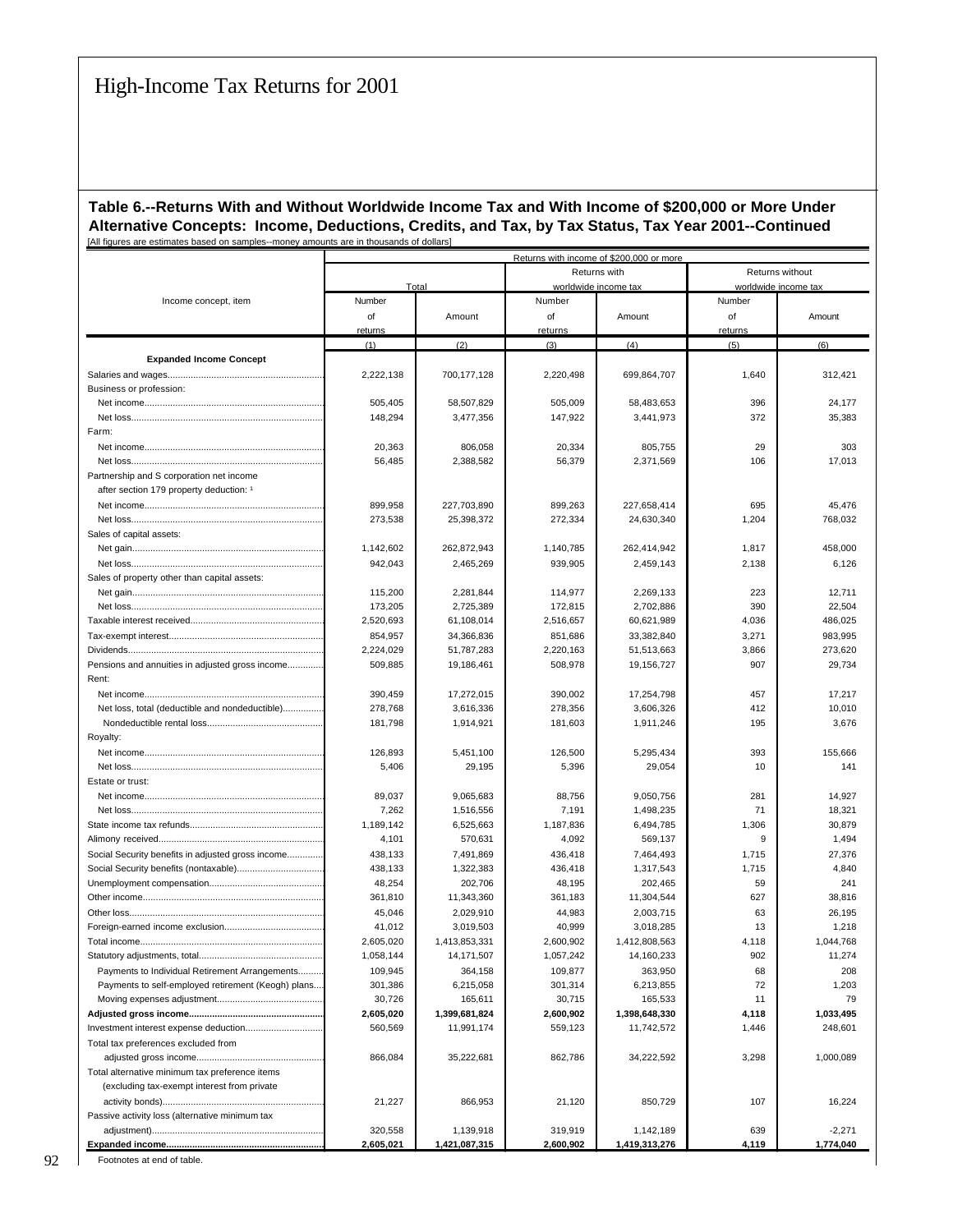#### **Table 6.--Returns With and Without Worldwide Income Tax and With Income of \$200,000 or More Under Alternative Concepts: Income, Deductions, Credits, and Tax, by Tax Status, Tax Year 2001--Continued** [All figures are estimates based on samples--money amounts are in thousands of dollars]

|                                                 | Returns with income of \$200,000 or more |               |           |                      |                          |                      |  |  |
|-------------------------------------------------|------------------------------------------|---------------|-----------|----------------------|--------------------------|----------------------|--|--|
|                                                 |                                          |               |           | Returns with         | Returns without          |                      |  |  |
|                                                 |                                          | Total         |           | worldwide income tax |                          | worldwide income tax |  |  |
| Income concept, item                            | Number                                   |               | Number    |                      | Number                   |                      |  |  |
|                                                 | of                                       | Amount        | of        | Amount               | of                       | Amount               |  |  |
|                                                 | returns                                  |               | returns   |                      | returns                  |                      |  |  |
|                                                 | (1)                                      | (2)           | (3)       | (4)                  | (5)                      | (6)                  |  |  |
| <b>Expanded Income Concept--Continued</b>       |                                          |               |           |                      |                          |                      |  |  |
|                                                 | 1,424,528                                | 7,485,090     | 1,421,240 | 7,466,254            | 3,288                    | 18,836               |  |  |
| Itemized deductions:                            |                                          |               |           |                      |                          |                      |  |  |
| Total per adjusted gross income concept         | 2,437,763                                | 182,170,741   | 2,434,046 | 180,973,250          | 3,717                    | 1,197,491            |  |  |
| Total per expanded income concept               | 2,437,332                                | 193,847,799   | 2,433,615 | 192,886,565          | 3,717                    | 961,234              |  |  |
| Charitable contributions deduction              | 2,350,596                                | 47,447,828    | 2,347,201 | 47,282,161           | 3,395                    | 165,667              |  |  |
| Interest paid deduction:                        |                                          |               |           |                      |                          |                      |  |  |
| Total per adjusted gross income concept         | 2,048,449                                | 52,673,124    | 2,046,083 | 52,341,798           | 2,366                    | 331,326              |  |  |
| Total per expanded income concept               | 1,924,362                                | 40,681,950    | 1,922,408 | 40,599,225           | 1,954                    | 82.725               |  |  |
|                                                 | 1,921,643                                | 40,444,972    | 1,919,694 | 40,362,742           | 1,949                    | 82,231               |  |  |
| Medical and dental expense deduction            | 43,773                                   | 1,394,746     | 42,064    | 1,231,763            | 1,709                    | 162,983              |  |  |
|                                                 | 2,228                                    | 331,036       | 2,073     | 173,239              | 155                      | 157,797              |  |  |
|                                                 | 2,426,079                                | 98,402,356    | 2,422,455 | 98,152,893           | 3,624                    | 249,463              |  |  |
| Net limited miscellaneous deductions per        |                                          |               |           |                      |                          |                      |  |  |
|                                                 | 391,840                                  | 7,979,638     | 389,517   | 7,835,990            | 2,323                    | 143,647              |  |  |
|                                                 | 68,599                                   | 2,316,132     | 68,503    | 2,309,157            | 96                       | 6,976                |  |  |
| Excess of exemptions and deductions             |                                          |               |           |                      |                          |                      |  |  |
|                                                 | 9,281                                    | 2,288,347     | 5,903     | 1,807,570            | 3,378                    | 480.777              |  |  |
|                                                 | 2,595,731                                | 1,211,093,341 | 2,594,999 | 1,210,798,275        | 732                      | 295,066              |  |  |
|                                                 | 2,595,768                                | 369,113,396   | 2,595,024 | 369,041,971          | 744                      | 71,425               |  |  |
|                                                 | 442,398                                  | 5,133,704     | 442,371   | 5,133,688            | 27                       | 16                   |  |  |
|                                                 | 2.601.660                                | 374,247,365   | 2,600,893 | 374,175,925          | 767                      | 71.441               |  |  |
| Tax credits:                                    |                                          |               |           |                      |                          |                      |  |  |
|                                                 | 407,005                                  | 1,896,686     | 406,238   | 1,825,245            | 767                      | 71,441               |  |  |
|                                                 | 144,803                                  | 71,929        | 144,763   | 71,911               | 40                       | 18                   |  |  |
|                                                 | 91,164                                   | 1,234,540     | 90,474    | 1,164,377            | 690                      | 70,163               |  |  |
|                                                 |                                          |               |           |                      |                          |                      |  |  |
|                                                 | 69,143                                   | 411,591       | 69,109    | 411,375              | 34                       | 216                  |  |  |
|                                                 | 2,600,902                                | 373,346,113   | 2,600,902 | 373,346,113          |                          |                      |  |  |
|                                                 | 781,717                                  | 6,361,525     | 781,717   | 6,361,525            | ÷                        |                      |  |  |
| Foreign taxes paid on excluded foreign-earned   |                                          |               |           |                      |                          |                      |  |  |
|                                                 | 33,770                                   | 978,619       | 33,770    | 978,619              | ÷.                       |                      |  |  |
| Taxable income which would yield:               |                                          |               |           |                      |                          |                      |  |  |
|                                                 | 2,601,660                                | 1,121,836,000 | 2,600,893 | 1,121,611,819        | 767                      | 224,181              |  |  |
|                                                 | 2,600,901                                | 1,119,394,743 | 2,600,901 | 1,119,394,743        | $\overline{\phantom{a}}$ |                      |  |  |
|                                                 | 2,600,902                                | 1,119,438,913 | 2,600,902 | 1,119,438,913        | ÷.                       |                      |  |  |
| Reconciliation of adjusted gross income         |                                          |               |           |                      |                          |                      |  |  |
| and expanded income:                            |                                          |               |           |                      |                          |                      |  |  |
|                                                 | 2,605,020                                | 1,399,681,824 | 2,600,902 | 1,398,648,330        | 4,118                    | 1,033,495            |  |  |
| plus: Total tax preferences excluded from       |                                          |               |           |                      |                          |                      |  |  |
|                                                 | 866,084                                  | 35,222,681    | 862,786   | 34,222,592           | 3,298                    | 1,000,089            |  |  |
| Social Security benefits (nontaxable)           | 438,133                                  | 1,322,383     | 436,418   | 1,317,543            | 1,715                    | 4,840                |  |  |
| Foreign-earned income exclusion                 | 41,012                                   | 3,019,503     | 40,999    | 3,018,285            | 13                       | 1,218                |  |  |
| minus:<br>Investment interest expense deduction | 560,569                                  | 11,991,174    | 559,123   | 11,742,572           | 1,446                    | 248,601              |  |  |
| Nonlimited miscellaneous deductions             | 68,599                                   | 2,316,132     | 68,503    | 2,309,157            | 96                       | 6,976                |  |  |
| Unreimbursed employee business expenses         | 451,025                                  | 3,842,020     | 450,794   | 3,840,737            | 231                      | 1,283                |  |  |
| Equals: Expanded income                         | 2,605,021                                | 1,421,087,315 | 2.600.902 | 1,419,313,276        | 4.119                    | 1,774,040            |  |  |

<sup>1</sup> Section 179 of the Internal Revenue Code permits certain taxpayers to elect to deduct all or part of the cost of certain qualifying property in the year they place it in service, instead of taking depreciation deductions over a specified recovery period.

² Includes tax-exempt interest and tax preference items subject to alternative minimum tax.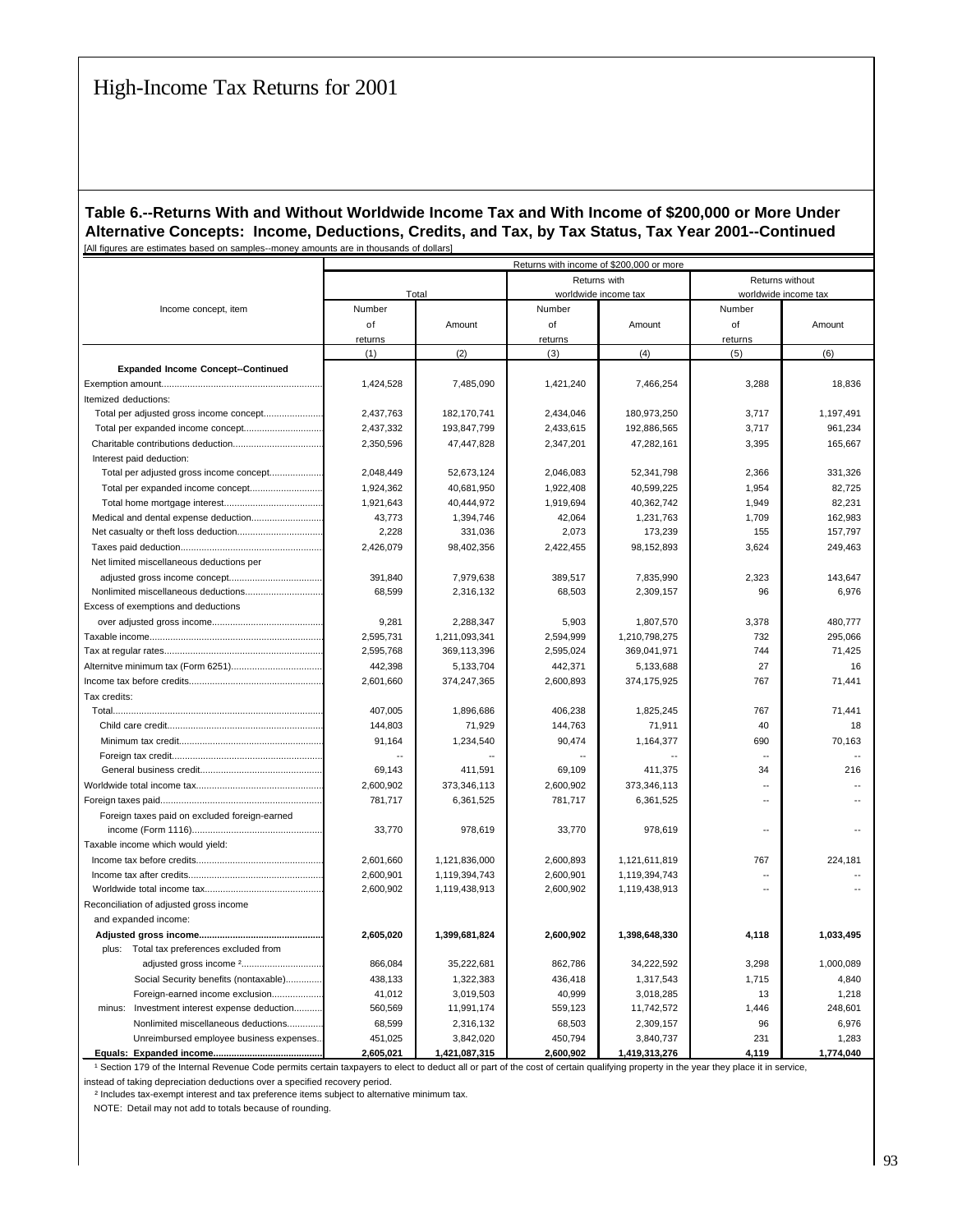|                                          |           |            | Item with the largest tax effect |                          |                          |                     |           |            |
|------------------------------------------|-----------|------------|----------------------------------|--------------------------|--------------------------|---------------------|-----------|------------|
|                                          |           | Total      |                                  | Interest                 |                          | Investment interest |           | Taxes paid |
| Item with the second                     |           |            |                                  | paid deduction           | expense deduction 1      |                     |           | deduction  |
| largest tax effect                       | Number    | Percentage | Number                           | Percentage               | Number                   | Percentage          | Number    | Percentage |
|                                          | of        | of         | of                               | of                       | of                       | of                  | of        | of         |
|                                          | returns   | total      | returns                          | total                    | returns                  | total               | returns   | total      |
|                                          | (1)       | (2)        | (3)                              | (4)                      | (5)                      | (6)                 | (7)       | (8)        |
| Returns with U.S. income tax             |           |            |                                  |                          |                          |                     |           |            |
| Returns with adjusted gross income       |           |            |                                  |                          |                          |                     |           |            |
| of \$200,000 or more                     |           |            |                                  |                          |                          |                     |           |            |
|                                          | 2,481,841 | 100.0      | 647,800                          | 26.1                     | 39,670                   | 1.6                 | 1,318,807 | 53.1       |
|                                          | 857,005   | 34.5       |                                  | $\overline{\phantom{a}}$ | 8,419                    | 21.2                | 752,222   | 57.0       |
| Investment interest expense deduction 1  | 55.796    | 2.2        | 7,382                            | 1.1                      | ۰.                       | $\overline{a}$      | 34,439    | 2.6        |
|                                          | 811,465   | 32.7       | 554,694                          | 85.6                     | 20,221                   | 51.0                |           |            |
| Charitable contributions deduction       | 486,484   | 19.6       | 60,468                           | 9.3                      | 5,311                    | 13.4                | 398,455   | 30.2       |
| Medical and dental expense deduction     | 8,087     | 0.3        | 854                              | 0.1                      | 42                       | 0.1                 | 4,951     | 0.4        |
| Net casualty or theft loss deduction     | 222       | (2)        | 8                                | (2)                      | $\overline{\phantom{a}}$ |                     | 166       | (2)        |
| Total miscellaneous deductions           | 96,108    | 3.9        | 17,553                           | 2.7                      | 1,578                    | 4.0                 | 62,292    | 4.7        |
|                                          | 23,856    | 1.0        | 588                              | 0.1                      | 802                      | 2.0                 | 13,937    | 1.1        |
|                                          | 8,090     | 0.3        | 492                              | 0.1                      | 714                      | 1.8                 | 4,957     | 0.4        |
|                                          | 25,350    | 1.0        | 992                              | 0.2                      | 875                      | 2.2                 | 14,212    | 1.1        |
| Partnership and S corporation net losses | 40,274    | 1.6        | 4,619                            | 0.7                      | 1,538                    | 3.9                 | 24,432    | 1.9        |
|                                          | 69,105    | 2.8        | 150                              | (2)                      | 170                      | 0.4                 | 8,743     | 0.7        |
| Returns with expanded income of          |           |            |                                  |                          |                          |                     |           |            |
| \$200,000 or more                        |           |            |                                  |                          |                          |                     |           |            |
|                                          | 2,530,086 | 100.0      | 641,455                          | 25.4                     | --                       |                     | 1,265,823 | 50.0       |
|                                          | 844.308   | 33.4       |                                  | $\overline{a}$           | $\sim$                   | --                  | 751,814   | 59.4       |
|                                          | 133,152   | 5.3        | 4,720                            | 0.7                      | $\overline{a}$           |                     | 92,724    | 7.3        |
|                                          | 848,757   | 33.5       | 561,065                          | 87.5                     | --                       | $\sim$              | --        |            |
| Charitable contributions deduction       | 457.800   | 18.1       | 65.762                           | 10.3                     | $\overline{a}$           | --                  | 344,797   | 27.2       |
| Medical and dental expense deduction     | 7,844     | 0.3        | 854                              | 0.1                      | $\sim$                   | --                  | 3,935     | 0.3        |
| Net casualty or theft loss deduction     | 236       | (2)        | 8                                | (2)                      | --                       | --                  | 165       | (2)        |
| Total miscellaneous deductions           | 33,086    | 1.3        | 1,493                            | 0.2                      | $-$                      |                     | 14,860    | 1.2        |
|                                          | 39,572    | 1.6        | 408                              | 0.1                      | ۰.                       | $\sim$              | 9,877     | 0.8        |
|                                          | 8,185     | 0.3        | 542                              | 0.1                      | ۰.                       |                     | 4,169     | 0.3        |
|                                          | 22,321    | 0.9        | 841                              | 0.1                      | $\overline{a}$           | ш.                  | 12,982    | 1.0        |
| Partnership and S corporation net losses | 42,015    | 1.7        | 5,490                            | 0.9                      | $-$                      |                     | 20,563    | 1.6        |
| Foreign-earned income exclusion 3        | 23,779    | 0.9        | 122                              | (2)                      | $\overline{a}$           |                     | 288       | (2)        |
|                                          | 69,030    | 2.7        | 151                              | (2)                      |                          |                     | 9.648     | 0.8        |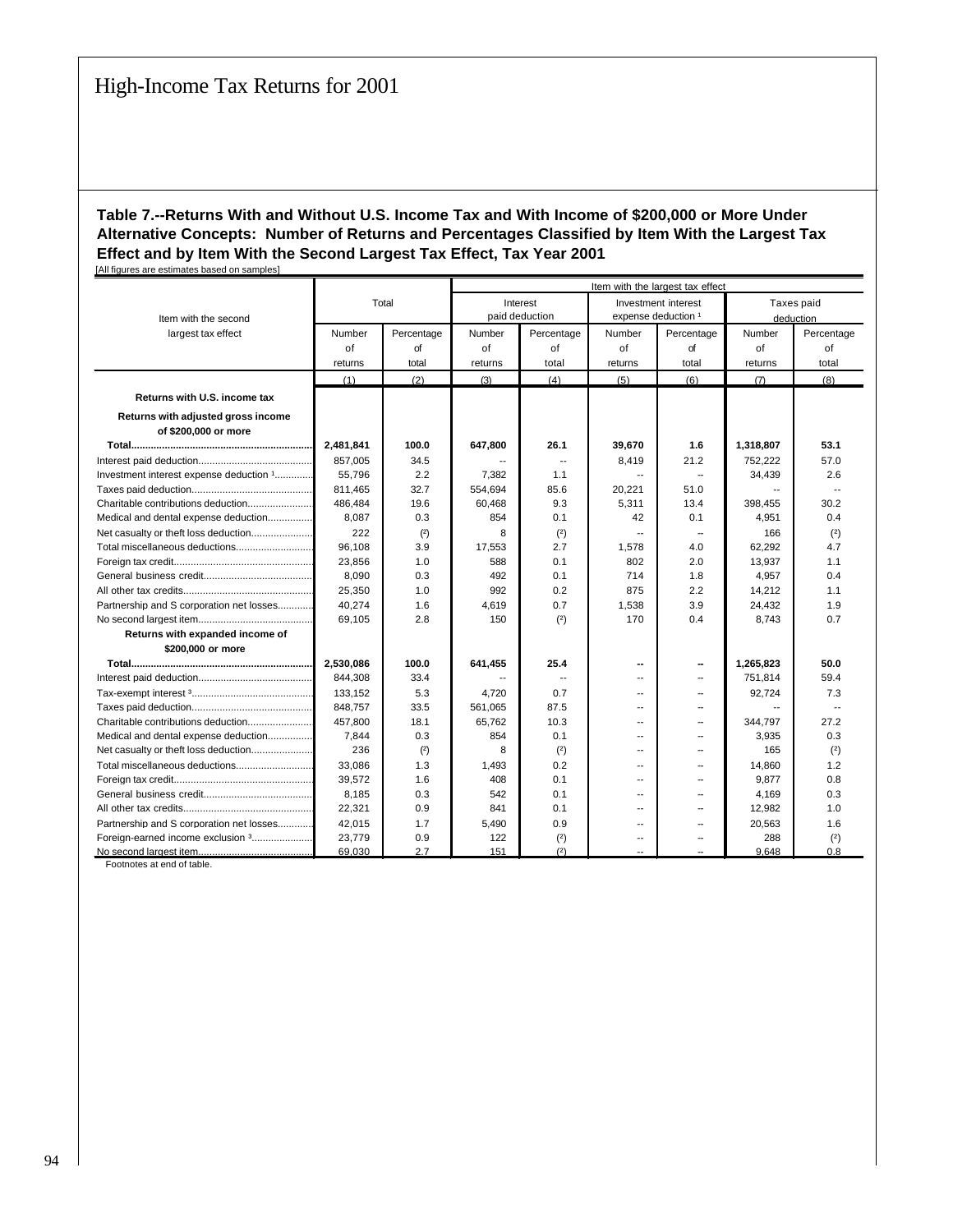|                                    | Item with the largest tax effect--continued |                          |                          |                          |                          |                |  |  |  |  |
|------------------------------------|---------------------------------------------|--------------------------|--------------------------|--------------------------|--------------------------|----------------|--|--|--|--|
|                                    |                                             | Charitable contributions |                          | Medical and dental       | Net casualty or theft    |                |  |  |  |  |
| Item with the second               |                                             | deduction                |                          | expense deduction        |                          | loss deduction |  |  |  |  |
| largest tax effect                 | Number                                      | Percentage               | Number                   | Percentage               | Number                   | Percentage     |  |  |  |  |
|                                    | of                                          | of                       | of                       | of                       | of                       | of             |  |  |  |  |
|                                    | returns                                     | total                    | returns                  | total                    | returns                  | total          |  |  |  |  |
|                                    | (9)                                         | (10)                     | (11)                     | (12)                     | (13)                     | (14)           |  |  |  |  |
| Returns with U.S. income tax       |                                             |                          |                          |                          |                          |                |  |  |  |  |
| Returns with adjusted gross income |                                             |                          |                          |                          |                          |                |  |  |  |  |
| of \$200,000 or more               |                                             |                          |                          |                          |                          |                |  |  |  |  |
|                                    | 202,470                                     | 8.2                      | 13,264                   | 0.5                      | 1,234                    | (2)            |  |  |  |  |
|                                    | 45.533                                      | 22.5                     | 1,282                    | 9.7                      | 485                      | 39.3           |  |  |  |  |
|                                    | 4.900                                       | 2.4                      | 204                      | 1.5                      | 56                       | 4.5            |  |  |  |  |
|                                    | 132,073                                     | 65.2                     | 7,602                    | 57.3                     | 156                      | 12.7           |  |  |  |  |
|                                    | $\overline{a}$                              | $\sim$                   | 1,634                    | 12.3                     | 380                      | 30.8           |  |  |  |  |
|                                    | 1.573                                       | 0.8                      | ۰.                       | $\sim$                   | $\overline{\phantom{a}}$ |                |  |  |  |  |
|                                    | $\overline{\phantom{a}}$                    | $\overline{\phantom{a}}$ | --                       | $\overline{\phantom{a}}$ | --                       |                |  |  |  |  |
|                                    | 9,177                                       | 4.5                      | 2,405                    | 18.1                     | 157                      | 12.8           |  |  |  |  |
|                                    | 636                                         | 0.3                      | 54                       | 0.4                      | $\overline{\phantom{a}}$ |                |  |  |  |  |
|                                    | 785                                         | 0.4                      | $\overline{\phantom{a}}$ | $\sim$                   | --                       |                |  |  |  |  |
|                                    | 1,017                                       | 0.5                      | 83                       | 0.6                      |                          |                |  |  |  |  |
|                                    | 4,495                                       | 2.2                      | --                       |                          |                          |                |  |  |  |  |
|                                    | 2.281                                       | 1.1                      | $\overline{\phantom{a}}$ |                          |                          |                |  |  |  |  |
| Returns with expanded income of    |                                             |                          |                          |                          |                          |                |  |  |  |  |
| \$200,000 or more                  |                                             |                          |                          |                          |                          |                |  |  |  |  |
|                                    | 190,810                                     | 7.5                      | 12,476                   | 0.5                      | 1,231                    | (2)            |  |  |  |  |
|                                    | 48,888                                      | 25.6                     | 1,322                    | 10.6                     | 485                      | 39.4           |  |  |  |  |
|                                    | 14.839                                      | 7.8                      | 2,184                    | 17.5                     | 93                       | 7.6            |  |  |  |  |
|                                    | 112.711                                     | 59.1                     | 5,607                    | 44.9                     | 83                       | 6.7            |  |  |  |  |
|                                    | $\overline{\phantom{a}}$                    |                          | 1,246                    | 10.0                     | 416                      | 33.8           |  |  |  |  |
|                                    | 851                                         | 0.4                      | $\overline{\phantom{a}}$ |                          | $\overline{\phantom{a}}$ |                |  |  |  |  |
|                                    | Щ,                                          | $\overline{\phantom{a}}$ | $\overline{\phantom{a}}$ | $\sim$                   | $\overline{\phantom{a}}$ |                |  |  |  |  |
|                                    | 3.937                                       | 2.1                      | 2,018                    | 16.2                     | 154                      | 12.5           |  |  |  |  |
|                                    | 463                                         | 0.2                      | 4                        | (2)                      | $\overline{\phantom{a}}$ |                |  |  |  |  |
|                                    | 1,485                                       | 0.8                      | $\overline{a}$           | $\sim$                   | $\overline{a}$           |                |  |  |  |  |
|                                    | 897                                         | 0.5                      | 83                       | 0.7                      | $\sim$                   |                |  |  |  |  |
|                                    | 4.660                                       | 2.4                      | --                       | $\overline{\phantom{a}}$ | --                       |                |  |  |  |  |
|                                    | 90                                          | (2)                      | 12                       | 0.1                      |                          |                |  |  |  |  |
|                                    | 1.989                                       | 1.0                      |                          |                          |                          |                |  |  |  |  |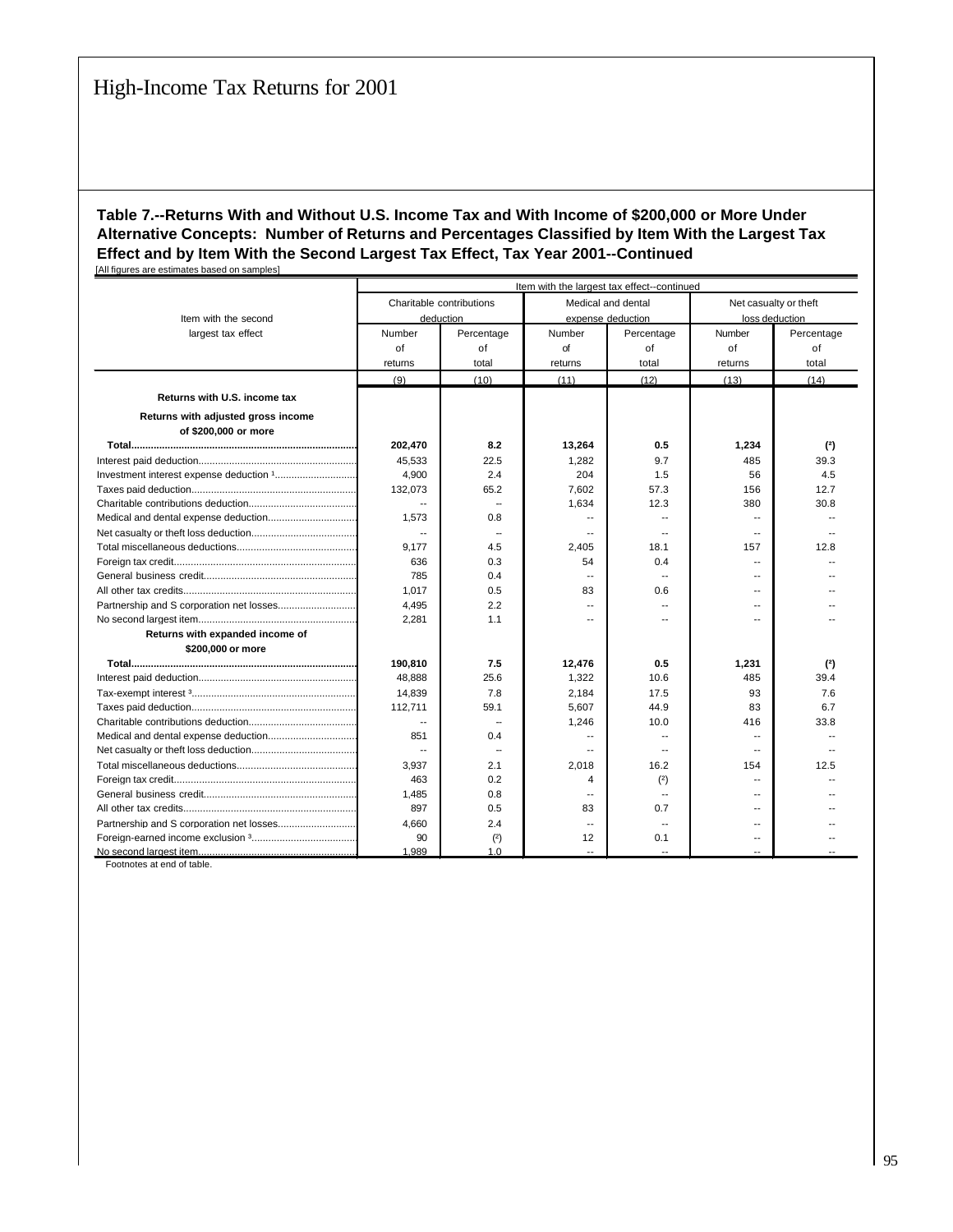|                                          | Item with the largest tax effect--continued |                            |                          |                          |                          |                          |                          |             |
|------------------------------------------|---------------------------------------------|----------------------------|--------------------------|--------------------------|--------------------------|--------------------------|--------------------------|-------------|
|                                          |                                             | <b>Total miscellaneous</b> |                          | Foreign tax              |                          | General                  |                          | All other   |
| Item with the second                     |                                             | deductions                 |                          | credit                   |                          | business credit          |                          | tax credits |
| largest tax effect                       | Number                                      | Percentage                 | Number                   | Percentage               | Number                   | Percentage               | Number                   | Percentage  |
|                                          | of                                          | of                         | of                       | of                       | of                       | of                       | of                       | of          |
|                                          | returns                                     | total                      | returns                  | total                    | returns                  | total                    | returns                  | total       |
|                                          | (15)                                        | (16)                       | (17)                     | (18)                     | (19)                     | (20)                     | (21)                     | (22)        |
| Returns with U.S. income tax             |                                             |                            |                          |                          |                          |                          |                          |             |
|                                          |                                             |                            |                          |                          |                          |                          |                          |             |
| Returns with adjusted gross income       |                                             |                            |                          |                          |                          |                          |                          |             |
| of \$200,000 or more                     |                                             |                            |                          |                          |                          |                          |                          |             |
|                                          | 65,775                                      | 2.7                        | 67,042                   | 2.7                      | 8,668                    | 0.3                      | 39,367                   | 1.6         |
|                                          | 20,243                                      | 30.8                       | 7,783                    | 11.6                     | 1,665                    | 19.2                     | 4,811                    | 12.2        |
| Investment interest expense deduction 1  | 1,274                                       | 1.9                        | 1,127                    | 1.7                      | 444                      | 5.1                      | 1,235                    | 3.1         |
|                                          | 33,590                                      | 51.1                       | 13,922                   | 20.8                     | 3,298                    | 38.0                     | 11,380                   | 28.9        |
|                                          | 7,534                                       | 11.5                       | 2,351                    | 3.5                      | 509                      | 5.9                      | 2,164                    | 5.5         |
| Medical and dental expense deduction     | 397                                         | 0.6                        | 30                       | (2)                      | $\overline{\phantom{a}}$ |                          | 163                      | 0.4         |
| Net casualty or theft loss deduction     | $\overline{\phantom{a}}$                    |                            | $\overline{\phantom{a}}$ | $\overline{a}$           | 40                       | 0.5                      | $\overline{\phantom{a}}$ |             |
| Total miscellaneous deductions           | $\overline{\phantom{a}}$                    | $\sim$                     | 1,261                    | 1.9                      | 69                       | 0.8                      | 177                      | 0.4         |
|                                          | 359                                         | 0.5                        | $\overline{\phantom{a}}$ | $\overline{\phantom{a}}$ | 702                      | 8.1                      | 3,000                    | 7.6         |
|                                          | 19                                          | (2)                        | 223                      | 0.3                      | $\overline{\phantom{a}}$ | $\overline{\phantom{a}}$ | 144                      | 0.4         |
|                                          | 648                                         | 1.0                        | 4,463                    | 6.7                      | 538                      | 6.2                      | $\overline{a}$           |             |
| Partnership and S corporation net losses | 1,474                                       | 2.2                        | 2,222                    | 3.3                      | 441                      | 5.1                      | 1,052                    | 2.7         |
|                                          | 237                                         | 0.4                        | 33,659                   | 50.2                     | 961                      | 11.1                     | 15,240                   | 38.7        |
| Returns with expanded income of          |                                             |                            |                          |                          |                          |                          |                          |             |
| \$200,000 or more                        |                                             |                            |                          |                          |                          |                          |                          |             |
|                                          | 10,940                                      | 0.4                        | 59,912                   | 2.4                      | 8,670                    | 0.3                      | 37,855                   | 1.5         |
|                                          | 1,821                                       | 16.6                       | 3,712                    | 6.2                      | 1,742                    | 20.1                     | 5,194                    | 13.7        |
|                                          | 2,210                                       | 20.2                       | 3,922                    | 6.5                      | 1,419                    | 16.4                     | 2,265                    | 6.0         |
|                                          | 4,377                                       | 40.0                       | 10,149                   | 16.9                     | 2,940                    | 33.9                     | 11,531                   | 30.5        |
|                                          | 2,157                                       | 19.7                       | 1,299                    | 2.2                      | 644                      | 7.4                      | 1,574                    | 4.2         |
| Medical and dental expense deduction     | 53                                          | 0.5                        | 4                        | (2)                      | $\overline{a}$           |                          | 155                      | 0.4         |
|                                          | --                                          |                            | $\overline{\phantom{a}}$ | $\overline{\phantom{a}}$ | 40                       | 0.5                      | $\overline{\phantom{a}}$ |             |
| Total miscellaneous deductions           | $\overline{a}$                              |                            | 465                      | 0.8                      | 18                       | 0.2                      | 12                       | (2)         |
|                                          | 81                                          | 0.7                        | $\sim$                   | $\overline{\phantom{a}}$ | 403                      | 4.6                      | 2,169                    | 5.7         |
|                                          | 9                                           | 0.1                        | 101                      | 0.2                      | $\sim$                   | $\overline{a}$           | 107                      | 0.3         |
|                                          | 18                                          | 0.2                        | 830                      | 1.4                      | 468                      | 5.4                      | $\overline{a}$           |             |
| Partnership and S corporation net losses | 158                                         | 1.4                        | 1,429                    | 2.4                      | 466                      | 5.4                      | 955                      | 2.5         |
| Foreign-earned income exclusion 3        | 22                                          | 0.2                        | 23,124                   | 38.6                     | $\overline{\phantom{a}}$ |                          | 22                       | 0.1         |
|                                          | 36                                          | 0.3                        | 14,879                   | 24.8                     | 531                      | 6.1                      | 13,873                   | 36.6        |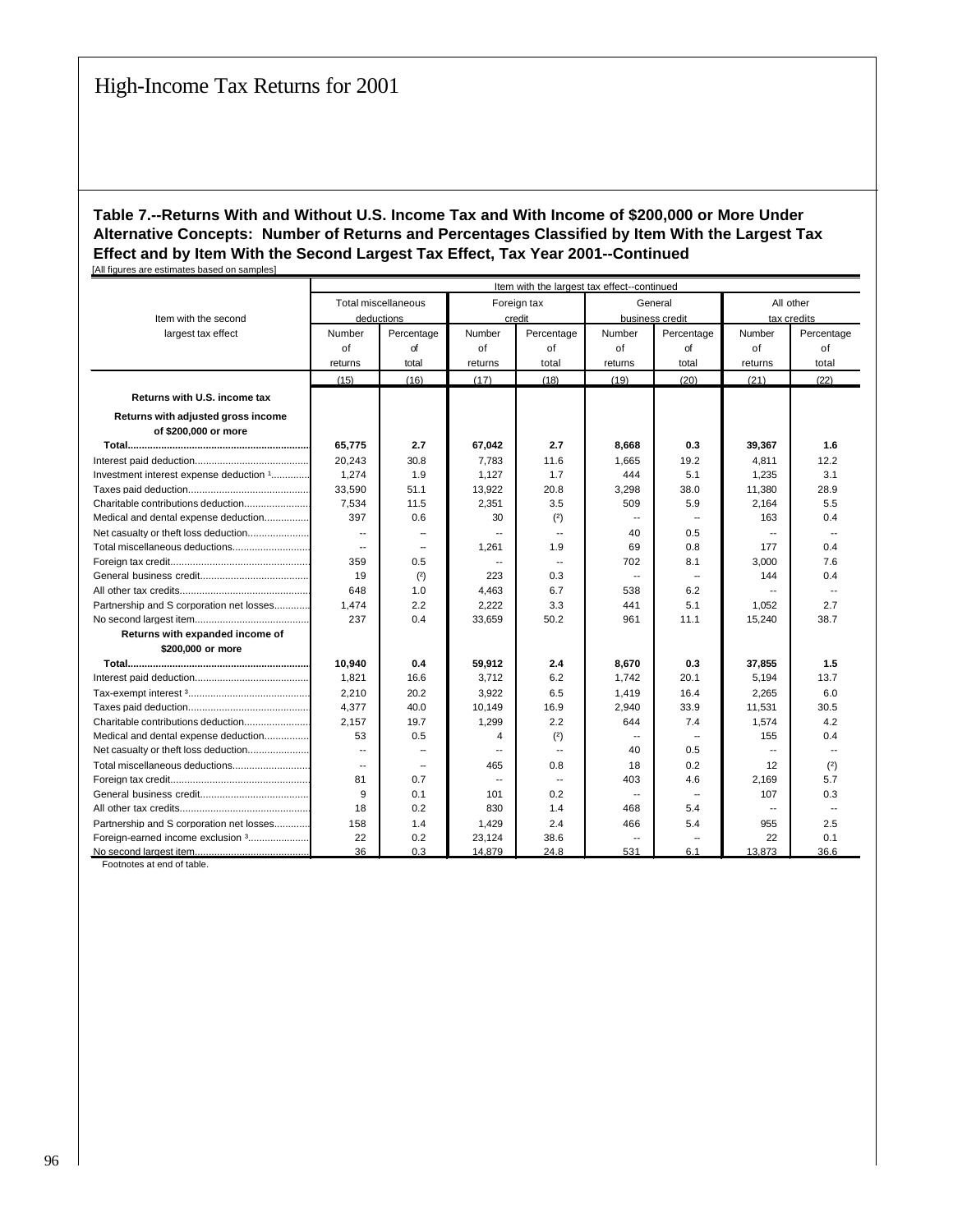|                                          | Item with the largest tax effect--continued |                        |         |                    |         |                       |  |  |
|------------------------------------------|---------------------------------------------|------------------------|---------|--------------------|---------|-----------------------|--|--|
|                                          |                                             | Partnership and S      |         | Foreign-earned     |         | Tax-exempt            |  |  |
| Item with the second                     |                                             | corporation net losses |         | income exclusion 3 |         | interest <sup>3</sup> |  |  |
| largest tax effect                       | Number                                      | Percentage             | Number  | Percentage         | Number  | Percentage            |  |  |
|                                          | of                                          | of                     | of      | of                 | of      | of                    |  |  |
|                                          | returns                                     | total                  | returns | total              | returns | total                 |  |  |
|                                          | (23)                                        | (24)                   | (25)    | (26)               | (27)    | (28)                  |  |  |
| Returns with U.S. income tax             |                                             |                        |         |                    |         |                       |  |  |
| Returns with adjusted gross income       |                                             |                        |         |                    |         |                       |  |  |
| of \$200,000 or more                     |                                             |                        |         |                    |         |                       |  |  |
|                                          | 77,744                                      | 3.1                    |         |                    |         |                       |  |  |
|                                          | 14,563                                      | 18.7                   |         |                    |         |                       |  |  |
| Investment interest expense deduction 1  | 4.734                                       | 6.1                    | $-$     | $-$                | ш.      |                       |  |  |
|                                          | 34,528                                      | 44.4                   |         |                    |         |                       |  |  |
|                                          | 7,677                                       | 9.9                    | $-1$    |                    |         |                       |  |  |
|                                          | 77                                          | 0.1                    |         |                    |         |                       |  |  |
|                                          | 8                                           | (2)                    |         |                    |         |                       |  |  |
|                                          | 1.440                                       | 1.9                    | $-$     | --                 | ш.      |                       |  |  |
|                                          | 3.777                                       | 4.9                    | $\sim$  | --                 | $-1$    |                       |  |  |
|                                          | 756                                         | 1.0                    | --      |                    |         |                       |  |  |
|                                          | 2,522                                       | 3.2                    |         |                    |         |                       |  |  |
| Partnership and S corporation net losses | $\overline{\phantom{a}}$                    | $\overline{a}$         | $\sim$  | $\overline{a}$     | ш.      |                       |  |  |
|                                          | 7,662                                       | 9.9                    |         |                    |         |                       |  |  |
| Returns with expanded income of          |                                             |                        |         |                    |         |                       |  |  |
| \$200,000 or more                        |                                             |                        |         |                    |         |                       |  |  |
|                                          | 74,093                                      | 2.9                    | 14,916  | 0.6                | 211,904 | 8.4                   |  |  |
|                                          | 14,751                                      | 19.9                   | 1,042   | 7.0                | 13,538  | 6.4                   |  |  |
|                                          | 7,519                                       | 10.1                   | 1,258   | 8.4                |         |                       |  |  |
|                                          | 32,699                                      | 44.1                   | 1,953   | 13.1               | 105,645 | 49.9                  |  |  |
|                                          | 7,260                                       | 9.8                    | 300     | 2.0                | 32,346  | 15.3                  |  |  |
| Medical and dental expense deduction     | 110                                         | 0.1                    | 24      | 0.2                | 1,859   | 0.9                   |  |  |
|                                          | 8                                           | (2)                    | 12      | 0.1                | 3       | (2)                   |  |  |
|                                          | 809                                         | 1.1                    | 106     | 0.7                | 9,213   | 4.3                   |  |  |
|                                          | 1.676                                       | 2.3                    | 9,005   | 60.4               | 15,487  | 7.3                   |  |  |
|                                          | 564                                         | 0.8                    | 21      | 0.1                | 1,188   | 0.6                   |  |  |
|                                          | 2,583                                       | 3.5                    | 330     | 2.2                | 3,290   | 1.6                   |  |  |
| Partnership and S corporation net losses | $\overline{\phantom{a}}$                    | $\overline{a}$         | 60      | 0.4                | 8,234   | 3.9                   |  |  |
|                                          | 45                                          | 0.1                    |         |                    | 54      | (2)                   |  |  |
|                                          | 6,069                                       | 8.2                    | 806     | 5.4                | 21,048  | 9.9                   |  |  |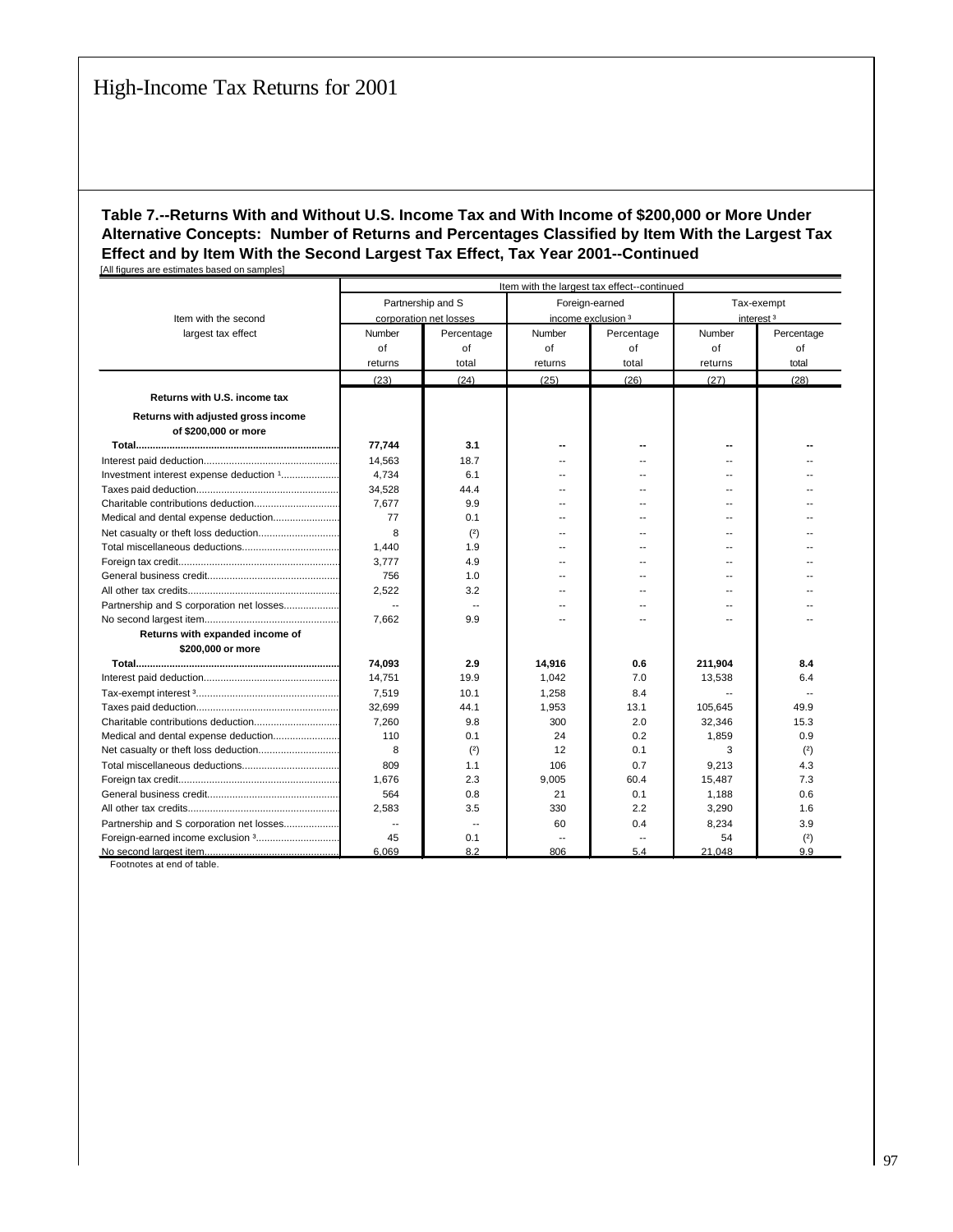|                                          |                |            | Item with the largest tax effect |                          |                          |                     |                          |              |
|------------------------------------------|----------------|------------|----------------------------------|--------------------------|--------------------------|---------------------|--------------------------|--------------|
|                                          |                | Total      |                                  | Interest                 | Investment interest      |                     |                          | Taxes paid   |
| Item with the second                     |                |            |                                  | paid deduction           |                          | expense deduction 1 |                          | deduction    |
| largest tax effect                       | Number         | Percentage | Number                           | Percentage               | Number                   | Percentage          | Number                   | Percentage   |
|                                          | of             | of         | of                               | of                       | of                       | of                  | of                       | οf           |
|                                          | returns        | total      | returns                          | total                    | returns                  | total               | returns                  | total        |
|                                          | (1)            | (2)        | (3)                              | (4)                      | (5)                      | (6)                 | (7)                      | (8)          |
| Returns without U.S. income tax          |                |            |                                  |                          |                          |                     |                          |              |
| Returns with adjusted gross income       |                |            |                                  |                          |                          |                     |                          |              |
| of \$200,000 or more                     |                |            |                                  |                          |                          |                     |                          |              |
|                                          | 3,385          | 100.0      | 83                               | 2.5                      | 703                      | 20.8                | 141                      | 4.2          |
|                                          | 665            | 19.6       | $\overline{\phantom{a}}$         | $\overline{\phantom{a}}$ | 124                      | 17.6                | 29                       | 20.6         |
| Investment interest expense deduction 1  | 409            | 12.1       | 19                               | 22.9                     | $\sim$                   |                     | 23                       | 16.3         |
|                                          | 923            | 27.3       | 32                               | 38.6                     | 139                      | 19.8                | $\overline{a}$           |              |
|                                          | 495            | 14.6       | 18                               | 21.7                     | 177                      | 25.2                | 20                       | 14.2         |
| Medical and dental expense deduction     | 44             | 1.3        | $\star\star$                     | $\star\star$             | 10                       | 1.4                 | $\star\star$             |              |
| Net casualty or theft loss deduction     | 6              | 0.2        | $\star\star$                     | $\star\star$             | $\sim$                   |                     | --                       |              |
| Total miscellaneous deductions           | 197            | 5.8        | 3                                | 3.6                      | 60                       | 8.5                 | 14                       | 9.9          |
|                                          | 24             | 0.7        | --                               | $\overline{a}$           | $\star\star$             | $\star\star$        | --                       |              |
|                                          | 10             | 0.3        |                                  | $\overline{\phantom{a}}$ | $\star\star$             | $\star\star$        | --                       |              |
|                                          | 118            | 3.5        | $\star\star$                     | $\star\star$             | $\overline{7}$           | 1.0                 | 43                       | 30.5         |
| Partnership and S corporation net losses | 285            | 8.4        | 3                                | 3.6                      | 168                      | 23.9                | 9                        | 6.4          |
|                                          | 209            | 6.2        |                                  | Ξ.                       | 6                        | 0.9                 | $\star\star$             |              |
| Returns with expanded income of          |                |            |                                  |                          |                          |                     |                          |              |
| \$200,000 or more                        |                |            |                                  |                          |                          |                     |                          |              |
|                                          | 4,910          | 100.0      | 77                               | 1.6                      |                          |                     | 186                      | 3.8          |
|                                          | 680            | 13.9       | $\overline{a}$                   | $\sim$                   |                          |                     | 26                       | 14.1         |
|                                          | 590            | 12.0       | 8                                | 10.4                     |                          |                     | 72                       | 38.9         |
|                                          | 1,178          | 24.0       | 35                               | 45.5                     |                          |                     | $\overline{\phantom{a}}$ |              |
|                                          | 565            | 11.5       | 19                               | 24.7                     | --                       |                     | 23                       | 12.4         |
| Medical and dental expense deduction     | 515            | 10.5       | 3                                | 3.9                      |                          |                     | $***$                    |              |
|                                          | $\overline{7}$ | 0.1        |                                  | $\sim$                   |                          |                     | ٠.                       |              |
| Total miscellaneous deductions           | 329            | 6.7        | $\star\star$                     | $+ +$                    | --                       |                     | 9                        | 4.9          |
|                                          | 117            | 2.4        | --                               | $\overline{a}$           | $\overline{\phantom{a}}$ |                     | $\overline{a}$           |              |
|                                          | 6              | 0.1        | ٠.                               | $\sim$                   | $\overline{\phantom{a}}$ |                     | $\overline{a}$           |              |
|                                          | 113            | 2.3        | 5                                | 6.5                      |                          |                     | 44                       | 23.8         |
| Partnership and S corporation net losses | 436            | 8.9        | $\star\star$                     | $\star\star$             | $\sim$                   | --                  | 9                        | 4.9          |
| Foreign-earned income exclusion 3        | 220            | 4.5        | $\star\star$                     | $\star\star$             |                          |                     |                          |              |
|                                          | 154            | 3.1        |                                  |                          |                          |                     | $\star\star$             | $\star\star$ |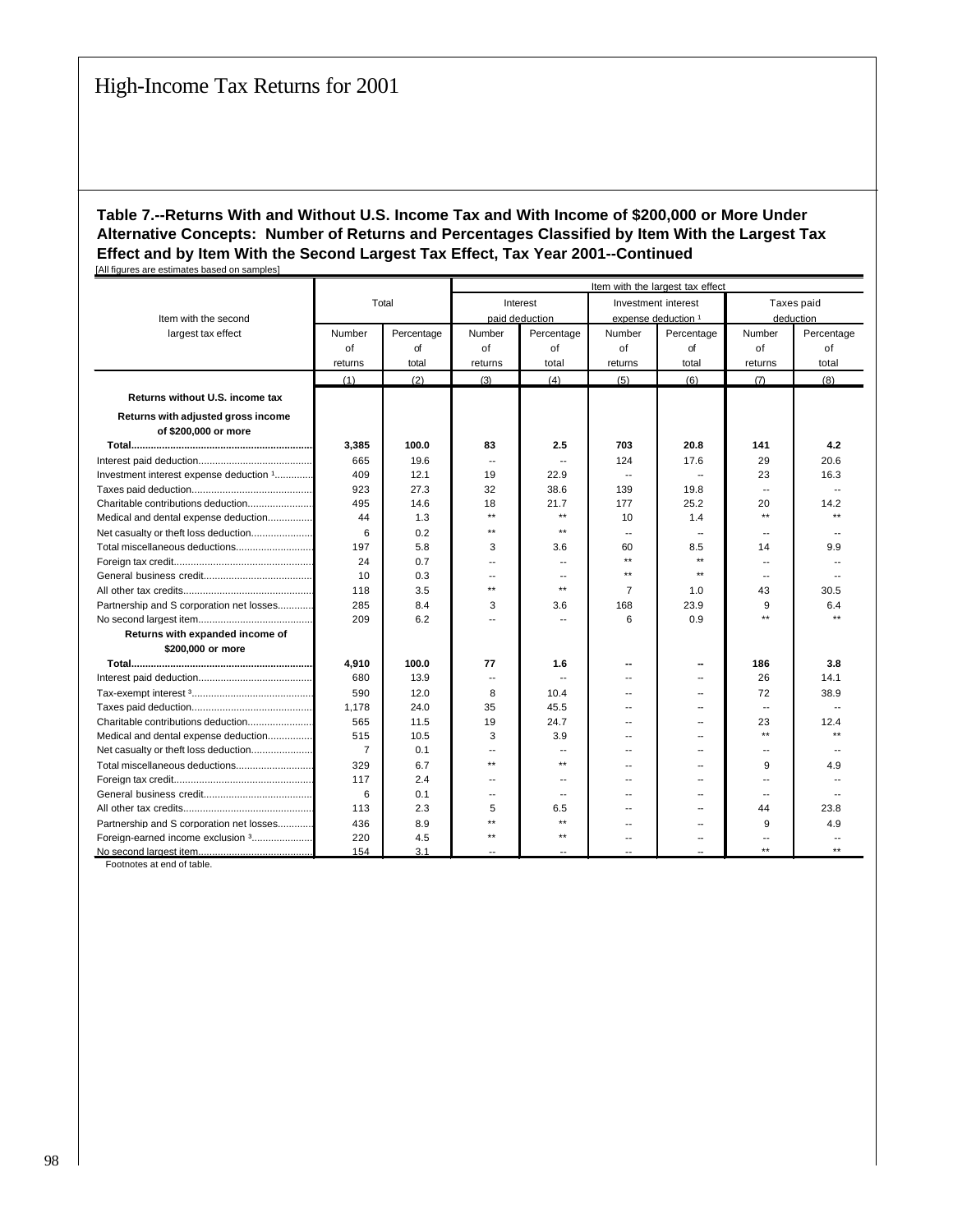|                                    | Item with the largest tax effect--continued |                          |                          |                    |                       |                |  |  |  |  |
|------------------------------------|---------------------------------------------|--------------------------|--------------------------|--------------------|-----------------------|----------------|--|--|--|--|
|                                    |                                             | Charitable contributions |                          | Medical and dental | Net casualty or theft |                |  |  |  |  |
| Item with the second               |                                             | deduction                |                          | expense deduction  |                       | loss deduction |  |  |  |  |
| largest tax effect                 | Number                                      | Percentage               | Number                   | Percentage         | Number                | Percentage     |  |  |  |  |
|                                    | of                                          | of                       | of                       | of                 | of                    | of             |  |  |  |  |
|                                    | returns                                     | total                    | returns                  | total              | returns               | total          |  |  |  |  |
|                                    | (9)                                         | (10)                     | (11)                     | (12)               | (13)                  | (14)           |  |  |  |  |
| Returns without U.S. income tax    |                                             |                          |                          |                    |                       |                |  |  |  |  |
| Returns with adjusted gross income |                                             |                          |                          |                    |                       |                |  |  |  |  |
| of \$200,000 or more               |                                             |                          |                          |                    |                       |                |  |  |  |  |
|                                    | 129                                         | 3.8                      | 250                      | 7.4                | 138                   | 4.1            |  |  |  |  |
|                                    | 30                                          | 23.3                     | 10                       | 4.0                | 47                    | 34.1           |  |  |  |  |
|                                    | 44                                          | 34.1                     | 6                        | 2.4                | 14                    | 10.1           |  |  |  |  |
|                                    | $\overline{7}$                              | 5.4                      | 50                       | 20.0               | 39                    | 28.3           |  |  |  |  |
|                                    | $\overline{\phantom{a}}$                    |                          | 115                      | 46.0               | 25                    | 18.1           |  |  |  |  |
|                                    | 16                                          | 12.4                     | $\overline{a}$           |                    | ÷4                    |                |  |  |  |  |
|                                    | $\overline{\phantom{a}}$                    | --                       | --                       |                    |                       |                |  |  |  |  |
|                                    | 17                                          | 13.2                     | 63                       | 25.2               | 6                     | 4.3            |  |  |  |  |
|                                    | $**$                                        | $**$                     | $\overline{\phantom{a}}$ | $\overline{a}$     |                       |                |  |  |  |  |
|                                    | $^{\star\star}$                             | $\star\star$             |                          |                    |                       |                |  |  |  |  |
|                                    | 9                                           | 7.0                      | $\star\star$             | $\star\star$       |                       |                |  |  |  |  |
|                                    | $\overline{4}$                              | 3.1                      | $***$                    | $***$              |                       |                |  |  |  |  |
|                                    | $\sim$                                      |                          | $\sim$                   | $-$                |                       |                |  |  |  |  |
| Returns with expanded income of    |                                             |                          |                          |                    |                       |                |  |  |  |  |
| \$200,000 or more                  |                                             |                          |                          |                    |                       |                |  |  |  |  |
|                                    | 153                                         | 3.1                      | 486                      | 9.9                | 136                   | 2.8            |  |  |  |  |
|                                    | 33                                          | 21.6                     | 12                       | 2.5                | 48                    | 35.3           |  |  |  |  |
|                                    | 20                                          | 13.1                     | 269                      | 55.3               | 21                    | 15.4           |  |  |  |  |
|                                    | 29                                          | 19.0                     | 36                       | 7.4                | 37                    | 27.2           |  |  |  |  |
|                                    | $\overline{\phantom{a}}$                    |                          | 109                      | 22.4               | 20                    | 14.7           |  |  |  |  |
|                                    | 18                                          | 11.8                     |                          |                    | $\star\star$          |                |  |  |  |  |
|                                    | $\overline{\phantom{a}}$                    |                          |                          |                    |                       |                |  |  |  |  |
|                                    | 20                                          | 13.1                     | 53                       | 10.9               | ÷÷                    |                |  |  |  |  |
|                                    | $\star\star$                                | $**$                     | $\overline{a}$           | $\overline{a}$     |                       |                |  |  |  |  |
|                                    | $**$                                        | $**$                     | --                       |                    |                       |                |  |  |  |  |
|                                    | 11                                          | 7.2                      | 4                        | 0.8                |                       |                |  |  |  |  |
|                                    | 19                                          | 12.4                     | $\star\star$             | $\star\star$       | 4                     | 2.9            |  |  |  |  |
|                                    | --                                          |                          | $***$                    | $***$              |                       |                |  |  |  |  |
|                                    |                                             |                          |                          |                    |                       |                |  |  |  |  |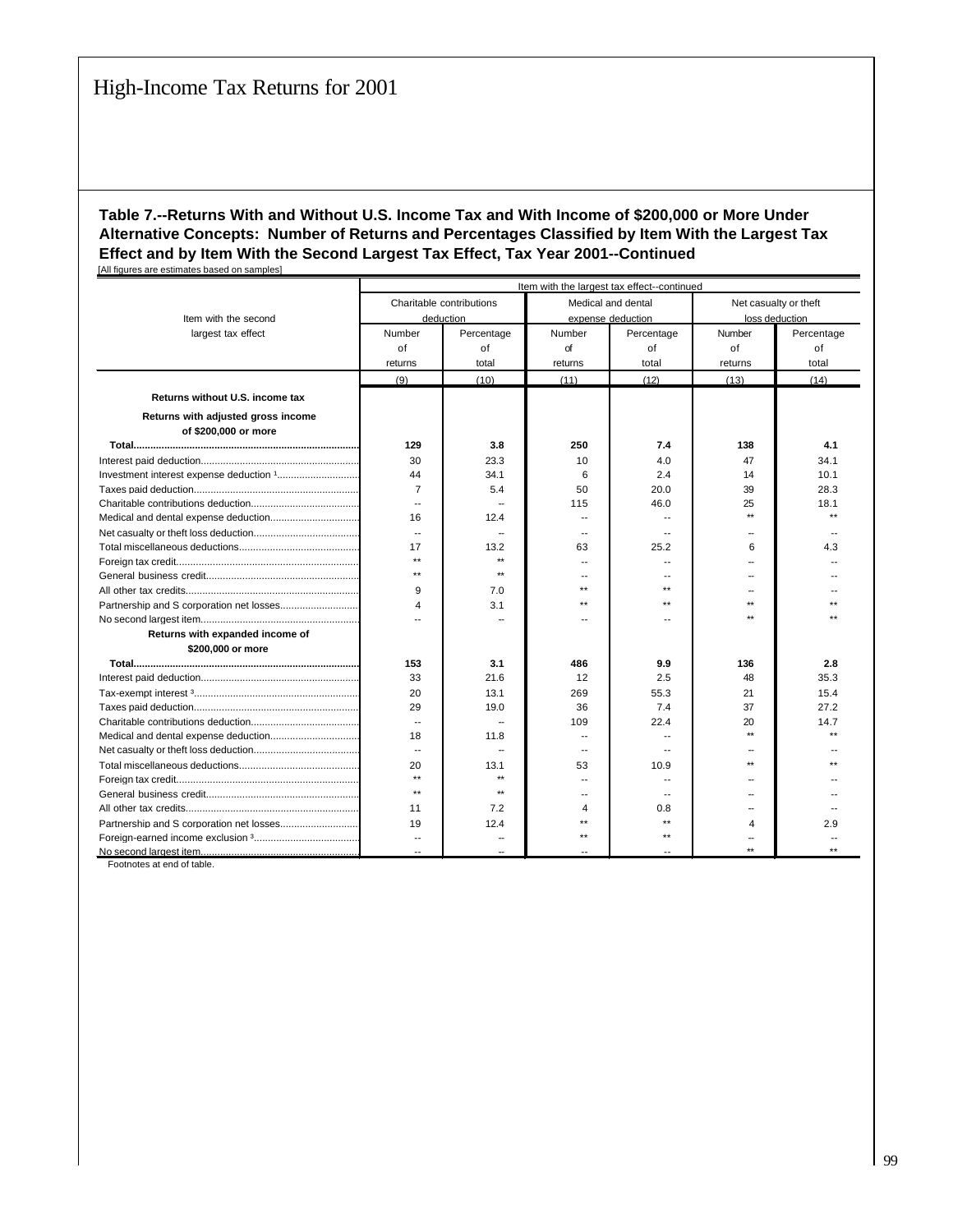|                                           | Item with the largest tax effect--continued |                            |                          |                          |                          |                 |                          |              |
|-------------------------------------------|---------------------------------------------|----------------------------|--------------------------|--------------------------|--------------------------|-----------------|--------------------------|--------------|
|                                           |                                             | <b>Total miscellaneous</b> |                          | Foreign tax              | General                  |                 |                          | All other    |
| Item with the second                      |                                             | deductions                 |                          | credit                   |                          | business credit |                          | tax credits  |
| largest tax effect                        | Number                                      | Percentage                 | Number                   | Percentage               | Number                   | Percentage      | Number                   | Percentage   |
|                                           | of                                          | of                         | of                       | of                       | of                       | of              | of                       | οf           |
|                                           | returns                                     | total                      | returns                  | total                    | returns                  | total           | returns                  | total        |
|                                           | (15)                                        | (16)                       | (17)                     | (18)                     | (19)                     | (20)            | (21)                     | (22)         |
| Returns without U.S. income tax           |                                             |                            |                          |                          |                          |                 |                          |              |
| Returns with adjusted gross income        |                                             |                            |                          |                          |                          |                 |                          |              |
| of \$200,000 or more                      |                                             |                            |                          |                          |                          |                 |                          |              |
|                                           | 620                                         | 18.3                       | 153                      | 4.5                      | 4                        | 0.1             | 842                      | 24.9         |
|                                           | 171                                         | 27.6                       | 27                       | 17.7                     | $\star\star$             | $\star\star$    | 208                      | 24.7         |
| Investment interest expense deduction 1   | 30                                          | 4.8                        | 9                        | 5.9                      | --                       | --              | 90                       | 10.7         |
|                                           | 194                                         | 31.3                       | 5                        | 3.3                      | --                       |                 | 422                      | 50.1         |
| Charitable contributions deduction        | 59                                          | 9.5                        | $\star\star$             | $\star\star$             | $\star\star$             | $\star\star$    | 39                       | 4.6          |
| Medical and dental expense deduction      | $\star\star$                                | $\star\star$               |                          | $\sim$                   | --                       |                 | $\overline{\phantom{a}}$ |              |
| Net casualty or theft loss deduction      | $\star\star$                                | $\star\star$               |                          |                          |                          |                 |                          |              |
|                                           | $\sim$                                      | $\sim$                     | $\star\star$             | $\star\star$             | $\sim$                   | $\sim$          | $\star\star$             |              |
|                                           | $\overline{a}$                              | $\sim$                     | --                       | $\sim$                   | $\overline{\phantom{a}}$ | $\sim$          | 12                       | 1.4          |
|                                           | $\star\star$                                | $\star\star$               | --                       | $\sim$                   | --                       | $\sim$          | $***$                    | $\star\star$ |
|                                           | 3                                           | 0.5                        | 19                       | 12.4                     | --                       | ۰.              | $\overline{a}$           |              |
| Partnership and S corporation net losses  | 68                                          | 11.0                       | 5                        | 3.3                      | $\star\star$             | $\star\star$    | 22                       | 2.6          |
|                                           | 81                                          | 13.1                       | 80                       | 52.3                     | --                       | н.              | 40                       | 4.8          |
| Returns with expanded income of           |                                             |                            |                          |                          |                          |                 |                          |              |
| \$200,000 or more                         |                                             |                            |                          |                          |                          |                 |                          |              |
|                                           | 66                                          | 1.3                        | 241                      | 4.9                      | 4                        | 0.1             | 836                      | 17.0         |
|                                           | $\star\star$                                | $\star\star$               | 8                        | 3.3                      | $\star\star$             | $\star\star$    | 233                      | 27.9         |
|                                           | $\star\star$                                | $\star\star$               | $\star\star$             | $\star\star$             | $\overline{\phantom{a}}$ | --              | 31                       | 3.7          |
|                                           | 12                                          | 18.2                       | $\star\star$             | $\star\star$             | --                       |                 | 447                      | 53.5         |
| Charitable contributions deduction        | 19                                          | 28.8                       | $\star\star$             | $\star\star$             | $\star\star$             | $\star\star$    | 43                       | 5.1          |
| Medical and dental expense deduction      | $\star\star$                                | $\star\star$               |                          | $\overline{\phantom{a}}$ | --                       |                 | $\overline{\phantom{a}}$ |              |
|                                           | $**$                                        | $\star\star$               | $\overline{\phantom{a}}$ | $\sim$                   | $\sim$                   | $\sim$          | $\sim$                   |              |
|                                           | $\overline{\phantom{a}}$                    | $\overline{\phantom{a}}$   | $\overline{\phantom{a}}$ | $\overline{\phantom{a}}$ | $\overline{\phantom{a}}$ | --              | $\star\star$             |              |
|                                           | $\overline{a}$                              | $\sim$                     | --                       | $\sim$                   | --                       | н.              | 8                        | 1.0          |
|                                           | $\overline{a}$                              |                            | $\overline{\phantom{a}}$ | $\sim$                   | --                       | н.              | $\overline{a}$           |              |
|                                           | $\overline{a}$                              | $\sim$                     | $\star\star$             | $\star\star$             | --                       |                 | $\sim$                   |              |
| Partnership and S corporation net losses! | 4                                           | 6.1                        | 4                        | 1.7                      | $\star\star$             | $\star\star$    | 25                       | 3.0          |
| Foreign-earned income exclusion 3         | $\star\star$                                | $\star\star$               | 211                      | 87.5                     |                          |                 | $***$                    |              |
|                                           | $\overline{a}$                              |                            | 12                       | 5.0                      | --                       |                 | 42                       | 5.0          |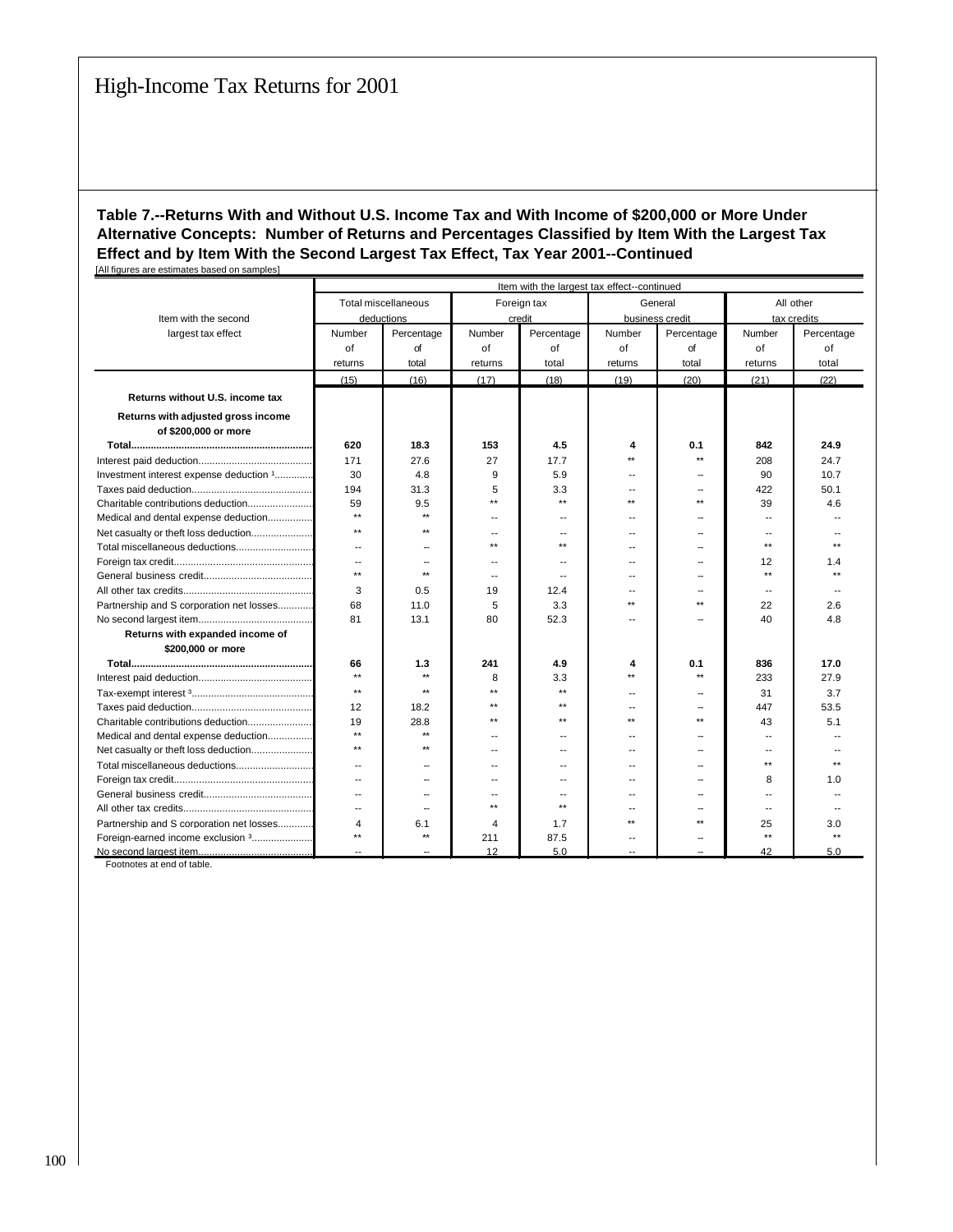|                                    | Item with the largest tax effect--continued |                        |              |                          |              |                       |  |  |  |  |
|------------------------------------|---------------------------------------------|------------------------|--------------|--------------------------|--------------|-----------------------|--|--|--|--|
|                                    |                                             | Partnership and S      |              | Foreign-earned           |              | Tax-exempt            |  |  |  |  |
| Item with the second               |                                             | corporation net losses |              | income exclusion 3       |              | interest <sup>3</sup> |  |  |  |  |
| largest tax effect                 | Number                                      | Percentage             | Number       | Percentage               | Number       | Percentage            |  |  |  |  |
|                                    | of                                          | of                     | of           | of                       | of           | of                    |  |  |  |  |
|                                    | returns                                     | total                  | returns      | total                    | returns      | total                 |  |  |  |  |
|                                    | (23)                                        | (24)                   | (25)         | (26)                     | (27)         | (28)                  |  |  |  |  |
| Returns without U.S. income tax    |                                             |                        |              |                          |              |                       |  |  |  |  |
|                                    |                                             |                        |              |                          |              |                       |  |  |  |  |
| Returns with adjusted gross income |                                             |                        |              |                          |              |                       |  |  |  |  |
| of \$200,000 or more               |                                             |                        |              |                          |              |                       |  |  |  |  |
|                                    | 322                                         | 9.5                    |              |                          |              |                       |  |  |  |  |
|                                    | $\star\star$                                | $\star\star$           |              |                          |              |                       |  |  |  |  |
|                                    | 174                                         | 54.0                   |              | --                       |              |                       |  |  |  |  |
|                                    | 35                                          | 10.9                   |              |                          |              |                       |  |  |  |  |
|                                    | 36                                          | 11.2                   |              |                          |              |                       |  |  |  |  |
|                                    | $**$                                        | $\star\star$           |              | ш.                       |              |                       |  |  |  |  |
|                                    | $**$                                        | $\star\star$           |              |                          |              |                       |  |  |  |  |
|                                    | 23                                          | 7.1                    |              | $\sim$                   |              |                       |  |  |  |  |
|                                    | $**$                                        | $\star\star$           |              | --                       | --           |                       |  |  |  |  |
|                                    | 3                                           | 0.9                    |              | $\overline{\phantom{a}}$ | --           |                       |  |  |  |  |
|                                    | 28                                          | 8.7                    |              | --                       | н.           |                       |  |  |  |  |
|                                    | $\overline{\phantom{a}}$                    |                        |              |                          |              |                       |  |  |  |  |
|                                    | $\overline{a}$                              |                        |              |                          |              |                       |  |  |  |  |
| Returns with expanded income of    |                                             |                        |              |                          |              |                       |  |  |  |  |
| \$200,000 or more                  |                                             |                        |              |                          |              |                       |  |  |  |  |
|                                    | 292                                         | 5.9                    | 125          | 2.5                      | 2,308        | 47.0                  |  |  |  |  |
|                                    | 11                                          | 3.8                    | 16           | 12.8                     | 284          | 12.3                  |  |  |  |  |
|                                    | 148                                         | 50.7                   |              |                          |              |                       |  |  |  |  |
|                                    | 40                                          | 13.7                   | $\star\star$ | $\star\star$             | 539          | 23.4                  |  |  |  |  |
|                                    | 42                                          | 14.4                   |              | $\star\star$             | 285          | 12.3                  |  |  |  |  |
|                                    | $**$                                        | $\star\star$           |              | --                       | 486          | 21.1                  |  |  |  |  |
|                                    | $**$                                        | $\star\star$           |              |                          | 3            | 0.1                   |  |  |  |  |
|                                    | 16                                          | 5.5                    | $\ddotsc$    | $\sim$                   | 220          | 9.5                   |  |  |  |  |
|                                    | $^{\star\star}$                             | $\star\star$           | 103          | 82.4                     | $\star\star$ | $\star\star$          |  |  |  |  |
|                                    | $\star\star$                                | $\star\star$           |              |                          | $\star\star$ | ه ه                   |  |  |  |  |
|                                    | 26                                          | 8.9                    |              | $\star\star$             | 21           | 0.9                   |  |  |  |  |
|                                    | $\overline{a}$                              |                        |              | --                       | 366          | 15.9                  |  |  |  |  |
|                                    |                                             |                        |              |                          | $\star\star$ | $\star\star$          |  |  |  |  |
| No second largest item.            |                                             |                        |              |                          | 97           | 42                    |  |  |  |  |

\*\* Data deleted to avoid disclosure of information for specific taxpayers. However, deleted data are included in the appropriate totals.

<sup>1</sup> Investment interest expense deduction only has an effect when using the adjusted gross income concept.

² Less than 0.05 percent.

<sup>3</sup> Tax-exempt interest and foreign-earned income exclusion only have an effect when using the expanded income concept.

NOTES: Detail may not add to totals because of rounding. Total columns do not include returns with no tax effect.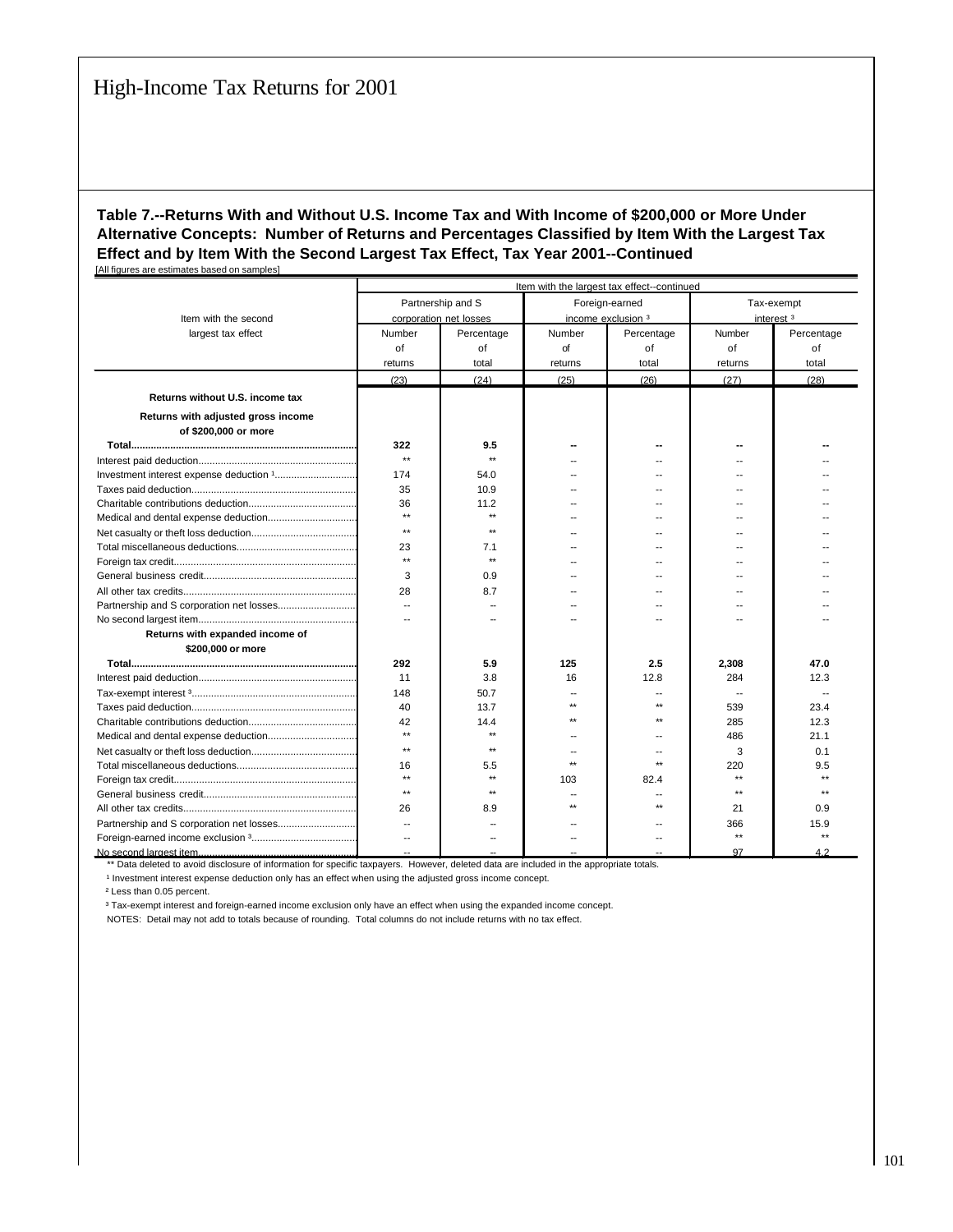|                                                            |           |            | Item with the largest tax effect |                |         |                          |  |
|------------------------------------------------------------|-----------|------------|----------------------------------|----------------|---------|--------------------------|--|
|                                                            | Total     |            |                                  | Interest       |         | Investment interest      |  |
| Item with the second                                       |           |            |                                  | paid deduction |         | expense deduction 1      |  |
| largest tax effect                                         | Number    | Percentage | Number                           | Percentage     | Number  | Percentage               |  |
|                                                            | of        | of         | of                               | of             | of      | of                       |  |
|                                                            |           |            |                                  |                |         |                          |  |
|                                                            | returns   | total      | returns                          | total          | returns | total                    |  |
|                                                            | (1)       | (2)        | (3)                              | (4)            | (5)     | (6)                      |  |
| <b>Returns with worldwide</b><br>income tax                |           |            |                                  |                |         |                          |  |
| Returns with adjusted gross income<br>of \$200,000 or more |           |            |                                  |                |         |                          |  |
|                                                            | 2,448,606 | 100.0      | 655,608                          | 26.8           | 40,844  | 1.7                      |  |
|                                                            | 858,318   | 35.1       |                                  |                | 8,778   | 21.5                     |  |
|                                                            | 56.795    | 2.3        | 7,664                            | 1.2            |         | $\overline{\phantom{a}}$ |  |
|                                                            | 807,959   | 33.0       | 560.792                          | 85.5           | 20,945  | 51.3                     |  |
|                                                            | 498,196   | 20.3       | 61,845                           | 9.4            | 5,703   | 14.0                     |  |
|                                                            | 8.074     | 0.3        | 866                              | 0.1            | 45      | 0.1                      |  |
|                                                            | 237       | (2)        | 11                               | (2)            | 12      | (2)                      |  |
|                                                            | 96,628    | 3.9        | 17,693                           | 2.7            | 1,659   | 4.1                      |  |
|                                                            | 8,027     | 0.3        | 495                              | 0.1            | 734     | 1.8                      |  |
|                                                            | 23,103    | 0.9        | 1,222                            | 0.2            | 992     | 2.4                      |  |
|                                                            | 38,865    | 1.6        | 4,705                            | 0.7            | 1,589   | 3.9                      |  |
|                                                            | 52,405    | 2.1        | 314                              | (2)            | 389     | 1.0                      |  |
| Returns with expanded income of                            |           |            |                                  |                |         |                          |  |
| \$200,000 or more                                          |           |            |                                  |                |         |                          |  |
|                                                            | 2,515,986 | 100.0      | 645,180                          | 25.6           |         |                          |  |
|                                                            | 853.628   | 33.9       |                                  | $\overline{a}$ | $\sim$  |                          |  |
|                                                            | 134,099   | 5.3        | 4,773                            | 0.7            |         |                          |  |
|                                                            | 849,363   | 33.8       | 564,067                          | 87.4           | $\sim$  |                          |  |
|                                                            | 465.647   | 18.5       | 66.513                           | 10.3           | --      |                          |  |
|                                                            | 7,909     | 0.3        | 854                              | 0.1            | $\sim$  |                          |  |
|                                                            | 250       | (2)        | 8                                | (2)            | $-1$    |                          |  |
|                                                            | 33.501    | 1.3        | 1.577                            | 0.2            | $\sim$  |                          |  |
|                                                            | 8,528     | 0.3        | 544                              | 0.1            | $\sim$  |                          |  |
|                                                            | 28,792    | 1.1        | 862                              | 0.1            | $-$     |                          |  |
|                                                            | 42.907    | 1.7        | 5,531                            | 0.9            | $\sim$  |                          |  |
|                                                            | 1,713     | 0.1        | 293                              | (2)            |         |                          |  |
|                                                            | 89,650    | 3.6        | 158                              | (2)            |         |                          |  |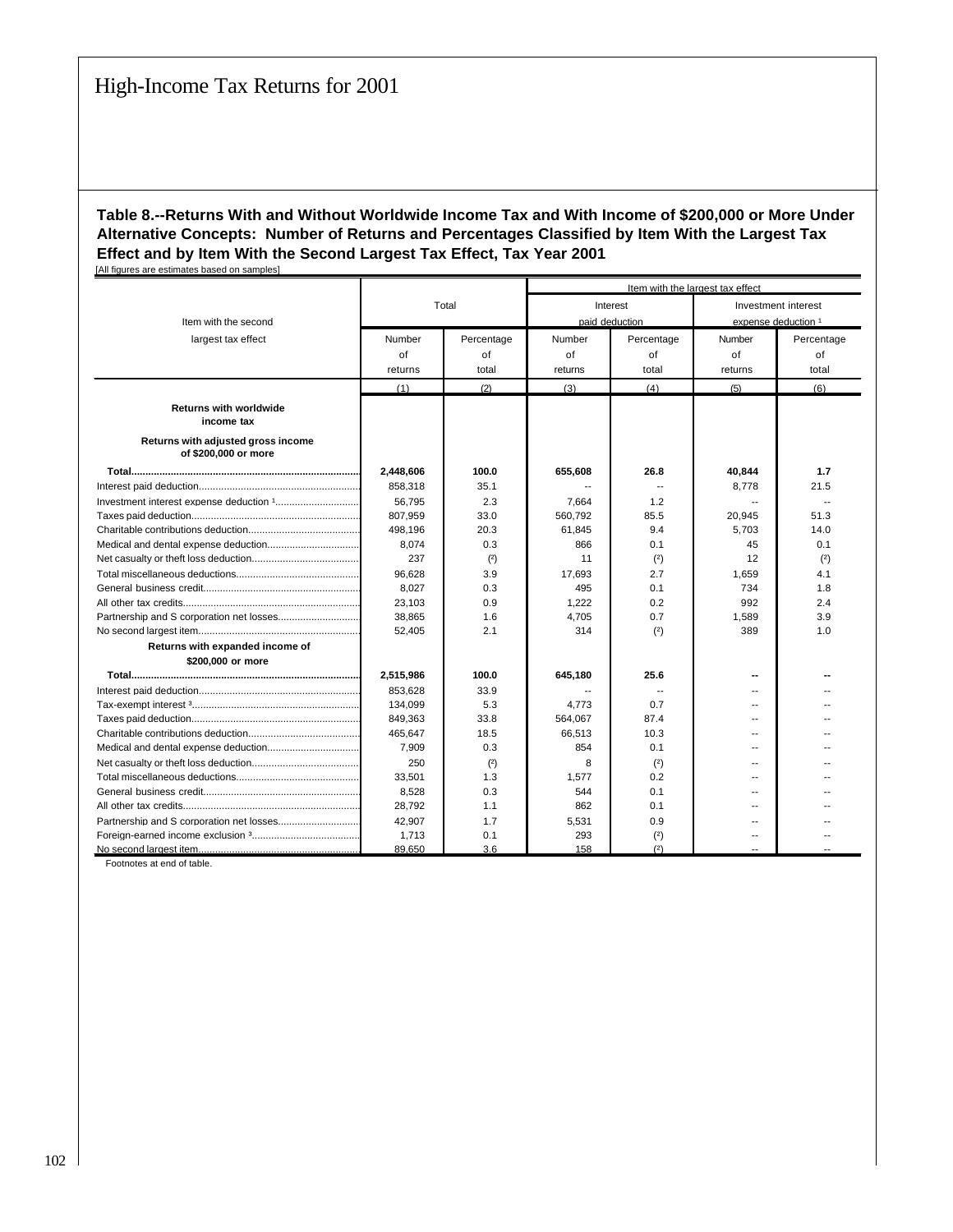|                                                            | Item with the largest tax effect--continued |            |         |                          |                          |                          |  |  |  |
|------------------------------------------------------------|---------------------------------------------|------------|---------|--------------------------|--------------------------|--------------------------|--|--|--|
|                                                            |                                             | Taxes paid |         | Charitable contributions |                          | Medical and dental       |  |  |  |
| Item with the second                                       |                                             | deduction  |         | deduction                |                          | expense deduction        |  |  |  |
| largest tax effect                                         | Number                                      | Percentage | Number  | Percentage               | Number                   | Percentage               |  |  |  |
|                                                            | of                                          | of         | of      | of                       | of                       | of                       |  |  |  |
|                                                            | returns                                     | total      | returns | total                    | returns                  | total                    |  |  |  |
|                                                            | (7)                                         | (8)        | (9)     | (10)                     | (11)                     | (12)                     |  |  |  |
| <b>Returns with worldwide</b><br>income tax                |                                             |            |         |                          |                          |                          |  |  |  |
| Returns with adjusted gross income<br>of \$200,000 or more |                                             |            |         |                          |                          |                          |  |  |  |
|                                                            | 1,332,748                                   | 54.4       | 204,843 | 8.4                      | 13,298                   | 0.5                      |  |  |  |
|                                                            | 759,671                                     | 57.0       | 45.983  | 22.4                     | 1,296                    | 9.7                      |  |  |  |
|                                                            | 35,833                                      | 2.7        | 5,006   | 2.4                      | 205                      | 1.5                      |  |  |  |
|                                                            |                                             | $\sim$     | 133,432 | 65.1                     | 7.625                    | 57.3                     |  |  |  |
|                                                            | 410,264                                     | 30.8       | $\sim$  | $\overline{a}$           | 1.637                    | 12.3                     |  |  |  |
|                                                            | 4,951                                       | 0.4        | 1,576   | 0.8                      |                          |                          |  |  |  |
|                                                            | 166                                         | (2)        |         | $\overline{\phantom{a}}$ |                          | $\overline{a}$           |  |  |  |
|                                                            | 63,369                                      | 4.8        | 9,588   | 4.7                      | 2,450                    | 18.4                     |  |  |  |
|                                                            | 5,046                                       | 0.4        | 796     | 0.4                      | $\overline{\phantom{a}}$ | $\sim$                   |  |  |  |
|                                                            | 15,747                                      | 1.2        | 1,116   | 0.5                      | 85                       | 0.6                      |  |  |  |
|                                                            | 24,869                                      | 1.9        | 4,520   | 2.2                      | $-$                      |                          |  |  |  |
|                                                            | 12,831                                      | 1.0        | 2,825   | 1.4                      | $\overline{a}$           |                          |  |  |  |
| Returns with expanded income of                            |                                             |            |         |                          |                          |                          |  |  |  |
| \$200,000 or more                                          |                                             |            |         |                          |                          |                          |  |  |  |
|                                                            | 1,275,988                                   | 50.7       | 192.130 | 7.6                      | 12,488                   | 0.5                      |  |  |  |
|                                                            | 757,158                                     | 59.3       | 49,209  | 25.6                     | 1,322                    | 10.6                     |  |  |  |
|                                                            | 94.517                                      | 7.4        | 14,954  | 7.8                      | 2.189                    | 17.5                     |  |  |  |
|                                                            |                                             | $\sim$     | 113,453 | 59.0                     | 5,607                    | 44.9                     |  |  |  |
|                                                            | 351.415                                     | 27.5       |         | $\sim$                   | 1.248                    | 10.0                     |  |  |  |
|                                                            | 3,935                                       | 0.3        | 854     | 0.4                      | $\overline{\phantom{a}}$ | $\overline{\phantom{a}}$ |  |  |  |
|                                                            | 165                                         | (2)        |         |                          |                          |                          |  |  |  |
|                                                            | 15.168                                      | 1.2        | 3.992   | 2.1                      | 2.021                    | 16.2                     |  |  |  |
|                                                            | 4.243                                       | 0.3        | 1.489   | 0.8                      |                          | $\sim$                   |  |  |  |
|                                                            | 14.281                                      | 1.1        | 922     | 0.5                      | 85                       | 0.7                      |  |  |  |
|                                                            | 20.911                                      | 1.6        | 4.678   | 2.4                      | $\sim$                   | $\sim$                   |  |  |  |
|                                                            | 729                                         | 0.1        | 188     | 0.1                      | 16                       | 0.1                      |  |  |  |
|                                                            | 13,466                                      | 1.1        | 2,393   | 1.2                      |                          |                          |  |  |  |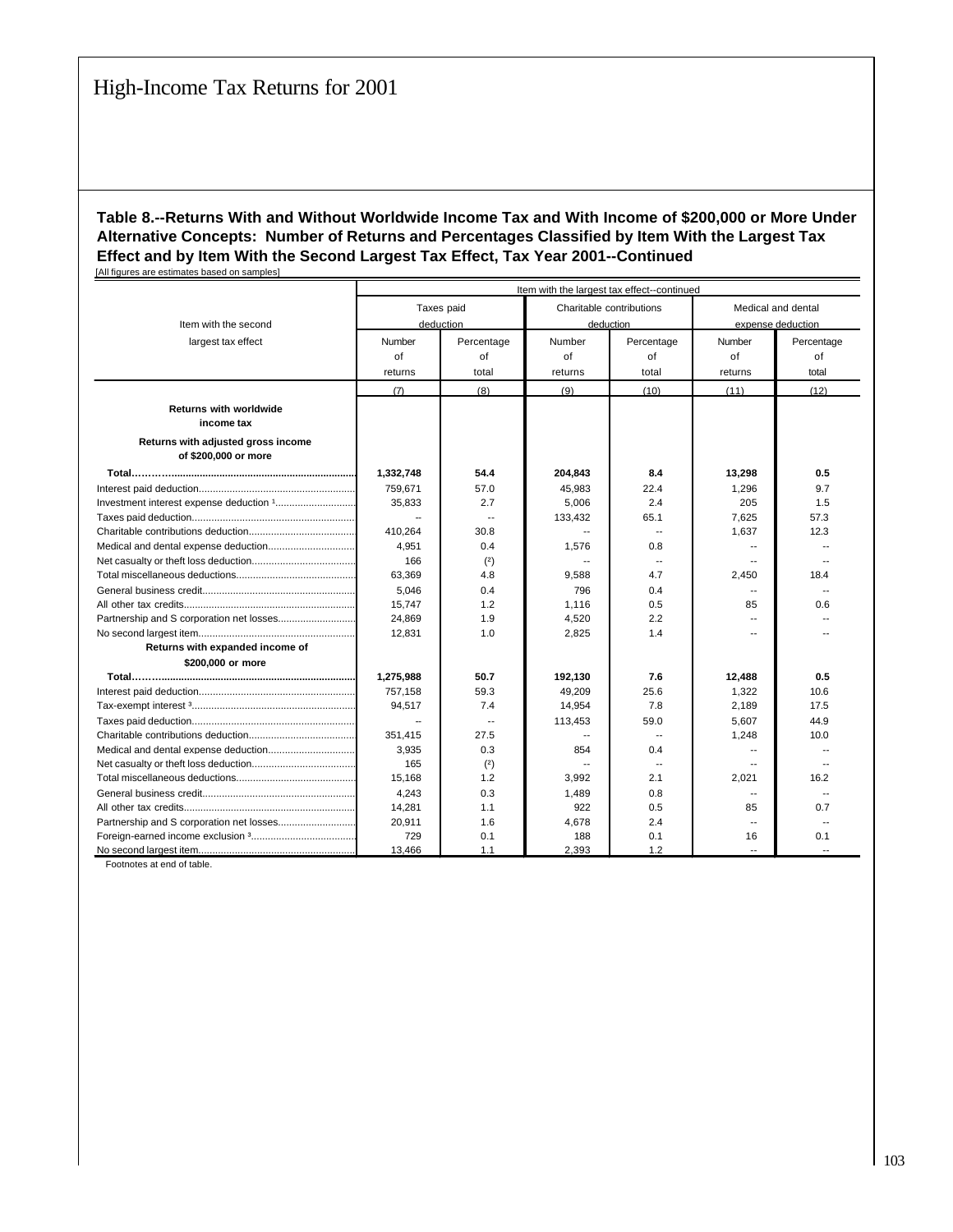|                                                            | Item with the largest tax effect--continued |                          |                            |            |                          |                          |             |                          |
|------------------------------------------------------------|---------------------------------------------|--------------------------|----------------------------|------------|--------------------------|--------------------------|-------------|--------------------------|
|                                                            |                                             | Net casualty or theft    | <b>Total miscellaneous</b> |            | General                  |                          | All other   |                          |
| Item with the second                                       |                                             | loss deduction           |                            | deductions |                          | business credit          | tax credits |                          |
| largest tax effect                                         | Number                                      | Percentage               | Number                     | Percentage | Number                   | Percentage               | Number      | Percentage               |
|                                                            | of                                          | of                       | of                         | of         | of                       | of                       | of          | of                       |
|                                                            | returns                                     | total                    | returns                    | total      | returns                  | total                    | returns     | total                    |
|                                                            | (13)                                        | (14)                     | (15)                       | (16)       | (17)                     | (18)                     | (19)        | (20)                     |
| <b>Returns with worldwide</b><br>income tax                |                                             |                          |                            |            |                          |                          |             |                          |
|                                                            |                                             |                          |                            |            |                          |                          |             |                          |
| Returns with adjusted gross income<br>of \$200,000 or more |                                             |                          |                            |            |                          |                          |             |                          |
|                                                            | 1,236                                       | 0.1                      | 67,044                     | 2.7        | 8,893                    | 0.4                      | 44,088      | 1.8                      |
|                                                            | 485                                         | 39.2                     | 20,398                     | 30.4       | 1.686                    | 19.0                     | 5,135       | 11.6                     |
| Investment interest expense deduction 1                    | $\star\star$                                | $\star\star$             | 1,318                      | 2.0        | $\star\star$             | $\star\star$             | 1,355       | 3.1                      |
|                                                            | 157                                         | 12.7                     | 34,568                     | 51.6       | 3,329                    | 37.4                     | 12,009      | 27.2                     |
|                                                            | 380                                         | 30.7                     | 7,897                      | 11.8       | 527                      | 5.9                      | 2,201       | 5.0                      |
| Medical and dental expense deduction                       | $\overline{\phantom{a}}$                    | $\overline{a}$           | 397                        | 0.6        | $\overline{a}$           | $\overline{a}$           | 163         | 0.4                      |
|                                                            | Ξ.                                          | $\overline{a}$           | $\overline{a}$             | $\sim$     | 40                       | 0.4                      |             | $\overline{\phantom{a}}$ |
|                                                            | 157                                         | 12.7                     | $\sim$                     | $\sim$     | 69                       | 0.8                      | 185         | 0.4                      |
|                                                            | $\sim$                                      | $\sim$                   | 19                         | (2)        | $\sim$                   | $\sim$                   | 160         | 0.4                      |
|                                                            | $\overline{\phantom{a}}$                    | $\overline{a}$           | 690                        | 1.0        | 574                      | 6.5                      |             |                          |
| Partnership and S corporation net losses                   | $\star\star$                                | $\star\star$             | 1,489                      | 2.2        | $\star\star$             | $\star\star$             | 1.248       | 2.8                      |
|                                                            | $\sim$                                      | $\sim$                   | 267                        | 0.4        | 1.771                    | 19.9                     | 21,631      | 49.1                     |
| Returns with expanded income of                            |                                             |                          |                            |            |                          |                          |             |                          |
| \$200,000 or more                                          |                                             |                          |                            |            |                          |                          |             |                          |
|                                                            | 1,233                                       | (2)                      | 11,406                     | 0.5        | 8,773                    | 0.3                      | 38,927      | 1.5                      |
|                                                            | 485                                         | 39.3                     | 1,832                      | 16.1       | 1.744                    | 19.9                     | 5,301       | 13.6                     |
|                                                            | 94                                          | 7.6                      | 2,221                      | 19.5       | 1,459                    | 16.6                     | 2,478       | 6.4                      |
|                                                            | 84                                          | 6.8                      | 4,843                      | 42.5       | 2,953                    | 33.7                     | 11,886      | 30.5                     |
|                                                            | 416                                         | 33.7                     | 2,167                      | 19.0       | 647                      | 7.4                      | 1.605       | 4.1                      |
| Medical and dental expense deduction                       | $\overline{\phantom{a}}$                    | ۰.                       | 53                         | 0.5        | ۰.                       | $\overline{\phantom{a}}$ | 155         | 0.4                      |
|                                                            | $\overline{\phantom{a}}$                    | $\overline{\phantom{a}}$ | $\overline{\phantom{a}}$   | --         | 40                       | 0.5                      | $\sim$      | --                       |
|                                                            | 154                                         | 12.5                     | $\overline{a}$             |            | 19                       | 0.2                      | 15          | (2)                      |
|                                                            | -                                           | $\overline{\phantom{a}}$ | 9                          | 0.1        | $\overline{\phantom{a}}$ | $\sim$                   | 119         | 0.3                      |
|                                                            | -                                           | --                       | 26                         | 0.2        | 488                      | 5.6                      |             | --                       |
| Partnership and S corporation net losses                   | Ξ.                                          | $-$                      | 161                        | 1.4        | 466                      | 5.3                      | 973         | 2.5                      |
| Foreign-earned income exclusion 3                          | $\overline{\phantom{a}}$                    | $\overline{a}$           | 58                         | 0.5        | $\overline{a}$           | $\overline{\phantom{a}}$ | 125         | 0.3                      |
|                                                            |                                             |                          | 36                         | 0.3        | 958                      | 10.9                     | 16,271      | 41.8                     |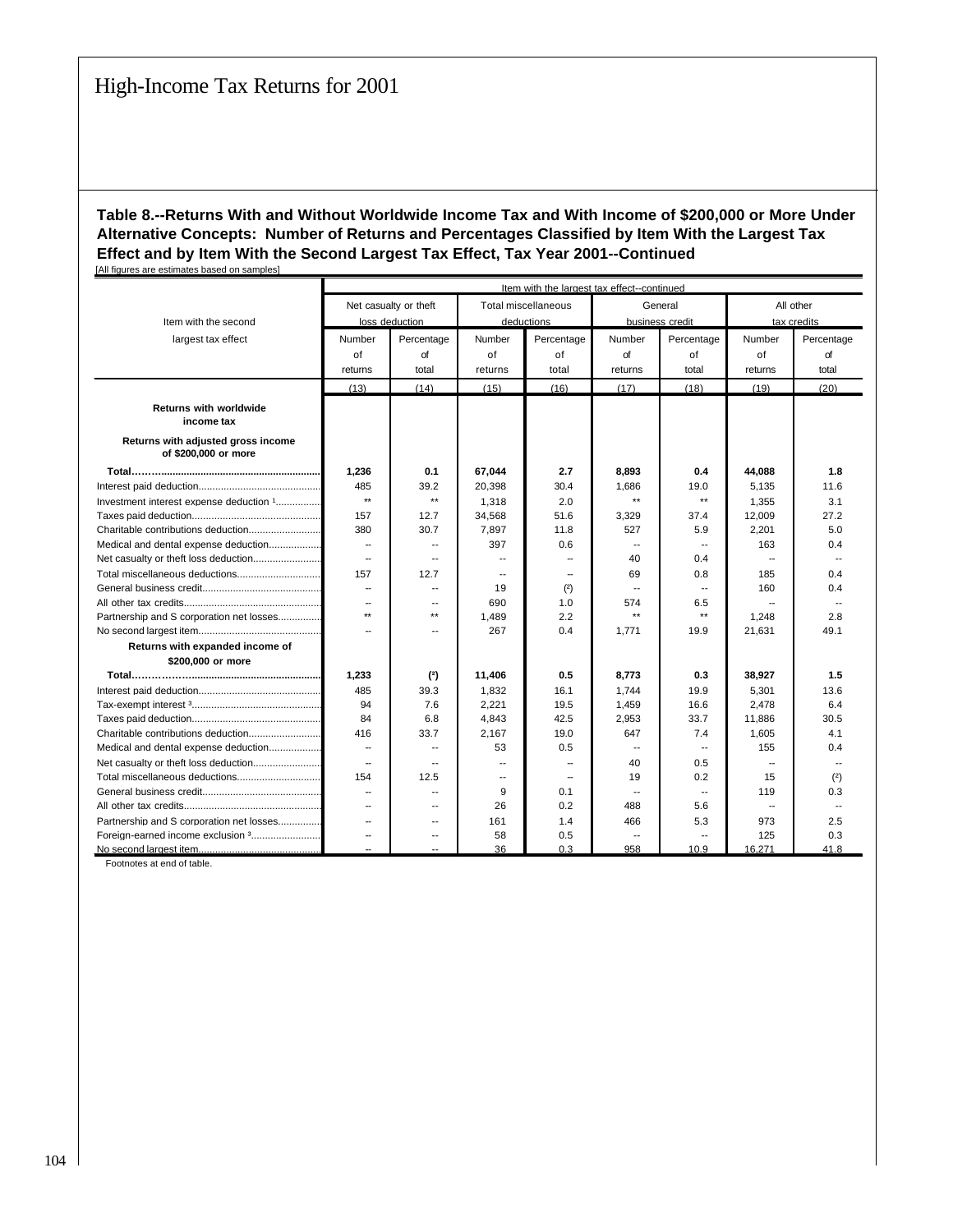|                                                            | Item with the largest tax effect--continued |                        |                    |                |                       |            |  |  |
|------------------------------------------------------------|---------------------------------------------|------------------------|--------------------|----------------|-----------------------|------------|--|--|
|                                                            |                                             | Partnership and S      |                    | Foreign-earned | Tax-exempt            |            |  |  |
| Item with the second                                       |                                             | corporation net losses | income exclusion 3 |                | interest <sup>3</sup> |            |  |  |
| largest tax effect                                         | Number                                      | Percentage             | Number             | Percentage     | Number                | Percentage |  |  |
|                                                            | of                                          | of                     | of                 | of             | of                    | of         |  |  |
|                                                            | returns                                     | total                  | returns            | total          | returns               | total      |  |  |
|                                                            | (21)                                        | (22)                   | (23)               | (24)           | (25)                  | (26)       |  |  |
|                                                            |                                             |                        |                    |                |                       |            |  |  |
| <b>Returns with worldwide</b><br>income tax                |                                             |                        |                    |                |                       |            |  |  |
| Returns with adjusted gross income<br>of \$200,000 or more |                                             |                        |                    |                |                       |            |  |  |
|                                                            | 80.003                                      | 3.3                    |                    |                |                       |            |  |  |
|                                                            | 14,885                                      | 18.6                   |                    |                | --                    |            |  |  |
|                                                            | 4.904                                       | 6.1                    |                    |                | --                    |            |  |  |
|                                                            | 35,102                                      | 43.9                   |                    | --             | --                    |            |  |  |
|                                                            | 7.741                                       | 9.7                    |                    |                | --                    |            |  |  |
|                                                            | 77                                          | 0.1                    |                    |                | $-$                   |            |  |  |
|                                                            | 8                                           | (2)                    |                    |                | --                    |            |  |  |
|                                                            | 1,457                                       | 1.8                    |                    |                | --                    |            |  |  |
|                                                            | 778                                         | 1.0                    | --                 | -              | --                    |            |  |  |
|                                                            | 2.676                                       | 3.3                    | --                 | --             | --                    |            |  |  |
|                                                            |                                             |                        | --                 | --             | --                    |            |  |  |
|                                                            | 12,376                                      | 15.5                   |                    |                | --                    |            |  |  |
| Returns with expanded income of                            |                                             |                        |                    |                |                       |            |  |  |
| \$200,000 or more                                          |                                             |                        |                    |                |                       |            |  |  |
|                                                            | 75,559                                      | 3.0                    | 38,371             | 1.5            | 215,931               | 8.6        |  |  |
|                                                            | 15,052                                      | 19.9                   | 7.797              | 20.3           | 13.727                | 6.4        |  |  |
|                                                            | 7,708                                       | 10.2                   | 3,705              | 9.7            |                       |            |  |  |
|                                                            | 32,979                                      | 43.6                   | 6,209              | 16.2           | 107,283               | 49.7       |  |  |
|                                                            | 7.297                                       | 9.7                    | 1.671              | 4.4            | 32,670                | 15.1       |  |  |
|                                                            | 110                                         | 0.1                    | 76                 | 0.2            | 1,872                 | 0.9        |  |  |
|                                                            | 8                                           | (2)                    | 26                 | 0.1            | 3                     | (2)        |  |  |
|                                                            | 829                                         | 1.1                    | 322                | 0.8            | 9,403                 | 4.4        |  |  |
|                                                            | 577                                         | 0.8                    | 108                | 0.3            | 1,438                 | 0.7        |  |  |
|                                                            | 2.649                                       | 3.5                    | 5.842              | 15.2           | 3,638                 | 1.7        |  |  |
|                                                            | $\overline{\phantom{a}}$                    |                        | 699                | 1.8            | 9,489                 | 4.4        |  |  |
|                                                            | 100                                         | 0.1                    |                    |                | 204                   | 0.1        |  |  |
|                                                            | 8.249                                       | 10.9                   | 11.917             | 31.1           | 36.203                | 16.8       |  |  |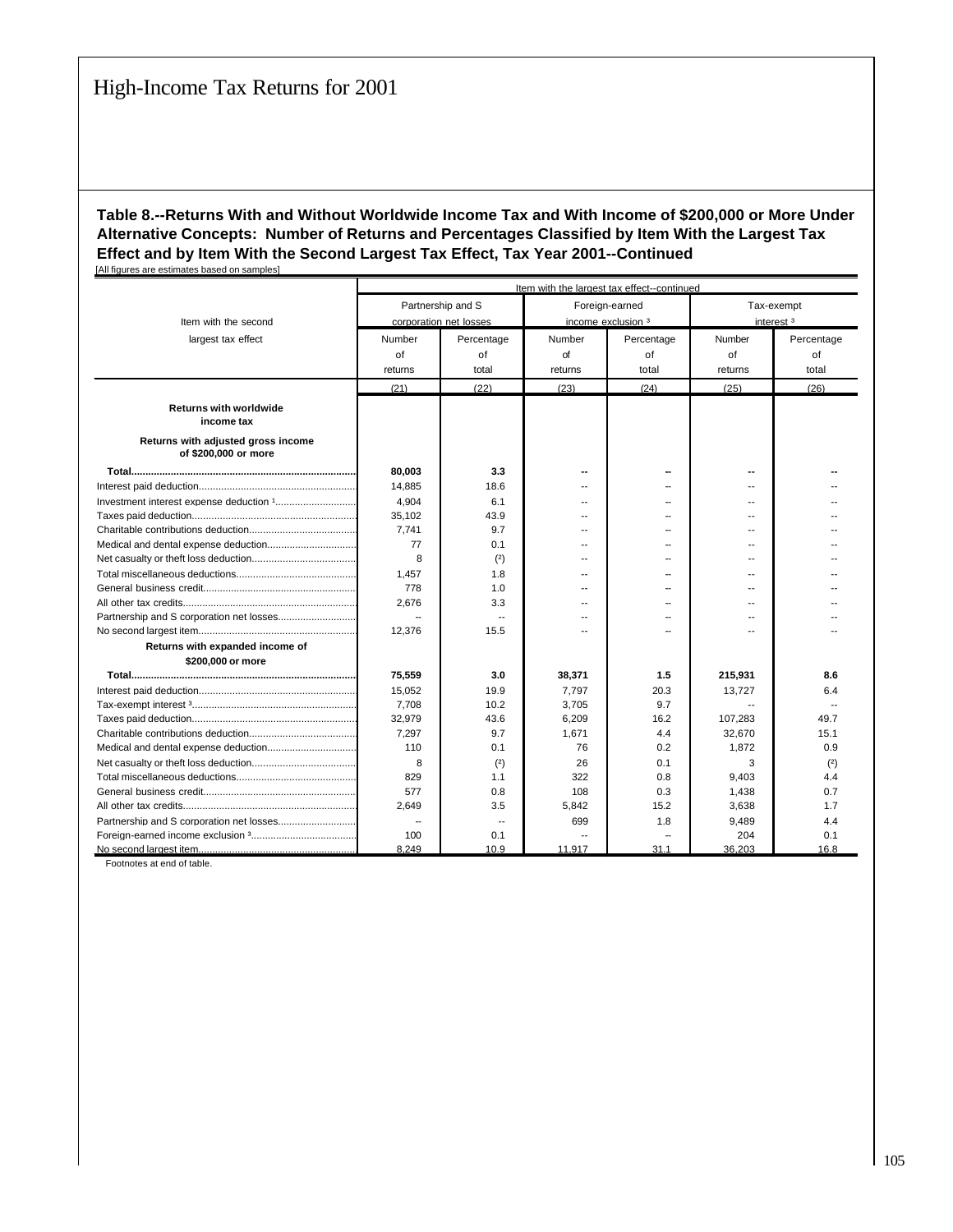|                                                            |                |            | Item with the largest tax effect |              |                          |                     |  |
|------------------------------------------------------------|----------------|------------|----------------------------------|--------------|--------------------------|---------------------|--|
|                                                            | Total          |            |                                  | Interest     |                          | Investment interest |  |
| Item with the second                                       |                |            | paid deduction                   |              | expense deduction 1      |                     |  |
| largest tax effect                                         | Number         | Percentage | Number                           | Percentage   | Number                   | Percentage          |  |
|                                                            | of             | οf         | of                               | of           | of                       | οf                  |  |
|                                                            | returns        | total      | returns                          | total        | returns                  | total               |  |
|                                                            | (1)            | (2)        | (3)                              | (4)          | (5)                      | (6)                 |  |
| <b>Returns without worldwide</b><br>income tax             |                |            |                                  |              |                          |                     |  |
| Returns with adjusted gross income<br>of \$200,000 or more |                |            |                                  |              |                          |                     |  |
|                                                            | 2,875          | 100.0      | 80                               | 2.8          | 665                      | 23.1                |  |
|                                                            | 573            | 19.9       |                                  |              | 120                      | 18.0                |  |
|                                                            | 363            | 12.6       | 19                               | 23.8         | $\overline{a}$           |                     |  |
|                                                            | 780            | 27.1       | 30                               | 37.5         | 133                      | 20.0                |  |
|                                                            | 456            | 15.9       | 17                               | 21.3         | 167                      | 25.1                |  |
|                                                            | 41             | 1.4        | $\star\star$                     | $\star\star$ | $\star\star$             | $\star\star$        |  |
|                                                            | 6              | 0.2        | $\star\star$                     | $\star\star$ | $\sim$                   | --                  |  |
|                                                            | 185            | 6.4        | 3                                | 3.8          | 57                       | 8.6                 |  |
|                                                            | 76             | 2.6        | 5                                | 6.3          | 5                        | 0.6                 |  |
|                                                            | 266            | 9.3        | 3                                | 3.8          | 167                      | 25.1                |  |
|                                                            | 129            | 4.5        |                                  |              | $\star \star$            | $\star\star$        |  |
| Returns with expanded income of                            |                |            |                                  |              |                          |                     |  |
| \$200,000 or more                                          |                |            |                                  |              |                          |                     |  |
|                                                            | 4,119          | 100.0      | 72                               | 1.7          |                          |                     |  |
|                                                            | 581            | 14.1       | -                                |              | $\overline{\phantom{a}}$ |                     |  |
|                                                            | 555            | 13.5       | 8                                | 11.1         |                          |                     |  |
|                                                            | 1,026          | 24.9       | 33                               | 45.8         |                          |                     |  |
|                                                            | 504            | 12.2       | 18                               | 25.0         | --                       |                     |  |
|                                                            | 499            | 12.1       | 3                                | 4.2          | --                       |                     |  |
|                                                            | $\overline{7}$ | 0.2        |                                  |              | $\sim$                   |                     |  |
|                                                            | 310            | 7.5        | $\ddot{\phantom{1}}$             | $\star\star$ | --                       |                     |  |
|                                                            | 82             | 1.9        | $\ddot{\phantom{1}}$             | $\star\star$ | --                       |                     |  |
|                                                            | 409            | 9.9        | $\ddot{\phantom{1}}$             | $\star\star$ |                          |                     |  |
|                                                            | 5              | 0.1        | $\star\star$                     | $\star\star$ | --                       |                     |  |
|                                                            | 141            | 3.4        |                                  |              |                          |                     |  |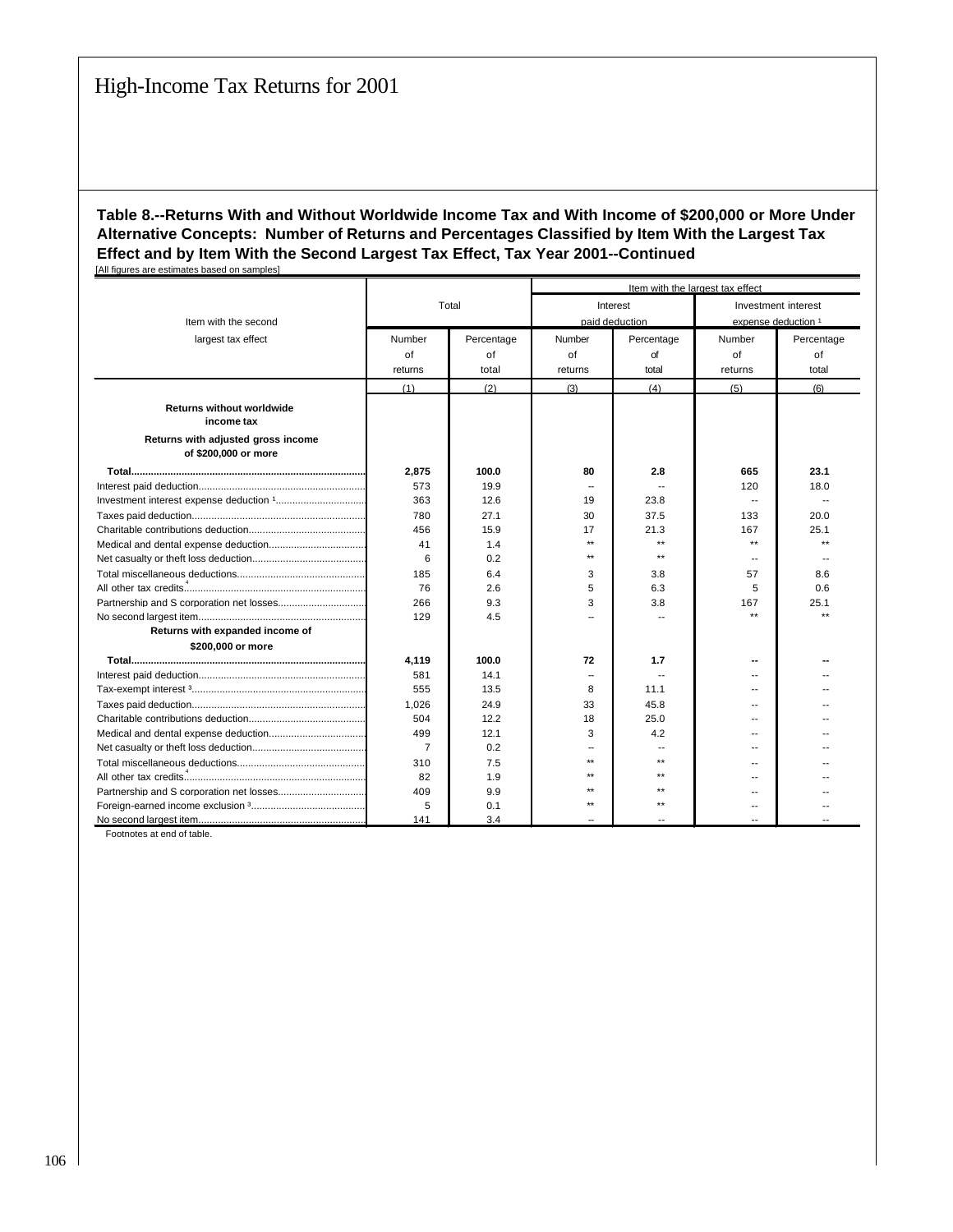|                                                            | Item with the largest tax effect--continued |              |                          |                          |                          |            |  |  |  |
|------------------------------------------------------------|---------------------------------------------|--------------|--------------------------|--------------------------|--------------------------|------------|--|--|--|
|                                                            |                                             | Taxes paid   |                          | Charitable contributions | Medical and dental       |            |  |  |  |
| Item with the second                                       |                                             | deduction    | deduction                |                          | expense deduction        |            |  |  |  |
| largest tax effect                                         | Number                                      | Percentage   | Number                   | Percentage               | Number                   | Percentage |  |  |  |
|                                                            | of                                          | of           | of                       | of                       | of                       | of         |  |  |  |
|                                                            | returns                                     | total        | returns                  | total                    | returns                  | total      |  |  |  |
|                                                            | (7)                                         | (8)          | (9)                      | (10)                     | (11)                     | (12)       |  |  |  |
| <b>Returns without worldwide</b><br>income tax             |                                             |              |                          |                          |                          |            |  |  |  |
| Returns with adjusted gross income<br>of \$200,000 or more |                                             |              |                          |                          |                          |            |  |  |  |
|                                                            | 127                                         | 4.4          | 112                      | 3.9                      | 246                      | 8.6        |  |  |  |
|                                                            | 26                                          | 20.5         | 29                       | 25.9                     | 10                       | 4.1        |  |  |  |
|                                                            | 22                                          | 17.3         | 40                       | 35.7                     | 6                        | 2.4        |  |  |  |
|                                                            | $\overline{\phantom{a}}$                    |              | 6                        | 5.4                      | 50                       | 20.3       |  |  |  |
|                                                            | 20                                          | 15.7         | $\sim$                   | --                       | 113                      | 45.9       |  |  |  |
|                                                            | $\star\star$                                | $\star\star$ | 13                       | 11.6                     |                          |            |  |  |  |
|                                                            | $\overline{\phantom{a}}$                    |              | $\overline{\phantom{a}}$ |                          |                          |            |  |  |  |
|                                                            | 14                                          | 11.0         | 14                       | 12.5                     | 63                       | 25.6       |  |  |  |
|                                                            | 33                                          | 26.0         | $***$                    | $\star\star$             | $\star\star$             |            |  |  |  |
|                                                            | 9                                           | 7.1          | $\star\star$             | $\star\star$             | **                       |            |  |  |  |
|                                                            | $\star\star$                                | $\star$      |                          |                          |                          |            |  |  |  |
| Returns with expanded income of                            |                                             |              |                          |                          |                          |            |  |  |  |
| \$200,000 or more                                          |                                             |              |                          |                          |                          |            |  |  |  |
|                                                            | 170                                         | 4.1          | 134                      | 3.3                      | 478                      | 11.6       |  |  |  |
|                                                            | 23                                          | 13.6         | 30                       | 22.4                     | 12                       | 2.5        |  |  |  |
|                                                            | 70                                          | 41.4         | 19                       | 14.2                     | 264                      | 55.2       |  |  |  |
|                                                            | ۰.                                          |              | 28                       | 20.9                     | 36                       | 7.5        |  |  |  |
|                                                            | 23                                          | 13.6         | $\overline{\phantom{a}}$ |                          | 108                      | 22.6       |  |  |  |
|                                                            | $\star\star$                                | $\star\star$ | 15                       | 11.2                     |                          |            |  |  |  |
|                                                            | --                                          |              | $\overline{\phantom{a}}$ | $\overline{\phantom{a}}$ | $\overline{\phantom{a}}$ |            |  |  |  |
|                                                            | $***$                                       | $\star\star$ | 16                       | 11.9                     | 53                       | 11.1       |  |  |  |
|                                                            | 33                                          | 19.5         | $\overline{7}$           | 4.5                      | $\star\star$             |            |  |  |  |
|                                                            | 9                                           | 5.3          | 19                       | 14.2                     | **                       |            |  |  |  |
|                                                            | $\overline{\phantom{a}}$                    |              |                          |                          |                          |            |  |  |  |
|                                                            | $\star\star$                                | $\star\star$ |                          |                          |                          |            |  |  |  |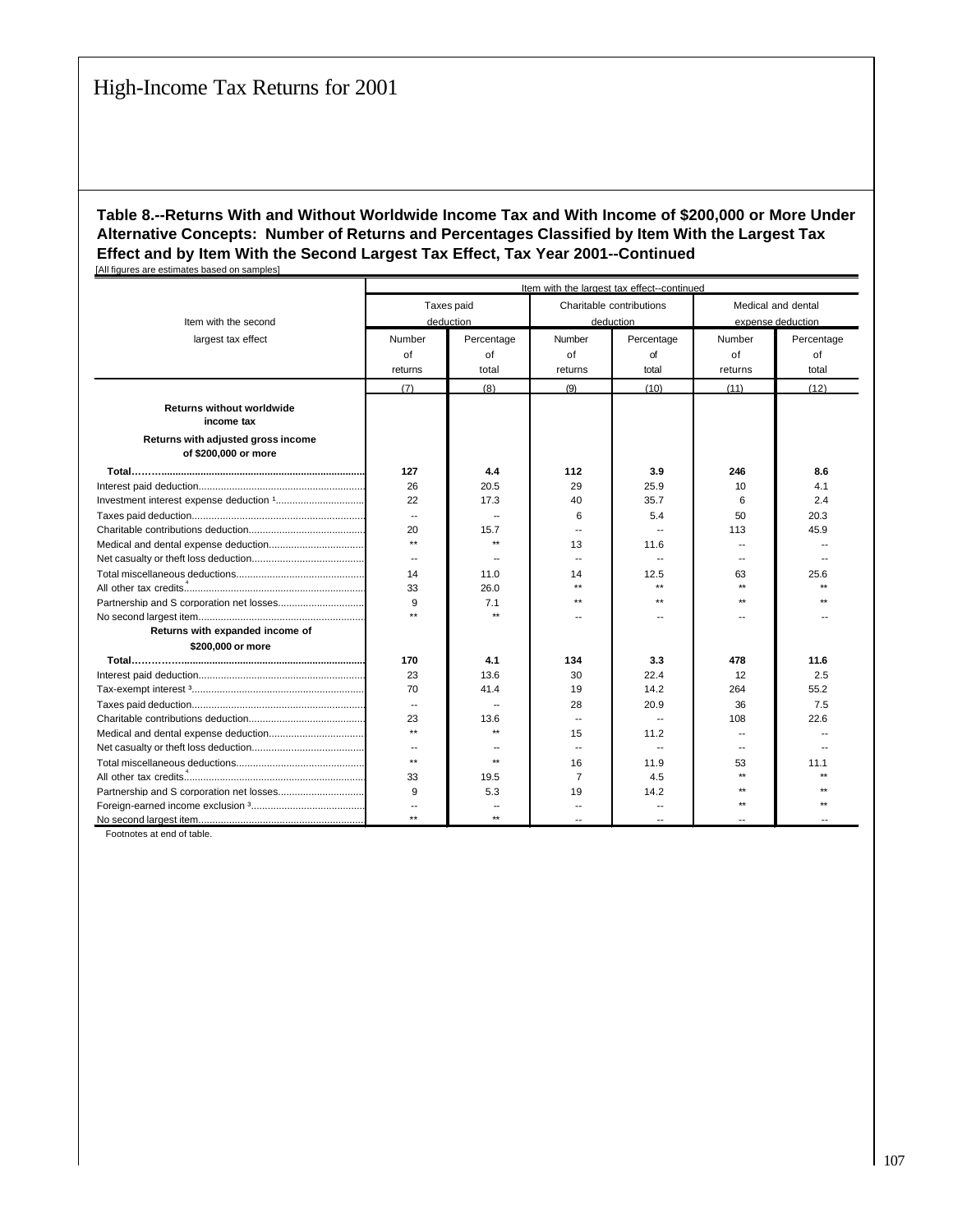|                                                            | Item with the largest tax effect--continued |                       |                      |                     |                          |            |  |
|------------------------------------------------------------|---------------------------------------------|-----------------------|----------------------|---------------------|--------------------------|------------|--|
|                                                            |                                             | Net casualty or theft |                      | Total miscellaneous | All other                |            |  |
| Item with the second                                       |                                             | loss deduction        | deductions           |                     | tax credits <sup>4</sup> |            |  |
| largest tax effect                                         | Number                                      | Percentage            | Number               | Percentage          | Number                   | Percentage |  |
|                                                            | of                                          | of                    | of                   | of                  | of                       | of         |  |
|                                                            | returns                                     | total                 | returns              | total               | returns                  | total      |  |
|                                                            | (13)                                        | (14)                  | (15)                 | (16)                | (17)                     | (18)       |  |
| <b>Returns without worldwide</b><br>income tax             |                                             |                       |                      |                     |                          |            |  |
| Returns with adjusted gross income<br>of \$200,000 or more |                                             |                       |                      |                     |                          |            |  |
|                                                            | 136                                         | 4.7                   | 615                  | 21.4                | 605                      | 21.0       |  |
|                                                            | 47                                          | 34.6                  | 171                  | 27.8                | 155                      | 25.5       |  |
|                                                            | 14                                          | 10.3                  | 30                   | 4.9                 | 64                       | 10.6       |  |
|                                                            | 38                                          | 27.9                  | 192                  | 31.2                | 300                      | 49.8       |  |
|                                                            | 25                                          | 18.4                  | 57                   | 9.3                 | 28                       | 4.6        |  |
|                                                            | $\star\star$                                | $\star\star$          | 9                    | 1.5                 |                          |            |  |
|                                                            | $\overline{\phantom{a}}$                    |                       | $\star\star$         | $\star\star$        |                          |            |  |
|                                                            | $\star\star$                                | $\star\star$          |                      |                     | $\star\star$             |            |  |
|                                                            | $\sim$                                      | --                    | $\star\star$         | $\star\star$        | $\star\star$             |            |  |
|                                                            | $\star\star$                                | $\star\star$          | 68                   | 11.1                | $\star\star$             |            |  |
|                                                            | $\star\star$                                | $\star\star$          | 81                   | 13.2                | 40                       | 6.6        |  |
| Returns with expanded income of                            |                                             |                       |                      |                     |                          |            |  |
| \$200,000 or more                                          |                                             |                       |                      |                     |                          |            |  |
|                                                            | 134                                         | 3.3                   | 65                   | 1.6                 | 597                      | 14.5       |  |
|                                                            | 48                                          | 35.8                  | $\star\star$         | $\star\star$        | 175                      | 29.2       |  |
|                                                            | 20                                          | 14.9                  | 18                   | 27.7                | 14                       | 2.4        |  |
|                                                            | 36                                          | 26.9                  | $\star\star$         | $***$               | 321                      | 53.9       |  |
|                                                            | 20                                          | 14.9                  | $\ddot{\phantom{1}}$ | $+ +$               | 30                       | 5.0        |  |
|                                                            | $\star\star$                                | $\star\star$          | 3                    | 4.6                 |                          |            |  |
|                                                            |                                             |                       | ÷÷                   | $\star\star$        |                          |            |  |
|                                                            | $\star\star$                                | $\star\star$          |                      | $\sim$              | $\star\star$             |            |  |
|                                                            | $\overline{\phantom{a}}$                    |                       |                      | $\overline{a}$      |                          |            |  |
|                                                            | $\star\star$                                | $\star\star$          | 4                    | 6.2                 | $\star\star$             |            |  |
|                                                            |                                             |                       | $\star\star$         | $***$               |                          |            |  |
|                                                            | $\star\star$                                | $\star\star$          |                      |                     | 42                       | 7.1        |  |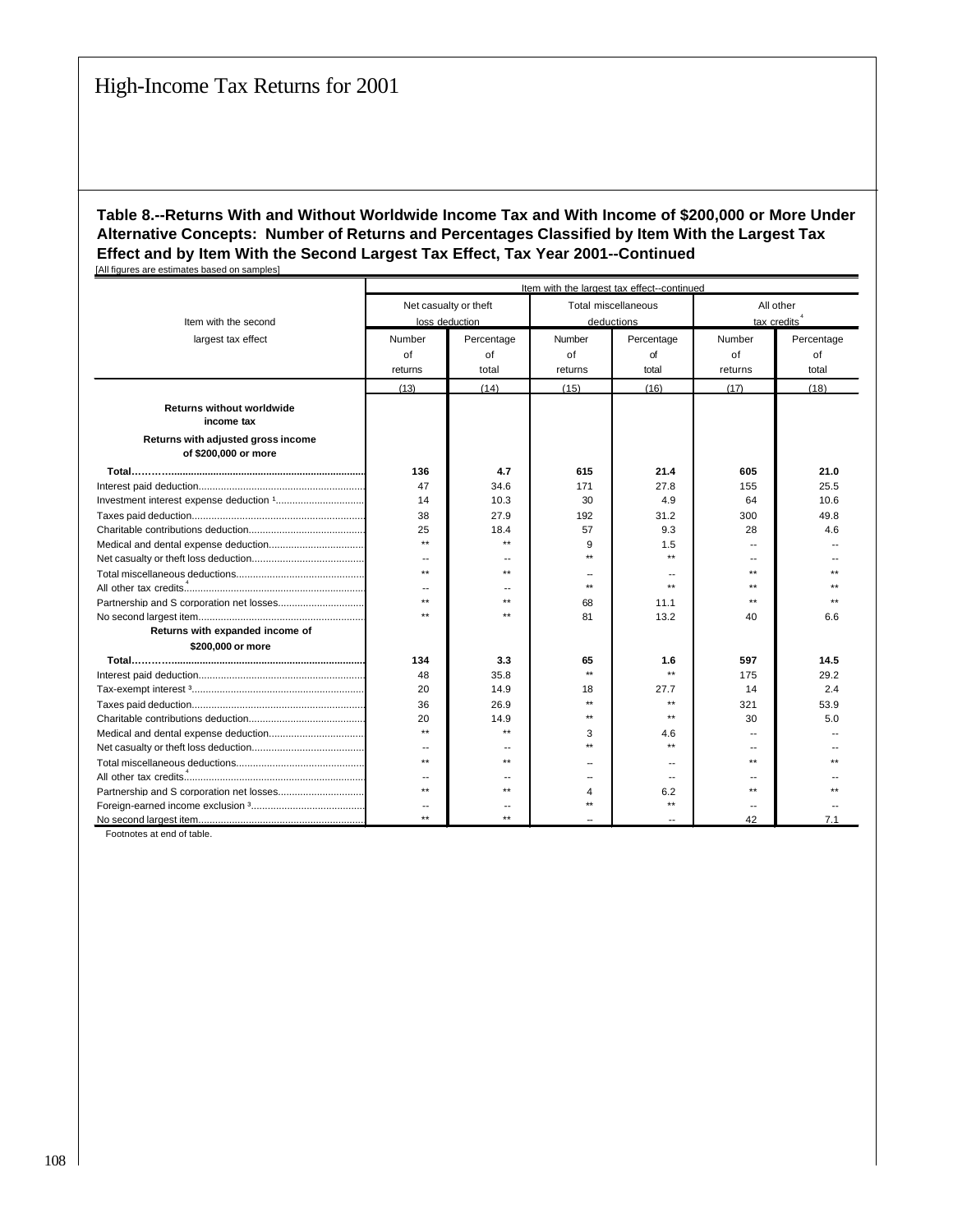|                                    | Item with the largest tax effect--continued |                   |                    |                          |                       |            |  |  |
|------------------------------------|---------------------------------------------|-------------------|--------------------|--------------------------|-----------------------|------------|--|--|
|                                    |                                             | Partnership and S |                    | Foreign-earned           | Tax-exempt            |            |  |  |
| Item with the second               | corporation net losses                      |                   | income exclusion 3 |                          | interest <sup>3</sup> |            |  |  |
| largest tax effect                 | Number                                      | Percentage        | Number             | Percentage               | Number                | Percentage |  |  |
|                                    | of                                          | of                | of                 | of                       | of                    | of         |  |  |
|                                    | returns                                     | total             | returns            | total                    | returns               | total      |  |  |
|                                    | (19)                                        | (20)              | (21)               | (22)                     | (23)                  | (24)       |  |  |
| <b>Returns without worldwide</b>   |                                             |                   |                    |                          |                       |            |  |  |
| income tax                         |                                             |                   |                    |                          |                       |            |  |  |
| Returns with adjusted gross income |                                             |                   |                    |                          |                       |            |  |  |
| of \$200,000 or more               |                                             |                   |                    |                          |                       |            |  |  |
|                                    | 289                                         | 10.1              |                    |                          |                       |            |  |  |
|                                    | 15                                          | 5.2               |                    |                          |                       |            |  |  |
|                                    | 168                                         | 58.1              |                    |                          |                       |            |  |  |
|                                    | 31                                          | 10.7              |                    |                          |                       |            |  |  |
|                                    | 29                                          | 10.0              |                    | $-$                      |                       |            |  |  |
|                                    | $\star\star$                                | $\star\star$      |                    |                          |                       |            |  |  |
|                                    | $\star\star$                                | $\star\star$      |                    | --                       |                       |            |  |  |
|                                    | 22                                          | 7.6               |                    |                          |                       |            |  |  |
|                                    | 20                                          | 6.2               | $\sim$             | $\overline{\phantom{a}}$ | $\sim$                |            |  |  |
|                                    | $\overline{a}$                              | --                |                    | $\overline{a}$           | --                    |            |  |  |
|                                    | $\overline{\phantom{a}}$                    |                   |                    |                          |                       |            |  |  |
| Returns with expanded income of    |                                             |                   |                    |                          |                       |            |  |  |
| \$200,000 or more                  |                                             |                   |                    |                          |                       |            |  |  |
|                                    | 259                                         | 6.3               | 5                  | (2)                      | 2,205                 | 53.5       |  |  |
|                                    | $\star\star$                                | $\star\star$      | $^{++}$            | $\star\star$             | 274                   | 12.4       |  |  |
|                                    | 142                                         | 54.8              |                    | ш.                       | $-$                   |            |  |  |
|                                    | 36                                          | 13.9              | $\star\star$       | $\star\star$             | 522                   | 23.7       |  |  |
|                                    | 35                                          | 13.5              | $\star\star$       | $***$                    | 250                   | 11.3       |  |  |
|                                    | $\star\star$                                | $***$             |                    | $\overline{a}$           | 473                   | 21.5       |  |  |
|                                    | 3                                           | 1.2               |                    |                          | $***$                 | بولو       |  |  |
|                                    | 14                                          | 5.4               | $\sim$             | $\overline{a}$           | 212                   | 9.6        |  |  |
|                                    | 17                                          | 6.2               |                    | $\overline{a}$           | 18                    | 0.7        |  |  |
|                                    | $\overline{\phantom{a}}$                    | $\overline{a}$    |                    | $\overline{a}$           | 356                   | 16.1       |  |  |
|                                    |                                             |                   |                    |                          | $***$                 |            |  |  |
|                                    |                                             |                   |                    |                          | 96                    | 44         |  |  |

\*\* Data deleted to avoid disclosure of information for specific taxpayers. However, deleted data are included in the appropriate totals.

<sup>1</sup> Investment interest expense deduction only has an effect when using the adjusted gross income concept.

² Less than 0.05 percent.

³ Tax-exempt interest and foreign-earned income exclusion only have an effect when using the expanded income concept.

 $4$  General business credit has been combined with all other credits.

NOTES: Detail may not add to totals because of rounding. Total columns do not include returns with no tax effect.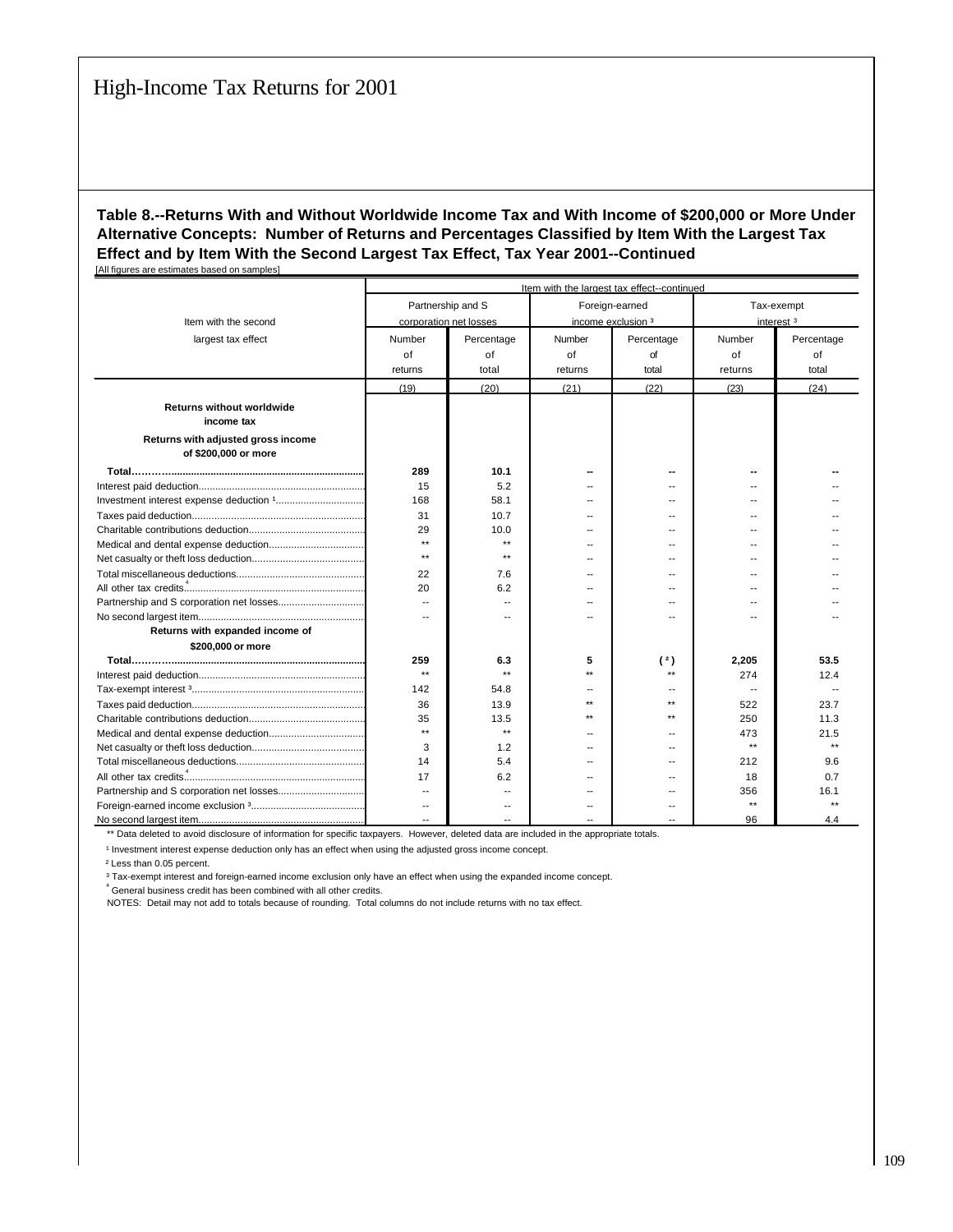#### **Table 9.--Returns Without U.S. Income Tax and With Income of \$200,000 or More Under Alternative Concepts: Number of Returns With Itemized Deductions, Credits, and Tax Preferences, as Percentages of Income, Tax Year 2001** [All figures are estimates based on samples]

| in rigardo are commateo babea on campioo |       | No             |                | Number of returns on which income was reduced by percentages of income |              |              |
|------------------------------------------|-------|----------------|----------------|------------------------------------------------------------------------|--------------|--------------|
| Income concept and type of deduction,    |       | deduction,     | Under          | 10 percent                                                             | 20 percent   | 30 percent   |
| credit, or tax preference                | Total | credit, or tax | 10             | under                                                                  | under        | under        |
|                                          |       | preference     | percent        | 20 percent                                                             | 30 percent   | 40 percent   |
|                                          | (1)   | (2)            | (3)            | (4)                                                                    | (5)          | (6)          |
|                                          |       |                |                |                                                                        |              |              |
| Adjusted gross income concept            |       |                |                |                                                                        |              |              |
|                                          | 3,385 | 156            | 281            | 282                                                                    | 160          | 97           |
| Interest paid deduction:                 |       |                |                |                                                                        |              |              |
|                                          | 3,385 | 700            | 1,032          | 293                                                                    | 123          | 96           |
| Investment interest per income concept   | 3,385 | 1,543          | 638            | 115                                                                    | 73           | 75           |
|                                          | 3,385 | 336            | 1,824          | 586                                                                    | 262          | 112          |
|                                          | 3,385 | 710            | 1,790          | 181                                                                    | 136          | 197          |
| Medical and dental expense deduction     | 3,385 | 3,011          | 61             | 18                                                                     | 13           | 7            |
|                                          | 3.385 | 3,236          | $\overline{4}$ | $\overline{\phantom{a}}$                                               | 4            |              |
| Net limited miscellaneous deduction per  |       |                |                |                                                                        |              |              |
|                                          | 3,385 | 2,225          | 613            | 231                                                                    | 98           | 64           |
|                                          | 3,385 | 2,737          | 51             | 15                                                                     | 9            | 6            |
| Deduction equivalent of:                 |       |                |                |                                                                        |              |              |
|                                          | 3.385 | 2.148          | 105            | 28                                                                     | $\star\star$ | 53           |
|                                          | 3,385 | 3,044          | 180            | $***$                                                                  | $\star\star$ | 3            |
|                                          | 3,385 | 3,319          | 49             | $\star\star$                                                           | $\star\star$ | 3            |
| Tax preferences excluded from adjusted   |       |                |                |                                                                        |              |              |
|                                          | 3.385 | 2.241          | 669            | 115                                                                    | 77           | 44           |
| <b>Expanded income concept</b>           |       |                |                |                                                                        |              |              |
|                                          | 4,910 | 644            | 583            | 751                                                                    | 528          | 395          |
| Interest paid deduction:                 |       |                |                |                                                                        |              |              |
|                                          | 4,910 | 2,569          | 1,351          | 492                                                                    | 264          | 116          |
| Investment interest per income concept   | 4,910 | 3,463          | 999            | 140                                                                    | 71           | 37           |
|                                          | 4,910 | 786            | 2,569          | 818                                                                    | 304          | 124          |
|                                          | 4,910 | 1,164          | 2,726          | 417                                                                    | 203          | 125          |
|                                          | 4,910 | 3,145          | 746            | 147                                                                    | 140          | 138          |
|                                          | 4.910 | 4.751          | 11             | $\star\star$                                                           | $***$        | $\star\star$ |
| Net limited miscellaneous deduction per  |       |                |                |                                                                        |              |              |
|                                          | 4,910 | 2,495          | 1,584          | 433                                                                    | 160          | 80           |
|                                          | 4,910 | 4,810          | 68             | 10                                                                     | $\star\star$ | 5            |
| Deduction equivalent of:                 |       |                |                |                                                                        |              |              |
|                                          | 4.910 | 3,368          | 225            | 70                                                                     | 72           | $\star\star$ |
|                                          | 4,910 | 4,322          | 235            | $\star\star$                                                           | 36           | 19           |
|                                          | 4,910 | 4,842          | 50             | 8                                                                      | 3            | $\star\star$ |
| Tax preferences excluded from adjusted   |       |                |                |                                                                        |              |              |
|                                          | 4.910 | 1.387          | 417            | 138                                                                    | 140          | 148          |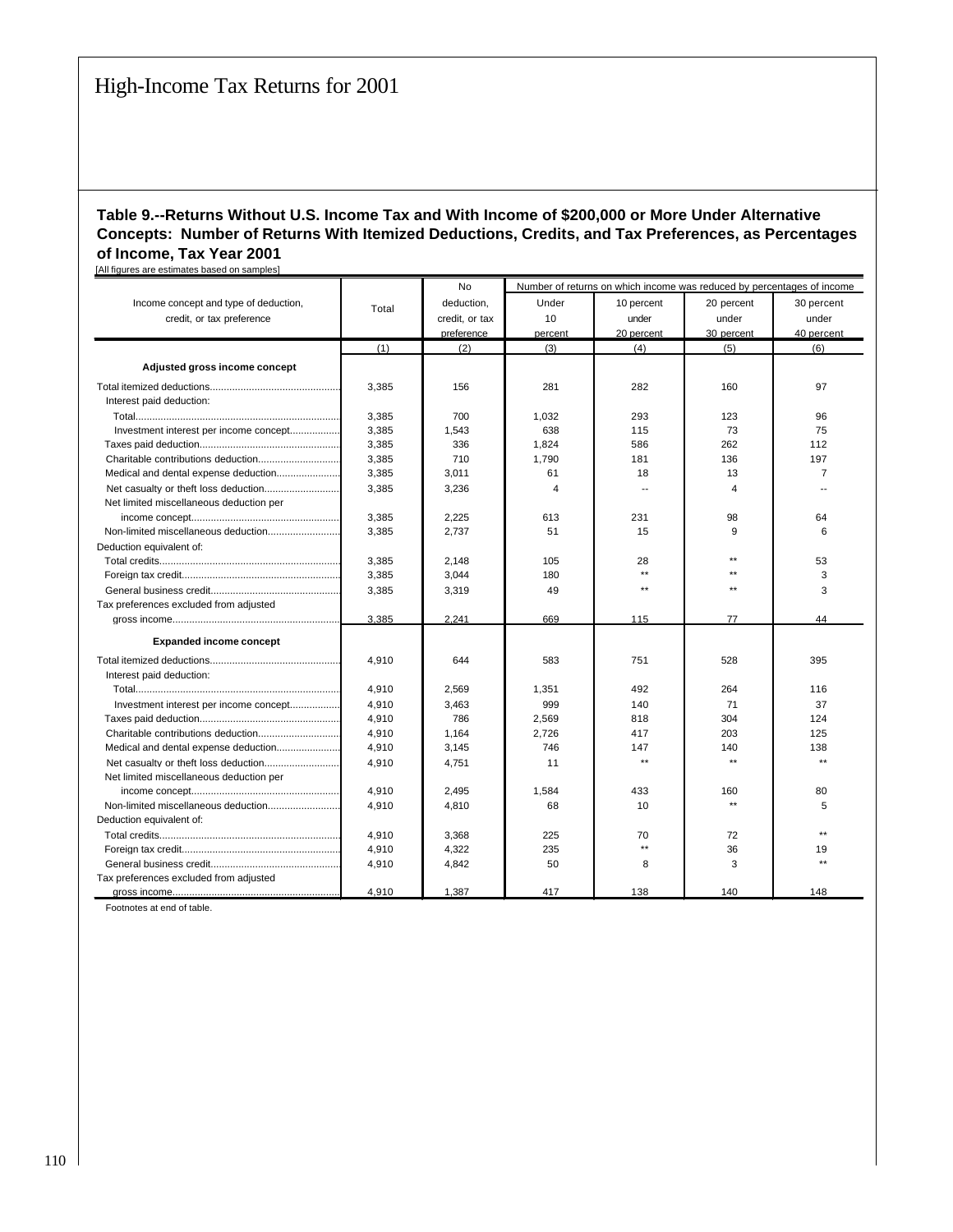#### **Table 9.--Returns Without U.S. Income Tax and With Income of \$200,000 or More Under Alternative Concepts: Number of Returns With Itemized Deductions, Credits, and Tax Preferences, as Percentages of Income, Tax Year 2001--Continued** [All figures are estimates based on samples]

|                                         | Number of returns on which income was reduced by percentages of income--continued |                          |              |              |             |  |  |  |  |
|-----------------------------------------|-----------------------------------------------------------------------------------|--------------------------|--------------|--------------|-------------|--|--|--|--|
| Income concept and type of deduction,   | 40 percent                                                                        | 50 percent               | 60 percent   | 70 percent   | 100 percent |  |  |  |  |
| credit, or tax preference               | under                                                                             | under                    | under        | under        | or          |  |  |  |  |
|                                         | 50 percent                                                                        | 60 percent               | 70 percent   | 100 percent  | more        |  |  |  |  |
|                                         | (7)                                                                               | (8)                      | (9)          | (10)         | (11)        |  |  |  |  |
|                                         |                                                                                   |                          |              |              |             |  |  |  |  |
| Adjusted gross income concept           |                                                                                   |                          |              |              |             |  |  |  |  |
|                                         | 57                                                                                | 42                       | 22           | 246          | 2,042       |  |  |  |  |
| Interest paid deduction:                |                                                                                   |                          |              |              |             |  |  |  |  |
|                                         | 103                                                                               | 105                      | 96           | 450          | 387         |  |  |  |  |
|                                         | 89                                                                                | 103                      | 95           | 369          | 285         |  |  |  |  |
|                                         | 81                                                                                | 42                       | 23           | 46           | 73          |  |  |  |  |
|                                         | 103                                                                               | 268                      |              |              |             |  |  |  |  |
|                                         | 26                                                                                | 27                       | 30           | 99           | 93          |  |  |  |  |
|                                         | $\overline{\phantom{a}}$                                                          | $\star\star$             | $\star\star$ | 36           | 100         |  |  |  |  |
| Net limited miscellaneous deduction per |                                                                                   |                          |              |              |             |  |  |  |  |
|                                         | 31                                                                                | 22                       | 19           | 42           | 40          |  |  |  |  |
|                                         | $\overline{7}$                                                                    | 3                        | 10           | 241          | 306         |  |  |  |  |
| Deduction equivalent of:                |                                                                                   |                          |              |              |             |  |  |  |  |
|                                         | 107                                                                               | 190                      | 265          | 462          |             |  |  |  |  |
|                                         | $\star\star$                                                                      | $\star\star$             | 5            | 147          |             |  |  |  |  |
|                                         | $\star\star$                                                                      | $\star\star$             | $\star\star$ | ۰.           |             |  |  |  |  |
| Tax preferences excluded from adjusted  |                                                                                   |                          |              |              |             |  |  |  |  |
|                                         | 26                                                                                | 25                       | 28           | 53           | 107         |  |  |  |  |
| <b>Expanded income concept</b>          |                                                                                   |                          |              |              |             |  |  |  |  |
|                                         |                                                                                   |                          |              |              |             |  |  |  |  |
|                                         | 287                                                                               | 248                      | 211          | 457          | 806         |  |  |  |  |
| Interest paid deduction:                |                                                                                   |                          |              |              |             |  |  |  |  |
|                                         | 51                                                                                | 16                       | 12           | 31           | 8           |  |  |  |  |
|                                         | 24                                                                                | 18                       | 12           | 44           | 102         |  |  |  |  |
|                                         | 76                                                                                | 50                       | 33           | 50           | 100         |  |  |  |  |
|                                         | 102                                                                               | 60                       | 20           | 56           | 37          |  |  |  |  |
|                                         | 112                                                                               | 106                      | 83           | 206          | 87          |  |  |  |  |
|                                         | $\star\star$                                                                      | $\star\star$             | 3            | $\star\star$ | 96          |  |  |  |  |
| Net limited miscellaneous deduction per |                                                                                   |                          |              |              |             |  |  |  |  |
|                                         | 47                                                                                | 28                       | 18           | 32           | 33          |  |  |  |  |
|                                         | 5                                                                                 | $\star\star$             |              | $\star\star$ | 3           |  |  |  |  |
| Deduction equivalent of:                |                                                                                   |                          |              |              |             |  |  |  |  |
|                                         | 116                                                                               | 241                      | 319          | 434          |             |  |  |  |  |
|                                         | 17                                                                                | 72                       | 61           | 114          |             |  |  |  |  |
|                                         | $\star\star$                                                                      | $\overline{\phantom{a}}$ | $\star\star$ | $\sim$       |             |  |  |  |  |
| Tax preferences excluded from adjusted  |                                                                                   |                          |              |              |             |  |  |  |  |
| gross income.                           | 191                                                                               | 246                      | 329          | 1.535        | 379         |  |  |  |  |

\*\* Data deleted to avoid disclosure of information for specific taxpayers. However, deleted data are included in the appropriate totals.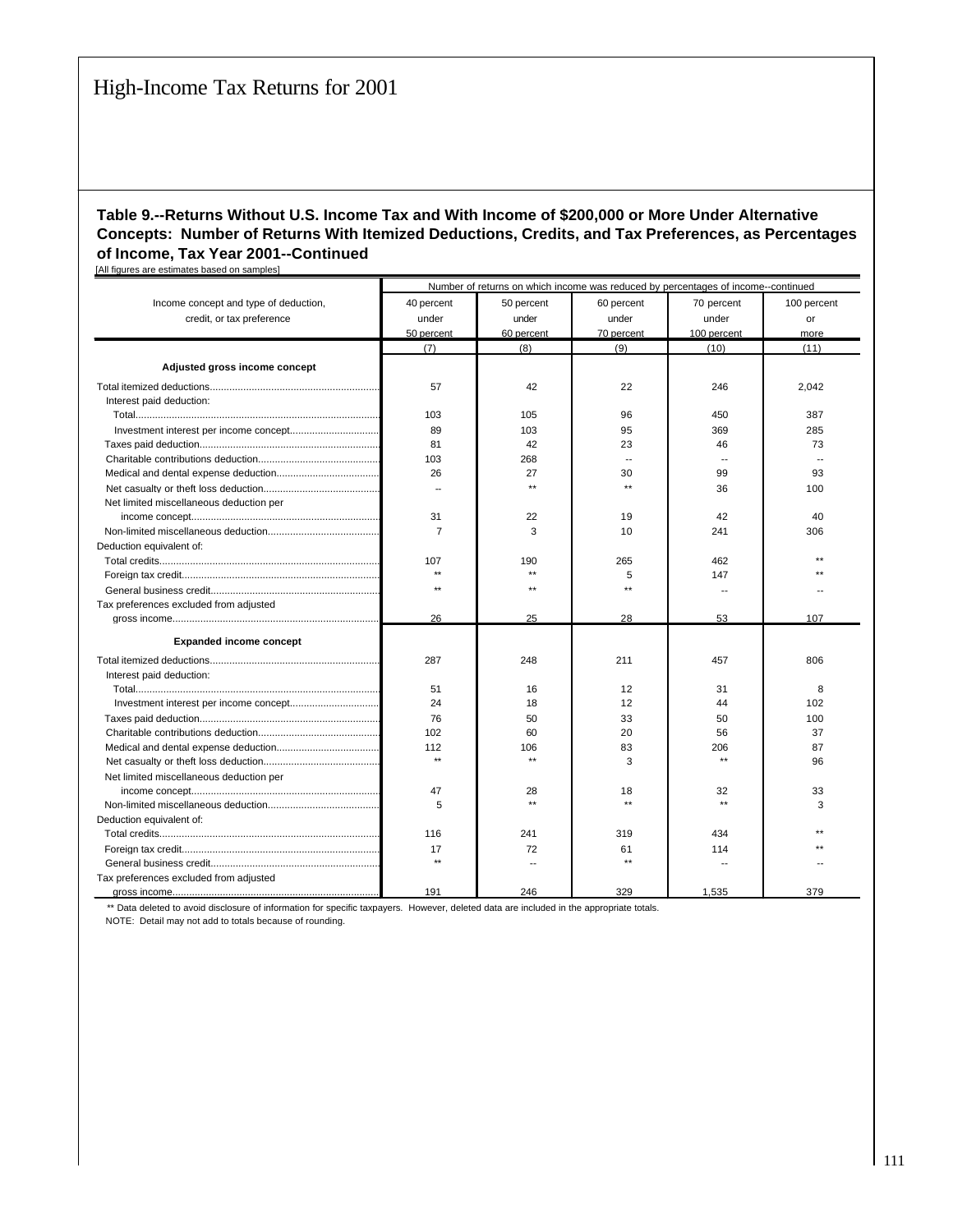#### **Table 10.--Returns Without Worldwide Income Tax and With Income of \$200,000 or More Under Alternative Concepts: Number of Returns With Itemized Deductions, Credits, and Tax Preferences, as Percentages of Income, Tax Year 2001** [All figures are estimates based on samples]

|                                         |       |                | Number of returns on which income was reduced by percentages of |                          |                          |              |  |
|-----------------------------------------|-------|----------------|-----------------------------------------------------------------|--------------------------|--------------------------|--------------|--|
|                                         |       | <b>No</b>      | income                                                          |                          |                          |              |  |
| Income concept and type of deduction,   | Total | deduction.     | Under                                                           | 10 percent               | 20 percent               | 30 percent   |  |
| credit, or tax preference               |       | credit, or tax | 10                                                              | under                    | under                    | under        |  |
|                                         |       | preference     | percent                                                         | 20 percent               | 30 percent               | 40 percent   |  |
|                                         | (1)   | (2)            | (3)                                                             | (4)                      | (5)                      | (6)          |  |
| Adjusted gross income concept           |       |                |                                                                 |                          |                          |              |  |
|                                         |       |                |                                                                 |                          |                          |              |  |
|                                         | 2.875 | 42             | 175                                                             | 200                      | 108                      | 65           |  |
| Interest paid deduction:                |       |                |                                                                 |                          |                          |              |  |
|                                         | 2,875 | 543            | 816                                                             | 241                      | 99                       | 84           |  |
|                                         | 2,875 | 1,253          | 492                                                             | 99                       | 63                       | 69           |  |
|                                         | 2,875 | 210            | 1.579                                                           | 511                      | 230                      | 97           |  |
|                                         | 2,875 | 545            | 1,504                                                           | 164                      | 130                      | 178          |  |
|                                         | 2.875 | 2,510          | 59                                                              | 18                       | 13                       | $**$         |  |
|                                         | 2,875 | 2,728          | 4                                                               | $\overline{\phantom{a}}$ | 4                        |              |  |
| Net limited miscellaneous deduction per |       |                |                                                                 |                          |                          |              |  |
|                                         | 2.875 | 1,820          | 529                                                             | 214                      | 97                       | 62           |  |
|                                         | 2,875 | 2,241          | 43                                                              | 15                       | 8                        | 6            |  |
| Deduction equivalent of:                |       |                |                                                                 |                          |                          |              |  |
|                                         | 2,875 | 2,145          | 45                                                              | 16                       | 10                       | 37           |  |
|                                         | 2.875 | 2.875          |                                                                 |                          | $\sim$                   |              |  |
|                                         | 2,875 | 2,838          | 28                                                              | $\overline{\mathbf{A}}$  | $\overline{\phantom{a}}$ |              |  |
| Tax preferences excluded from adjusted  |       |                |                                                                 |                          |                          |              |  |
|                                         | 2.875 | 1.898          | 549                                                             | 103                      | 67                       | 37           |  |
| <b>Expanded income concept</b>          |       |                |                                                                 |                          |                          |              |  |
|                                         | 4,119 | 405            | 412                                                             | 610                      | 430                      | 344          |  |
| Interest paid deduction:                |       |                |                                                                 |                          |                          |              |  |
|                                         | 4,119 | 2,186          | 1,044                                                           | 424                      | 240                      | 113          |  |
|                                         | 4,119 | 2.888          | 825                                                             | 122                      | 66                       | 32           |  |
|                                         | 4,119 | 518            | 2,200                                                           | 725                      | 272                      | 112          |  |
|                                         | 4,119 | 835            | 2,343                                                           | 375                      | 192                      | 120          |  |
|                                         | 4,119 | 2,418          | 707                                                             | 143                      | 135                      | 133          |  |
|                                         | 4,119 | 3,964          | 9                                                               | 4                        | $\star\star$             | $\star\star$ |  |
| Net limited miscellaneous deduction per |       |                |                                                                 |                          |                          |              |  |
|                                         | 4,119 | 1,865          | 1,447                                                           | 416                      | 156                      | 79           |  |
|                                         | 4.119 | 4,033          | 57                                                              | 10                       | 5                        | $\star\star$ |  |
| Deduction equivalent of:                |       |                |                                                                 |                          |                          |              |  |
|                                         | 4,119 | 3,355          | 94                                                              | 16                       | 19                       | 32           |  |
|                                         | 4,119 | 4,119          |                                                                 |                          | --                       |              |  |
|                                         | 4,119 | 4,088          | 22                                                              | 4                        | $\star\star$             |              |  |
| Tax preferences excluded from adjusted  |       |                |                                                                 |                          |                          |              |  |
|                                         | 4.119 | 871            | 299                                                             | 124                      | 124                      | 138          |  |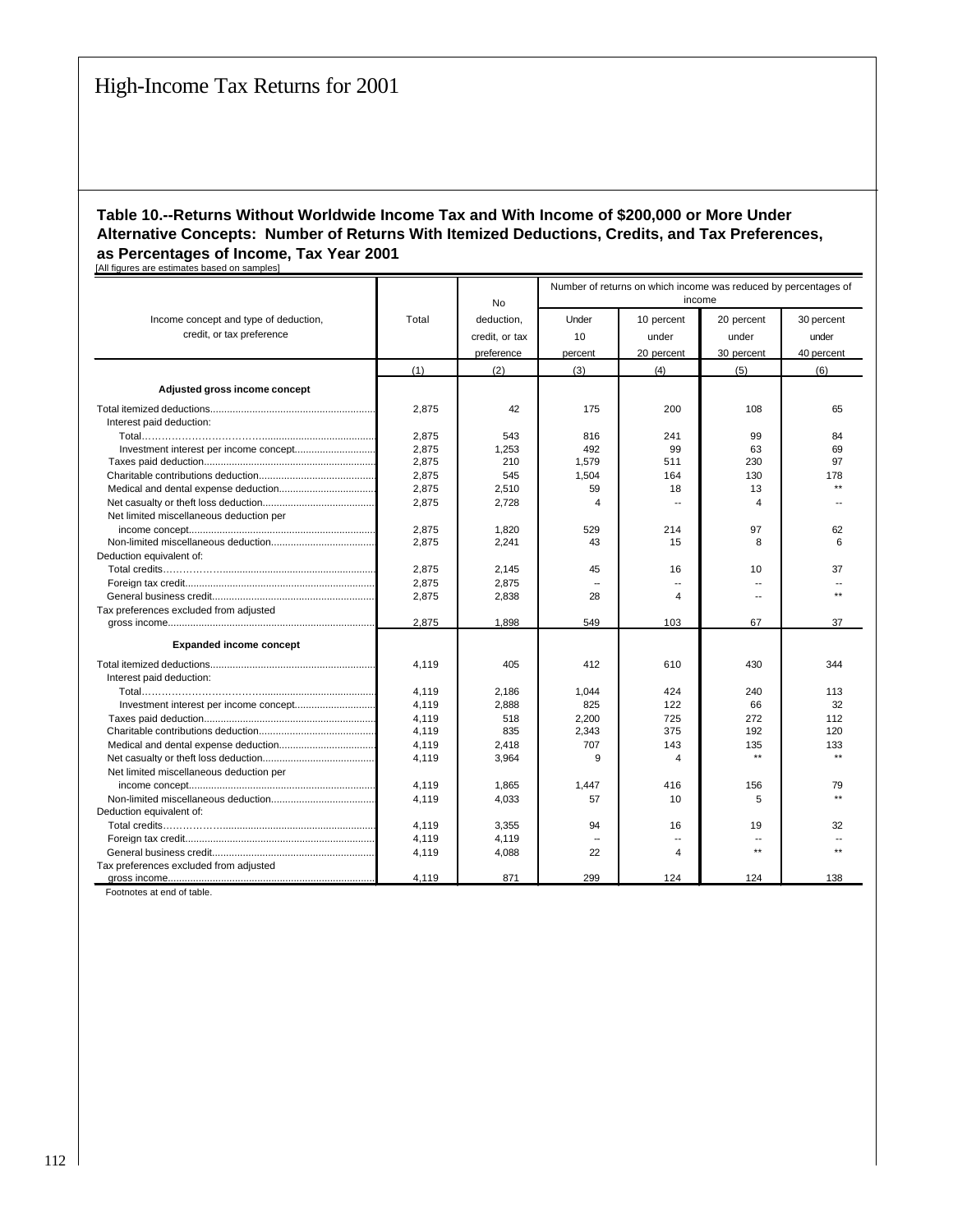## **Table 10.--Returns Without Worldwide Income Tax and With Income of \$200,000 or More Under Alternative Concepts: Number of Returns With Itemized Deductions, Credits, and Tax Preferences, as Percentages of Income, Tax Year 2001--Continued**

[All figures are estimates based on samples]

|                                                                    | Number of returns on which income was reduced by percentages of income--continued |                                   |                                   |                                    |                           |  |  |  |
|--------------------------------------------------------------------|-----------------------------------------------------------------------------------|-----------------------------------|-----------------------------------|------------------------------------|---------------------------|--|--|--|
| Income concept and type of deduction,<br>credit, or tax preference | 40 percent<br>under<br>50 percent                                                 | 50 percent<br>under<br>60 percent | 60 percent<br>under<br>70 percent | 70 percent<br>under<br>100 percent | 100 percent<br>or<br>more |  |  |  |
|                                                                    | (7)                                                                               | (8)                               | (9)                               | (10)                               | (11)                      |  |  |  |
| Adjusted gross income concept                                      |                                                                                   |                                   |                                   |                                    |                           |  |  |  |
|                                                                    | 35                                                                                | 32                                | 10                                | 168                                | 2.040                     |  |  |  |
| Interest paid deduction:                                           |                                                                                   |                                   |                                   |                                    |                           |  |  |  |
|                                                                    | 98                                                                                | 97                                | 89                                | 421                                | 387                       |  |  |  |
|                                                                    | 83                                                                                | 96                                | 88                                | 347                                | 285                       |  |  |  |
|                                                                    | 72                                                                                | 39                                | 23                                | 41                                 | 73                        |  |  |  |
|                                                                    | 97                                                                                | 257                               |                                   | $\overline{\phantom{a}}$           |                           |  |  |  |
|                                                                    | $***$                                                                             | 26                                | 30                                | 97                                 | 93                        |  |  |  |
|                                                                    | $\overline{\phantom{a}}$                                                          | $\star\star$                      | $\star\star$                      | 36                                 | 98                        |  |  |  |
| Net limited miscellaneous deduction per                            |                                                                                   |                                   |                                   |                                    |                           |  |  |  |
|                                                                    | 30                                                                                | 22                                | 19                                | 42                                 | 40                        |  |  |  |
|                                                                    | $***$                                                                             | $***$                             | 10                                | 238                                | 306                       |  |  |  |
| Deduction equivalent of:                                           |                                                                                   |                                   |                                   |                                    |                           |  |  |  |
|                                                                    | 65                                                                                | 128                               | 197                               | 232                                |                           |  |  |  |
|                                                                    | $\sim$                                                                            |                                   |                                   | $\sim$                             |                           |  |  |  |
|                                                                    | $***$                                                                             | $\star\star$                      | بديد                              | --                                 |                           |  |  |  |
| Tax preferences excluded from adjusted                             |                                                                                   |                                   |                                   |                                    |                           |  |  |  |
|                                                                    | 23                                                                                | 24                                | 27                                | 49                                 | 98                        |  |  |  |
| <b>Expanded income concept</b>                                     |                                                                                   |                                   |                                   |                                    |                           |  |  |  |
|                                                                    | 261                                                                               | 232                               | 200                               | 428                                | 797                       |  |  |  |
| Interest paid deduction:                                           |                                                                                   |                                   |                                   |                                    |                           |  |  |  |
|                                                                    | 49                                                                                | 16                                | $\star\star$                      | 28                                 |                           |  |  |  |
|                                                                    | 22                                                                                | 17                                | 11                                | 41                                 | 95                        |  |  |  |
|                                                                    | 68                                                                                | 47                                | 32                                | 45                                 | 100                       |  |  |  |
|                                                                    | 93                                                                                | 56                                | 18                                | 50                                 | 37                        |  |  |  |
|                                                                    | 107                                                                               | 104                               | 83                                | 202                                | 87                        |  |  |  |
|                                                                    | $\star\star$                                                                      | $***$                             | $\star\star$                      | $\star\star$                       | 94                        |  |  |  |
| Net limited miscellaneous deduction per                            |                                                                                   |                                   |                                   |                                    |                           |  |  |  |
|                                                                    | 46                                                                                | 28                                | 17                                | 32                                 | 33                        |  |  |  |
|                                                                    | 5                                                                                 |                                   |                                   | $\star\star$                       |                           |  |  |  |
| Deduction equivalent of:                                           |                                                                                   |                                   |                                   |                                    |                           |  |  |  |
|                                                                    | 62                                                                                | 109                               | 192                               | 240                                |                           |  |  |  |
|                                                                    |                                                                                   |                                   |                                   | --                                 |                           |  |  |  |
|                                                                    | $\star\star$                                                                      |                                   |                                   |                                    |                           |  |  |  |
| Tax preferences excluded from adjusted                             |                                                                                   |                                   |                                   |                                    |                           |  |  |  |
| gross income.                                                      | 179                                                                               | 233                               | 295                               | 1.478                              | 378                       |  |  |  |

\*\* Data deleted to avoid disclosure of information for specific taxpayers. However, deleted data are included in the appropriate totals.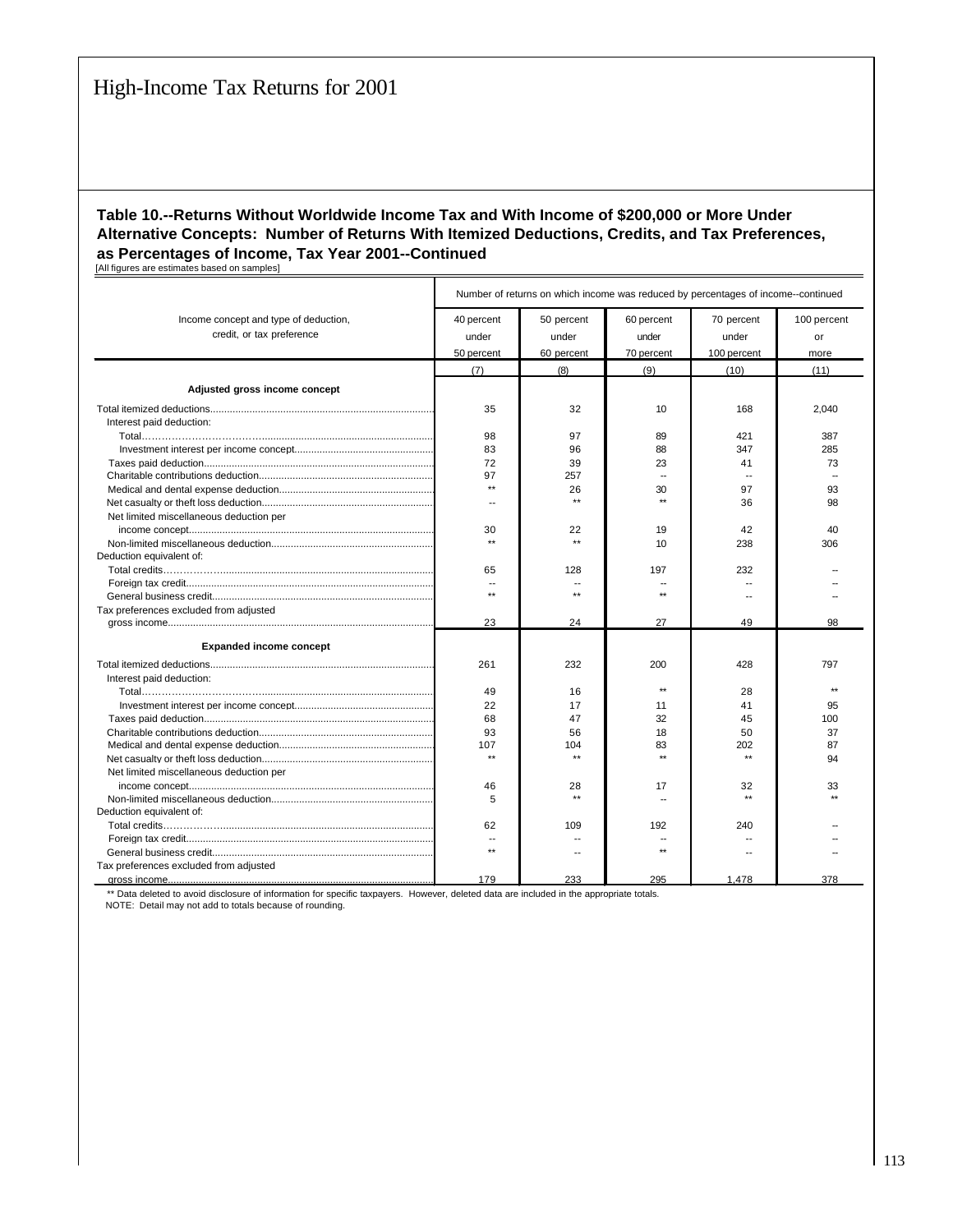#### **Table 11.--Returns With and Without U.S. Income Tax: Number and Percentages of Returns, by Effective Tax Rate, and by Size of Income Under Alternative Concepts, Tax Year 2001** [All figures are estimates based on samples]

|                                 |                                                       |                | Size of adjusted gross income            |                                              |              |  |
|---------------------------------|-------------------------------------------------------|----------------|------------------------------------------|----------------------------------------------|--------------|--|
|                                 | Total                                                 |                |                                          | Under \$50,000 1<br>\$50,000 under \$100,000 |              |  |
| Tax status, effective tax rate  | Number                                                | Percentage     | Number                                   | Percentage                                   | Number       |  |
|                                 | or                                                    | of             | of                                       | of                                           | of           |  |
|                                 | returns                                               | total          | returns                                  | total                                        | returns      |  |
|                                 | (1)                                                   | (2)            | (3)                                      | (4)                                          | (5)          |  |
|                                 | 130,255,237                                           | 100.0          | 92,755,147                               | 100.0                                        | 26,463,672   |  |
| Returns without U.S. income tax | 32,864,884                                            | 25.2           | 32,659,087                               | 35.2                                         | 194,293      |  |
| Returns with U.S. income tax    | 97,390,354                                            | 74.8           | 60,096,061                               | 64.8                                         | 26,269,379   |  |
| <b>Effective tax rate:</b>      |                                                       |                |                                          |                                              |              |  |
|                                 | 21,418,831                                            | 16.4           | 19,875,594                               | 21.4                                         | 1,454,448    |  |
|                                 | 33,789,529                                            | 25.9           | 25,063,038                               | 27.0                                         | 8,380,057    |  |
|                                 | 27,124,973                                            | 20.8           | 13,675,326                               | 14.7                                         | 10,958,949   |  |
|                                 | 10,958,407                                            | 8.4            | 1,216,218                                | 1.3                                          | 4,961,903    |  |
|                                 | 2,733,927                                             | 2.1            | 34,011                                   | (2)                                          | 504,377      |  |
|                                 | 787,239                                               | 0.6            | 20,446                                   | (2)                                          | 162          |  |
|                                 | 303,500                                               | 0.2            | 5,986                                    |                                              | 942          |  |
|                                 |                                                       |                |                                          | (2)                                          |              |  |
|                                 | 55,630                                                | (2)            | 1,068                                    | (2)                                          | $\sim$       |  |
|                                 | 4,447                                                 | (2)            | 2,221                                    | (2)                                          | 99<br>$\sim$ |  |
|                                 | 710                                                   | (2)            | 8                                        | (2)                                          |              |  |
|                                 | 5,398                                                 | (2)            | 238                                      | (2)                                          | 4,105        |  |
|                                 | 816                                                   | (2)            | 11                                       | (2)                                          | 390          |  |
|                                 | 61                                                    | (2)            | 3                                        | (2)                                          | 8            |  |
|                                 | 8,243                                                 | (2)            | 7,451                                    | (2)                                          | 96           |  |
|                                 |                                                       |                | Size of adiusted gross income--continued |                                              |              |  |
|                                 | \$50,000 under \$100,000<br>\$100,000 under \$200,000 |                |                                          | \$200,000 or more                            |              |  |
| Tax status, effective tax rate  | Percentage                                            | Number         | Percentage                               | Number                                       | Percentage   |  |
|                                 | of                                                    | of             | of                                       | of                                           | of           |  |
|                                 | total                                                 | returns        | total                                    | returns                                      | total        |  |
|                                 | (6)                                                   | (7)            | (8)                                      | (9)                                          | (10)         |  |
|                                 | 100.0                                                 | 8,469,199      | 100.0                                    | 2,567,220                                    | 100.0        |  |
| Returns without U.S. income tax | 0.7                                                   | 8,119          | 0.1                                      | 3,385                                        | 0.1          |  |
| Returns with U.S. income tax    | 99.3                                                  | 8,461,079      | 99.9                                     | 2,563,835                                    | 99.9         |  |
| <b>Effective tax rate:</b>      |                                                       |                |                                          |                                              |              |  |
|                                 | 5.5                                                   | 69,333         | 0.8                                      | 19,456                                       | 0.8          |  |
|                                 | 31.7                                                  | 323,230        | 3.8                                      | 23,204                                       | 0.9          |  |
|                                 | 41.4                                                  | 2,424,573      | 28.6                                     | 66,125                                       | 2.6          |  |
|                                 | 18.7                                                  | 4,382,454      | 51.7                                     | 397,832                                      | 15.5         |  |
|                                 | 1.9                                                   | 1,190,140      | 14.1                                     | 1,005,400                                    | 39.2         |  |
|                                 | (2)                                                   | 65,658         | 0.8                                      | 700,973                                      | 27.3         |  |
|                                 | (2)                                                   | 2,389          | (2)                                      | 294,183                                      | 11.5         |  |
|                                 | $\overline{\phantom{a}}$                              | 1,208          | (2)                                      | 53,354                                       | 2.1          |  |
|                                 | (2)                                                   | 1,339          | (2)                                      | 788                                          | (2)          |  |
|                                 | Ξ.                                                    | 25             |                                          | 676                                          |              |  |
|                                 | (2)                                                   | 149            | (2)                                      | 905                                          | (2)          |  |
|                                 |                                                       |                | (2)                                      |                                              | (2)          |  |
|                                 | (2)                                                   | $\overline{4}$ | (2)                                      | 410                                          | (2)          |  |
|                                 | (2)                                                   | 14             | (2)                                      | 35                                           | (2)          |  |
| 80 percent or more              | (2)                                                   | 239            | (2)                                      | 458                                          | (2)          |  |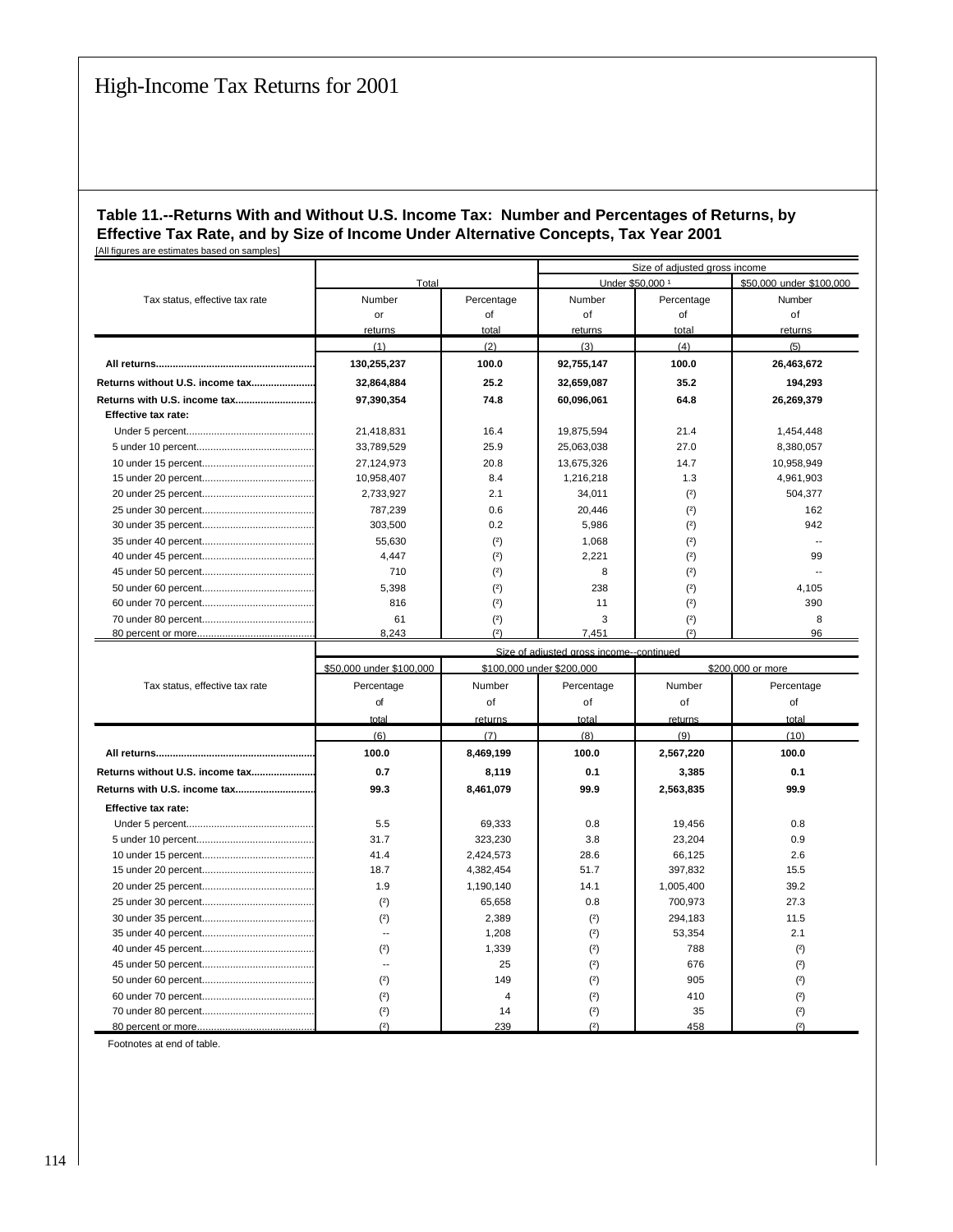#### **Table 11.--Returns With and Without U.S. Income Tax: Number and Percentages of Returns, by Effective Tax Rate, and by Size of Income Under Alternative Concepts, Tax Year 2001--Continued** [All figures are estimates based on samples]

|                                 |             |            |                  | Size of expanded income |                          |  |  |
|---------------------------------|-------------|------------|------------------|-------------------------|--------------------------|--|--|
|                                 | Total       |            | Under \$50,000 1 |                         | \$50,000 under \$100,000 |  |  |
| Tax status, effective tax rate  | Number      | Percentage | Number           | Percentage              | Number                   |  |  |
|                                 | or          | of         | of               | οf                      | of                       |  |  |
|                                 | returns     | total      | returns          | total                   | returns                  |  |  |
|                                 | (11)        | (12)       | (13)             | (14)                    | (15)                     |  |  |
|                                 | 130,255,237 | 100.0      | 92,037,669       | 100.0                   | 27,212,352               |  |  |
| Returns without U.S. income tax | 32,864,884  | 25.2       | 32,592,993       | 35.4                    | 246,945                  |  |  |
| Returns with U.S. income tax    | 97,390,354  | 74.8       | 59,444,676       | 64.6                    | 26,965,407               |  |  |
| <b>Effective tax rate:</b>      |             |            |                  |                         |                          |  |  |
|                                 | 22,430,147  | 17.2       | 20.747.881       | 22.5                    | 1,558,442                |  |  |
|                                 | 33,154,110  | 25.5       | 23,861,029       | 25.9                    | 8,929,648                |  |  |
|                                 | 26,634,155  | 20.4       | 13,343,982       | 14.5                    | 10,929,636               |  |  |
|                                 | 11,081,574  | 8.5        | 1,218,517        | 1.3                     | 5,017,804                |  |  |
|                                 | 2,718,700   | 2.1        | 36.986           | (2)                     | 511,383                  |  |  |
|                                 | 786.435     | 0.6        | 19.400           | (2)                     | 4.380                    |  |  |
|                                 | 304,063     | 0.2        | 5.985            | (2)                     | 945                      |  |  |
|                                 | 52.374      | (2)        | 962              | (2)                     | 48                       |  |  |
|                                 | 4,590       | (2)        | 2,084            | (2)                     | 346                      |  |  |
|                                 | 3,745       | (2)        | 1,004            | (2)                     | 2,097                    |  |  |
|                                 | 3,253       | (2)        |                  | --                      | 2,202                    |  |  |
|                                 | 642         | (2)        | 248              | (2)                     |                          |  |  |
|                                 | 53          | (2)        | 8                | (2)                     | 8                        |  |  |
|                                 | 7.682       | (2)        | 7.012            | (2)                     | 96                       |  |  |

|                                 | Size of expanded income--continued |                           |            |           |                   |  |  |
|---------------------------------|------------------------------------|---------------------------|------------|-----------|-------------------|--|--|
|                                 | \$50,000 under \$100,000           | \$100,000 under \$200,000 |            |           | \$200,000 or more |  |  |
| Tax status, effective tax rate  | Percentage                         | Number                    | Percentage | Number    | Percentage        |  |  |
|                                 | of                                 | of                        | of         | of        | of                |  |  |
|                                 | total                              | returns                   | total      | returns   | total             |  |  |
|                                 | (16)                               | (17)                      | (18)       | (19)      | (20)              |  |  |
|                                 | 100.0                              | 8,400,195                 | 100.0      | 2,605,021 | 100.0             |  |  |
| Returns without U.S. income tax | 0.9                                | 20,036                    | 0.2        | 4,910     | 0.2               |  |  |
| Returns with U.S. income tax    | 99.1                               | 8,380,160                 | 99.8       | 2,600,111 | 99.8              |  |  |
| <b>Effective tax rate:</b>      |                                    |                           |            |           |                   |  |  |
|                                 | 5.7                                | 85.931                    | 1.0        | 37,892    | 1.5               |  |  |
|                                 | 32.8                               | 326.361                   | 3.9        | 37.072    | 1.4               |  |  |
|                                 | 40.2                               | 2,272,784                 | 27.1       | 87.753    | 3.4               |  |  |
|                                 | 18.4                               | 4,439,621                 | 52.9       | 405,632   | 15.6              |  |  |
|                                 | 1.9                                | 1,175,847                 | 14.0       | 994.484   | 38.2              |  |  |
|                                 | (2)                                | 71,868                    | 0.9        | 690,787   | 26.5              |  |  |
|                                 | (2)                                | 4.282                     | 0.1        | 292.851   | 11.2              |  |  |
|                                 | (2)                                | 1,005                     | (2)        | 50,358    | 1.9               |  |  |
|                                 | (2)                                | 1.384                     | (2)        | 776       | (2)               |  |  |
|                                 | (2)                                | 9                         | (2)        | 635       | (2)               |  |  |
|                                 | (2)                                | 166                       | (2)        | 885       | (2)               |  |  |
|                                 | (2)                                | 11                        | (2)        | 379       | (2)               |  |  |
|                                 | (2)                                | 11                        | (2)        | 25        | (2)               |  |  |
|                                 | (2)                                | 84                        | (2)        | 491       | (2)               |  |  |

<sup>1</sup> Includes returns with adjusted gross deficit or with negative expanded income.

² Less than 0.05 percent.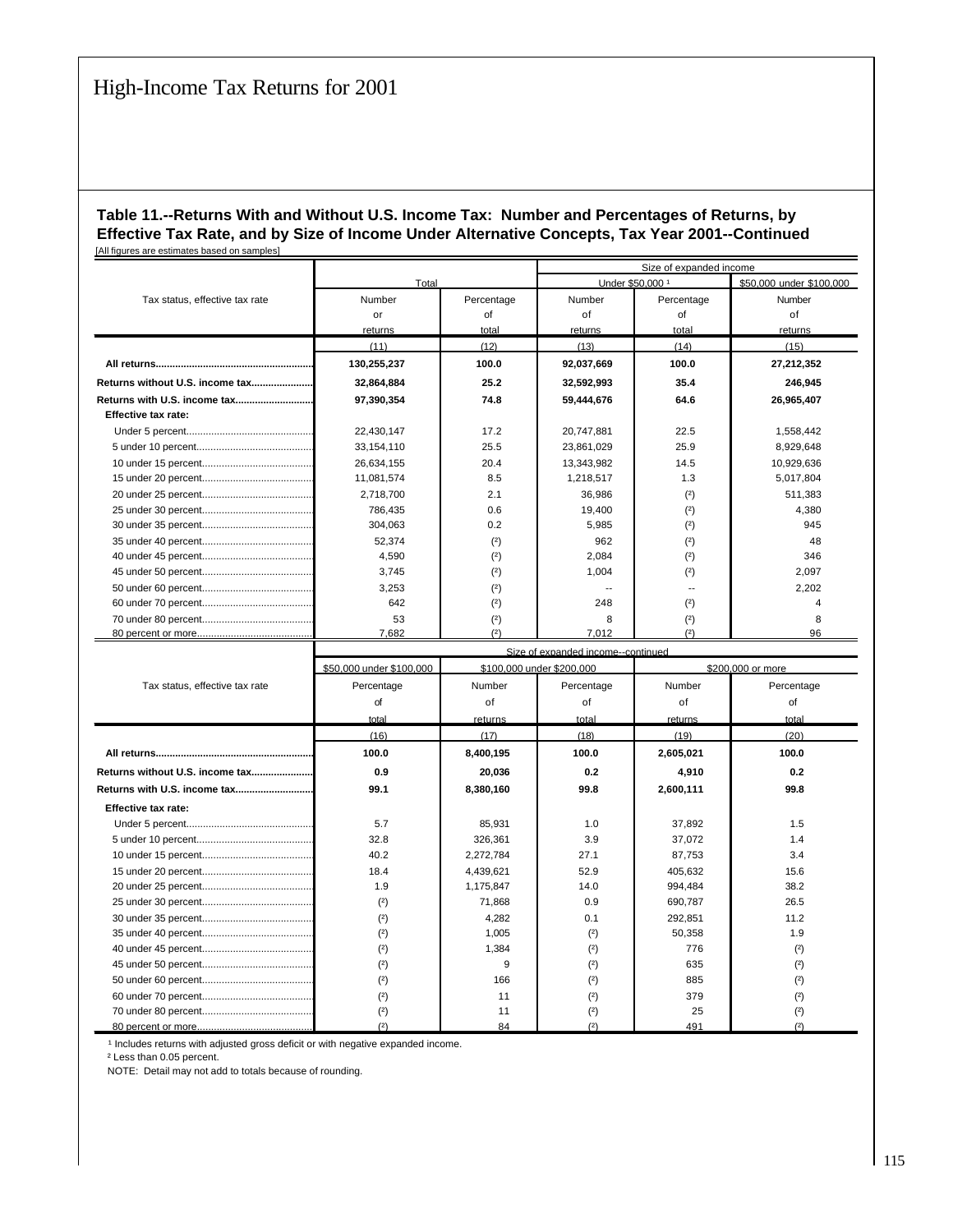#### **Table 12.--Returns With and Without Worldwide Income Tax: Number and Percentages of Returns, by Effective Tax Rate, and by Size of Income Under Alternative Concepts, Tax Year 2001** [All figures are estimates based on samples]

|                                      | Total       |            | Size of adjusted gross income           |            |                          |  |
|--------------------------------------|-------------|------------|-----------------------------------------|------------|--------------------------|--|
|                                      |             |            | Under \$50,000 1                        |            | \$50,000 under \$100,000 |  |
| Tax status, effective tax rate       | Number      | Percentage | Number                                  | Percentage | Number                   |  |
|                                      | or          | of         | of                                      | of         | of                       |  |
|                                      | returns     | total      | returns                                 | total      | returns                  |  |
|                                      | (1)         | (2)        | (3)                                     | (4)        | (5)                      |  |
|                                      | 130,255,237 | 100.0      | 92,755,147                              | 100.0      | 26,463,672               |  |
| Returns without worldwide income tax | 32,771,569  | 25.2       | 32,584,054                              | 35.1       | 177,156                  |  |
| Returns with worldwide income tax    | 97,483,668  | 74.8       | 60,171,094                              | 64.9       | 26,286,516               |  |
| Effective tax rate:                  |             |            |                                         |            |                          |  |
|                                      | 21,392,140  | 16.4       | 19,885,045                              | 21.4       | 1,441,055                |  |
|                                      | 33,774,002  | 25.9       | 25,068,487                              | 27.0       | 8,373,920                |  |
|                                      | 27.133.414  | 20.8       | 13.699.313                              | 14.8       | 10,959,157               |  |
|                                      | 10,973,168  | 8.4        | 1,223,823                               | 1.3        | 4,973,455                |  |
|                                      | 2,752,883   | 2.1        | 34.596                                  | (2)        | 513,716                  |  |
|                                      | 801.632     | 0.6        | 21.378                                  | (2)        | 1,982                    |  |
|                                      | 318,293     | 0.2        | 6,503                                   | (2)        | 2,006                    |  |
|                                      | 68.585      | 0.1        | 1.764                                   | (2)        | 1,266                    |  |
|                                      | 14,033      | (2)        | 2.947                                   | (2)        | 1,262                    |  |
|                                      | 5.926       | (2)        | 696                                     | (2)        | 1.057                    |  |
|                                      | 10,249      | (2)        | 1.367                                   | (2)        | 6,023                    |  |
|                                      | 4.342       | (2)        | 1.200                                   | (2)        | 2,184                    |  |
|                                      | 2,095       | (2)        | 1,356                                   | (2)        | 561                      |  |
|                                      | 18,027      | (2)        | 16.684                                  | (2)        | 530                      |  |
|                                      |             |            | Size of adjusted gross income-continued |            |                          |  |

|                                      | Size of adjusted dross income--continued |                           |            |                   |            |  |  |
|--------------------------------------|------------------------------------------|---------------------------|------------|-------------------|------------|--|--|
|                                      | \$50,000 under \$100,000                 | \$100,000 under \$200,000 |            | \$200,000 or more |            |  |  |
| Tax status, effective tax rate       | Percentage                               | Number                    | Percentage | Number            | Percentage |  |  |
|                                      | οf                                       | οf                        | οf         | of                | of         |  |  |
|                                      | total                                    | returns                   | total      | returns           | total      |  |  |
|                                      | (6)                                      | (7)                       | (8)        | (9)               | (10)       |  |  |
|                                      | 100.0                                    | 8,469,199                 | 100.0      | 2,567,220         | 100.0      |  |  |
| Returns without worldwide income tax | 0.7                                      | 7,485                     | 0.1        | 2.875             | 0.1        |  |  |
| Returns with worldwide income tax    | 99.3                                     | 8,461,714                 | 99.9       | 2,564,345         | 99.9       |  |  |
| <b>Effective tax rate:</b>           |                                          |                           |            |                   |            |  |  |
|                                      | 5.4                                      | 56.729                    | 0.7        | 9.311             | 0.4        |  |  |
|                                      | 31.6                                     | 314,498                   | 3.7        | 17,096            | 0.7        |  |  |
|                                      | 41.4                                     | 2,414,401                 | 28.5       | 60,542            | 2.4        |  |  |
|                                      | 18.8                                     | 4,385,593                 | 51.8       | 390,296           | 15.2       |  |  |
|                                      | 1.9                                      | 1,203,458                 | 14.2       | 1,001,113         | 39.0       |  |  |
|                                      | (2)                                      | 68.889                    | 0.8        | 709.383           | 27.6       |  |  |
|                                      | (2)                                      | 6.221                     | 0.1        | 303.562           | 11.8       |  |  |
|                                      | (2)                                      | 3.708                     | (2)        | 61.847            | 2.4        |  |  |
|                                      | (2)                                      | 4,011                     | (2)        | 5,814             | 0.2        |  |  |
|                                      | (2)                                      | 1.652                     | (2)        | 2,520             | 0.1        |  |  |
|                                      | (2)                                      | 1.389                     | (2)        | 1.469             | 0.1        |  |  |
|                                      | (2)                                      | 377                       | (2)        | 580               | (2)        |  |  |
|                                      | (2)                                      | 124                       | (2)        | 55                | (2)        |  |  |
|                                      | (2)                                      | 335                       | (2)        | 478               | (2)        |  |  |